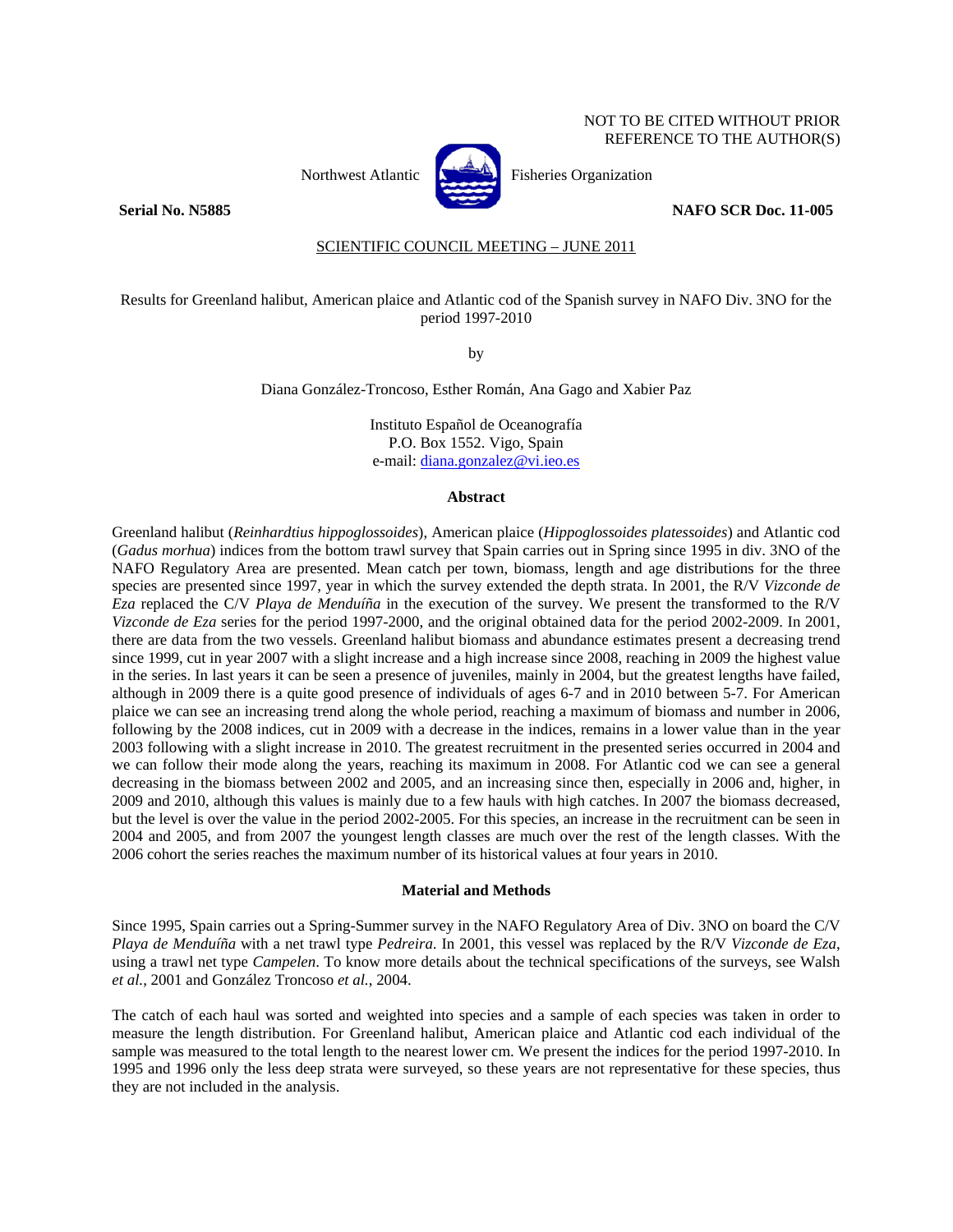In Table 1, we present the number of valid tows, the depth strata covered and the dates of the survey series (1997- 2010).

For each species, all the indices are presented transformed until 2000 and no-transformed in the period 2002-2010. In the year 2001, there are data transformed from the former vessel with original data from the new vessel. To know more about the transformation, see González-Troncoso *et al*., 2005 and González-Troncoso *et al*., 2006. We present per haul the mean catch, the stratified mean catch per tow and the biomass with their variance per year; the length distribution in number per haul stratified mean catches per length, sex and year; as well as mean catches per tow age numbers with their mean length and mean weight by age. The age numbers were calculated starting from the stratified mean catches per haul length distribution applying the Age Length Key (ALK) for age-length keys. Weight at age was calculated by applying the length/weight relationship for each year to the mean length.

Due to technical problems in the vessel, the coverage of the two last years was no complete. In 2009 two strata were not surveyed and six more have only one haul (see González-Troncoso *et al.*, 2010). In 2010, four strata were not surveyed and only one of the surveyed strata has only one haul. This fact does not affect the total estimation of the indices of these species, as usually they are strata with poor catches.

#### **Results**

# **Greenland halibut**

The Greenland halibut stock in Subarea 2 and Div. 3KLMNO is considered to be part of a biological stock complex, which includes Subareas 0 and 1. Abundance and biomass indices were available from research vessel surveys by Canada in Div. 2J+3KLMNO (1978-2010), EU in Div. 3M (1988-2010) and EU-Spain in Div. 3NO (1995-2010). In 2003 the Fisheries Commission implemented a fifteen years rebuilding plan for this stock, establishing progressively decreasing TACs. The catches in 2004-2010 have exceeded the rebuilding plan TACs by 30% on average, despite reductions in fishing effort. Fishing is now concentrated within Div. 3LM. The CPUE has increased considerably over the last years.

The exploitable biomass (age 5+) was reduced to low levels in 1995-97 due to very high catches and high fishing mortality. It increased during 1998-2000 due to greatly reduced catches, much lower fishing mortality and improved recruitment. However, increasingly higher catches and fishing mortality since then accompanied by poorer recruitment has caused a subsequent decline. The current (2004-2009) estimates of exploitable biomass are amongst the lowest in the series. Recent recruitment has been far below average, and fishing mortality, although decreasing, remains high.

So, the exploitable biomass has been declining in recent years and is presently estimated to be at its lowest observed level. All recruiting year-classes since the 1996 year-class have been below average. Fishing mortality in ages 5-10 was very high in 1991-1994, then declined in 1995 and increased since then with some decline after 2003 (NAFO, 2010).

## **Mean catches and Biomass**

Table 2 shows the swept area, the tow number, the mean catches and their variance per haul and year for Greenland halibut. In Table 3 we present the mean weight per tow by stratum with the total variance per year and in Figure 1 we compare these data with the mean number per town. Table 4 and Figure 2 present the biomass per swept area per stratum and their total variance per year, as the biomass corresponding with the ages 5+ and 10+. In Table 5 we present the length-weight relationship parameters *a* and *b*.

Greenland halibut biomass decreased since the year 1999 to 2006, but since 2007 the biomass has increased, mainly in 2009 and 2010, when the biomass reaches the highest values in the series. The lowest biomass value was in 2002. The biomass 5+ and 10+ have had the same trend as the total biomass with a marked increase these three last years, being the highest values of the series. In 2010 the 5+ biomass represents more than the 96% of total biomass. Despite of this, with respect to the mean number per tow, although in the last years there is a substantial increase in the numbers, this increase is not as the increase in biomass, reaching the level of the 2001 numbers per town, but still far of the values of the first years of our series. In 2010 there is a decrease with regards to 2009 numbers.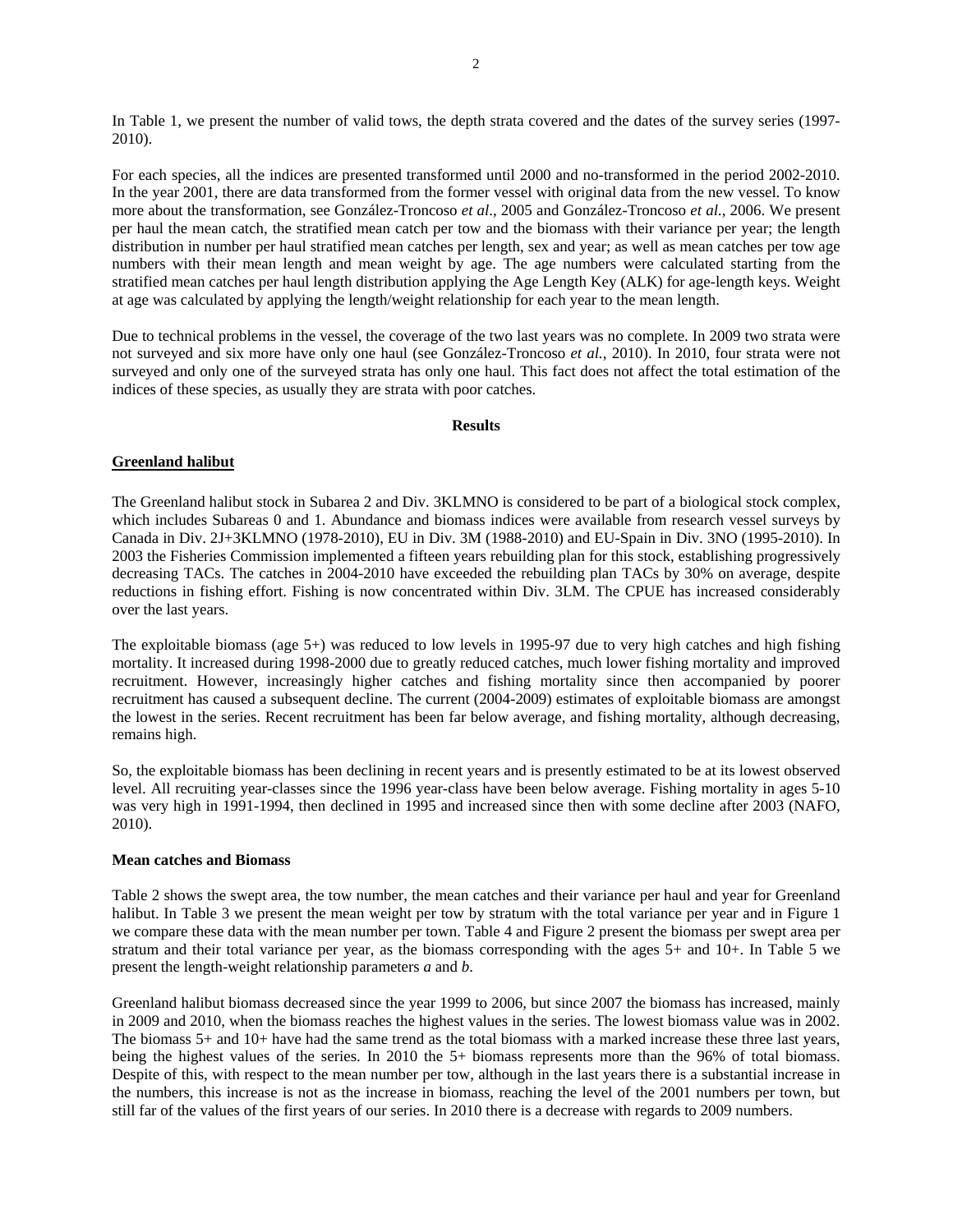### **Length Distribution**

Table 6 presents the stratified mean catches per haul length distribution for the Greenland halibut, by sex and year, with the number of samples in which there were length measures, the total number of individuals measured in these samples, the sampled catch and the range of lengths met, as the total catch of this species and the total hauls made in the survey. In Figures 3 and 4 we can follow the evolution along the years. We can follow a mode since 1997 until 2001, but since then no high new values appears. The highest recruitments were in 1997, 2001 and 2004. In 2006 and 2007 the small individuals (around 12-14 cm, corresponding to 1 year of age) are the mode of the length distribution range, but all the length ranges were poor. The last two years we can see an increase in number for lengths between 38-52 cm (ages 5-7). As we said before, despite of the high increase in the biomass in 2008-2010, we can no see a high increase in the numbers of individuals, even a decrease in the last year. This is because the increase of the biomass is due to a higher presence of individuals of lengths between 41 and 59 cms (ages 5-9), while at the beginning of the series the presence of juveniles was stronger.

## **Age numbers**

We present the abundance at age per stratified mean catch by haul, by sex and by year in Table 7 and the total by year in Figure 5. Individuals between 0 and 20 years were caught in the period 1997-2010, and in last years (most since 2002) more number of younger individuals was caught. Perhaps it can be due to the change of gear and/or vessel. We can follow three conspicuous cohorts in our series, the 1994-1996 cohorts (ages 1, 2 and 3 in 1997). Cohorts from following years seem to be weaker than those ones, but more constant. And 2001-2003 cohorts appear to be quite strong, as we can see in recent years, particularly 2002 one, and these cohorts seem to be present in year 2008 (ages 5 to 7) and in 2009 (ages 6 to 8). In 2010 the mode of the ages is between 5 and 7 years, which can imply that the cohorts of years 2004 and 2005 could be better than it can be seen in the graph.

### **Mean length and mean weight**

Mean length and weight at age by sex over time are presented in Tables 8 and 9, and shown in Figures 6 and 7. It seems that the greatest ages were increasing their mean length and weight until 2003, and falling in the youngest individuals. In 2010 the mean length and weight have no great changes from the ones in 2009 except the oldest ages that have smaller values. The total mean length and the total mean weight have had an increase since 2006, reaching the highest value of the series in 2010.

## **American plaice**

There was no directed fishing of American plaice in 1994 and there has been a moratorium from 1995. Even under moratorium, catches increased substantially from 1995 to 2003 and then decreased, although the fishing mortality remains high. Biomass and SSB are very low compared to historic levels. SSB declined to the lowest estimated level in 1994 and 1995. It has increased since then but still remains very low. Recruitment has been generally poor for the past two decades; however, the 2003 year-class is the largest since the 1985 year-class (NAFO, 2010).

### **Mean catches and Biomass**

American plaice haul mean catches by stratum are presented in Table 10, included swept area, number of hauls and SD. Mean weight per tow by stratum and year and their SD are presented in Table 11.

The entire time series (1997-2010) of biomass and their SD estimates of American plaice are presented in Table 12. Estimated parameters *a* and *b* values of length-weight distribution are presented in Table 13.

The American plaice indices show a general increasing trend along the years, agree with the results from the Canadian surveys. We can see a decreasing in 2001 and 2002, and an increasing since then, reaching the maximum historical value in 2006 and 2008, with a virtually identical value, remained in 2007 at the same level than in 2005. But in 2009 this increasing trend was broken and the value is below the 2001 value, both in weight and in numbers, following with a slight increase in 2010, but being still below the 2003-2008 values (Fig. 8 and 9).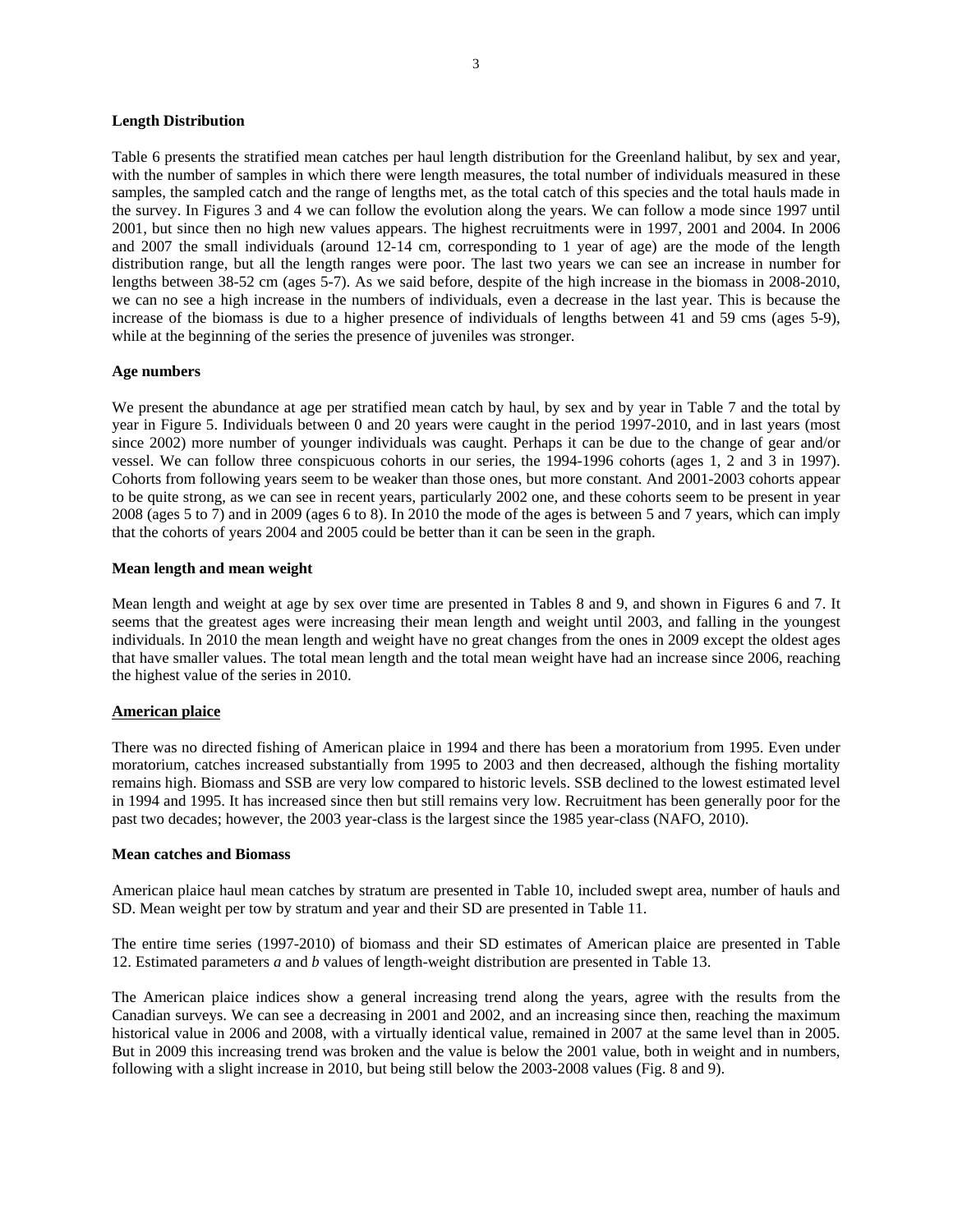### **Length Distribution**

Table 14 and Figures 10 and 11 show the stratified mean numbers per tow length distribution by sex and year, besides the sampled size and its catch, for the period 1997-2010. The data have been grouped two by two**,** so we present the data every two cm. Between the years 2000 and 2004 we can follow a mode that then disappeared; probably the 1998 year-class. In 2004 there is a great presence of juveniles (8 cm), and in 2005 the mode appears around 14 cm, following with a mode of around 20 cm in 2006, 24 in 2007 26 in 2008 and 28 in 2009. This mode can be seen in 2010 around 30 cm, but the mode in that year is 28, as in 2009. In 2008 and 2010 there is a quite good presence of juveniles (individuals of 10-12 cm in 2008 and 12 cm in 2010) that do not appear in 2009, in which all the length classes are very poor.

## **Age numbers**

We present the mean number per tow at age by sex and by year in Table 15 and the total by year in Figure 12. The ALK is the 3N Canadian one. In 2006 there were no data enough to make an ALK, so we use the sum of the ALKs for the period 1997-2005, separated by sexes. We can follow a cohort without problems since the year 2000, starting in individuals of 2 years old (1998 cohort), reaching 12 year old in 2010; a second cohort, weaker, can be followed since 1999, starting in 2 years old, too (1997 cohort). Another cohort from the year 2002 (one year old in 2003), can be followed until 2010, reaching 8 years old, although it failed at 5 years old. And the 2003 cohort (one year in 2004) is a very strong cohort, reaching in 2008 five years old and the largest number in the whole series, and in 2010 seven years old that is the mode of the age numbers of this year.

## **Mean length and mean weight**

Mean length and weight at age by sex over time are presented in Tables 16 and 17, and shown in Figures 13 and 14. The mean length is more or less stable in all ages, at least since the year 2002. The same occurs with the mean weight, although with more variations. The major variations appear in the oldest ages studied: 12, 13, 14 and 15+ years old individuals. While for ages 12 and 13 the mean length and weight seem to increase since 2004, for ages 14 and 15+ the same means dropped except 15+ for 2010. From 1997 to 1999 a general decreasing in the two means is observed.

## **Atlantic cod**

Atlantic cod in Divisions 3NO has been under moratorium to directed fishing since 1994. According to the NAFO Scientific Council, the stock of Atlantic cod in Divisions 3NO declined dramatically during the mid-1980s, and the total biomass and the spawning biomass are currently estimated to be at an extremely low levels (NAFO, 2010).

## **Mean Catches and Biomass**

The Atlantic cod haul mean catches by stratum are presented in Table 18, included swept area, number of hauls and SD. Atlantic cod stratified mean catches per tow by stratum and year and their SD are presented in Table 19.

The entire time series (1997-2010) of biomass and their SD estimates for Atlantic cod are presented in Table 20. Estimated parameters *a* and *b* values of length-weight relationship are presented in Table 21.

We can see a great variation in the cod indices since 1997, but this is due to a few hauls in which the presence of cod was very high. For example, in 1998 and 2001, the C/V *Playa de Menduíña* made a more than seven tons cod catch in a single haul. Besides this, in 2001, the R/V *Vizconde de Eza* made two hauls with more than a ton of cod catches. But before year 2006, and apart from those hauls, the catches of cod were very poor. Between 2002 and 2005 there was a decreasing in the biomass. Since 2006, we can see an increasing trend in the biomass of this species. Although the 2006 increase is above all for a single catch of almost 2 tons, in general the catches of Atlantic cod in the survey of 2006 were over the mean. In 2007 we can see a decrease in the biomass over the 2006 biomass, but still remains greater than in the 2002-2005 period. In 2008 a new high increase is shown, reaching the second highest value in the time series, and in this case there is no haul with very high catches (the maximum was 585.5 kg). In 2009 and 2010 the biomass reaches new maximums, well above the rest of the values of the series, . In 2009 that is due most of all to two hauls with 2.5 and 3.2 tons of catch, respectively. If these two hauls are not taking into account, we obtain a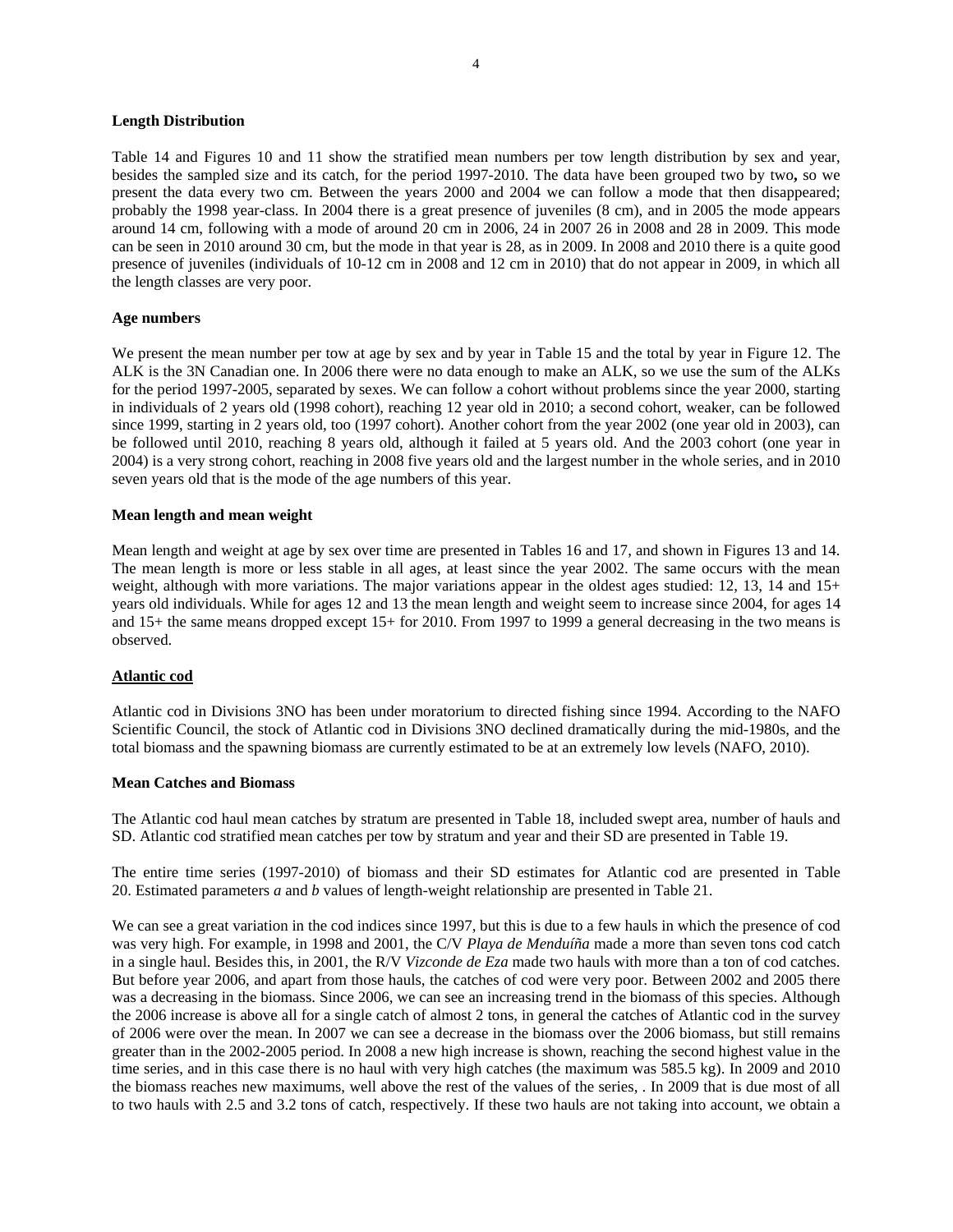level more or less as the 2006 value. In 2010, there were four hauls with more than 1 ton of catch, two of which were of 3.9 and 5.6 tons. If these four hauls are not taking into account, the haul mean catch is around 7.2 kg. The great value of the variance in some years is due to the tows with a large catch (Fig. 15 and 16).

### **Length Distribution**

Table 22 and Figures 17 and 18 show the stratified mean catches per haul length distribution by year, besides the sampled size and its catch, for the period 1997-2010. The data have been grouped two by two**,** so we present the data every two cm. The modal values used to be very low before the year 2006, except in 2001, and in general all lengths presence is very low, even it is very difficult to follow the modal values. In 2001 we have a good presence of individuals between 36 and 58 cm, probably due to the three hauls with great catches of this year. From 2006 it can be seen a series of great modal values along the length distribution. In 2006 there is two modes in the length distribution, one around 30 cm and another one around 40 cm. There is no good recruitment until 2004, in which the individuals between 12 and 16 cm correspond to the greatest presence in the series, and in 2005 between 24 and 32, with a new mode between 12 and 16 cm, as in last year. In 2007 the youngest lengths dominate the length range, with the highest mode in the lengths 12-16, that are between 2 and 4 times the abundance of the 48 cm length class, the following mode. In 2008 and in 2009 we can follow the evolution of these lengths, being in 2008 the dominant lengths the ones between 20 and 26 and in 2009 between 30 and 36 cm. In 2010 the mode is between 36 and 44 cm, following the previous growth.

#### **Age numbers**

We present the mean number per tow at age by sex and by year in Table 23 and the total by year in Figure 19. Until 2006, the numbers are too low to follow any cohort. But between 2006 and 2008 there are three good cohorts that we can follow (2005-2007 cohorts). With the 2006 cohort the series reaches the maximum number of its historical values at four years in 2010. The 2007 cohort (3 years in 2010) is very strong, too. But it is a bit soon to know if these cohorts will be improving significantly the SSB in the future. We have to wait for next surveys.

#### **Mean length and mean weight**

Mean length and weight at age by sex over time are presented in Tables 24 and 25, and shown in Figures 20 and 21. For the central ages, the mean length and the mean seem to be more or less stable. That don not occur in the oldest ages, with the two parameters very scattered. The total mean length and mean weight present no trend until 2006, with a increase since then.

#### **Acknowledges**

The authors would like to thank Karen Dwyer and Joanne Morgan for providing us the American plaice ALK from the Canadian spring survey.

#### **References**

- González Troncoso, D., C. González and X. Paz. 2004. American plaice biomass and abundance from the surveys conducted by Spain in the NAFO Regulatory Area of Divisions 3NO, 1995-2003. NAFO SCR Doc. 04/09, Serial Number N4954, 22 pp.
- González Troncoso, D., E. Román and X. Paz. 2004. Results for Greenland halibut from the surveys conducted by Spain in the NAFO Regulatory Area of Divisions 3NO, 1996-2003. NAFO SCR Doc. 04/11, Serial Number N4956, 16 pp.
- González Troncoso, D., E. Román and X. Paz. 2005. Results for Greenland halibut of the Spanish survey in NAFO Divisions 3NO: Biomass, length distribution and age distribution for the period 1997-2004. NAFO SCR Doc. 05/27, Serial Number N5113, 18 pp.
- González Troncoso, D., E. Román and X. Paz. 2006. Results for Greenland halibut and American plaice of the Spanish survey in NAFO Divisions 3NO: Biomass, length distribution and age distribution for the period 1997-2005. NAFO SCR Doc. 06/12, Serial Number N5227, 43 pp.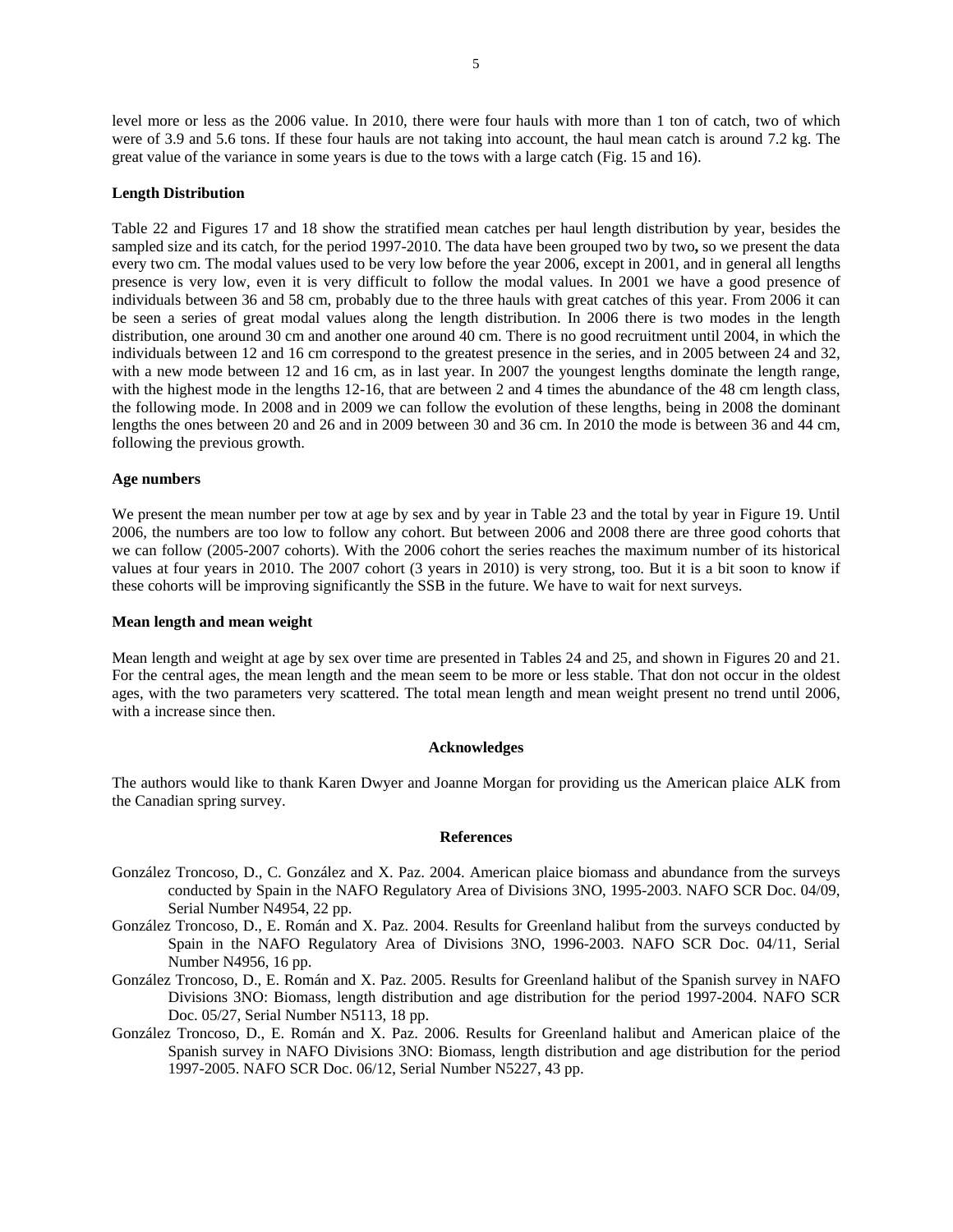- González Troncoso, D., E. Román and X. Paz. 2010. Results for Greenland halibut and American plaice of the Spanish survey in NAFO Divisions 3NO for the period 1997-2009. NAFO SCR Doc. 10/08, Serial Number N5757, 41 pp.
- NAFO, 2010. Report of Scientific Council Meeting, 3-16 June 2010.
- Walsh, J.S., X. Paz and P. Durán. 2001. A preliminary investigation of the efficiency of Canadian and Spanish Survey bottom trawls on the Southern Bank. NAFO SCR Doc., 01/74, Serial nº N4453, 18 pp.

**TABLE 1.-** Spanish spring bottom trawl surveys on NAFO Div. 3NO: 1997-2009

|              |                       |            | Depth strata covered |                      |
|--------------|-----------------------|------------|----------------------|----------------------|
| Year         | Vessel                | Valid tows | (m)                  | Dates                |
| 1997         | C/V Playa de Menduíña | 128        | 42-1263              | April 26-May 18      |
| 1998         | C/V Playa de Menduíña | 124        | 42-1390              | May 06-May 26        |
| 1999         | C/V Playa de Menduíña | 114        | 41-1381              | May 07-May 26        |
| 2000         | C/V Playa de Menduíña | 118        | 42-1401              | May 07-May 28        |
| $2001^{(*)}$ | R/V Vizconde de Eza   | 83         | 36-1156              | May 03-May 24        |
|              | C/V Playa de Menduíña | 121        | 40-1500              | May 05-May 23        |
| 2002         | R/V Vizconde de Eza   | 125        | 38-1540              | April 29-May 19      |
| 2003         | R/V Vizconde de Eza   | 118        | 38-1666              | May 11-June $02$     |
| 2004         | R/V Vizconde de Eza   | 120        | 43-1539              | June $06$ –June $24$ |
| 2005         | R/V Vizconde de Eza   | 119        | 47-1485              | June $10$ -June $29$ |
| 2005         | R/V Vizconde de Eza   | 119        | 47-1485              | June $10$ -June $29$ |
| 2006         | R/V Vizconde de Eza   | 120        | 45-1480              | June 7–June 27       |
| 2007         | R/V Vizconde de Eza   | 110        | 45-1374              | May $29$ –June 19    |
| 2008         | R/V Vizconde de Eza   | 122        | 45-1374              | May $27$ –June 16    |
| 2009         | R/V Vizconde de Eza   | 109        | 45-1374              | May 31-June 18       |
| 2010         | R/V Vizconde de Eza   | 95         | 45-1374              | May 30–June 18       |

 <sup>(\*)</sup> We took, for the calculation of the series, 83 hauls from the R/V *Vizconde de Eza* and 40 hauls from the C/V *Playa de Menduíña* (123 hauls in total)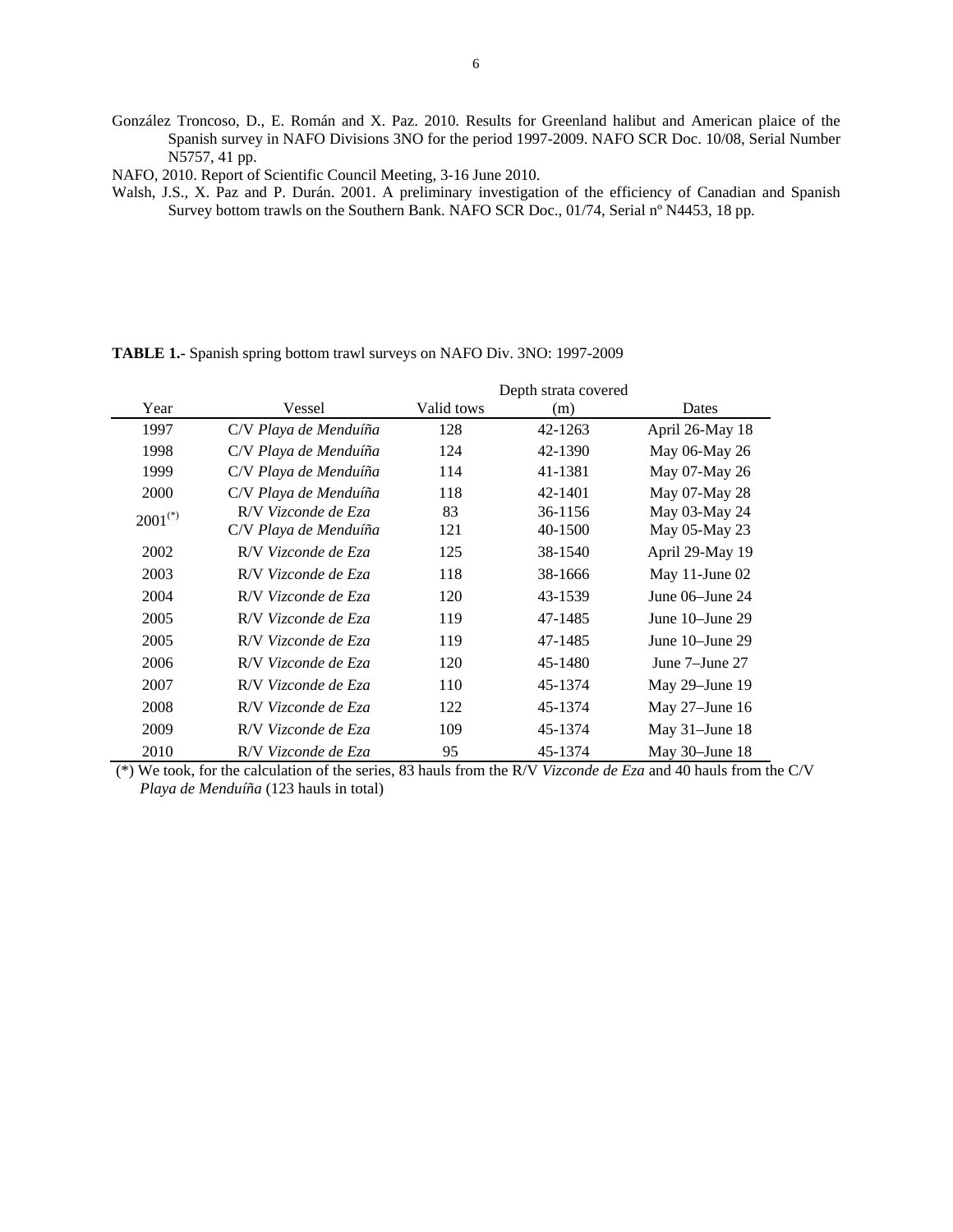**TABLE 2.-** Swept area, number of hauls and Greenland halibut mean catch (kg) and SD by stratum. Spanish Spring Surveys on NAFO Div. 3NO: 1997- 2010. Swept area in square miles. n.s. means stratum not surveyed. 1997-2000 data are transformed C/V *Playa de Menduíña* data, and 2002-2010 data are original from R/V *Vizconde de Eza*. In 2001, there are data from the two vessels.

|            |                  |                  | 1997         |                                   |                  |                                       | 1998            |                |                  |                              | 1999         |                |                  | 2000                     |              |                 |                  |                          | 2001         |                |
|------------|------------------|------------------|--------------|-----------------------------------|------------------|---------------------------------------|-----------------|----------------|------------------|------------------------------|--------------|----------------|------------------|--------------------------|--------------|-----------------|------------------|--------------------------|--------------|----------------|
|            |                  |                  | G. halibut   |                                   |                  |                                       | G. halibut      |                |                  |                              | G. halibut   |                |                  |                          | G. halibut   |                 |                  |                          | G. halibut   |                |
|            | Swept            | Tow              | Mean         | G. halibut                        | Swept            | Tow                                   | Mean G. halibut |                | Swept            | Tow                          | Mean         | G. halibut     | Swept            | Tow                      |              | Mean G. halibut | Swept            | Tow                      | Mean         | G. halibut     |
| Stratum    | area             | number           | catch        | <b>SD</b>                         | area             | number                                | catch           | <b>SD</b>      | area             | number                       | catch        | <b>SD</b>      | area             | number                   | catch        | <b>SD</b>       | area             | number                   | catch        | SD             |
| 353        | 0.0480           | 4                | 0.06         | 0.053                             | 0.0465           | $\overline{4}$                        | 1.37            | 1.274          | 0.0360           | 3                            | 0.61         | 0.569          | 0.0356           | 3                        | 0.19         | 0.178           | 0.0341           | 3                        | 0.03         | 0.038          |
| 354        | 0.0233           | $\boldsymbol{2}$ | 0.70         | 0.095                             | 0.0356           | 3                                     | 2.36            | 1.246          | 0.0218           | $\overline{c}$               | 0.86         | 0.781          | 0.0356           | $\mathfrak{Z}$           | 0.11         | 0.057           | 0.0338           | 3                        | 3.22         | 1.927          |
| 355        | 0.0233           | $\sqrt{2}$       | 4.07         | 0.230                             | 0.0221           | $\boldsymbol{2}$                      | 0.29            | 0.066          | 0.0229           | $\sqrt{2}$                   | 0.22         | 0.295          | 0.0233           | $\sqrt{2}$               | 0.22         | 0.274           | 0.0240           | $\sqrt{2}$               | 17.25        | 15.486         |
| 356        | 0.0225           | $\overline{c}$   | 4.11         | 1.871                             | 0.0221           | $\overline{c}$                        | 4.27            | 4.759          | 0.0229           | $\sqrt{2}$                   | 0.23         | 0.174          | 0.0225           | $\sqrt{2}$               | 0.49         | 0.043           | 0.0240           | $\sqrt{2}$               | 0.07         | 0.042          |
| 357        | 0.0443           | $\overline{4}$   | 1.08         | 1.341                             | 0.0240           | $\sqrt{2}$                            | 8.40            | 6.433          | 0.0236           | $\sqrt{2}$                   | 1.69         | 0.276          | 0.0124           |                          | 0.11         |                 | 0.0244           | $\overline{c}$           | 2.69         | 2.135          |
| 358        | 0.0563           | 5                | 1.38         | 1.168                             | 0.0236           | 3                                     | 2.35            | 1.843          | 0.0349           | 3                            | 4.10         | 3.155          | 0.0341           | 3                        | 0.48         | 0.529           | 0.0345           | 3                        | 8.46         | 12.298         |
| 359        | 0.0690           | 6                | 0.66         | 0.623                             | 0.0698           | 6                                     | 0.22            | 0.185          | 0.0364           | $\mathfrak{Z}$               | 2.15         | 3.725          | 0.0469           | $\overline{4}$           | 1.35         | 2.014           | 0.0803           | $\tau$                   | 1.97         | 2.329          |
| 360        | 0.3754           | 32               | 0.04         | 0.183                             | 0.2561           | 25                                    | 0.04            | 0.158          | 0.2325           | 19                           | 0.31         | 0.918          | 0.2396           | 20                       | 0.13         | 0.352           | 0.2423           | 20                       | 0.17         | 0.484          |
| 374        | 0.0353           | 3                | 0.00         | 0.000                             | 0.0353           | $\mathfrak{Z}$                        | 0.05            | 0.080          | 0.0244           | $\sqrt{2}$                   | 0.00         | 0.000          | 0.0240           | $\sqrt{2}$               | 0.00         | 0.000           | 0.0240           | $\sqrt{2}$               | 0.00         | 0.000          |
| 375        | 0.0116           | $\mathbf{1}$     | 0.00         | $\overline{\phantom{a}}$<br>0.000 | 0.0345           | 3                                     | 0.00<br>0.00    | 0.000          | 0.0236           | $\overline{c}$               | 0.00         | 0.000          | 0.0244           | 2                        | 0.00         | 0.000           | 0.0338           | 3                        | 0.00         | 0.000          |
| 376<br>377 | 0.1583<br>0.0116 | 14               | 0.00<br>0.00 |                                   | 0.0930<br>0.0229 | 10                                    | 0.03            | 0.000<br>0.039 | 0.1219<br>0.0240 | 10                           | 0.00<br>0.48 | 0.000<br>0.683 | 0.1200<br>0.0229 | 10                       | 0.00<br>0.16 | 0.000<br>0.221  | 0.1155           | 10                       | 0.00<br>0.42 | 0.000<br>0.537 |
| 378        | 0.0210           | 1<br>$\sqrt{2}$  | 0.78         | $\overline{\phantom{a}}$<br>0.985 | 0.0120           | $\overline{\mathbf{c}}$<br>$\sqrt{2}$ | 0.66            | 0.873          | 0.0229           | $\sqrt{2}$<br>$\overline{c}$ | 1.03         | 0.330          | 0.0233           | $\sqrt{2}$<br>$\sqrt{2}$ | 1.09         | 1.214           | 0.0229<br>0.0236 | $\sqrt{2}$<br>$\sqrt{2}$ | 5.69         | 8.040          |
| 379        | 0.0206           | $\sqrt{2}$       | 2.23         | 1.031                             | 0.0356           | 3                                     | 1.88            | 0.826          | 0.0236           | $\sqrt{2}$                   | 0.96         | 0.013          | 0.0225           | $\overline{c}$           | 1.23         | 0.880           | 0.0229           | $\sqrt{2}$               | 4.61         | 4.236          |
| 380        | 0.0210           | $\sqrt{2}$       | 2.64         | 1.210                             | 0.0113           | $\sqrt{2}$                            | 2.48            | 2.022          | 0.0236           | $\sqrt{2}$                   | 3.94         | 1.326          | 0.0236           | $\sqrt{2}$               | 2.42         | 1.447           | 0.0206           | $\overline{c}$           | 4.06         | 0.066          |
| 381        | 0.0221           | $\sqrt{2}$       | 0.21         | 0.009                             | 0.0229           | $\sqrt{2}$                            | 0.70            | 0.144          | 0.0229           | $\overline{c}$               | 2.82         | 0.985          | 0.0236           | $\sqrt{2}$               | 1.36         | 0.352           | 0.0236           | $\sqrt{2}$               | 0.90         | 1.271          |
| 382        | 0.0461           | $\overline{4}$   | 0.00         | 0.000                             | 0.0229           | 3                                     | 0.04            | 0.064          | 0.0484           | $\overline{4}$               | 0.00         | 0.001          | 0.0499           | $\overline{4}$           | 0.12         | 0.147           | 0.0469           | $\overline{4}$           | 0.05         | 0.080          |
| 721        | 0.0221           | $\sqrt{2}$       | 2.98         | 1.053                             | 0.0203           | $\sqrt{2}$                            | 11.82           | 9.833          | 0.0244           | $\sqrt{2}$                   | 0.62         | 0.249          | 0.0236           | $\boldsymbol{2}$         | 0.48         | 0.681           | 0.0248           | $\overline{c}$           | 0.40         | 0.431          |
| 722        | 0.0214           | $\sqrt{2}$       | 1.53         | 2.163                             | 0.0101           | $\overline{c}$                        | 24.84           | 1.628          | 0.0229           | $\overline{c}$               | 13.36        | 7.909          | 0.0218           | $\mathfrak{2}$           | 19.49        | 9.977           | 0.0233           | $\overline{c}$           | 1.09         | 0.863          |
| 723        | 0.0210           | $\boldsymbol{2}$ | 5.16         | 2.543                             | 0.0233           | $\sqrt{2}$                            | 5.32            | 1.956          | 0.0229           | $\sqrt{2}$                   | 11.07        | 10.916         | 0.0248           | $\sqrt{2}$               | 2.85         | 1.094           | 0.0240           | 2                        | 1.33         | 0.240          |
| 724        | 0.0225           | $\sqrt{2}$       | 1.92         | 0.624                             | 0.0206           | $\overline{c}$                        | 8.40            | 1.044          | 0.0225           | $\overline{\mathbf{c}}$      | 4.55         | 1.181          | 0.0233           | $\overline{c}$           | 5.83         | 2.179           | 0.0353           | 3                        | 3.45         | 2.786          |
| 725        | 0.0206           | $\sqrt{2}$       | 7.85         | 4.225                             | 0.0086           | 1                                     | 2.07            |                | 0.0229           | $\sqrt{2}$                   | 4.97         | 5.763          | 0.0210           | $\sqrt{2}$               | 10.03        | 8.796           | 0.0116           | $\mathbf{1}$             | 2.67         | 0.522          |
| 726        | n.s.             | n.s.             | n.s.         | n.s.                              | 0.0094           | $\overline{c}$                        | 27.96           | 33.187         | 0.0225           | $\sqrt{2}$                   | 29.04        | 26.314         | 0.0221           | $\overline{c}$           | 12.95        | 3.348           | 0.0116           | $\mathbf{1}$             | 3.65         | 1.200          |
| 727        | 0.0094           | 1                | 5.16         | $\overline{\phantom{a}}$          | 0.0233           | $\overline{c}$                        | 7.80            | 6.754          | 0.0236           | $\sqrt{2}$                   | 10.48        | 8.316          | 0.0210           | $\boldsymbol{2}$         | 2.65         | 1.181           | 0.0225           | $\mathfrak{2}$           | 3.79         | 0.243          |
| 728        | 0.0214           |                  | 36.24        | 23.055                            | 0.0206           |                                       | 57.21           | 56.042         | 0.0233           | $\overline{\mathbf{c}}$      | 62.32        | 12.655         | 0.0210           |                          | 29.91        | 0.098           | 0.0229           | $\sqrt{2}$               | 8.62         | 1.654          |
| 752        | 0.0218           | $\frac{2}{2}$    | 36.90        | 9.964                             | 0.0229           | $\frac{2}{2}$                         | 54.22           | 23.669         | 0.0233           | $\sqrt{2}$                   | 56.93        | 8.677          | 0.0206           | $\frac{2}{2}$            | 23.33        | 1.989           | 0.0210           | $\sqrt{2}$               | 26.37        | 8.723          |
| 753        | 0.0214           | $\sqrt{2}$       | 32.43        | 8.270                             | 0.0218           | $\sqrt{2}$                            | 33.32           | 8.507          | 0.0229           | $\sqrt{2}$                   | 64.23        | 4.417          | 0.0218           | $\sqrt{2}$               | 49.77        | 21.700          | 0.0214           | $\sqrt{2}$               | 22.66        | 4.883          |
| 754        | 0.0330           | 3                | 18.70        | 4.941                             | 0.0210           | $\sqrt{2}$                            | 17.32           | 4.706          | 0.0206           | $\overline{2}$               | 17.12        | 11.204         | 0.0195           | $\sqrt{2}$               | 46.69        | 14.381          | 0.0195           | $\overline{c}$           | 41.09        | 41.477         |
| 755        | n.s.             | n.s.             | n.s.         | n.s.                              | 0.0206           | $\sqrt{2}$                            | 19.07           | 0.177          | 0.0311           | 3                            | 15.94        | 8.279          | 0.0431           | 4                        | 35.73        | 20.076          | 0.0416           | $\overline{4}$           | 27.16        | 16.279         |
| 756        | 0.0109           | $\mathbf{1}$     | 68.36        | $\overline{\phantom{a}}$          | 0.0225           | $\sqrt{2}$                            | 220.13          | 34.559         | 0.0225           | $\sqrt{2}$                   | 125.28       | 46.721         | 0.0203           | $\sqrt{2}$               | 60.60        | 40.187          | 0.0113           | $\mathbf{1}$             | 30.10        | 16.124         |
| 757        | 0.0304           | 3                | 34.70        | 10.823                            | 0.0206           | $\sqrt{2}$                            | 95.25           | 21.628         | 0.0233           | $\overline{c}$               | 106.53       | 27.496         | 0.0214           | $\sqrt{2}$               | 37.41        | 10.108          | 0.0233           | $\overline{2}$           | 42.23        | 4.326          |
| 758        | 0.0214           | $\overline{2}$   | 39.36        | 23.502                            | 0.0105           | $\overline{c}$                        | 52.55           | 9.813          | 0.0214           | $\overline{c}$               | 52.72        | 11.736         | 0.0210           | $\overline{c}$           | 56.67        | 11.487          | 0.0218           | $\overline{2}$           | 42.11        | 8.828          |
| 759        | n.s.             | n.s.             | n.s.         | n.s.                              | 0.0214           | $\sqrt{2}$                            | 48.19           | 35.497         | 0.0218           | $\overline{c}$               | 44.72        | 44.096         | 0.0210           | $\sqrt{2}$               | 29.43        | 8.579           | 0.0221           | $\overline{c}$           | 76.11        | 21.890         |
| 760        | 0.0105           | 1                | 10.44        | $\overline{\phantom{a}}$          | 0.0214           | $\frac{2}{2}$                         | 32.89           | 28.743         | 0.0225           | $\sqrt{2}$                   | 44.98        | 46.019         | 0.0210           | $\sqrt{2}$               | 30.56        | 2.862           | 0.0229           | $\sqrt{2}$               | 9.42         | 10.861         |
| 761        | 0.0315           | $\mathfrak{Z}$   | 61.90        | 36.985                            | 0.0206           |                                       | 46.01           | 16.364         | 0.0210           | $\sqrt{2}$                   | 37.88        | 1.004          | 0.0221           | $\sqrt{2}$               | 36.09        | 26.813          | 0.0225           | $\sqrt{2}$               | 8.10         | 7.778          |
| 762        | 0.0308           | 3                | 45.89        | 27.172                            | 0.0094           | $\sqrt{2}$                            | 38.22           | 15.038         | 0.0210           | $\sqrt{2}$                   | 63.34        | 37.289         | 0.0203           | $\boldsymbol{2}$         | 36.37        | 1.726           | 0.0116           | 1                        | 22.50        | 21.072         |
| 763        | n.s.             | n.s.             | n.s.         | n.s.                              | 0.0218           | $\sqrt{2}$                            | 35.02           | 27.312         | 0.0311           | 3                            | 21.44        | 8.946          | 0.0416           | 4                        | 25.64        | 21.799          | 0.0330           | 3                        | 31.61        | 22.554         |
| 764        | 0.0206           | $\overline{c}$   | 20.63        | 2.422                             | 0.0218           | $\frac{2}{2}$                         | 21.31           | 10.686         | 0.0225           | $\sqrt{2}$                   | 28.81        | 12.412         | 0.0218           | $\overline{c}$           | 16.96        | 6.498           | 0.0240           | $\overline{c}$           | 53.64        | 1.888          |
| 765        | 0.0206           | $\sqrt{2}$       | 35.43        | 14.289                            | 0.0098           |                                       | 22.82           | 3.131          | 0.0221           | $\sqrt{2}$                   | 31.43        | 0.328          | 0.0203           | $\overline{\mathbf{c}}$  | 37.13        | 30.587          | 0.0113           | $\mathbf{1}$             | 35.87        | 13.111         |
| 766        | 0.0308           | 3                | 62.87        | 9.784                             | 0.0191           | $\sqrt{2}$                            | 20.82           | 3.479          | 0.0218           | $\overline{c}$               | 31.31        | 20.000         | 0.0214           | $\sqrt{2}$               | 16.76        | 2.475           | 0.0203           | $\sqrt{2}$               | 16.42        | 9.557          |
| 767        | n.s.             | n.s.             | n.s.         | n.s.                              | 0.0109           | $\overline{c}$                        | 10.21           | 50.629         | 0.0214           | $\overline{2}$               | 25.90        | 9.786          | 0.0210           | 2                        | 21.21        | 6.393           | 0.0218           | 2                        | 5.72         | 2.593          |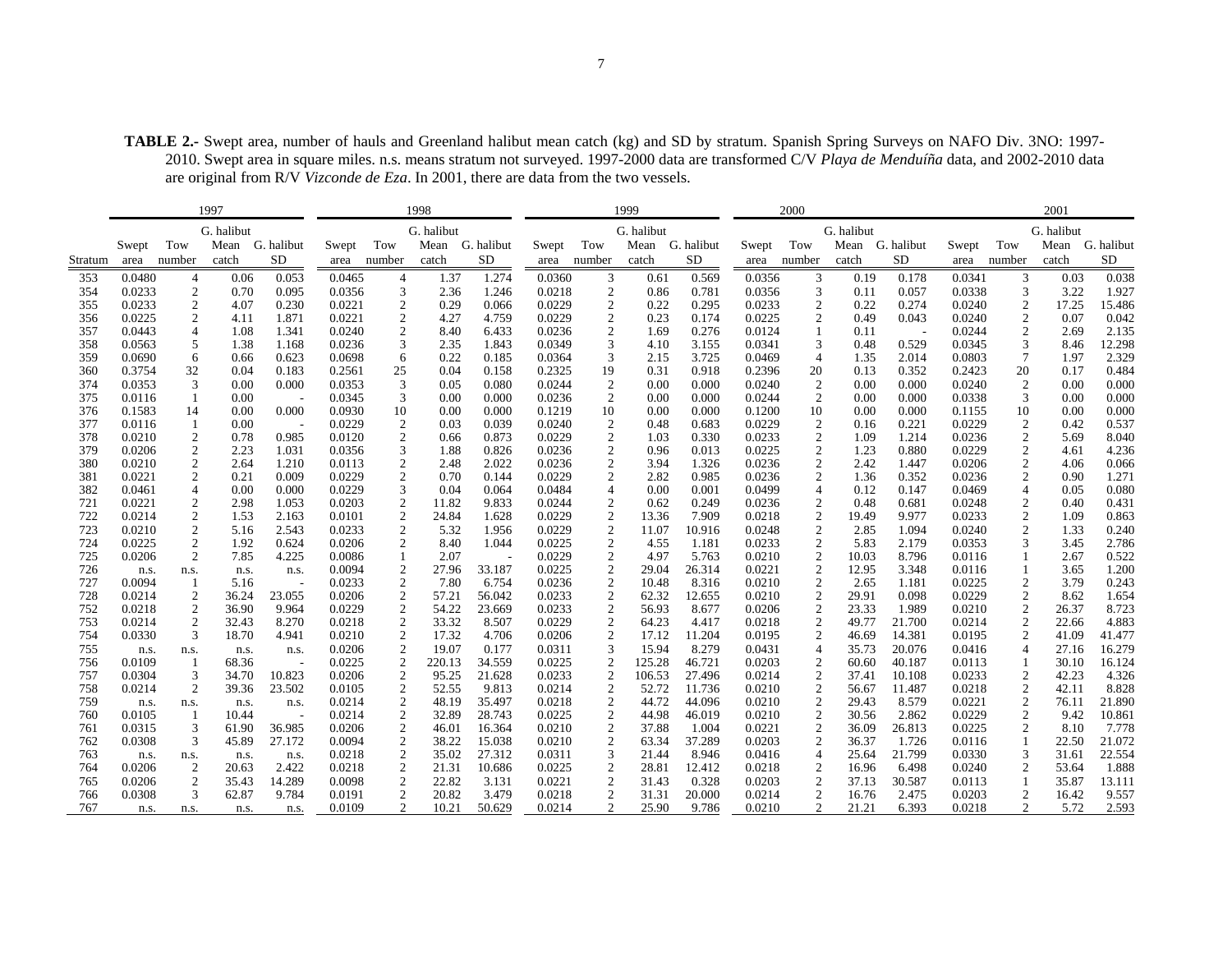**TABLE 2 (cont.).-** Swept area, number of hauls and Greenland halibut mean catch (kg) and SD by stratum. Spanish Spring Surveys on NAFO Div. 3NO: 1997-2010. Swept area in square miles. n.s. means stratum not surveyed. 1997-2000 data are transformed C/V *Playa de Menduíña* data, and 2002- 2010 data are original from R/V *Vizconde de Eza*. In 2001, there are data from the two vessels.

|            |                  |                                               | 2002         |                          |                  |                                                   | 2003            |                  |                  |                             | 2004           |                 |                  |                                            | 2005           |                 |                  |                                            | 2006         |                 |
|------------|------------------|-----------------------------------------------|--------------|--------------------------|------------------|---------------------------------------------------|-----------------|------------------|------------------|-----------------------------|----------------|-----------------|------------------|--------------------------------------------|----------------|-----------------|------------------|--------------------------------------------|--------------|-----------------|
|            |                  |                                               | G. halibut   |                          |                  |                                                   | G. halibut      |                  |                  |                             | G. halibut     |                 |                  |                                            | G. halibut     |                 |                  |                                            | G. halibut   |                 |
|            | Swept            | Tow                                           | Mean         | G. halibut               | Swept            | Tow                                               | Mean G. halibut |                  | Swept            | Tow                         |                | Mean G. halibut | Swept            | Tow                                        |                | Mean G. halibut | Swept            | Tow                                        |              | Mean G. halibut |
| Stratum    | area             | number                                        | catch        | <b>SD</b>                | area             | number                                            | catch           | <b>SD</b>        | area             | number                      | catch          | SD              | area             | number                                     | catch          | SD              | area             | number                                     | catch        | SD              |
| 353        | 0.0476           | 4                                             | 0.21         | 0.278                    | 0.0334           | 3                                                 | 0.01            | 0.013            | 0.0338           | 3                           | 1.44           | 2.395           | 0.0353           | 3                                          | 1.92           | 2.694           | 0.0371           | 3                                          | 1.44         | 1.561           |
| 354        | 0.0356           | $\ensuremath{\mathfrak{Z}}$                   | 0.85         | 0.839                    | 0.0338           | $\ensuremath{\mathfrak{Z}}$                       | 0.04            | 0.029            | 0.0345           | 3                           | 1.51           | 2.160           | 0.0353           | $\ensuremath{\mathfrak{Z}}$                | 3.13           | 4.202           | 0.0364           | $\mathfrak{Z}$                             | 0.77         | 0.981           |
| 355        | 0.0236           |                                               | 0.43         | 0.467                    | 0.0229           | $\boldsymbol{2}$                                  | 2.46            | 2.492            | 0.0229           | $\overline{\mathbf{c}}$     | 4.02           | 5.119           | 0.0225           |                                            | 1.36           | 0.849           | 0.0248           |                                            | 3.39         | 0.858           |
| 356        | 0.0233           | $\begin{array}{c} 2 \\ 2 \\ 2 \end{array}$    | 1.40         | 1.131                    | 0.0225           | $\frac{2}{2}$                                     | 2.95            | 3.695            | 0.0221           | $\sqrt{2}$                  | 3.35           | 3.873           | 0.0233           | $\begin{array}{c} 2 \\ 2 \\ 2 \end{array}$ | 0.92           | 0.973           | 0.0240           | $\frac{2}{2}$                              | 4.85         | 3.910           |
| 357        | 0.0240           |                                               | 1.15         | 1.626                    | 0.0229           |                                                   | 6.72            | 5.070            | 0.0229           | $\sqrt{2}$                  | 1.50           | 0.521           | 0.0233           |                                            | 1.20           | 0.817           | 0.0244           | $\sqrt{2}$                                 | 0.27         | 0.299           |
| 358        | 0.0345           | $\ensuremath{\mathfrak{Z}}$                   | 3.20         | 0.819                    | 0.0338           | $\ensuremath{\mathfrak{Z}}$                       | 3.45            | 5.973            | 0.0330           | $\mathfrak{Z}$              | 0.94           | 0.438           | 0.0349           | $\mathfrak{Z}$                             | 1.91           | 3.063           | 0.0349           | $\ensuremath{\mathfrak{Z}}$                | 0.05         | 0.056           |
| 359        | 0.0686           | $\sqrt{6}$                                    | 0.28         | 0.219                    | 0.0791           | $\boldsymbol{7}$                                  | 0.30            | 0.438            | 0.0791           | $\boldsymbol{7}$            | 1.18           | 2.137           | 0.0814           | $\boldsymbol{7}$                           | 0.35           | 0.364           | 0.0975           | $\,8\,$                                    | 0.00         | 0.000           |
| 360        | 0.2865           | $25\,$                                        | 0.00         | 0.007                    | 0.2254           | $20\,$                                            | 0.02            | 0.056            | 0.2310           | $20\,$                      | 0.11           | 0.459           | 0.2325           | 20                                         | 0.29           | 1.075           | 0.2340           | 19                                         | 0.14         | 0.376           |
| 374        | 0.0345           | 3                                             | 0.00         | 0.000                    | 0.0225           | 2                                                 | 0.00            | 0.000            | 0.0233           | $\overline{c}$              | 0.00           | 0.005           | 0.0229           | $\overline{2}$                             | 0.00           | 0.000           | 0.0236           | $\overline{c}$                             | 0.00         | 0.000           |
| 375        | 0.0353           | 3                                             | 0.00         | 0.000                    | 0.0330           | 3                                                 | 0.00            | 0.002            | 0.0338           | 3                           | 0.00           | 0.000           | 0.0349           | 3                                          | 0.00           | 0.000           | 0.0364           | 3                                          | 0.00         | 0.000           |
| 376        | 0.1140           | 10                                            | 0.00         | 0.000                    | 0.1125           | 10                                                | 0.00            | 0.003            | 0.1166           | 10                          | 0.00           | 0.000           | 0.1174           | 10                                         | 0.00           | 0.004           | 0.1219           | 10                                         | 0.00         | 0.006           |
| 377        | 0.0229           | $\sqrt{2}$                                    | 0.00         | 0.001                    | 0.0225           | $\begin{array}{c} 2 \\ 2 \\ 2 \end{array}$        | 1.55            | 1.884            | 0.0218           | $\overline{\mathbf{c}}$     | 0.07           | 0.011           | 0.0233           | $\boldsymbol{2}$                           | 1.34           | 1.898           | 0.0236           | $\sqrt{2}$                                 | 0.40         | 0.526           |
| 378        | 0.0233           | $\sqrt{2}$                                    | 1.85         | 0.636                    | 0.0225           |                                                   | 2.97            | 3.008            | 0.0225           | $\sqrt{2}$                  | 0.38           | 0.530           | 0.0225           | $\sqrt{2}$                                 | 0.02           | 0.005           | 0.0240           | $\sqrt{2}$                                 | 0.56         | 0.668           |
| 379        | 0.0229           | $\sqrt{2}$                                    | 5.85         | 4.313                    | 0.0229           |                                                   | 7.67            | 5.275            | 0.0124           | $\mathbf{1}$                | 2.60           | $\sim$          | 0.0236           | $\sqrt{2}$                                 | 3.72           | 3.370           | 0.0236           | $\mathfrak{2}$                             | 0.61         | 0.418           |
| 380        | 0.0225           | $\sqrt{2}$                                    | 5.05         | 3.041                    | 0.0229           | $\sqrt{2}$                                        | 4.345           | 0.205            | 0.0221           | $\sqrt{2}$                  | 10.3           | 0.424           | 0.0229           | $\sqrt{2}$                                 | 34.1           | 23.617          | 0.0229           | $\mathbf{2}$                               | 21.445       | 6.159           |
| 381        | 0.0229           | $\sqrt{2}$                                    | 0.5275       | 0.145                    | 0.0229           | $\boldsymbol{2}$                                  | 1.06            | 1.188            | 0.0225           | $\sqrt{2}$                  | 5.488          | 6.701           | 0.0233           | $\overline{c}$                             | 6.248          | 3.948           | 0.0229           | $\boldsymbol{2}$                           | 19.358       | 5.009           |
| 382        | 0.0341           | $\ensuremath{\mathfrak{Z}}$                   | 0.401        | 0.683                    | 0.0454           | $\sqrt{4}$                                        | 0.045           | 0.061            | 0.0461           | $\overline{4}$              | 0.0575         | 0.068           | 0.0458           | $\overline{4}$                             | 0.49           | 0.571           | 0.0469           | $\overline{4}$                             | 3.712        | 3.749           |
| 721        | 0.0233           | $\overline{c}$                                | 0.08         | 0.062                    | 0.0225           | $\sqrt{2}$                                        | 0.12            | 0.051            | 0.0221           | $\boldsymbol{2}$            | 1.92           | 0.693           | 0.0229           | $\boldsymbol{2}$                           | 0.99           | 0.131           | 0.0236           | $\overline{c}$                             | 0.51         | 0.714           |
| 722        | 0.0236           | $\sqrt{2}$                                    | 2.63         | 2.906                    | 0.0221           | $\begin{array}{c}\n2 \\ 2 \\ 2 \\ 2\n\end{array}$ | 1.66            | 0.410            | 0.0218           | $\boldsymbol{2}$            | 24.04          | 23.144          | 0.0233           | $\sqrt{2}$                                 | 23.29          | 12.887          | 0.0240           | $\sqrt{2}$                                 | 1.75         | 2.468           |
| 723        | 0.0233           | $\sqrt{2}$                                    | 1.24         | 1.075                    | 0.0229           |                                                   | 4.02            | 5.416            | 0.0229           | $\sqrt{2}$                  | 3.85           | 3.755           | 0.0233           | $\boldsymbol{2}$                           | 2.68           | 2.271           | 0.0236           | $\sqrt{2}$                                 | 6.89         | 3.149           |
| 724        | 0.0225           | $\overline{c}$                                | 4.75         | 1.202                    | 0.0225           |                                                   | 7.07            | 4.971            | 0.0214           | $\sqrt{2}$                  | 12.45          | 3.182           | 0.0225           | $\boldsymbol{2}$                           | 11.98          | 10.925          | 0.0233           | $\sqrt{2}$                                 | 22.49        | 13.740          |
| 725<br>726 | 0.0225           | $\frac{2}{2}$                                 | 7.35<br>3.25 | 6.718                    | 0.0229           |                                                   | 10.55<br>0.00   | 0.778<br>0.000   | 0.0225           | $\frac{2}{2}$               | 19.57<br>14.71 | 19.537<br>1.287 | 0.0236           | $\sqrt{2}$                                 | 17.37<br>12.24 | 18.374          | 0.0233           | $\sqrt{2}$                                 | 11.81        | 2.819           |
|            | 0.0214           |                                               |              | 3.323                    | 0.0225           | $\sqrt{2}$                                        |                 |                  | 0.0225           |                             |                |                 | 0.0113           | $\mathbf{1}$                               |                |                 | 0.0225           | $\sqrt{2}$                                 | 2.36         | 1.146           |
| 727<br>728 | 0.0233<br>0.0229 | $\sqrt{2}$<br>$\sqrt{2}$                      | 2.01<br>7.93 | 1.400<br>10.986          | 0.0218<br>0.0225 |                                                   | 18.48<br>39.95  | 11.066<br>17.748 | 0.0233<br>0.0180 | $\sqrt{2}$<br>$\sqrt{2}$    | 20.47<br>5.70  | 10.281<br>4.950 | 0.0229<br>0.0109 | $\overline{2}$<br>$\mathbf{1}$             | 19.28<br>0.84  | 7.582           | 0.0225<br>0.0225 | $\sqrt{2}$<br>$\sqrt{2}$                   | 8.80<br>4.36 | 2.121<br>0.836  |
| 752        | 0.0116           | $\mathbf{1}$                                  | 0.34         | $\overline{\phantom{a}}$ | 0.0229           | $\frac{2}{2}$                                     | 39.80           | 39.032           | 0.0214           | $\sqrt{2}$                  | 4.64           | 5.424           | 0.0236           |                                            | 5.66           | 2.482           | 0.0225           | $\sqrt{2}$                                 | 6.10         | 0.898           |
| 753        | 0.0229           | $\overline{2}$                                | 2.45         | 3.465                    | 0.0229           |                                                   | 16.64           | 12.721           | 0.0218           | $\sqrt{2}$                  | 4.37           | 0.820           | 0.0225           | $\overline{c}$<br>$\sqrt{2}$               | 9.00           | 1.107           | 0.0225           | $\sqrt{2}$                                 | 4.06         | 4.380           |
| 754        | 0.0341           | $\mathfrak{Z}$                                | 20.33        | 4.996                    | 0.0218           | $\frac{2}{2}$                                     | 19.12           | 6.484            | 0.0214           | $\sqrt{2}$                  | 3.21           | 0.007           | 0.0225           | $\sqrt{2}$                                 | 4.60           | 6.498           | 0.0225           | $\sqrt{2}$                                 | 0.65         | 0.919           |
| 755        | 0.0338           | 3                                             | 0.46         | 0.655                    | 0.0221           |                                                   | 1.88            | 2.652            | 0.0319           | $\ensuremath{\mathfrak{Z}}$ | 2.64           | 4.567           | 0.0450           | $\overline{4}$                             | 5.61           | 4.039           | 0.0338           | $\sqrt{3}$                                 | 4.12         | 5.260           |
| 756        | 0.0229           | $\sqrt{2}$                                    | 10.55        | 14.920                   | 0.0221           | $\begin{array}{c} 2 \\ 2 \\ 2 \\ 2 \end{array}$   | 23.11           | 27.994           | 0.0218           | $\sqrt{2}$                  | 14.99          | 4.609           | 0.0233           | $\boldsymbol{2}$                           | 7.11           | 0.308           | 0.0229           | $\sqrt{2}$                                 | 6.54         | 6.739           |
| 757        | 0.0225           | $\sqrt{2}$                                    | 9.95         | 2.192                    | 0.0221           |                                                   | 2.49            | 2.348            | 0.0218           | $\sqrt{2}$                  | 4.55           | 6.435           | 0.0225           | $\sqrt{2}$                                 | 6.81           | 3.422           | 0.0225           | $\sqrt{2}$                                 | 5.58         | 1.520           |
| 758        | 0.0225           | $\sqrt{2}$                                    | 17.15        | 1.485                    | 0.0221           |                                                   | 0.00            | 0.000            | 0.0214           | $\boldsymbol{2}$            | 9.73           | 3.714           | 0.0225           | $\sqrt{2}$                                 | 11.25          | 1.775           | 0.0225           | $\sqrt{2}$                                 | 13.44        | 14.665          |
| 759        | 0.0225           | $\sqrt{2}$                                    | 2.15         | 3.041                    | 0.0113           | $\,1\,$                                           | 21.61           |                  | 0.0214           | $\sqrt{2}$                  | 4.43           | 3.203           | 0.0229           | $\sqrt{2}$                                 | 9.03           | 12.763          | 0.0225           |                                            | 0.46         | 0.651           |
| 760        | 0.0229           | $\sqrt{2}$                                    | 4.75         | 4.172                    | 0.0218           | $\sqrt{2}$                                        | 19.38           | 13.188           | 0.0221           | $\sqrt{2}$                  | 14.63          | 7.958           | 0.0229           | $\sqrt{2}$                                 | 4.77           | 2.843           | 0.0225           | $\begin{smallmatrix}2\\2\end{smallmatrix}$ | 8.97         | 6.672           |
| 761        | 0.0225           | $\sqrt{2}$                                    | 16.65        | 16.900                   | 0.0225           | $\sqrt{2}$                                        | 13.26           | 3.387            | 0.0221           | $\sqrt{2}$                  | 2.92           | 1.996           | 0.0221           | $\sqrt{2}$                                 | 6.61           | 5.172           | 0.0233           | $\sqrt{2}$                                 | 5.18         | 3.603           |
| 762        | 0.0225           | $\overline{c}$                                | 2.11         | 1.563                    | 0.0225           | $\sqrt{2}$                                        | 34.91           | 19.622           | 0.0233           | $\boldsymbol{2}$            | 8.44           | 4.349           | 0.0225           | $\overline{c}$                             | 13.23          | 3.500           | 0.0233           | $\overline{2}$                             | 16.55        | 21.529          |
| 763        | 0.0225           | $\sqrt{2}$                                    | 0.74         | 1.047                    | 0.0311           | $\ensuremath{\mathfrak{Z}}$                       | 1.75            | 3.037            | 0.0326           | $\ensuremath{\mathfrak{Z}}$ | 20.78          | 9.792           | 0.0334           | 3                                          | 5.06           | 6.575           | 0.0225           | $\mathfrak{2}$                             | 7.07         | 2.920           |
| 764        | 0.0236           |                                               | 6.95         | 5.869                    | 0.0221           |                                                   | 28.37           | 15.882           | 0.0229           |                             | 33.78          | 29.165          | 0.0233           | $\boldsymbol{2}$                           | 4.07           | 5.756           | 0.0233           | $\sqrt{2}$                                 | 13.46        | 2.380           |
| 765        | 0.0236           |                                               | 45.90        | 39.739                   | 0.0113           | $\begin{smallmatrix}2\\1\end{smallmatrix}$        | 31.80           |                  | 0.0225           | $\frac{2}{2}$               | 20.98          | 8.464           | 0.0229           | $\sqrt{2}$                                 | 18.44          | 0.926           | 0.0236           | $\sqrt{2}$                                 | 13.00        | 14.333          |
| 766        | 0.0233           | $\begin{smallmatrix}2\\2\\2\end{smallmatrix}$ | 9.53         | 1.025                    | 0.0225           | $\sqrt{2}$                                        | 8.91            | 1.966            | 0.0225           | $\sqrt{2}$                  | 8.46           | 11.958          | 0.0229           | $\sqrt{2}$                                 | 9.33           | 13.198          | 0.0229           | $\sqrt{2}$                                 | 3.69         | 2.534           |
| 767        | 0.0225           | $\overline{2}$                                | 0.85         | 1.202                    | 0.0229           | $\overline{c}$                                    | 15.96           | 21.270           | 0.0218           | $\mathbf{2}$                | 1.26           | 1.782           | 0.0113           |                                            | 0.00           | $\sim$          | 0.0233           | $\overline{2}$                             | 0.80         | 1.131           |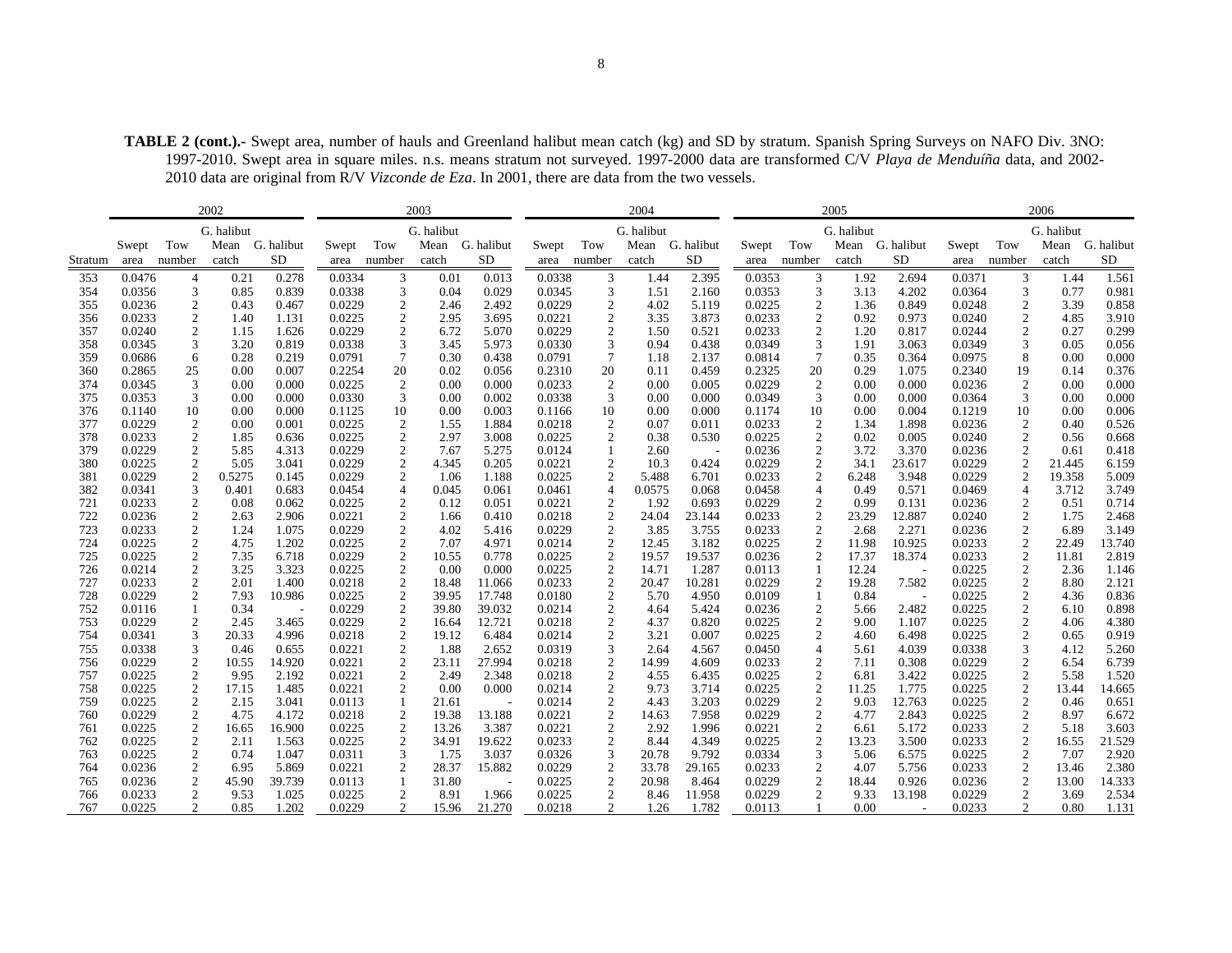**TABLE 2 (cont.).-** Swept area, number of hauls and Greenland halibut mean catch (kg) and SD by stratum. Spanish Spring Surveys on NAFO Div. 3NO: 1997-2010. Swept area in square miles. n.s. means stratum not surveyed. 1997-2000 data are transformed C/V *Playa de Menduíña* data, and 2002- 2010 data are original from R/V *Vizconde de Eza*. In 2001, there are data from the two vessels.

|            |               |                | 2007                                |           |                  |                                  | 2008                                       |                 |                |                     | 2009                                |                          |                |                     | 2010                                       |           |
|------------|---------------|----------------|-------------------------------------|-----------|------------------|----------------------------------|--------------------------------------------|-----------------|----------------|---------------------|-------------------------------------|--------------------------|----------------|---------------------|--------------------------------------------|-----------|
| Stratum    | Swept<br>area | Tow<br>number  | G. halibut G. halibut<br>Mean catch | <b>SD</b> | Swept<br>area    | Tow                              | G. halibut G. halibut<br>number Mean catch | <b>SD</b>       | Swept<br>area  | Tow<br>number       | G. halibut G. halibut<br>Mean catch | <b>SD</b>                | Swept<br>area  | Tow                 | G. halibut G. halibut<br>number Mean catch | <b>SD</b> |
| 353        | 0.0364        |                | 3<br>0.04                           | 0.014     | 0.0341           | 3                                | 0.075                                      | 0.071           | 0.0345         |                     | 3<br>0.052                          | 0.045                    | 0.0225         | $\boldsymbol{2}$    | 0.043                                      | 0.060     |
| 354        | 0.0364        |                | 3<br>4.90                           | 7.475     | 0.0345           | 3                                | 0.780                                      | 0.716           | 0.0338         | 3                   | 0.000                               | 0.000                    | 0.0225         | $\overline{c}$      | 0.805                                      | 0.028     |
| 355        | 0.0240        |                | $\mathfrak{2}$<br>1.97              | 2.242     | 0.0221           | $\mathfrak{2}$                   | 11.719                                     | 16.096          | 0.0233         | $\mathfrak{2}$      | 0.025                               | 0.035                    | 0.0229         | $\mathfrak{2}$      | 5.164                                      | 3.728     |
| 356        | 0.0240        |                | $\mathfrak{2}$<br>1.74              | 1.725     | 0.0236           | $\mathfrak{2}$                   | 0.172                                      | 0.040           | 0.0229         | $\mathfrak{2}$      | 0.000                               | 0.000                    | 0.0225         | $\mathfrak{2}$      | 3.408                                      | 0.371     |
| 357        | 0.0360        |                | 3<br>7.31                           | 7.944     | 0.0233           | 2                                | 2.856                                      | 1.450           | 0.0116         | 2                   | 1.647                               | 0.610                    | 0.0225         | 2                   | 1.767                                      | 0.756     |
| 358        | 0.0368        |                | 3<br>0.44                           | 0.445     | 0.0345           | 3                                | 5.547                                      | 7.618           | 0.0341         | 3                   | 0.024                               | 0.029                    | 0.0225         | $\mathfrak{2}$      | 8.233                                      | 11.437    |
| 359        | 0.0855        | $\overline{7}$ | 0.02                                | 0.030     | 0.0799           | 7                                | 0.243                                      | 0.329           | 0.0795         | $\tau$              | 0.000                               | 0.000                    | 0.0705         | 6                   | 0.185                                      | 0.396     |
| 360        | 0.2378        | 20             | 0.00                                | 0.008     | 0.2340           | 20                               | 0.029                                      | 0.100           | 0.2273         | 20                  | 0.014                               | 0.045                    | 0.1628         | 14                  | 0.031                                      | 0.102     |
| 374        | 0.0240        | 2              | 0.00                                | 0.000     | 0.0233           | 2                                | 0.000                                      | 0.000           | 0.0225         | $\overline{2}$      | 0.000                               | 0.000                    | 0.0225         | 2                   | 0.000                                      | 0.000     |
| 375        | 0.0364        |                | 3<br>0.00                           | 0.000     | 0.0334           | 3                                | 0.000                                      | 0.000           | 0.0341         | 3                   | 0.000                               | 0.000                    | 0.0364         | 3                   | 0.000                                      | 0.000     |
| 376        | 0.1185        | 10             | 0.00                                | 0.003     | 0.1129           | 10                               | 0.000                                      | 0.000           | 0.1133         | 10                  | 0.081                               | 0.253                    | 0.0788         | $\overline{7}$      | 0.000                                      | 0.000     |
| 377        | 0.0240        |                | 2<br>0.00                           | 0.006     | 0.0233           | 2                                | 0.222                                      | 0.266           | 0.0225         | $\overline{2}$      | 0.072                               | 0.022                    | 0.0233         | $\overline{2}$      | 0.011                                      | 0.016     |
| 378        | 0.0233        |                | $\mathfrak{2}$<br>0.39              | 0.516     | 0.0240           | $\mathfrak{2}$                   | 1.470                                      | 0.485           | 0.0229         | $\mathfrak{2}$      | 0.012                               | 0.017                    | 0.0225         | $\mathfrak{2}$      | 1.105                                      | 1.563     |
| 379        | 0.0240        |                | $\mathfrak{2}$<br>2.06              | 0.862     | 0.0229           | $\boldsymbol{2}$                 | 0.708                                      | 0.823           | 0.0229         | $\overline{2}$      | 0.270                               | 0.382                    | 0.0229         | $\boldsymbol{2}$    | 0.548                                      | 0.006     |
| 380        | 0.0240        |                | $\overline{c}$<br>5.673             | 7.770     | 0.0225           | $\mathfrak{2}$                   | 12.050                                     | 5.586           | 0.0229         | $\overline{2}$      | 1.409                               | 0.836                    | 0.0236         | $\mathfrak{2}$      | 2.548                                      | 2.421     |
| 381        | 0.0240        |                | $\mathfrak{2}$<br>0.7345            | 0.855     | 0.0229           | $\mathfrak{2}$                   | 2.859                                      | 4.018           | 0.0229         | $\overline{2}$      | 0.100                               | 0.083                    | 0.0244         | $\mathfrak{2}$      | 0.101                                      | 0.083     |
| 382        | 0.0484        |                | 0.014<br>4                          | 0.020     | 0.0458           | 4                                | 0.038                                      | 0.069           | 0.0450         | 4                   | 0.000                               | 0.000                    | 0.0233         | $\mathfrak{2}$      | 0.000                                      | 0.000     |
| 721        | 0.0116        |                | 0.66                                |           | 0.0225           | $\overline{c}$                   | 1.791                                      | 1.154           | 0.0229         | $\overline{2}$      | 16.005                              | 20.923                   | 0.0225         | $\mathfrak{D}$      | 6.980                                      | 7.836     |
| 722        | 0.0225        |                | 2<br>12.87                          | 3.097     | 0.0206           | $\boldsymbol{2}$                 | 16.244                                     | 3.406           | 0.0225         | $\overline{2}$      | 11.325                              | 4.702                    | 0.0225         | $\overline{c}$      | 44.800                                     | 24.749    |
| 723        | 0.0240        |                | $\mathfrak{2}$<br>3.31              | 0.523     | 0.0225           | $\mathfrak{2}$                   | 1.652                                      | 0.457           | 0.0225         | $\overline{2}$      | 7.588                               | 8.884                    | 0.0225         | $\overline{c}$      | 7.225                                      | 7.336     |
| 724        | 0.0233        |                | $\overline{2}$<br>11.58             | 5.699     | 0.0221           | $\overline{2}$                   | 4.603                                      | 2.784           | 0.0233         | $\overline{2}$      | 25.675                              | 21.178                   | 0.0229         | $\overline{c}$      | 31.310                                     | 7.623     |
| 725        | 0.0225        |                | $\mathfrak{2}$<br>10.72             | 11.836    | 0.0229           | $\mathfrak{2}$                   | 0.005                                      | 0.006           | 0.0229         | $\overline{2}$      | 3.095                               | 0.276                    | 0.0233         | $\overline{2}$      | 11.305                                     | 8.337     |
| 726        | 0.0229        |                | $\mathfrak{2}$<br>8.90              | 3.702     | 0.0225           | $\mathfrak{2}$                   | 6.194                                      | 4.514           | 0.0229         | $\overline{2}$      | 213.215                             | 217.457                  | 0.0233         | $\mathfrak{2}$      | 37.450                                     | 9.405     |
| 727        | 0.0240        |                | $\mathfrak{2}$<br>21.96             | 1.640     | 0.0221           | $\overline{c}$                   | 64.950                                     | 17.890          | 0.0113         | $\mathbf{1}$        | 3.982                               |                          | 0.0240         | 2                   | 72.685                                     | 37.823    |
| 728        | 0.0225        |                | $\mathfrak{2}$<br>18.98             | 21.814    | 0.0221           | 2                                | 21.700                                     | 12.445          | 0.0229         | 2                   | 32.950                              | 2.333                    | 0.0240         | $\overline{c}$      | 110.470                                    | 78.814    |
| 752        | 0.0225        |                | $\boldsymbol{2}$<br>5.34            | 7.552     | 0.0218           | $\mathfrak{2}$                   | 17.900                                     | 7.071           | 0.0229         | $\overline{2}$      | 130.950                             | 130.178                  | 0.0240         | 2                   | 60.800                                     | 15.981    |
| 753        | 0.0225        |                | $\overline{c}$<br>6.99              | 7.792     | 0.0221           | $\overline{c}$                   | 18.795                                     | 7.785           | 0.0116         |                     | 45.100                              |                          | n.s.           | n.s.                | n.s.                                       | n.s.      |
| 754        | 0.0225        |                | $\mathfrak{2}$<br>20.96             | 1.612     | 0.0218           | $\mathfrak{2}$                   | 24.450                                     | 11.809          | 0.0113         |                     | 113.100                             | $\overline{\phantom{a}}$ | 0.0225         | 2                   | 65.350                                     | 30.476    |
| 755        | 0.0338        |                | 3<br>7.30                           | 2.970     | 0.0431           | 4                                | 26.838                                     | 13.282          | 0.0116         |                     | 27.600                              |                          | 0.0120         |                     | 46.400                                     |           |
| 756        | 0.0225        |                | $\overline{2}$<br>16.63             | 17.637    | 0.0218           | $\overline{c}$                   | 38.650                                     | 7.849           | 0.0225         | $\overline{2}$      | 18.850                              | 0.919                    | 0.0225         | $\overline{c}$      | 128.972                                    | 50.447    |
| 757        | 0.0229        |                | $\mathfrak{2}$<br>35.49             | 37.929    | 0.0221           | $\overline{c}$                   | 34.185                                     | 16.426          | 0.0229         | $\overline{2}$      | 58.216                              | 21.898                   | 0.0221         | $\overline{2}$      | 48.315                                     | 7.191     |
| 758        | 0.0225        |                | $\overline{c}$<br>22.09             | 15.330    | 0.0218           | $\boldsymbol{2}$                 | 44.710                                     | 19.361          | 0.0225         | $\overline{2}$      | 61.750                              | 3.182                    | 0.0225         | $\mathfrak{2}$      | 72.300                                     | 48.932    |
| 759        | n.s.          | n.s.           | n.s.                                | n.s.      | 0.0221           | $\mathfrak{2}$                   | 53.289                                     | 44.8461         | 0.0113         |                     | 140.080                             |                          | 0.0225         | $\mathfrak{2}$      | 66.950                                     | 33.0219   |
| 760        | 0.0233        | $\overline{2}$ | 16.31                               | 5.706     | 0.0225           | $\mathfrak{2}$                   | 26.785                                     | 5.197           | 0.0229         | 2                   | 40.025                              | 21.602                   | 0.0225         | $\mathfrak{2}$      | 54.300                                     | 23.476    |
| 761        | 0.0225        |                | $\overline{c}$<br>13.82             | 2.440     | 0.0214           | $\boldsymbol{2}$                 | 13.611                                     | 12.464          | 0.0225         | $\boldsymbol{2}$    | 44.265                              | 20.457                   | 0.0229         | $\mathfrak{2}$      | 54.635                                     | 37.724    |
| 762        | n.s.          | n.s.           | n.s.                                | n.s.      | 0.0214           | $\mathfrak{2}$                   | 27.274                                     | 24.0473         | 0.0225         | $\overline{c}$      | 53.850                              | 9.4045                   | 0.0229         | 2                   | 68.150                                     | 55.6493   |
| 763        | n.s.          | n.s.           | n.s.                                | n.s.      | 0.0311           | 3                                | 19.762                                     | 14.3780         | n.s.<br>0.0116 | n.s.                | n.s.                                | n.s.                     | n.s.           | n.s.                | n.s.                                       | n.s.      |
| 764        | 0.0225        | $\overline{2}$ | 18.67                               | 4.197     | 0.0221<br>0.0214 | $\mathfrak{2}$                   | 19.406                                     | 9.965<br>19.311 | 0.0225         |                     | 17.340                              | $\sim$                   | n.s.<br>0.0225 | n.s.                | n.s.                                       | n.s.      |
| 765<br>766 | 0.0225        |                | $\overline{c}$<br>24.07             | 8.167     | 0.0218           | $\mathfrak{2}$<br>$\overline{2}$ | 26.025<br>12.829                           | 7.8772          | 0.0225         | 2<br>$\overline{2}$ | 53.062<br>10.415                    | 29.470<br>1.011          |                | 2<br>$\overline{2}$ | 31.615<br>26.365                           | 15.620    |
| 767        | n.s.          | n.s.           | n.s.                                | n.s.      | 0.0214           | 2                                | 6.409                                      | 4.6528          |                |                     |                                     |                          | 0.0225         |                     |                                            | 9.836     |
|            | n.s.          | n.s.           | n.s.                                | n.s.      |                  |                                  |                                            |                 | n.s.           | n.s.                | n.s.                                | n.s.                     | n.s.           | n.s.                | n.s.                                       | n.s.      |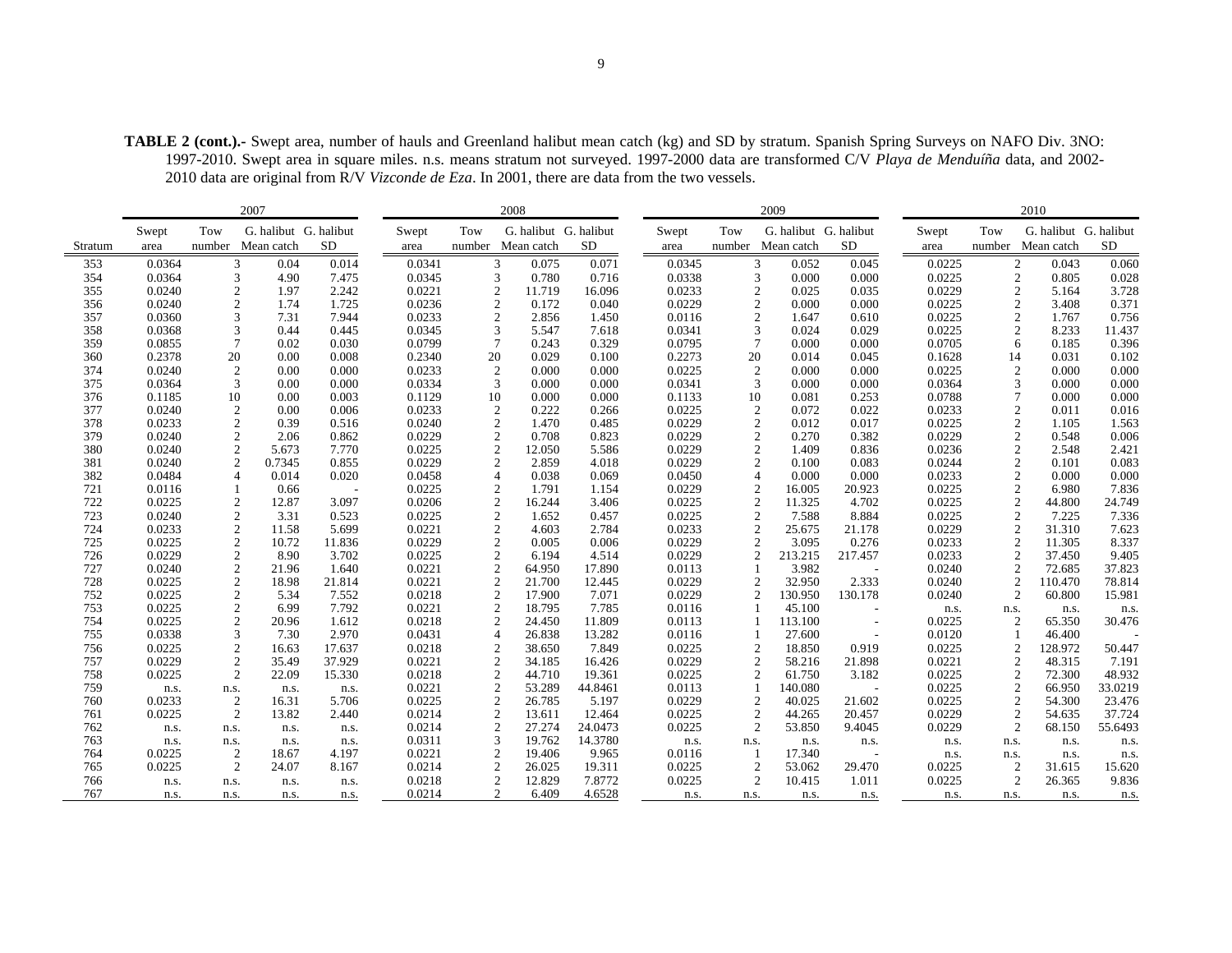**TABLE 3.-** Stratified mean catches (Kg) by stratum and year and SD by year of Greenland halibut (1997-2010). n.s. means stratum not surveyed. 1997-2000 data are transformed C/V *Playa de Menduíña* data (by FPC). 2002-2010 data are original from R/V *Vizconde de Eza*. In 2001, there are data from the two vessels.

| Stratum        | 1997         | 1998                      | 1999             | 2000                      | 2001    | 2002    | 2003                                 | 2004                        | 2005                | 2006        | 2007                            | 2008                    | 2009                            | 2010           |
|----------------|--------------|---------------------------|------------------|---------------------------|---------|---------|--------------------------------------|-----------------------------|---------------------|-------------|---------------------------------|-------------------------|---------------------------------|----------------|
| 353            | 15.61        | 368.31                    | 164.80           | 50.27                     | 7.17    | 57.16   |                                      | 2.06 387.99 516.48 386.10   |                     |             | 10.76                           | 20.18                   | 14.08                           | 11.43          |
| 354            | 171.84       | 581.54                    | 211.23           | 27.55                     | 792.94  | 209.92  |                                      | 10.33 371.38 769.98 188.27  |                     |             | 1204.25                         | 191.88                  | 0.00                            | 197.91         |
| 355            | 301.21       | 21.29                     | 16.18            | 16.14                     | 1276.50 | 31.86   |                                      | 181.89 297.48 100.64 251.12 |                     |             | 145.41                          | 867.17                  | 1.85                            | 382.14         |
| 356            | 193.06       | 200.47                    | 10.97            | 23.25                     | 3.29    | 65.80   |                                      | 138.51 157.52 43.33 227.86  |                     |             | 81.78                           | 8.08                    | 0.00                            | 160.15         |
| 357            | 176.36       | 1377.73                   | 277.07           | 17.81                     | 441.16  | 188.60  | 1101.26 246.25 197.05                |                             |                     | 45.02       | 1199.33                         | 468.30                  | 270.11                          | 289.71         |
| 358            | 310.53       | 529.11                    | 921.77           | 108.61                    | 1903.50 | 720.00  |                                      | 776.85 212.40 430.50        |                     | 10.58       |                                 | 98.18 1248.08           |                                 | 5.48 1852.43   |
| 359            | 279.62       | 94.44                     | 905.35           | 568.81                    | 827.57  | 116.83  |                                      | 125.94 495.40 145.85        |                     | 0.00        | 8.06                            | 102.30                  | 0.00                            | 77.96          |
| 360            | 120.66       | 100.23                    | 852.78           | 358.57                    | 461.98  | 5.79    |                                      | 49.54 314.48 795.80 379.37  |                     |             | 4.87                            | 79.32                   | 40.21                           | 87.27          |
| 374            | 0.00         | 9.93                      | 0.00             | 0.00                      | 0.00    | 0.00    | 0.00                                 | 0.75                        | 0.00                | 0.00        | 0.00                            | 0.00                    | 0.00                            | 0.00           |
| 375            | 0.00         | 0.00                      | 0.00             | 0.00                      | 0.00    | 0.00    | 0.36                                 | 0.00                        | 0.00                | 0.00        | 0.00                            | 0.00                    | 0.00                            | 0.00           |
| 376            | 0.00         | 0.00                      | 0.00             | 0.00                      | 0.00    | 0.00    | 1.73                                 | 0.00                        | 1.60                | 2.40        | 1.60                            | 0.00                    | 108.32                          | 0.00           |
| 377            | 0.00         | 2.78                      | 48.27            | 15.59                     | 42.00   | 0.10    | 154.80                               |                             | 7.40 134.20         | 39.80       | 0.40                            | 22.20                   | 7.15                            | 1.10           |
| 378            | 108.38       | 92.26                     | 143.03           | 151.61                    | 790.22  | 257.15  | 413.25                               | 52.13                       | 2.71                | 77.49       | 53.52                           | 204.33                  | 1.67                            | 153.60         |
| 379            | 236.64       | 199.42                    | 101.35           | 130.87                    | 488.13  | 620.10  |                                      | 813.02 275.60 394.00        |                     | 64.50       | 218.41                          | 75.05                   | 28.62                           | 58.09          |
| 380            | 253.84       | 237.93                    | 377.84           | 232.32                    | 389.43  | 484.80  |                                      | 417.12 988.803273.602058.72 |                     |             |                                 | 544.61 1156.80          | 135.26                          | 244.61         |
| 381            | 30.54        | 100.25                    | 406.36           | 196.29                    | 129.93  | 75.96   |                                      | 152.64 790.27 899.712787.55 |                     |             | 105.77                          | 411.62                  | 14.33                           | 14.47          |
| 382            | 0.00         | 12.74                     | 0.16             | 42.51                     | 16.16   | 137.54  | 15.44                                |                             | 19.72 168.071273.22 |             | 4.80                            | 13.12                   | 0.00                            | 0.00           |
| 721            | 193.53       | 768.09                    | 40.40            | 31.32                     | 25.68   | 5.23    |                                      | 7.54 124.80 64.51 32.83     |                     |             | 42.90                           |                         | 116.42 1040.33                  | 453.70         |
| 722            | 128.46       | 2086.59                   | 1122.44          | 1637.46                   | 91.56   | 220.50  |                                      | 139.442018.941956.15 146.58 |                     |             |                                 | 1081.08 1364.45         |                                 | 951.30 3763.20 |
| 723            | 799.62       | 824.44                    | 1715.78          | 441.21                    | 206.15  | 192.20  |                                      | 623.18 596.29 414.781068.42 |                     |             | 513.05                          |                         | 256.06 1176.14 1119.80          |                |
| 724            | 237.69       | 1041.12                   | 564.01           | 722.86                    | 427.80  | 589.00  |                                      | 876.061543.801484.902788.45 |                     |             | 1435.92                         |                         | 570.71 3183.70 3882.44          |                |
| 725            | 824.43       | 217.35                    | 521.45           | 1052.65                   | 280.46  | 771.75  | 1107.752054.331823.591239.74         |                             |                     |             | 1125.44                         | 0.47                    |                                 | 324.98 1187.03 |
| 726            | n.s.         | 2013.07                   | 2090.94          | 932.35                    | 262.92  | 234.00  |                                      | 0.001059.12 880.92 169.56   |                     |             | 640.62                          |                         | 445.9715351.48 2696.40          |                |
| 727            | 495.47       | 749.00                    | 1006.54          | 253.97                    | 364.03  | 192.96  | 1773.601965.121850.98 844.80         |                             |                     |             |                                 | 2108.16 6235.20         |                                 | 382.27 6977.76 |
| 728            | 2826.86      | 4462.31                   | 4861.26          | 2333.24                   | 672.64  | 618.66  | 3116.10 444.60 65.52 340.00          |                             |                     |             |                                 |                         | 1480.09 1692.60 2570.10 8616.66 |                |
| 752            | 4833.71      | 7102.82                   | 7457.90          | 3056.49                   | 3454.13 | 1731.75 | 5213.80 607.19 740.81 798.45         |                             |                     |             |                                 |                         | 699.54 2344.9017154.45 7964.80  |                |
| 753            | 4475.84      | 4597.53                   | 8863.93          | 6868.76                   | 3126.94 | 338.10  | 2295.63 603.061242.35 560.69         |                             |                     |             |                                 | 964.62 2593.71 6223.80  |                                 | n.s.           |
| 754            | 3365.21      | 3117.02                   | 3081.94          | 8403.69                   | 7396.15 | 3141.00 | 3440.70 576.90 827.10 117.00         |                             |                     |             |                                 |                         | 3772.80 4401.0020358.0011763.00 |                |
| 755            | n.s.         | 7342.42                   |                  | 6136.26 13757.44 10457.90 |         | 155.28  |                                      | 721.881015.122160.811585.43 |                     |             |                                 |                         | 2811.7810332.4410626.0017864.00 |                |
| 756            |              | 6904.11 22233.50 12653.16 |                  | 6121.02                   | 3040.24 | 1065.55 | 2333.611514.09 718.36 660.04         |                             |                     |             |                                 |                         | 1679.73 3903.65 1903.8513026.12 |                |
| 757            | 3539.38      |                           | 9715.91 10866.31 | 3815.73                   | 4307.61 | 1014.90 |                                      | 253.98 464.10 694.62 568.65 |                     |             |                                 |                         | 3619.98 3486.87 5937.98 4928.13 |                |
| 758            | 3896.21      | 5202.82                   | 5218.91          | 5610.39                   | 4168.97 | 1697.85 |                                      | 0.00 962.871113.261330.56   |                     |             |                                 |                         | 2186.91 4426.29 6113.25 7157.70 |                |
| 759            | n.s.         | 6119.66                   | 5679.93          | 3737.70                   | 9666.37 | 273.05  | 2744.47 561.981146.18 58.42          |                             |                     |             |                                 |                         | n.s. 6767.7017790.16 8502.65    |                |
| 760            | 1608.22      | 5065.54                   | 6926.79          | 4706.01                   | 1450.68 | 731.50  | 2983.752252.64 734.581381.07         |                             |                     |             |                                 |                         | 2510.97 4124.89 6163.85 8362.20 |                |
|                | 761 10584.19 |                           | 7867.63 6477.12  | 6170.76                   | 1385.10 |         | 2847.15 2266.61 499.581129.80 885.01 |                             |                     |             | 2362.37 2327.40 7569.32 9342.59 |                         |                                 |                |
| 762            | 9728.04      |                           | 8102.93 13428.13 | 7711.31                   | 4769.98 | 446.26  | 7399.861788.222803.703509.24         |                             |                     |             |                                 |                         | n.s. 5782.0911416.2014447.80    |                |
| 763            | n.s.         |                           | 9139.92 5595.80  | 6691.10                   | 8250.35 | 193.14  |                                      | 457.625422.711319.791846.44 |                     |             |                                 | n.s. 5157.80            | n.s.                            | n.s.           |
| 764            | 2063.07      | 2131.30                   | 2880.87          | 1695.94                   | 5363.50 | 695.00  | 2837.003377.75 407.001345.70         |                             |                     |             |                                 | 1866.75 1940.60 1734.00 |                                 | n.s.           |
| 765            | 4392.98      | 2829.86                   | 3897.46          | 4604.20                   | 4447.98 | 5691.60 | 3943.202600.902285.941611.38         |                             |                     |             |                                 |                         | 2984.06 3227.10 6579.63 3920.26 |                |
| 766            | 9053.27      | 2998.23                   | 4508.03          | 2413.42                   | 2364.63 | 1371.60 | 1283.041217.591343.88 531.07         |                             |                     |             |                                 |                         | n.s. 1847.38 1499.76 3796.56    |                |
| 767            | n.s.         | 1613.33                   | 4092.64          | 3351.32                   | 904.20  | 134.30  | 2521.68 199.08                       |                             |                     | 0.00 126.40 |                                 | n.s. 1012.62            | n.s.                            | n.s.           |
| TOTAL          | 72149        | 121271                    | 124125           | 98061                     | 84456   | 27324   |                                      | 52695 38088 35083 31338     |                     |             | 37569                           |                         | 79227 146677 143304             |                |
| $\overline{Y}$ | 7.73         | 11.73                     | 12.00            | 9.48                      | 8.17    | 2.64    | 5.10                                 | 3.68                        | 3.39                | 3.03        | 3.98                            | 7.66                    | 14.78                           | 14.80          |
| S.D.           | 0.62         | 0.89                      | 1.00             | 0.75                      | 0.84    | 0.45    | 0.61                                 | 0.40                        | 0.36                | 0.42        | 0.44                            | 0.74                    | 1.73                            | 1.40           |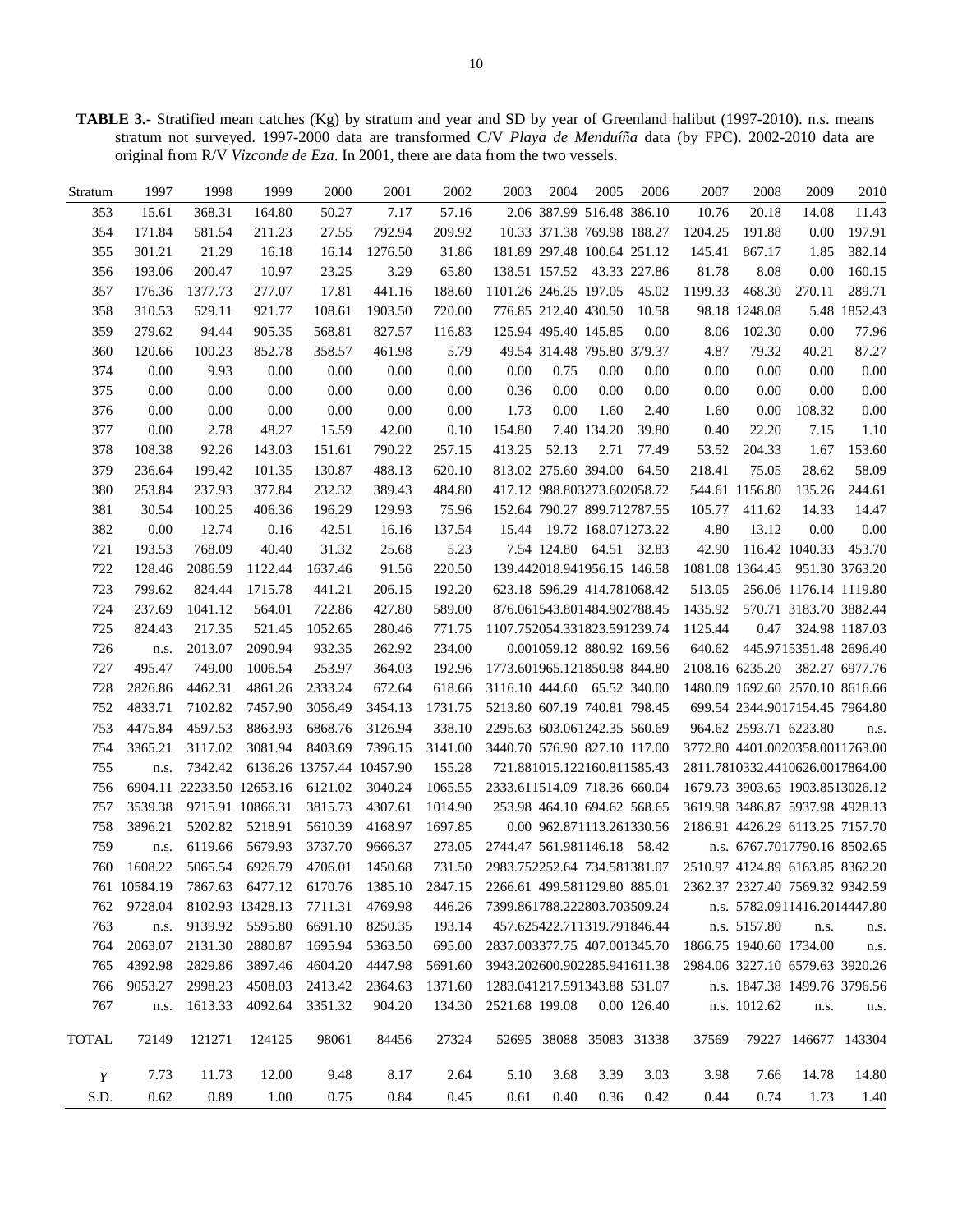**TABLE 4.-** Survey estimates (by the swept area method) of Greenland halibut biomass (t) and SD by stratum and year on NAFO Div. 3NO. n.s. means stratum not surveyed. 1997-2000 data are transformed C/V *Playa de Menduíña* data. 2002-2010 data are original from R/V *Vizconde de Eza*. In 2001, there are data from the two vessels. The last two rows present the biomass corresponding to set of ages 5+ and 10+.

| Stratum        | 1997                        | 1998             | 1999             | 2000             | 2001                    | 2002             | 2003             | 2004             | 2005             | 2006             | 2007             | 2008             | 2009             | 2010             |
|----------------|-----------------------------|------------------|------------------|------------------|-------------------------|------------------|------------------|------------------|------------------|------------------|------------------|------------------|------------------|------------------|
| 353            | $\mathbf{1}$                | 32               | 14               | $\overline{4}$   | 1                       | 5                | $\boldsymbol{0}$ | 34               | 44               | 31               | $\mathbf{1}$     | $\sqrt{2}$       | 1                | $\mathbf{1}$     |
| 354            | 15                          | 49               | 19               | $\sqrt{2}$       | $70\,$                  | 18               | $\mathbf{1}$     | 32               | 66               | 16               | 99               | 17               | $\boldsymbol{0}$ | 18               |
| 355            | $26\,$                      | $\overline{c}$   | $\mathbf{1}$     | $\mathbf{1}$     | 106                     | 3                | 16               | 26               | 9                | $20\,$           | 12               | $78\,$           | $\mathbf{0}$     | 33               |
| 356            | 17                          | 18               | $\mathbf{1}$     | $\overline{2}$   | $\boldsymbol{0}$        | 6                | 12               | 14               | $\overline{4}$   | 19               | $\tau$           | $\mathbf{1}$     | $\mathbf{0}$     | 14               |
| 357            | 16                          | 115              | $23\,$           | $\mathbf{1}$     | 36                      | 16               | 96               | $22\,$           | 17               | $\overline{4}$   | 100              | 40               | 46               | 26               |
| 358            | 28                          | 46               | 79               | 10               | 165                     | 63               | 69               | 19               | 37               | $\mathbf{1}$     | $\,8\,$          | 109              | $\boldsymbol{0}$ | 165              |
| 359            | 24                          | 8                | 75               | 49               | $72\,$                  | 10               | 11               | 44               | 13               | $\mathbf{0}$     | $\mathbf{1}$     | 9                | $\boldsymbol{0}$ | $\boldsymbol{7}$ |
| 360            | $10\,$                      | 9                | 70               | 30               | 38                      | $\mathbf{1}$     | 4                | $27\,$           | 68               | 31               | $\boldsymbol{0}$ | 7                | 4                | $\,$ 8 $\,$      |
| 374            | $\boldsymbol{0}$            | $\mathbf{1}$     | $\boldsymbol{0}$ | $\boldsymbol{0}$ | $\boldsymbol{0}$        | $\boldsymbol{0}$ | $\boldsymbol{0}$ | $\boldsymbol{0}$ | $\boldsymbol{0}$ | $\boldsymbol{0}$ | $\boldsymbol{0}$ | $\boldsymbol{0}$ | $\boldsymbol{0}$ | $\boldsymbol{0}$ |
| 375            | $\boldsymbol{0}$            | $\boldsymbol{0}$ | $\boldsymbol{0}$ | $\boldsymbol{0}$ | $\boldsymbol{0}$        | $\boldsymbol{0}$ | $\boldsymbol{0}$ | $\boldsymbol{0}$ | $\boldsymbol{0}$ | $\mathbf{0}$     | $\boldsymbol{0}$ | $\boldsymbol{0}$ | $\mathbf{0}$     | $\boldsymbol{0}$ |
| 376            | $\boldsymbol{0}$            | $\boldsymbol{0}$ | $\boldsymbol{0}$ | $\boldsymbol{0}$ | $\boldsymbol{0}$        | $\boldsymbol{0}$ | $\boldsymbol{0}$ | $\boldsymbol{0}$ | $\boldsymbol{0}$ | $\mathbf{0}$     | $\boldsymbol{0}$ | $\boldsymbol{0}$ | $10\,$           | $\boldsymbol{0}$ |
| 377            | $\boldsymbol{0}$            | $\boldsymbol{0}$ | 4                | $\mathbf{1}$     | 4                       | $\boldsymbol{0}$ | 14               | $\mathbf{1}$     | 12               | 3                | $\boldsymbol{0}$ | $\overline{c}$   | $\mathbf{1}$     | $\boldsymbol{0}$ |
| 378            | 10                          | $\,$ 8 $\,$      | 13               | 13               | 67                      | 22               | 37               | 5                | $\boldsymbol{0}$ | 6                | 5                | 17               | $\boldsymbol{0}$ | 14               |
| 379            | 23                          | 17               | 9                | 12               | 43                      | 54               | $71\,$           | $22\,$           | 33               | $\mathfrak s$    | 18               | $\boldsymbol{7}$ | $\mathfrak{Z}$   | 5                |
| 380            | 24                          | $21\,$           | 32               | $20\,$           | 38                      | 43               | 36               | 89               | 286              | 180              | 45               | 103              | $12\,$           | $21\,$           |
| 381            | $\ensuremath{\mathfrak{Z}}$ | 9                | 36               | 17               | 11                      | 7                | 13               | $70\,$           | $77\,$           | 244              | 9                | 36               | $\mathbf{1}$     | $\mathbf{1}$     |
| 382            | $\boldsymbol{0}$            | $\mathbf{1}$     | $\boldsymbol{0}$ | $\mathfrak{Z}$   | $\mathbf{1}$            | 12               | $\mathbf{1}$     | $\sqrt{2}$       | 15               | 109              | $\boldsymbol{0}$ | $\mathbf{1}$     | $\boldsymbol{0}$ | $\boldsymbol{0}$ |
| 721            | 17                          | 76               | 3                | 3                | $\overline{\mathbf{c}}$ | $\boldsymbol{0}$ | $\mathbf{1}$     | 11               | 6                | 3                | 4                | 10               | 91               | $40\,$           |
| 722            | 12                          | 195              | 98               | 151              | 8                       | 19               | 13               | 186              | 168              | 12               | 96               | 132              | 85               | 335              |
| 723            | 76                          | 71               | 150              | 36               | 17                      | 17               | 54               | 52               | 36               | $90\,$           | 43               | 23               | 105              | 100              |
| 724            | $21\,$                      | 101              | 50               | 62               | 36                      | 52               | 78               | 144              | 132              | 240              | 124              | 52               | 274              | 339              |
| 725            | 80                          | 25               | 46               | 100              | 24                      | 69               | 97               | 183              | 154              | 107              | 100              | $\boldsymbol{0}$ | 28               | 102              |
| 726            | n.s.                        | 195              | 186              | 84               | 22                      | $22\,$           | $\boldsymbol{0}$ | 94               | 78               | 15               | 56               | 40               | 1342             | 232              |
| 727            | 53                          | 64               | 85               | 24               | 32                      | 17               | 163              | 169              | 162              | 75               | 176              | 564              | 34               | 581              |
| 728            | 265                         | 433              | 418              | 222              | 59                      | 54               | 277              | 49               | 6                | $30\,$           | 132              | 153              | 225              | 718              |
| 752            | 444                         | 621              | 642              | 296              | 329                     | 151              | 456              | 57               | 63               | 71               | 62               | 216              | 1500             | 664              |
| 753            | 419                         | 423              | 775              | 632              | 293                     | 30               | 201              | 55               | 110              | 50               | 86               | 234              | 535              | $\boldsymbol{0}$ |
| 754            | 306                         | 297              | 299              | 862              | 758                     | 275              | 316              | 54               | 74               | 10               | 335              | 405              | 1810             | 1046             |
| 755            | n.s.                        | 712              | 591              | 1276             | 1005                    | 14               | 65               | 96               | 192              | 141              | 250              | 958              | 914              | 1489             |
| 756            | 635                         | 1976             | 1125             | 605              | 266                     | 93               | 211              | 139              | 62               | 58               | 149              | 359              | 169              | 1158             |
| 757            | 350                         | 942              | 935              | 357              | 371                     | 90               | 23               | 43               | 62               | 51               | 317              | 315              | 519              | 445              |
| 758            | 365                         | 478              | 488              | 534              | 383                     | 151              | $\boldsymbol{0}$ | 90               | 99               | 118              | 194              | 407              | 543              | 636              |
| 759            | n.s.                        | 573              | 522              | 356              | 874                     | 24               | 244              | 53               | 100              | 5                | n.s.             | 612              | 1581             | 756              |
| 760            | 153                         | 474              | 616              | 448              | 127                     | 64               | 274              | 204              | 64               | 123              | 216              | 367              | 539              | 743              |
| 761            | 1008                        | 763              | 617              | 558              | 123                     | 253              | 201              | 45               | 102              | 76               | 210              | 218              | 673              | 817              |
| 762            | 949                         | 786              | 1279             | 762              | 424                     | 40               | 658              | 154              | 249              | 302              | n.s.             | 541              | 1015             | 1263             |
| 763            | n.s.                        | 840              | 539              | 643              | 750                     | 17               | 44               | 499              | 119              | 164              | n.s.             | 497              | n.s.             | $\boldsymbol{0}$ |
| 764            | 200                         | 196              | 256              | 156              | 447                     | 59               | 256              | 295              | 35               | 116              | 166              | 175              | 149              | $\boldsymbol{0}$ |
| 765            | 426                         | 270              | 352              | 455              | 402                     | 482              | 351              | 231              | 200              | 136              | 265              | 302              | 585              | 348              |
| 766            | 883                         | 314              | 415              | 226              | 233                     | 118              | 114              | 108              | 117              | 46               | n.s.             | 170              | 133              | 337              |
| 767            | n.s.                        | 146              | 383              | 319              | 83                      | 12               | 220              | 18               | $\boldsymbol{0}$ | 11               | n.s.             | 95               | n.s.             | $\boldsymbol{0}$ |
|                |                             |                  |                  |                  |                         |                  |                  |                  |                  |                  |                  |                  |                  |                  |
| <b>TOTAL</b>   | 6859                        | 11305            | 11246            | 9331             | 7721                    | 2380             | 4701             | 3437             | 3071             | 2720             | 3286             | 7272             | 12927            | 12462            |
| S.D.           | 546                         | 860              | 973              | 707              | 790                     | 410              | 575              | 373              | 325              | 379              | 363              | 708              | 1506             | 1197             |
| Biomass 5+     | 4303                        | 6284             | 6367             | 8785             | 6700                    | 2011             | 3386             | 2318             | 2585             | 2151             | 3057             | 6908             | 11971            | 12057            |
| <b>Biomass</b> | 406                         | 504              | 660              | 1111             | 741                     | 279              | 495              | 318              | 380              | 182              | 343              | 798              | 1134             | 1158             |
|                |                             |                  |                  |                  |                         |                  |                  |                  |                  |                  |                  |                  |                  |                  |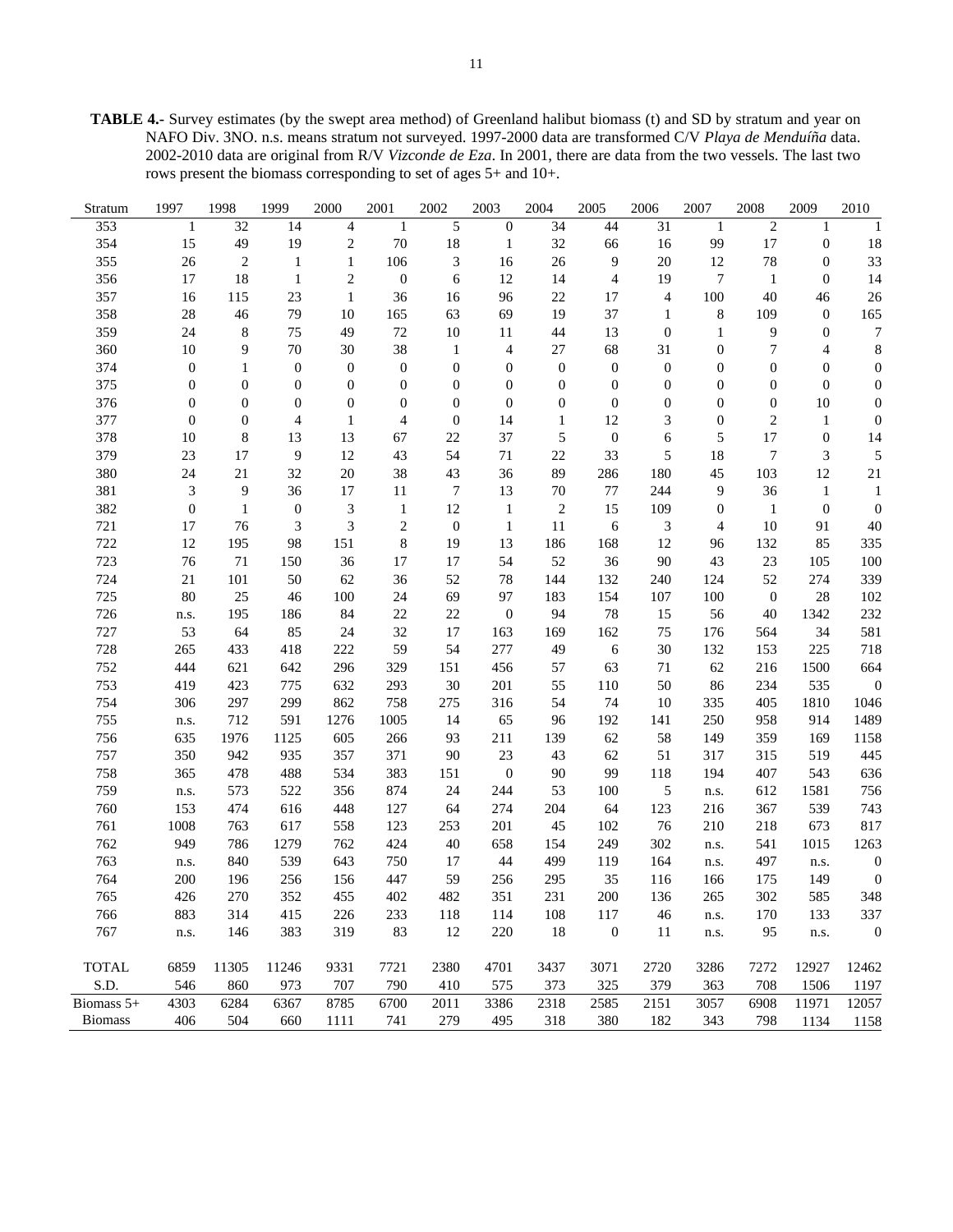**TABLE 5.-** Length weight relationships in the calculation of Greenland halibut biomass. The equation is Spanish Spring Surveys on NAFO Div. 3NO: 1997-2010. To calculate the parameters for the indeterminate individuals, we used the total data (males + females + indeterminate individuals). *E* means Error.  $Weight = a(l + 0.5)^b$ 

|             |              | 1997          | 1998                                   | 1999                      | 2000                                                | 2001                                   | 2002          | 2003          | 2004                      | 2005                                                             | 2006          | 2007                      | 2008          | 2009                      | 2010          |
|-------------|--------------|---------------|----------------------------------------|---------------------------|-----------------------------------------------------|----------------------------------------|---------------|---------------|---------------------------|------------------------------------------------------------------|---------------|---------------------------|---------------|---------------------------|---------------|
| Males       | $\mathbf{a}$ | 0.0042        | 0.0042                                 | 0.0044                    | 0.0020                                              | 0.0036                                 | 0.0031        | 0.0033        | 0.0034                    | 0.0036                                                           | 0.0042        | 0.0039                    | 0.0036        | 0.0032                    | 0.0041        |
|             |              | $E = 0.0663$  |                                        | $E = 0.0824$ $E = 0.1112$ | $E = 0.1562$                                        | $E = 0.2538$                           | $E = 0.0962$  | $E = 0.1081$  | $E = 0.0886$              | $E = 0.1075$                                                     | $E = 0.0826$  | $E = 0.1100$              | $E = 0.0713$  | $E = 0.0963$              | $E = 0.0927$  |
|             | h            | 3.1561        | 3.1622                                 | 3.1587                    | 3.3625                                              | 3.1925                                 | 3.2496        | 3.2318        | 3.2123                    | 3.2050                                                           | 3.1556        | 3.1847                    | 3.2001        | 3.2220                    | 3.1663        |
|             |              | $E = 0.0185$  |                                        | $E = 0.0226$ $E = 0.0308$ | $E = 0.0433$                                        | $E = 0.0846$ $E = 0.0285$              |               |               |                           | $E = 0.0318$ $E = 0.0254$ $E = 0.0306$                           |               | $E = 0.0238$ $E = 0.0315$ | $E = 0.0205$  | $E = 0.0270$              | $E = 0.0267$  |
|             |              | $R^2 = 0.999$ | $R^2 = 0.999$                          | $R^2 = 0.995$             | $R^2 = 0.996$                                       | $R^2 = 0.997$                          | $R^2 = 0.987$ | $R^2 = 0.995$ | $R^2 = 0.997$             | $R^2 = 0.995$                                                    | $R^2 = 0.999$ | $R^2 = 0.996$             | $R^2 = 0.999$ | $R^2 = 0.999$             | $R^2 = 0.997$ |
|             |              | $N = 893$     | $N = 417$                              | $N = 267$                 | $N = 315$                                           | $N = 15$                               | $N = 316$     | $N = 509$     | $N = 498$                 | $N = 387$                                                        | $N = 402$     | $N = 411$                 | $N = 485$     | $N = 273$                 | $N = 379$     |
| Female<br>S | a            | 0.0033        | 0.0038                                 | 0.0033                    | 0.0018                                              | 0.0034                                 | 0.0027        | 0.0034        | 0.0026                    | 0.0050                                                           | 0.0033        | 0.0041                    | 0.0032        | 0.0039                    | 0.0043        |
|             |              |               | $E = 0.0650$ $E = 0.0692$ $E = 0.0897$ |                           | $E = 0.1003$ $E = 0.2252$                           |                                        |               |               |                           | $E = 0.1315$ $E = 0.0871$ $E = 0.0767$ $E = 0.1357$ $E = 0.1215$ |               | $E = 0.0611$              | $E = 0.0777$  | $E = 0.1422$              | $E = 0.0802$  |
|             | <sub>b</sub> | 3.2308        | 3.2043                                 | 3.2547                    | 3.4066                                              | 3.2240                                 | 3.2950        | 3.2302        | 3.2998                    | 3.1259                                                           | 3.2306        | 3.1750                    | 3.2457        | 3.1931                    | 3.1713        |
|             |              | $E = 0.0170$  | $E = 0.0179$ $E = 0.0237$              |                           |                                                     | $E = 0.0262$ $E = 0.0656$ $E = 0.0368$ |               | $E = 0.0241$  | $E = 0.0212$              | $E = 0.0374$                                                     | $E = 0.0342$  | $E = 0.0170$              | $E = 0.0215$  | $E = 0.0384$              | $E = 0.0221$  |
|             |              | $R^2 = 0.999$ | $R^2 = 0.999$                          | $R^2 = 0.996$             | $R^2 = 0.995$                                       | $R^2 = 0.995$                          | $R^2 = 0.993$ | $R^2 = 0.997$ | $R^2 = 0.998$             | $R^2 = 0.991$                                                    | $R^2 = 0.997$ | $R^2 = 0.998$             | $R^2 = 0.999$ | $R^2 = 0.989$             | $R^2 = 0.997$ |
|             |              | $N = 1473$    | $N = 681$                              | $N = 408$                 | $N = 642$                                           | $N = 26$                               | $N = 456$     | $N = 726$     | $N = 600$                 | $N = 602$                                                        | $N = 539$     | $N = 680$                 | $N = 719$     | $N = 382$                 | $N = 546$     |
| Indet.      | $\mathbf{a}$ | 0.0032        | 0.0036                                 | 0.0040                    | 0.0019                                              | 0.0038                                 | 0.0028        | 0.0027        | 0.0027                    | 0.0040                                                           | 0.0036        | 0.0042                    | 0.0030        | 0.0037                    | 0.0040        |
|             |              | $E = 0.0547$  |                                        |                           | $E = 0.0706$ $E = 0.1010$ $E = 0.0893$ $E = 0.1320$ |                                        | $E = 0.0941$  |               | $E = 0.0814$ $E = 0.0781$ | $E = 0.0941$                                                     |               | $E = 0.0715$ $E = 0.0622$ | $E = 0.0702$  | $E = 0.1398$              | $E = 0.0705$  |
|             | h            | 3.2409        | 3.2201                                 | 3.2009                    | 3.3882                                              | 3.1925                                 | 3.2837        | 3.2894        | 3.2812                    | 3.1787                                                           | 3.2024        | 3.1663                    | 3.2546        | 3.2040                    | 3.1909        |
|             |              | $E = 0.0145$  |                                        | $E = 0.0183$ $E = 0.0269$ |                                                     | $E = 0.0234$ $E = 0.0394$ $E = 0.0263$ |               |               |                           | $E = 0.0226$ $E = 0.0217$ $E = 0.0260$ $E = 0.0201$              |               | $E = 0.0174$              |               | $E = 0.0195$ $E = 0.0379$ | $E = 0.0194$  |
|             |              | $R^2 = 0.999$ | $R^2 = 0.999$                          | $R^2 = 0.987$             | $R^2 = 0.998$                                       | $R^2 = 0.997$                          | $R^2 = 0.996$ | $R^2 = 0.997$ | $R^2 = 0.997$             | $R^2 = 0.996$                                                    | $R^2 = 0.999$ | $R^2 = 0.998$             | $R^2 = 0.999$ | $R^2 = 0.988$             | $R^2 = 0.998$ |
|             |              | $N = 2383$    | $N = 1105$                             | $N = 679$                 | $N = 966$                                           | $N = 44$                               | $N = 776$     | $N = 1243$    | $N = 1105$                | $N = 990$                                                        | $N = 941$     | $N = 1095$                | $N = 1206$    | $N = 662$                 | $N = 925$     |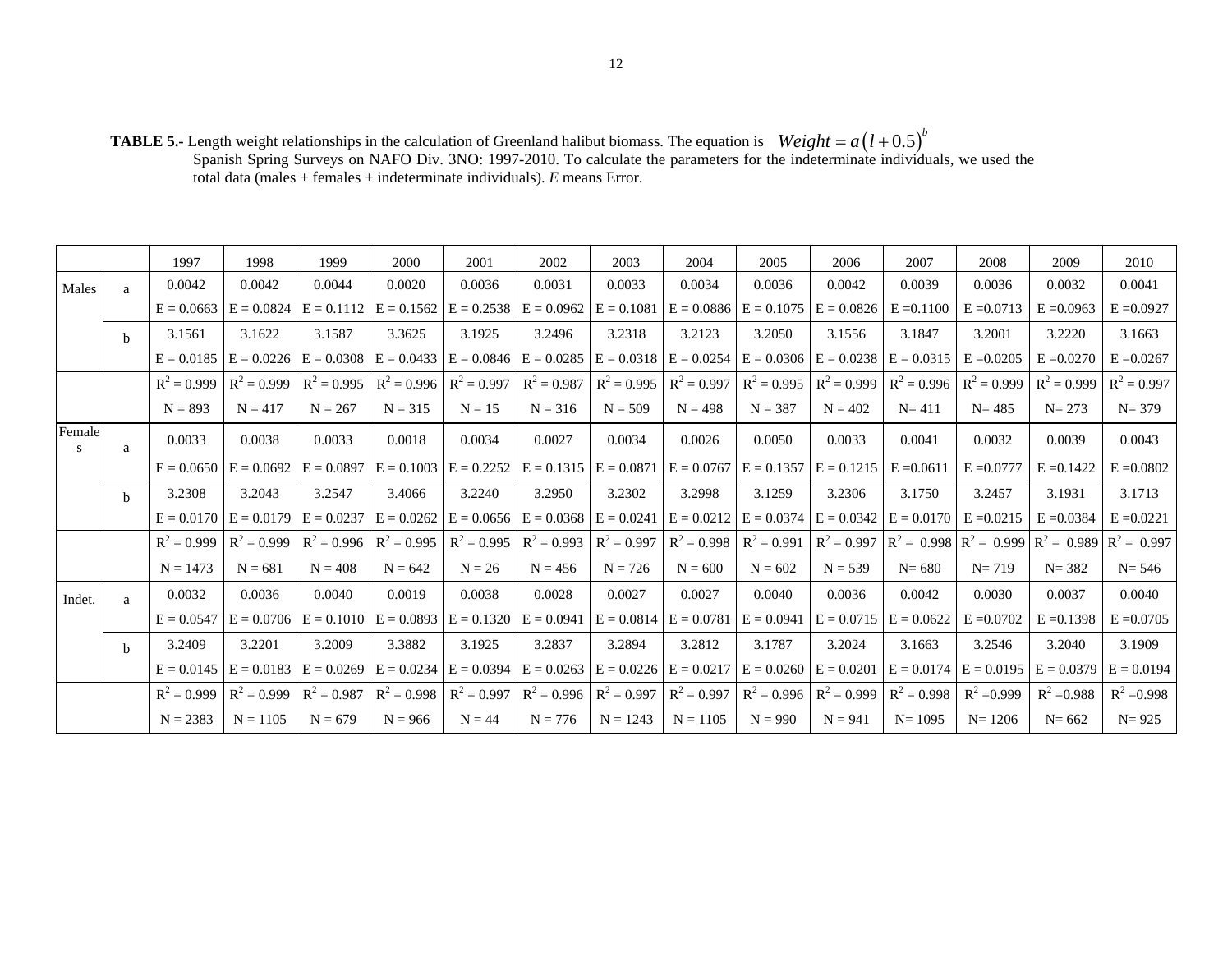**TABLE 6.-** Greenland halibut length distribution per haul mean catches by sex and year. Number per stratified mean catches. Spanish Spring Survey on NAFO 3NO: 1997-2010. Indet. means indeterminate. 1997-2000 data are transformed C/V *Playa de Menduíña* data. 2002-2010 data are original R/V *Vizconde de Eza* data. In 2001, there are data from the two vessels. (\*) indicates untransformed data.

|                 |       | 1997                       |             |                     |       | 1998                       |             |                     |       | 1999                       |             |                     |       | 2000  |             |                     |                                                       | 2001  |                     |  |
|-----------------|-------|----------------------------|-------------|---------------------|-------|----------------------------|-------------|---------------------|-------|----------------------------|-------------|---------------------|-------|-------|-------------|---------------------|-------------------------------------------------------|-------|---------------------|--|
| Length<br>(cm.) |       | Males Females Indet. Total |             |                     |       | Males Females Indet. Total |             |                     |       | Males Females Indet. Total |             |                     |       |       |             |                     | Males Females Indet. Total Males Females Indet. Total |       |                     |  |
| 6               | 0.000 | 0.000                      |             | $0.000\ 0.000$      | 0.000 | 0.000                      | 0.000 0.000 |                     | 0.000 | 0.000                      |             | 0.151 0.151         | 0.000 | 0.000 |             | $0.000\ 0.000$      | 0.000                                                 | 0.000 | $0.000 \quad 0.000$ |  |
| 8               | 0.000 | 0.000                      |             | $0.000 \quad 0.000$ | 0.000 | 0.000                      |             | $0.000 \quad 0.000$ | 0.000 | 0.000                      |             | $0.000 \quad 0.000$ | 0.000 | 0.000 |             | $0.000 \quad 0.000$ | 0.000                                                 | 0.000 | $0.000 \quad 0.000$ |  |
| 10              | 0.000 | 0.043                      |             | 0.382 0.425         | 0.000 | 0.000                      |             | 0.036 0.036         | 0.098 | 0.395                      |             | 0.000 0.493         | 0.175 | 0.169 |             | 0.108 0.453         | 0.404                                                 | 0.313 | 0.311 1.028         |  |
| 12              | 0.477 | 1.164                      |             | 0.811 2.452         | 0.000 | 0.028                      | 0.086 0.114 |                     | 0.305 | 1.049                      |             | 0.080 1.434         | 0.525 | 0.690 | 0.159 1.374 |                     | 1.318                                                 | 1.937 | 0.566 3.820         |  |
| 14              | 0.157 | 0.418                      | 0.234 0.809 |                     | 0.016 | 0.283                      | 0.092 0.391 |                     | 0.244 | 0.928                      |             | 0.015 1.187         | 0.297 | 0.553 | 0.019 0.868 |                     | 1.555                                                 | 2.089 | 0.159 3.804         |  |
| 16              | 0.076 | 0.081                      | 0.000 0.158 |                     | 0.038 | 0.027                      | 0.000 0.065 |                     | 0.187 | 0.132                      |             | 0.000 0.319         | 0.122 | 0.162 | 0.000 0.284 |                     | 0.280                                                 | 0.349 | 0.000 0.629         |  |
| 18              | 0.934 | 1.073                      |             | 0.004 2.012         | 0.090 | 0.105                      | 0.000 0.195 |                     | 0.141 | 0.322                      |             | 0.006 0.469         | 0.146 | 0.130 |             | 0.000 0.276         | 0.134                                                 | 0.115 | 0.000 0.250         |  |
| 20              | 1.836 | 2.362                      |             | 0.012 4.210         | 0.507 | 0.540                      | 0.025 1.071 |                     | 0.867 | 1.170                      |             | 0.000 2.037         | 0.035 | 0.039 | 0.000 0.074 |                     | 0.763                                                 | 0.900 | 0.000 1.663         |  |
| 22              | 1.222 | 1.395                      |             | $0.000$ 2.616       | 0.699 | 1.099                      | 0.000 1.798 |                     | 0.731 | 1.506                      |             | 0.000 2.237         | 0.089 | 0.083 | 0.000 0.172 |                     | 1.431                                                 | 1.614 | 0.000 3.045         |  |
| 24              | 0.507 | 0.520                      | 0.000 1.027 |                     | 0.750 | 0.930                      | 0.000 1.681 |                     | 0.318 | 0.591                      |             | 0.000 0.909         | 0.152 | 0.198 |             | 0.000 0.350         | 0.521                                                 | 0.798 | 0.000 1.319         |  |
| 26              | 0.769 | 0.973                      |             | 0.000 1.742         | 1.280 | 1.447                      |             | 0.000 2.726         | 0.625 | 0.531                      |             | 0.000 1.156         | 0.085 | 0.131 |             | $0.000$ $0.216$     | 0.104                                                 | 0.136 | 0.000 0.241         |  |
| 28              | 1.103 | 1.091                      |             | 0.000 2.194         | 1.893 | 2.566                      |             | 0.000 4.459         | 1.053 | 0.907                      |             | 0.000 1.960         | 0.077 | 0.104 | 0.000 0.181 |                     | 0.033                                                 | 0.040 | 0.000 0.073         |  |
| 30              | 0.676 | 1.098                      |             | 0.000 1.774         | 1.951 | 2.433                      |             | 0.000 4.384         | 1.594 | 1.649                      |             | 0.000 3.243         | 0.150 | 0.186 |             | 0.000 0.335         | 0.054                                                 | 0.088 | 0.000 0.142         |  |
| 32              | 0.491 | 0.675                      |             | 0.000 1.165         | 1.382 | 1.885                      | 0.000 3.267 |                     | 2.232 | 2.431                      |             | 0.000 4.662         | 0.234 | 0.294 | 0.000 0.527 |                     | 0.160                                                 | 0.189 | 0.000 0.349         |  |
| 34              | 0.485 | 0.723                      |             | 0.000 1.209         | 1.543 | 1.672                      |             | 0.000 3.214         | 2.309 | 2.727                      |             | 0.000 5.036         | 0.399 | 0.464 | 0.000 0.863 |                     | 0.169                                                 | 0.259 | 0.000 0.428         |  |
| 36              | 0.412 | 0.822                      |             | 0.000 1.234         | 1.252 | 1.820                      | 0.000 3.073 |                     | 1.687 | 2.289                      |             | 0.000 3.976         | 0.677 | 0.811 | 0.000 1.488 |                     | 0.291                                                 | 0.348 | 0.000 0.639         |  |
| 38              | 0.358 | 0.782                      |             | 0.000 1.140         | 1.015 | 1.509                      | 0.000 2.523 |                     | 0.815 | 1.570                      |             | 0.000 2.385         | 0.755 | 1.075 | 0.000 1.831 |                     | 0.352                                                 | 0.528 | 0.000 0.880         |  |
| 40              | 0.397 | 0.689                      |             | 0.000 1.086         | 0.546 | 0.964                      | 0.000 1.509 |                     | 0.612 | 1.166                      |             | 0.000 1.778         | 0.785 | 1.562 | 0.000 2.347 |                     | 0.539                                                 | 0.834 | 0.000 1.373         |  |
| 42              | 0.332 | 0.528                      |             | 0.000 0.860         | 0.384 | 0.683                      | 0.000 1.067 |                     | 0.346 | 0.758                      |             | 0.000 1.103         | 0.608 | 1.381 | 0.000 1.989 |                     | 0.515                                                 | 0.829 | 0.000 1.343         |  |
| 44              | 0.249 | 0.480                      |             | 0.000 0.729         | 0.261 | 0.560                      | 0.000 0.822 |                     | 0.260 | 0.483                      |             | 0.000 0.742         | 0.400 | 1.026 |             | 0.000 1.426         | 0.443                                                 | 1.064 | 0.000 1.507         |  |
| 46              | 0.200 | 0.394                      |             | 0.000 0.594         | 0.199 | 0.412                      | 0.000 0.611 |                     | 0.141 | 0.301                      |             | 0.000 0.443         | 0.260 | 0.624 | 0.000 0.884 |                     | 0.384                                                 | 0.865 | 0.000 1.249         |  |
| 48              | 0.115 | 0.334                      | 0.000 0.449 |                     | 0.170 | 0.301                      | 0.000 0.471 |                     | 0.095 | 0.223                      |             | 0.000 0.318         | 0.115 | 0.409 | 0.000 0.524 |                     | 0.186                                                 | 0.650 | 0.000 0.836         |  |
| 50              | 0.098 | 0.230                      | 0.000 0.327 |                     | 0.095 | 0.233                      | 0.000 0.328 |                     | 0.043 | 0.149                      |             | 0.000 0.192         | 0.092 | 0.231 | 0.000 0.323 |                     | 0.107                                                 | 0.347 | 0.000 0.453         |  |
| 52              | 0.063 | 0.154                      | 0.000 0.217 |                     | 0.082 | 0.117                      | 0.000 0.199 |                     | 0.043 | 0.114                      |             | 0.000 0.157         | 0.072 | 0.175 | 0.000 0.248 |                     | 0.051                                                 | 0.188 | 0.000 0.239         |  |
| 54              | 0.049 | 0.102                      | 0.000 0.151 |                     | 0.031 | 0.089                      | 0.000 0.121 |                     | 0.025 | 0.065                      |             | 0.000 0.090         | 0.037 | 0.145 | 0.000 0.182 |                     | 0.046                                                 | 0.129 | 0.000 0.175         |  |
| 56              | 0.032 | 0.081                      |             | 0.000 0.114         | 0.040 | 0.079                      | 0.000 0.119 |                     | 0.021 | 0.060                      | 0.000 0.081 |                     | 0.034 | 0.109 | 0.000 0.144 |                     | 0.012                                                 | 0.073 | 0.000 0.085         |  |
| 58              | 0.020 | 0.057                      | 0.000 0.077 |                     | 0.015 | 0.055                      | 0.000 0.070 |                     | 0.011 | 0.033                      |             | $0.000 \quad 0.044$ | 0.017 | 0.060 |             | 0.000 0.077         | 0.019                                                 | 0.061 | $0.000 \quad 0.080$ |  |
| 60              | 0.019 | 0.048                      |             | 0.000 0.068         | 0.016 | 0.035                      | 0.000 0.051 |                     | 0.008 | 0.029                      |             | 0.000 0.038         | 0.012 | 0.065 |             | 0.000 0.076         | 0.011                                                 | 0.027 | 0.000 0.038         |  |
| 62              | 0.004 | 0.028                      |             | 0.000 0.032         | 0.006 | 0.020                      |             | 0.000 0.026         | 0.006 | 0.027                      |             | 0.000 0.034         | 0.005 | 0.034 |             | 0.000 0.039         | 0.007                                                 | 0.042 | 0.000 0.049         |  |
| 64              | 0.002 | 0.033                      |             | 0.000 0.035         | 0.007 | 0.023                      |             | 0.000 0.030         | 0.002 | 0.021                      |             | 0.000 0.022         | 0.004 | 0.035 |             | 0.000 0.039         | 0.003                                                 | 0.024 | 0.000 0.027         |  |
| 66              | 0.002 | 0.025                      | 0.000 0.027 |                     | 0.003 | 0.013                      |             | $0.000$ $0.016$     | 0.002 | 0.016                      |             | 0.000 0.018         | 0.004 | 0.022 |             | $0.000 \quad 0.026$ | 0.003                                                 | 0.028 | 0.000 0.030         |  |
| 68              | 0.000 | 0.014                      | 0.000 0.014 |                     | 0.000 | 0.008                      | 0.000 0.009 |                     | 0.001 | 0.013                      |             | 0.000 0.013         | 0.001 | 0.028 |             | 0.000 0.029         | 0.000                                                 | 0.011 | 0.000 0.011         |  |
| 70              | 0.001 | 0.011                      | 0.000 0.011 |                     | 0.000 | 0.009                      | 0.000 0.009 |                     | 0.001 | 0.012                      |             | 0.000 0.012         | 0.000 | 0.020 | 0.000 0.020 |                     | 0.000                                                 | 0.011 | 0.000 0.011         |  |
| 72              | 0.000 | 0.014                      | 0.000 0.014 |                     | 0.000 | 0.007                      | 0.000 0.007 |                     | 0.000 | 0.012                      |             | 0.000 0.012         | 0.000 | 0.014 | 0.000 0.014 |                     | 0.000                                                 | 0.012 | 0.000 0.012         |  |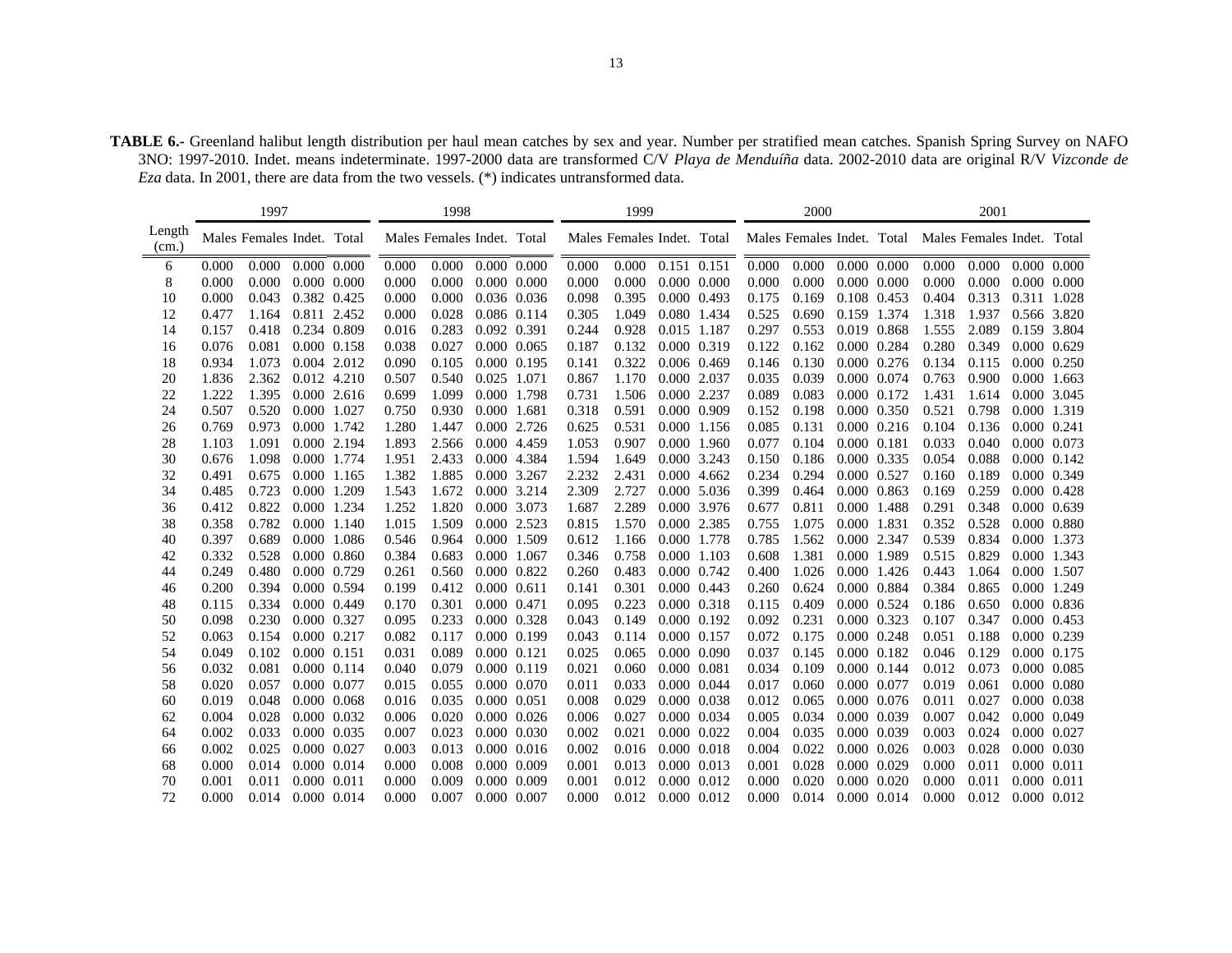| 74      | 0.000  | 0.005               |    | 0.000 0.005         | 0.000 | 0.007 |             | 0.000 0.007    | 0.000                                                 | 0.008 |             | 0.000 0.008     | 0.000 | 0.014                                  |             | 0.000 0.014         | 0.000 | 0.008 |    | 0.000 0.008         |
|---------|--------|---------------------|----|---------------------|-------|-------|-------------|----------------|-------------------------------------------------------|-------|-------------|-----------------|-------|----------------------------------------|-------------|---------------------|-------|-------|----|---------------------|
| 76      | 0.000  | 0.005               |    | 0.000 0.005         | 0.000 | 0.006 |             | 0.000 0.006    | 0.000                                                 | 0.008 |             | 0.000 0.008     | 0.000 | 0.006                                  |             | 0.000 0.006         | 0.000 | 0.014 |    | 0.000 0.014         |
| 78      | 0.000  | 0.005               |    | 0.000 0.005         | 0.000 | 0.007 |             | 0.000 0.007    | 0.000                                                 | 0.012 |             | 0.000 0.012     | 0.000 | 0.021                                  | 0.000 0.021 |                     | 0.000 | 0.034 |    | 0.000 0.034         |
| 80      | 0.000  | 0.005               |    | 0.000 0.005         | 0.000 | 0.005 |             | 0.000 0.005    | 0.000                                                 | 0.005 |             | 0.000 0.005     | 0.000 | 0.010                                  |             | $0.000$ $0.010$     | 0.000 | 0.004 |    | 0.000 0.004         |
| 82      | 0.000  | 0.002               |    | 0.000 0.002         | 0.000 | 0.004 |             | 0.000 0.004    | 0.000                                                 | 0.003 |             | 0.000 0.003     | 0.000 | 0.007                                  | 0.000 0.007 |                     | 0.000 | 0.006 |    | 0.000 0.006         |
| 84      | 0.000  | 0.000               |    | $0.000 \quad 0.000$ | 0.000 | 0.000 |             | 0.000 0.000    | 0.000                                                 | 0.001 | 0.000 0.001 |                 | 0.000 | 0.007                                  |             | 0.000 0.007         | 0.000 | 0.007 |    | 0.000 0.007         |
| 86      | 0.000  | 0.000               |    | $0.000 \quad 0.000$ | 0.000 | 0.002 |             | 0.000 0.002    | 0.000                                                 | 0.003 | 0.000 0.003 |                 | 0.000 | 0.006                                  |             | 0.000 0.006         | 0.000 | 0.002 |    | 0.000 0.002         |
| 88      | 0.000  | 0.002               |    | 0.000 0.002         | 0.000 | 0.002 |             | 0.000 0.002    | 0.000                                                 | 0.002 | 0.000 0.002 |                 | 0.000 | 0.001                                  | 0.000 0.001 |                     | 0.000 | 0.001 |    | 0.000 0.001         |
| 90      | 0.000  | 0.002               |    | 0.000 0.002         | 0.000 | 0.001 |             | 0.000 0.001    | 0.000                                                 | 0.000 |             | 0.000 0.000     | 0.000 | 0.002                                  |             | 0.000 0.002         | 0.000 | 0.001 |    | 0.000 0.001         |
| 92      | 0.000  | 0.002               |    | 0.000 0.002         | 0.000 | 0.000 |             | 0.000 0.000    | 0.000                                                 | 0.000 |             | $0.000$ $0.000$ | 0.000 | 0.000                                  |             | 0.000 0.000         | 0.000 | 0.000 |    | $0.000$ $0.000$     |
| 94      | 0.000  | 0.000               |    | $0.000 \quad 0.000$ | 0.000 | 0.001 | 0.000 0.001 |                | 0.000                                                 | 0.001 | 0.000 0.001 |                 | 0.000 | 0.001                                  |             | 0.000 0.001         | 0.000 | 0.000 |    | $0.000$ $0.000$     |
| 96      | 0.000  | 0.000               |    | 0.000 0.000         | 0.000 | 0.000 |             | 0.000 0.000    | 0.000                                                 | 0.002 | 0.000 0.002 |                 | 0.000 | 0.000                                  |             | $0.000 \quad 0.000$ | 0.000 | 0.001 |    | 0.000 0.001         |
| 98      | 0.000  | 0.000               |    | 0.000 0.000         | 0.000 | 0.000 |             | 0.000 0.000    | 0.000                                                 | 0.000 |             | 0.000 0.000     | 0.000 | 0.000                                  |             | 0.000 0.000         | 0.000 | 0.000 |    | $0.000 \quad 0.000$ |
| 100     | 0.000  | 0.000               |    | 0.000 0.000         | 0.000 | 0.000 |             | 0.000 0.000    | 0.000                                                 | 0.000 |             | 0.000 0.000     | 0.000 | 0.000                                  |             | $0.000 \quad 0.000$ | 0.000 | 0.000 |    | $0.000 \quad 0.000$ |
| 102     | 0.000  | 0.000               |    | $0.000 \quad 0.000$ | 0.000 | 0.000 |             | $0.000\ 0.000$ | 0.000                                                 | 0.000 |             | $0.000\ 0.000$  | 0.000 | 0.000                                  |             | $0.000\ 0.000$      | 0.000 | 0.000 |    | 0.000 0.000         |
| 104     | 0.000  | 0.000               |    | $0.000 \quad 0.000$ | 0.000 | 0.000 |             | 0.000 0.000    | 0.000                                                 | 0.001 | 0.000 0.001 |                 | 0.000 | 0.000                                  |             | $0.000$ $0.000$     | 0.000 | 0.000 |    | 0.000 0.000         |
| Total   | 11.087 | 16.467 1.445 28.999 |    |                     |       |       |             |                | 14.270 19.987 0.239 34.496 14.821 21.726 0.251 36.799 |       |             |                 |       | 6.364 11.103 0.286 17.753 9.894 14.977 |             |                     |       |       |    | 1.036 25.907        |
|         |        |                     |    |                     |       |       |             |                |                                                       |       |             |                 |       |                                        |             |                     |       |       |    |                     |
| $N^{o}$ |        |                     |    |                     |       |       |             |                |                                                       |       |             |                 |       |                                        |             |                     |       |       |    |                     |
| samples |        |                     |    |                     |       |       |             |                |                                                       |       |             |                 |       |                                        |             |                     |       |       |    |                     |
| $(*)$ : |        |                     |    | 75                  |       |       |             | 84             |                                                       |       |             | 78              |       |                                        |             | 81                  |       |       |    | 44                  |
| N° Ind. |        |                     |    |                     |       |       |             |                |                                                       |       |             |                 |       |                                        |             |                     |       |       |    |                     |
| $(*)$ : | 3444   | 5550                | 55 | 9049                | 4470  | 7080  | 14          | 11564          | 4012                                                  | 6533  | 6           | 10551           | 2991  | 6162                                   | 10          | 9163                | 445   | 739   | 80 | 1264                |
| Sampled |        |                     |    |                     |       |       |             |                |                                                       |       |             |                 |       |                                        |             |                     |       |       |    |                     |
| catch:  |        |                     |    | 390                 |       |       |             | 539            |                                                       |       |             | 524             |       |                                        |             | 635                 |       |       |    | 291                 |
| Range   |        |                     |    |                     |       |       |             |                |                                                       |       |             |                 |       |                                        |             |                     |       |       |    |                     |
| $(*)$ : |        |                     |    | 10-92               |       |       |             | 11-94          |                                                       |       |             | $7 - 104$       |       |                                        |             | 11-94               |       |       |    | 10-78               |
| Total   |        |                     |    |                     |       |       |             |                |                                                       |       |             |                 |       |                                        |             |                     |       |       |    |                     |
| catch:  |        |                     |    | 1259                |       |       |             | 1885           |                                                       |       |             | 1898            |       |                                        |             | 1437                |       |       |    | 332                 |
| Total   |        |                     |    |                     |       |       |             |                |                                                       |       |             |                 |       |                                        |             |                     |       |       |    |                     |
| hauls   |        |                     |    |                     |       |       |             |                |                                                       |       |             |                 |       |                                        |             |                     |       |       |    |                     |
| $(*)$ : |        |                     |    | 128                 |       |       |             | 124            |                                                       |       |             | 114             |       |                                        |             | 118                 |       |       |    | 123                 |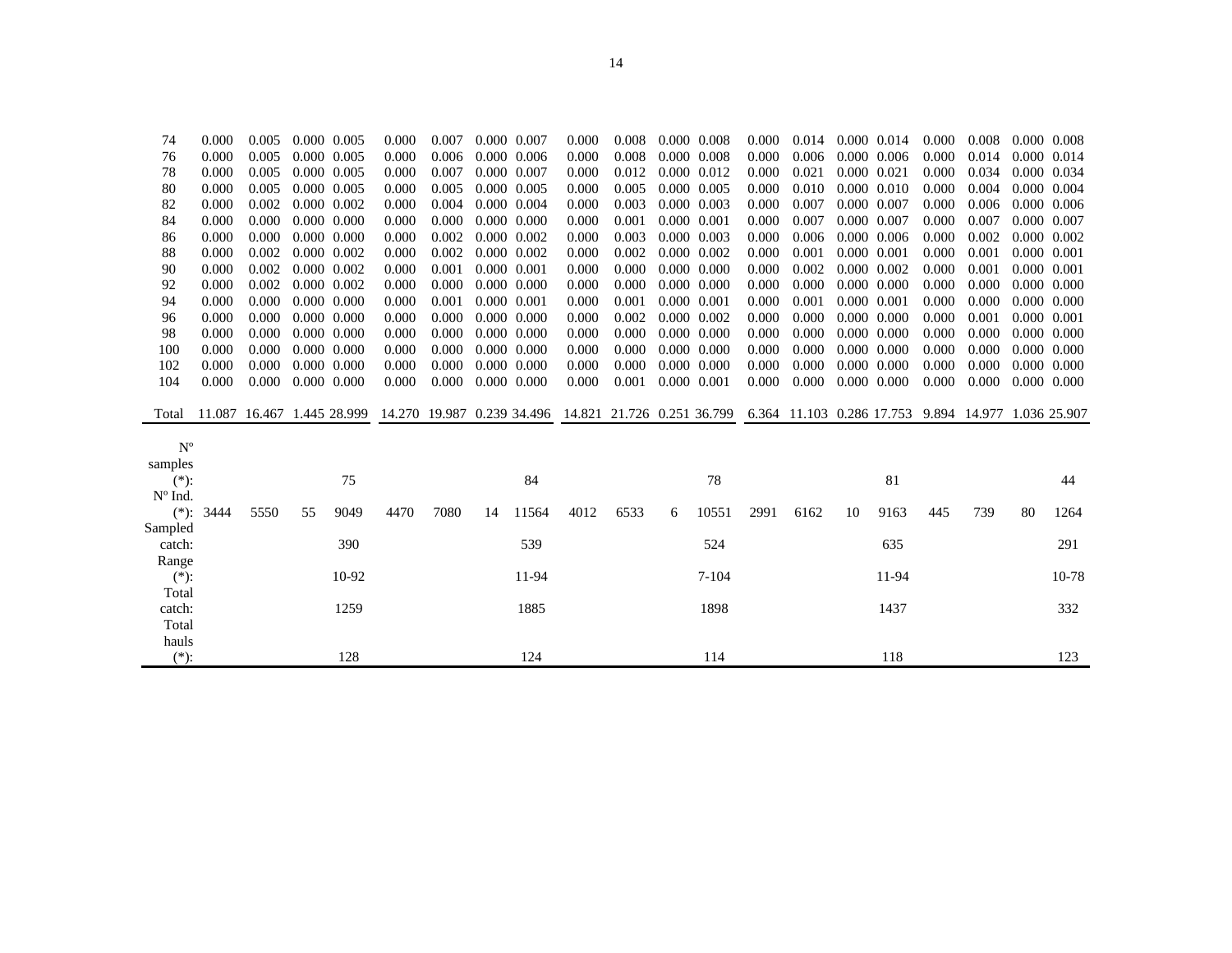**TABLE 6 (cont.).-** Greenland halibut length distribution per haul mean catches by sex and year. Number per stratified mean catches. Spanish Spring Survey on NAFO 3NO: 1997-2010. Indet. means indeterminate. 1997-2000 data are transformed C/V *Playa de Menduíña* data. 2002-2010 data are original R/V *Vizconde de Eza* data. In 2001, there are data from the two vessels. (\*) indicates untransformed data.

|                 |       | 2002  |                            |       | 2003  |                     |                     |       | 2004  |             |             |       | 2005                |                 |                |                         | 2006  |                                                                                                             |
|-----------------|-------|-------|----------------------------|-------|-------|---------------------|---------------------|-------|-------|-------------|-------------|-------|---------------------|-----------------|----------------|-------------------------|-------|-------------------------------------------------------------------------------------------------------------|
| Length<br>(cm.) |       |       | Males Females Indet. Total |       |       |                     |                     |       |       |             |             |       |                     |                 |                |                         |       | Males Females Indet. Total Males Females Indet. Total Males Females Indet. Total Males Females Indet. Total |
| 6               | 0.000 | 0.000 | 0.000 0.000                | 0.000 | 0.000 |                     | 0.000 0.000         | 0.000 | 0.000 |             | 0.000 0.000 |       | $0.000 \quad 0.000$ |                 |                | $0.000$ $0.000$ $0.000$ | 0.000 | 0.000 0.000                                                                                                 |
| 8               | 0.011 | 0.014 | 0.019 0.044                | 0.029 | 0.013 | $0.064$ 0.106       |                     | 0.000 | 0.007 |             | 0.009 0.016 | 0.000 | 0.000               |                 | 0.000 0.000    | 0.000                   | 0.000 | $0.000\ 0.000$                                                                                              |
| 10              | 0.172 | 0.201 | 0.050 0.422                | 0.347 | 0.437 | 0.040 0.824         |                     | 0.139 | 0.093 | 0.015 0.248 |             | 0.005 | 0.028               | 0.000 0.033     |                | 0.116                   | 0.030 | 0.000 0.146                                                                                                 |
| 12              | 0.725 | 0.715 | 0.036 1.476                | 0.707 | 1.004 | 0.007 1.718         |                     | 0.799 | 0.810 | 0.039 1.648 |             | 0.097 | 0.078               | 0.012 0.187     |                | 0.505                   | 0.523 | 0.007 1.035                                                                                                 |
| 14              | 0.465 | 0.523 | 0.007 0.994                | 0.361 | 0.622 | 0.000 0.983         |                     | 1.793 | 1.820 |             | 0.023 3.636 | 0.322 | 0.383               | 0.000 0.705     |                | 0.755                   | 0.674 | 0.000 1.429                                                                                                 |
| 16              | 0.041 | 0.033 | 0.000 0.074                | 0.051 | 0.049 |                     | $0.000 \quad 0.100$ | 0.928 | 0.858 | 0.000 1.785 |             | 0.133 | 0.270               | 0.000 0.403     |                | 0.323                   | 0.259 | 0.000 0.582                                                                                                 |
| 18              | 0.019 | 0.013 | 0.000 0.032                | 0.021 | 0.025 |                     | $0.000 \quad 0.046$ | 0.081 | 0.066 | 0.000 0.147 |             | 0.032 | 0.035               | 0.000 0.068     |                | 0.053                   | 0.060 | 0.000 0.113                                                                                                 |
| 20              | 0.095 | 0.085 | 0.000 0.180                | 0.112 | 0.098 |                     | $0.000$ $0.210$     | 0.056 | 0.087 | 0.000 0.142 |             | 0.151 | 0.092               | $0.000$ $0.243$ |                | 0.013                   | 0.007 | 0.000 0.020                                                                                                 |
| 22              | 0.186 | 0.246 | 0.000 0.432                | 0.393 | 0.513 | 0.000 0.906         |                     | 0.193 | 0.200 |             | 0.000 0.394 | 0.441 | 0.552               | 0.000 0.993     |                | 0.024                   | 0.019 | 0.000 0.043                                                                                                 |
| 24              | 0.228 | 0.277 | 0.000 0.505                | 0.305 | 0.506 |                     | 0.000 0.810         | 0.293 | 0.382 | 0.000 0.675 |             | 0.302 | 0.518               |                 | 0.000 0.820    | 0.073                   | 0.106 | 0.000 0.179                                                                                                 |
| 26              | 0.115 | 0.148 | $0.000$ $0.262$            | 0.161 | 0.225 |                     | 0.000 0.386         | 0.197 | 0.327 | 0.000 0.524 |             | 0.152 | 0.320               | 0.000 0.472     |                | 0.075                   | 0.081 | 0.000 0.156                                                                                                 |
| 28              | 0.059 | 0.070 | 0.000 0.129                | 0.190 | 0.132 | 0.000 0.323         |                     | 0.154 | 0.212 |             | 0.000 0.366 | 0.099 | 0.131               |                 | 0.000 0.230    | 0.050                   | 0.144 | 0.000 0.194                                                                                                 |
| 30              | 0.095 | 0.118 | 0.000 0.213                | 0.342 | 0.238 | 0.000 0.581         |                     | 0.307 | 0.302 | 0.000 0.609 |             | 0.102 | 0.193               |                 | 0.000 0.294    | 0.102                   | 0.159 | 0.000 0.260                                                                                                 |
| 32              | 0.115 | 0.232 | 0.000 0.347                | 0.256 | 0.467 | 0.000 0.723         |                     | 0.337 | 0.519 |             | 0.000 0.856 | 0.199 | 0.226               | 0.000 0.425     |                | 0.177                   | 0.167 | 0.000 0.344                                                                                                 |
| 34              | 0.142 | 0.200 | 0.000 0.342                | 0.317 | 0.422 | 0.000 0.739         |                     | 0.282 | 0.490 |             | 0.000 0.772 | 0.216 | 0.307               | 0.000 0.523     |                | 0.278                   | 0.203 | 0.000 0.481                                                                                                 |
| 36              | 0.134 | 0.182 | 0.000 0.316                | 0.173 | 0.382 | 0.000 0.555         |                     | 0.241 | 0.412 | 0.000 0.654 |             | 0.191 | 0.320               |                 | 0.000 0.511    | 0.193                   | 0.284 | 0.000 0.478                                                                                                 |
| 38              | 0.132 | 0.192 | 0.000 0.324                | 0.214 | 0.494 | 0.000 0.708         |                     | 0.163 | 0.402 |             | 0.000 0.566 | 0.215 | 0.377               |                 | 0.000 0.592    | 0.163                   | 0.294 | 0.000 0.457                                                                                                 |
| 40              | 0.081 | 0.303 | 0.000 0.383                | 0.260 | 0.469 | 0.000 0.729         |                     | 0.126 | 0.304 |             | 0.000 0.430 | 0.182 | 0.343               | 0.000 0.525     |                | 0.200                   | 0.332 | 0.000 0.533                                                                                                 |
| 42              | 0.129 | 0.260 | 0.000 0.389                | 0.182 | 0.350 | 0.000 0.532         |                     | 0.114 | 0.244 | 0.000 0.358 |             | 0.118 | 0.225               | 0.000 0.343     |                | 0.160                   | 0.397 | 0.000 0.557                                                                                                 |
| 44              | 0.106 | 0.218 | 0.000 0.324                | 0.094 | 0.320 | 0.000 0.414         |                     | 0.072 | 0.194 |             | 0.000 0.266 | 0.047 | 0.196               | 0.000 0.243     |                | 0.099                   | 0.303 | 0.000 0.402                                                                                                 |
| 46              | 0.064 | 0.166 | 0.000 0.230                | 0.149 | 0.266 | 0.000 0.415         |                     | 0.132 | 0.167 |             | 0.000 0.300 | 0.050 | 0.164               |                 | 0.000 0.214    | 0.052                   | 0.120 | 0.000 0.172                                                                                                 |
| 48              | 0.038 | 0.129 | $0.000\ 0.167$             | 0.149 | 0.172 | 0.000 0.321         |                     | 0.079 | 0.099 | 0.000 0.178 |             | 0.067 | 0.117               |                 | 0.000 0.184    | 0.082                   | 0.147 | 0.000 0.229                                                                                                 |
| 50              | 0.072 | 0.138 | 0.000 0.209                | 0.095 | 0.227 | 0.000 0.322         |                     | 0.098 | 0.128 | 0.000 0.226 |             | 0.038 | 0.095               | $0.000$ $0.133$ |                | 0.050                   | 0.149 | 0.000 0.199                                                                                                 |
| 52              | 0.016 | 0.048 | 0.000 0.064                | 0.090 | 0.187 | 0.000 0.277         |                     | 0.045 | 0.085 |             | 0.000 0.130 | 0.053 | 0.081               |                 | 0.000 0.134    | 0.031                   | 0.102 | 0.000 0.133                                                                                                 |
| 54              | 0.023 | 0.087 | $0.000$ $0.110$            | 0.037 | 0.089 | 0.000 0.127         |                     | 0.047 | 0.075 | 0.000 0.121 |             | 0.073 | 0.067               | 0.000 0.141     |                | 0.028                   | 0.054 | 0.000 0.082                                                                                                 |
| 56              | 0.000 | 0.038 | 0.000 0.038                | 0.032 | 0.116 | 0.000 0.148         |                     | 0.012 | 0.037 |             | 0.000 0.049 | 0.047 | 0.026               | 0.000 0.072     |                | 0.033                   | 0.050 | 0.000 0.083                                                                                                 |
| 58              | 0.000 | 0.009 | $0.000\ 0.009$             | 0.007 | 0.087 | 0.000 0.094         |                     | 0.019 | 0.048 | 0.000 0.067 |             | 0.020 | 0.088               | 0.000 0.109     |                | 0.018                   | 0.037 | 0.000 0.055                                                                                                 |
| 60              | 0.000 | 0.017 | 0.000 0.017                | 0.000 | 0.035 | 0.000 0.035         |                     | 0.014 | 0.018 | 0.000 0.032 |             | 0.013 | 0.024               | 0.000 0.037     |                | 0.023                   | 0.019 | 0.000 0.042                                                                                                 |
| 62              | 0.000 | 0.000 | 0.000 0.000                | 0.000 | 0.038 | 0.000 0.038         |                     | 0.009 | 0.018 | 0.000 0.027 |             | 0.000 | 0.020               | 0.000 0.020     |                | 0.006                   | 0.010 | 0.000 0.016                                                                                                 |
| 64              | 0.000 | 0.014 | 0.000 0.014                | 0.000 | 0.027 | 0.000 0.027         |                     | 0.008 | 0.005 | 0.000 0.012 |             | 0.009 | 0.018               | 0.000 0.027     |                | 0.000                   | 0.019 | 0.000 0.019                                                                                                 |
| 66              | 0.000 | 0.005 | 0.000 0.005                | 0.000 | 0.000 | $0.000 \quad 0.000$ |                     | 0.000 | 0.007 | 0.000 0.007 |             | 0.000 | 0.006               | $0.000$ $0.006$ |                | 0.000                   | 0.000 | 0.000 0.000                                                                                                 |
| 68              | 0.000 | 0.009 | 0.000 0.009                | 0.000 | 0.000 | 0.000 0.000         |                     | 0.000 | 0.000 | 0.000 0.000 |             | 0.006 | 0.011               | 0.000 0.017     |                | 0.000                   | 0.000 | 0.000 0.000                                                                                                 |
| 70              | 0.000 | 0.000 | $0.000\ 0.000$             | 0.000 | 0.022 | 0.000 0.022         |                     | 0.000 | 0.005 | 0.000 0.005 |             | 0.000 | 0.015               | 0.000 0.015     |                | 0.000                   | 0.000 | 0.000 0.000                                                                                                 |
| 72              | 0.000 | 0.000 | 0.000 0.000                | 0.000 | 0.023 | 0.000 0.023         |                     | 0.000 | 0.005 | 0.000 0.005 |             | 0.000 | 0.000               |                 | $0.000\ 0.000$ | 0.000                   | 0.005 | 0.000 0.005                                                                                                 |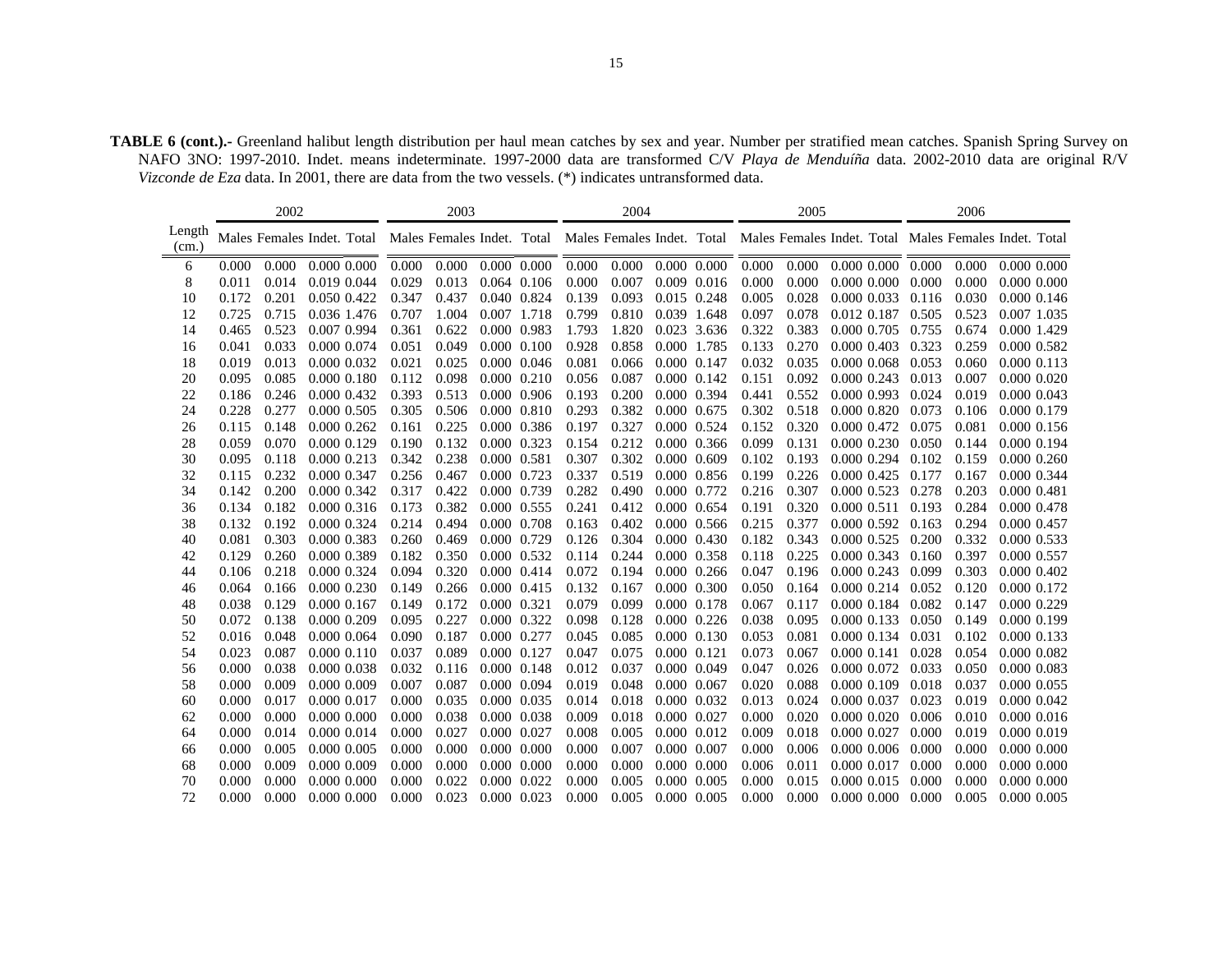| 0.000<br>0.000<br>0.000<br>0.000 0.000<br>0.000<br>0.008<br>0.000 0.008<br>0.000<br>0.006<br>0.000 0.006<br>0.000<br>0.000 0.000<br>0.000<br>0.007<br>76<br>0.006<br>0.000<br>0.000<br>0.000<br>0.000 0.000<br>0.000<br>0.000 0.006<br>0.000<br>78<br>0.000<br>$0.000$ $0.006$<br>0.000<br>$0.000 \quad 0.000$<br>0.006<br>0.000<br>0.000<br>0.006<br>0.000<br>0.000<br>0.005<br>0.000 0.005<br>0.000<br>0.000<br>0.000 0.000<br>0.000 0.006<br>0.008<br>0.00000008<br>0.000<br>0.000<br>80<br>0.000<br>0.000<br>$0.000\ 0.000$<br>0.000<br>0.012<br>0.000 0.012<br>0.000<br>0.000<br>0.000 0.000<br>0.000<br>0.000<br>$0.000\ 0.000$<br>0.000<br>82<br>0.000<br>0.000<br>0.000<br>0.000<br>0.000 0.000<br>0.000<br>0.000<br>0.000 0.000<br>0.000<br>0.000<br>0.000 0.000<br>0.000<br>0.000 0.000<br>0.000<br>0.000<br>84<br>0.012<br>0.000<br>0.000<br>0.000 0.000<br>0.000<br>0.000<br>0.000 0.000<br>0.000<br>0.000<br>0.0000000<br>0.000<br>0.000<br>0.000 0.012<br>0.005<br>86<br>0.000<br>0.000<br>0.009<br>0.000 0.009<br>0.000<br>0.000<br>0.000 0.000<br>0.000<br>0.000 0.000<br>0.000<br>0.000 0.000<br>0.000<br>0.000<br>88<br>0.000<br>0.000<br>0.000<br>0.000 0.000<br>0.000<br>0.000<br>0.000 0.000<br>0.000<br>0.000<br>0.000 0.000<br>0.000<br>0.000<br>0.000 0.000<br>0.000<br>0.000<br>90<br>0.000<br>0.000<br>92<br>0.000<br>0.000<br>0.000 0.000<br>0.000<br>0.000<br>0.000 0.000<br>0.000<br>0.000 0.000<br>0.000<br>0.000 0.000<br>0.000<br>0.000<br>0.000<br>0.000<br>0.0000000<br>0.000<br>0.010<br>0.000 0.010<br>0.000<br>0.000<br>0.000 0.000<br>0.000<br>0.000<br>0.000 0.000<br>0.000<br>0.000<br>94<br>0.000<br>0.000<br>0.006<br>0.000<br>0.000<br>0.000<br>0.000<br>0.000<br>0.000 0.000<br>0.000<br>0.000 0.000<br>0.000 0.006<br>0.000 0.000<br>0.000<br>96<br>0.000<br>0.000<br>0.000 0.000<br>0.000<br>0.000<br>0.000 0.000<br>0.000<br>0.000<br>$0.000 \quad 0.000$<br>0.000<br>0.000<br>0.000 0.000<br>0.000<br>0.000<br>98<br>0.000<br>0.000<br>0.000<br>0.000<br>0.000<br>0.000<br>0.000 0.000<br>0.000<br>0.000<br>$0.000 \quad 0.000$<br>$0.000 \quad 0.000$<br>0.000 0.000<br>0.000<br>0.000<br>100<br>0.000<br>0.000<br>0.000<br>$0.000$ $0.000$<br>0.000<br>0.000<br>0.000 0.000<br>0.000<br>0.000<br>0.000 0.000<br>0.000<br>102<br>0.000<br>0.000 0.000<br>0.000<br>0.000<br>0.000<br>0.000<br>104<br>0.000<br>0.000<br>0.000 0.000<br>0.000<br>$0.000$ $0.000$<br>0.000<br>0.000 0.000<br>0.000<br>$0.000\ 0.000$<br>0.000<br>0.000<br>8.101<br>6.738<br>8.459<br>0.087 15.284 3.381<br>5.359<br>0.012 8.752<br>3.262<br>4.718<br>0.111 8.092<br>5.077<br>0.111 13.288<br>3.683<br>4.765<br>Total<br>$N^{\circ}$<br>samples<br>79<br>79<br>76<br>78<br>$(*)$ :<br>$No$ Ind.<br>1334<br>878<br>1235<br>2759<br>579<br>1506<br>773<br>$(*):$<br>782<br>1317<br>2212<br>1511<br>925<br>611<br>535<br>17<br>17<br>13<br>2<br>1<br>Sampled<br>430<br>742<br>624<br>507<br>catch:<br>$11-$<br>Range<br>81<br>$(*)$ :<br>$9 - 89$<br>$8-95$<br>9-96<br>Total<br>429<br>749<br>624<br>551<br>catch:<br>Total<br>hauls | 74      | 0.000 | 0.000 | 0.000 0.000 |     | 0.000 | 0.017 | 0.000 0.017 |     | 0.000 | 0.016 | 0.000 | 0.016 | 0.000 | 0.018 | 0.000 0.018 | 0.000 | 0.000 | 0.000 0.000     |
|---------------------------------------------------------------------------------------------------------------------------------------------------------------------------------------------------------------------------------------------------------------------------------------------------------------------------------------------------------------------------------------------------------------------------------------------------------------------------------------------------------------------------------------------------------------------------------------------------------------------------------------------------------------------------------------------------------------------------------------------------------------------------------------------------------------------------------------------------------------------------------------------------------------------------------------------------------------------------------------------------------------------------------------------------------------------------------------------------------------------------------------------------------------------------------------------------------------------------------------------------------------------------------------------------------------------------------------------------------------------------------------------------------------------------------------------------------------------------------------------------------------------------------------------------------------------------------------------------------------------------------------------------------------------------------------------------------------------------------------------------------------------------------------------------------------------------------------------------------------------------------------------------------------------------------------------------------------------------------------------------------------------------------------------------------------------------------------------------------------------------------------------------------------------------------------------------------------------------------------------------------------------------------------------------------------------------------------------------------------------------------------------------------------------------------------------------------------------------------------------------------------------------------------------------------------------------------------------------------------------------------------------------------------------------------------------------------------------------------------------------------------------------------------------------------------------------------------------------------------------------------------------------------------------------------------------------------------------------------------------------------------------------------------------------------------|---------|-------|-------|-------------|-----|-------|-------|-------------|-----|-------|-------|-------|-------|-------|-------|-------------|-------|-------|-----------------|
|                                                                                                                                                                                                                                                                                                                                                                                                                                                                                                                                                                                                                                                                                                                                                                                                                                                                                                                                                                                                                                                                                                                                                                                                                                                                                                                                                                                                                                                                                                                                                                                                                                                                                                                                                                                                                                                                                                                                                                                                                                                                                                                                                                                                                                                                                                                                                                                                                                                                                                                                                                                                                                                                                                                                                                                                                                                                                                                                                                                                                                                               |         |       |       |             |     |       |       |             |     |       |       |       |       |       |       |             |       |       | 0.000 0.007     |
|                                                                                                                                                                                                                                                                                                                                                                                                                                                                                                                                                                                                                                                                                                                                                                                                                                                                                                                                                                                                                                                                                                                                                                                                                                                                                                                                                                                                                                                                                                                                                                                                                                                                                                                                                                                                                                                                                                                                                                                                                                                                                                                                                                                                                                                                                                                                                                                                                                                                                                                                                                                                                                                                                                                                                                                                                                                                                                                                                                                                                                                               |         |       |       |             |     |       |       |             |     |       |       |       |       |       |       |             |       |       | 0.000 0.000     |
|                                                                                                                                                                                                                                                                                                                                                                                                                                                                                                                                                                                                                                                                                                                                                                                                                                                                                                                                                                                                                                                                                                                                                                                                                                                                                                                                                                                                                                                                                                                                                                                                                                                                                                                                                                                                                                                                                                                                                                                                                                                                                                                                                                                                                                                                                                                                                                                                                                                                                                                                                                                                                                                                                                                                                                                                                                                                                                                                                                                                                                                               |         |       |       |             |     |       |       |             |     |       |       |       |       |       |       |             |       |       | $0.000$ $0.000$ |
|                                                                                                                                                                                                                                                                                                                                                                                                                                                                                                                                                                                                                                                                                                                                                                                                                                                                                                                                                                                                                                                                                                                                                                                                                                                                                                                                                                                                                                                                                                                                                                                                                                                                                                                                                                                                                                                                                                                                                                                                                                                                                                                                                                                                                                                                                                                                                                                                                                                                                                                                                                                                                                                                                                                                                                                                                                                                                                                                                                                                                                                               |         |       |       |             |     |       |       |             |     |       |       |       |       |       |       |             |       |       | 0.000 0.000     |
|                                                                                                                                                                                                                                                                                                                                                                                                                                                                                                                                                                                                                                                                                                                                                                                                                                                                                                                                                                                                                                                                                                                                                                                                                                                                                                                                                                                                                                                                                                                                                                                                                                                                                                                                                                                                                                                                                                                                                                                                                                                                                                                                                                                                                                                                                                                                                                                                                                                                                                                                                                                                                                                                                                                                                                                                                                                                                                                                                                                                                                                               |         |       |       |             |     |       |       |             |     |       |       |       |       |       |       |             |       |       | 0.000 0.000     |
|                                                                                                                                                                                                                                                                                                                                                                                                                                                                                                                                                                                                                                                                                                                                                                                                                                                                                                                                                                                                                                                                                                                                                                                                                                                                                                                                                                                                                                                                                                                                                                                                                                                                                                                                                                                                                                                                                                                                                                                                                                                                                                                                                                                                                                                                                                                                                                                                                                                                                                                                                                                                                                                                                                                                                                                                                                                                                                                                                                                                                                                               |         |       |       |             |     |       |       |             |     |       |       |       |       |       |       |             |       |       | 0.000 0.005     |
|                                                                                                                                                                                                                                                                                                                                                                                                                                                                                                                                                                                                                                                                                                                                                                                                                                                                                                                                                                                                                                                                                                                                                                                                                                                                                                                                                                                                                                                                                                                                                                                                                                                                                                                                                                                                                                                                                                                                                                                                                                                                                                                                                                                                                                                                                                                                                                                                                                                                                                                                                                                                                                                                                                                                                                                                                                                                                                                                                                                                                                                               |         |       |       |             |     |       |       |             |     |       |       |       |       |       |       |             |       |       | $0.000$ $0.000$ |
|                                                                                                                                                                                                                                                                                                                                                                                                                                                                                                                                                                                                                                                                                                                                                                                                                                                                                                                                                                                                                                                                                                                                                                                                                                                                                                                                                                                                                                                                                                                                                                                                                                                                                                                                                                                                                                                                                                                                                                                                                                                                                                                                                                                                                                                                                                                                                                                                                                                                                                                                                                                                                                                                                                                                                                                                                                                                                                                                                                                                                                                               |         |       |       |             |     |       |       |             |     |       |       |       |       |       |       |             |       |       | 0.0000000       |
|                                                                                                                                                                                                                                                                                                                                                                                                                                                                                                                                                                                                                                                                                                                                                                                                                                                                                                                                                                                                                                                                                                                                                                                                                                                                                                                                                                                                                                                                                                                                                                                                                                                                                                                                                                                                                                                                                                                                                                                                                                                                                                                                                                                                                                                                                                                                                                                                                                                                                                                                                                                                                                                                                                                                                                                                                                                                                                                                                                                                                                                               |         |       |       |             |     |       |       |             |     |       |       |       |       |       |       |             |       |       | 0.000 0.000     |
|                                                                                                                                                                                                                                                                                                                                                                                                                                                                                                                                                                                                                                                                                                                                                                                                                                                                                                                                                                                                                                                                                                                                                                                                                                                                                                                                                                                                                                                                                                                                                                                                                                                                                                                                                                                                                                                                                                                                                                                                                                                                                                                                                                                                                                                                                                                                                                                                                                                                                                                                                                                                                                                                                                                                                                                                                                                                                                                                                                                                                                                               |         |       |       |             |     |       |       |             |     |       |       |       |       |       |       |             |       |       | 0.000 0.000     |
|                                                                                                                                                                                                                                                                                                                                                                                                                                                                                                                                                                                                                                                                                                                                                                                                                                                                                                                                                                                                                                                                                                                                                                                                                                                                                                                                                                                                                                                                                                                                                                                                                                                                                                                                                                                                                                                                                                                                                                                                                                                                                                                                                                                                                                                                                                                                                                                                                                                                                                                                                                                                                                                                                                                                                                                                                                                                                                                                                                                                                                                               |         |       |       |             |     |       |       |             |     |       |       |       |       |       |       |             |       |       | $0.000$ $0.000$ |
|                                                                                                                                                                                                                                                                                                                                                                                                                                                                                                                                                                                                                                                                                                                                                                                                                                                                                                                                                                                                                                                                                                                                                                                                                                                                                                                                                                                                                                                                                                                                                                                                                                                                                                                                                                                                                                                                                                                                                                                                                                                                                                                                                                                                                                                                                                                                                                                                                                                                                                                                                                                                                                                                                                                                                                                                                                                                                                                                                                                                                                                               |         |       |       |             |     |       |       |             |     |       |       |       |       |       |       |             |       |       | 0.000 0.000     |
|                                                                                                                                                                                                                                                                                                                                                                                                                                                                                                                                                                                                                                                                                                                                                                                                                                                                                                                                                                                                                                                                                                                                                                                                                                                                                                                                                                                                                                                                                                                                                                                                                                                                                                                                                                                                                                                                                                                                                                                                                                                                                                                                                                                                                                                                                                                                                                                                                                                                                                                                                                                                                                                                                                                                                                                                                                                                                                                                                                                                                                                               |         |       |       |             |     |       |       |             |     |       |       |       |       |       |       |             |       |       | 0.000 0.000     |
|                                                                                                                                                                                                                                                                                                                                                                                                                                                                                                                                                                                                                                                                                                                                                                                                                                                                                                                                                                                                                                                                                                                                                                                                                                                                                                                                                                                                                                                                                                                                                                                                                                                                                                                                                                                                                                                                                                                                                                                                                                                                                                                                                                                                                                                                                                                                                                                                                                                                                                                                                                                                                                                                                                                                                                                                                                                                                                                                                                                                                                                               |         |       |       |             |     |       |       |             |     |       |       |       |       |       |       |             |       |       | 0.000 0.000     |
|                                                                                                                                                                                                                                                                                                                                                                                                                                                                                                                                                                                                                                                                                                                                                                                                                                                                                                                                                                                                                                                                                                                                                                                                                                                                                                                                                                                                                                                                                                                                                                                                                                                                                                                                                                                                                                                                                                                                                                                                                                                                                                                                                                                                                                                                                                                                                                                                                                                                                                                                                                                                                                                                                                                                                                                                                                                                                                                                                                                                                                                               |         |       |       |             |     |       |       |             |     |       |       |       |       |       |       |             |       |       | 0.000 0.000     |
|                                                                                                                                                                                                                                                                                                                                                                                                                                                                                                                                                                                                                                                                                                                                                                                                                                                                                                                                                                                                                                                                                                                                                                                                                                                                                                                                                                                                                                                                                                                                                                                                                                                                                                                                                                                                                                                                                                                                                                                                                                                                                                                                                                                                                                                                                                                                                                                                                                                                                                                                                                                                                                                                                                                                                                                                                                                                                                                                                                                                                                                               |         |       |       |             |     |       |       |             |     |       |       |       |       |       |       |             |       |       | 0.007 8.455     |
|                                                                                                                                                                                                                                                                                                                                                                                                                                                                                                                                                                                                                                                                                                                                                                                                                                                                                                                                                                                                                                                                                                                                                                                                                                                                                                                                                                                                                                                                                                                                                                                                                                                                                                                                                                                                                                                                                                                                                                                                                                                                                                                                                                                                                                                                                                                                                                                                                                                                                                                                                                                                                                                                                                                                                                                                                                                                                                                                                                                                                                                               |         |       |       |             |     |       |       |             |     |       |       |       |       |       |       |             |       |       |                 |
|                                                                                                                                                                                                                                                                                                                                                                                                                                                                                                                                                                                                                                                                                                                                                                                                                                                                                                                                                                                                                                                                                                                                                                                                                                                                                                                                                                                                                                                                                                                                                                                                                                                                                                                                                                                                                                                                                                                                                                                                                                                                                                                                                                                                                                                                                                                                                                                                                                                                                                                                                                                                                                                                                                                                                                                                                                                                                                                                                                                                                                                               |         |       |       |             |     |       |       |             |     |       |       |       |       |       |       |             |       |       |                 |
|                                                                                                                                                                                                                                                                                                                                                                                                                                                                                                                                                                                                                                                                                                                                                                                                                                                                                                                                                                                                                                                                                                                                                                                                                                                                                                                                                                                                                                                                                                                                                                                                                                                                                                                                                                                                                                                                                                                                                                                                                                                                                                                                                                                                                                                                                                                                                                                                                                                                                                                                                                                                                                                                                                                                                                                                                                                                                                                                                                                                                                                               |         |       |       |             |     |       |       |             |     |       |       |       |       |       |       |             |       |       | 71              |
|                                                                                                                                                                                                                                                                                                                                                                                                                                                                                                                                                                                                                                                                                                                                                                                                                                                                                                                                                                                                                                                                                                                                                                                                                                                                                                                                                                                                                                                                                                                                                                                                                                                                                                                                                                                                                                                                                                                                                                                                                                                                                                                                                                                                                                                                                                                                                                                                                                                                                                                                                                                                                                                                                                                                                                                                                                                                                                                                                                                                                                                               |         |       |       |             |     |       |       |             |     |       |       |       |       |       |       |             |       |       |                 |
|                                                                                                                                                                                                                                                                                                                                                                                                                                                                                                                                                                                                                                                                                                                                                                                                                                                                                                                                                                                                                                                                                                                                                                                                                                                                                                                                                                                                                                                                                                                                                                                                                                                                                                                                                                                                                                                                                                                                                                                                                                                                                                                                                                                                                                                                                                                                                                                                                                                                                                                                                                                                                                                                                                                                                                                                                                                                                                                                                                                                                                                               |         |       |       |             |     |       |       |             |     |       |       |       |       |       |       |             |       |       | 1385            |
|                                                                                                                                                                                                                                                                                                                                                                                                                                                                                                                                                                                                                                                                                                                                                                                                                                                                                                                                                                                                                                                                                                                                                                                                                                                                                                                                                                                                                                                                                                                                                                                                                                                                                                                                                                                                                                                                                                                                                                                                                                                                                                                                                                                                                                                                                                                                                                                                                                                                                                                                                                                                                                                                                                                                                                                                                                                                                                                                                                                                                                                               |         |       |       |             |     |       |       |             |     |       |       |       |       |       |       |             |       |       |                 |
|                                                                                                                                                                                                                                                                                                                                                                                                                                                                                                                                                                                                                                                                                                                                                                                                                                                                                                                                                                                                                                                                                                                                                                                                                                                                                                                                                                                                                                                                                                                                                                                                                                                                                                                                                                                                                                                                                                                                                                                                                                                                                                                                                                                                                                                                                                                                                                                                                                                                                                                                                                                                                                                                                                                                                                                                                                                                                                                                                                                                                                                               |         |       |       |             |     |       |       |             |     |       |       |       |       |       |       |             |       |       | 460             |
|                                                                                                                                                                                                                                                                                                                                                                                                                                                                                                                                                                                                                                                                                                                                                                                                                                                                                                                                                                                                                                                                                                                                                                                                                                                                                                                                                                                                                                                                                                                                                                                                                                                                                                                                                                                                                                                                                                                                                                                                                                                                                                                                                                                                                                                                                                                                                                                                                                                                                                                                                                                                                                                                                                                                                                                                                                                                                                                                                                                                                                                               |         |       |       |             |     |       |       |             |     |       |       |       |       |       |       |             |       |       | $10-$           |
|                                                                                                                                                                                                                                                                                                                                                                                                                                                                                                                                                                                                                                                                                                                                                                                                                                                                                                                                                                                                                                                                                                                                                                                                                                                                                                                                                                                                                                                                                                                                                                                                                                                                                                                                                                                                                                                                                                                                                                                                                                                                                                                                                                                                                                                                                                                                                                                                                                                                                                                                                                                                                                                                                                                                                                                                                                                                                                                                                                                                                                                               |         |       |       |             |     |       |       |             |     |       |       |       |       |       |       |             |       |       | 87              |
|                                                                                                                                                                                                                                                                                                                                                                                                                                                                                                                                                                                                                                                                                                                                                                                                                                                                                                                                                                                                                                                                                                                                                                                                                                                                                                                                                                                                                                                                                                                                                                                                                                                                                                                                                                                                                                                                                                                                                                                                                                                                                                                                                                                                                                                                                                                                                                                                                                                                                                                                                                                                                                                                                                                                                                                                                                                                                                                                                                                                                                                               |         |       |       |             |     |       |       |             |     |       |       |       |       |       |       |             |       |       |                 |
|                                                                                                                                                                                                                                                                                                                                                                                                                                                                                                                                                                                                                                                                                                                                                                                                                                                                                                                                                                                                                                                                                                                                                                                                                                                                                                                                                                                                                                                                                                                                                                                                                                                                                                                                                                                                                                                                                                                                                                                                                                                                                                                                                                                                                                                                                                                                                                                                                                                                                                                                                                                                                                                                                                                                                                                                                                                                                                                                                                                                                                                               |         |       |       |             |     |       |       |             |     |       |       |       |       |       |       |             |       |       | 467             |
|                                                                                                                                                                                                                                                                                                                                                                                                                                                                                                                                                                                                                                                                                                                                                                                                                                                                                                                                                                                                                                                                                                                                                                                                                                                                                                                                                                                                                                                                                                                                                                                                                                                                                                                                                                                                                                                                                                                                                                                                                                                                                                                                                                                                                                                                                                                                                                                                                                                                                                                                                                                                                                                                                                                                                                                                                                                                                                                                                                                                                                                               |         |       |       |             |     |       |       |             |     |       |       |       |       |       |       |             |       |       |                 |
|                                                                                                                                                                                                                                                                                                                                                                                                                                                                                                                                                                                                                                                                                                                                                                                                                                                                                                                                                                                                                                                                                                                                                                                                                                                                                                                                                                                                                                                                                                                                                                                                                                                                                                                                                                                                                                                                                                                                                                                                                                                                                                                                                                                                                                                                                                                                                                                                                                                                                                                                                                                                                                                                                                                                                                                                                                                                                                                                                                                                                                                               |         |       |       |             |     |       |       |             |     |       |       |       |       |       |       |             |       |       |                 |
|                                                                                                                                                                                                                                                                                                                                                                                                                                                                                                                                                                                                                                                                                                                                                                                                                                                                                                                                                                                                                                                                                                                                                                                                                                                                                                                                                                                                                                                                                                                                                                                                                                                                                                                                                                                                                                                                                                                                                                                                                                                                                                                                                                                                                                                                                                                                                                                                                                                                                                                                                                                                                                                                                                                                                                                                                                                                                                                                                                                                                                                               | $(*)$ : |       |       |             | 125 |       |       |             | 118 |       |       |       | 120   |       |       | 119         |       |       | 120             |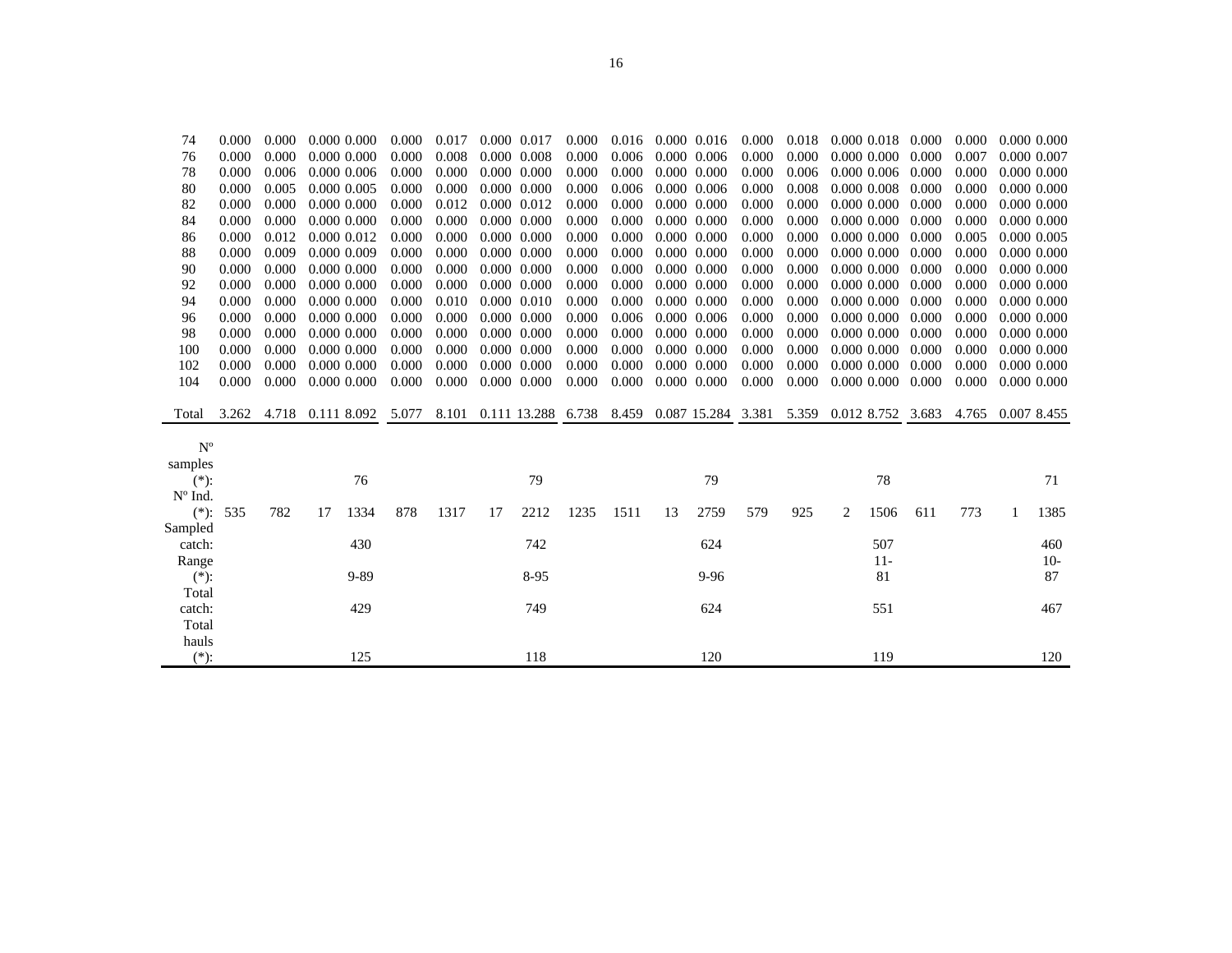**TABLE 6 (cont.).-** Greenland halibut length distribution per haul mean catches by sex and year. Number per stratified mean catches. Spanish Spring Survey on NAFO 3NO: 1997-2010. Indet. means indeterminate. 1997-2000 data are transformed C/V *Playa de Menduíña* data. 2002-2010 data are original R/V *Vizconde de Eza* data. In 2001, there are data from the two vessels. (\*) indicates untransformed data.

|                 |       | 2007  |             |       |       | 2008                                                  |       |       |       | 2009                       |       |       |       | 2010                       |       |       |
|-----------------|-------|-------|-------------|-------|-------|-------------------------------------------------------|-------|-------|-------|----------------------------|-------|-------|-------|----------------------------|-------|-------|
| Length<br>(cm.) |       |       |             |       |       | Males Females Indet. Total Males Females Indet. Total |       |       |       | Males Females Indet. Total |       |       |       | Males Females Indet. Total |       |       |
| 6               | 0.000 | 0.000 | 0.000 0.000 |       | 0.000 | 0.000                                                 | 0.000 | 0.000 | 0.000 | 0.000                      | 0.000 | 0.000 | 0.000 | 0.000                      | 0.000 | 0.000 |
| 8               | 0.000 | 0.000 | 0.005 0.005 |       | 0.000 | 0.000                                                 | 0.009 | 0.009 | 0.000 | 0.000                      | 0.000 | 0.000 | 0.000 | 0.000                      | 0.000 | 0.000 |
| 10              | 0.050 | 0.030 | 0.019 0.099 |       | 0.091 | 0.089                                                 | 0.018 | 0.198 | 0.037 | 0.053                      | 0.089 | 0.179 | 0.029 | 0.053                      | 0.000 | 0.082 |
| 12              | 0.259 | 0.204 | 0.011 0.474 |       | 0.118 | 0.191                                                 | 0.021 | 0.329 | 0.174 | 0.102                      | 0.039 | 0.315 | 0.078 | 0.091                      | 0.005 | 0.175 |
| 14              | 0.329 | 0.418 | 0.005 0.752 |       | 0.029 | 0.049                                                 | 0.004 | 0.083 | 0.149 | 0.087                      | 0.000 | 0.237 | 0.047 | 0.062                      | 0.005 | 0.114 |
| 16              | 0.218 | 0.212 | 0.008 0.438 |       | 0.021 | 0.018                                                 | 0.000 | 0.039 | 0.000 | 0.014                      | 0.000 | 0.014 | 0.011 | 0.035                      | 0.000 | 0.046 |
| 18              | 0.017 | 0.036 | 0.000 0.053 |       | 0.030 | 0.046                                                 | 0.000 | 0.075 | 0.335 | 0.314                      | 0.000 | 0.649 | 0.094 | 0.089                      | 0.000 | 0.183 |
| 20              | 0.030 | 0.004 | 0.000 0.034 |       | 0.162 | 0.169                                                 | 0.000 | 0.331 | 0.656 | 1.228                      | 0.000 | 1.885 | 0.515 | 0.469                      | 0.000 | 0.984 |
| 22              | 0.071 | 0.078 | 0.000 0.149 |       | 0.239 | 0.253                                                 | 0.000 | 0.492 | 0.663 | 0.589                      | 0.000 | 1.251 | 0.329 | 0.496                      | 0.000 | 0.825 |
| 24              | 0.166 | 0.300 | 0.000 0.466 |       | 0.163 | 0.340                                                 | 0.000 | 0.503 | 0.274 | 0.331                      | 0.000 | 0.605 | 0.256 | 0.427                      | 0.000 | 0.683 |
| 26              | 0.141 | 0.243 | 0.000 0.384 |       | 0.081 | 0.218                                                 | 0.000 | 0.299 | 0.293 | 0.296                      | 0.000 | 0.589 | 0.090 | 0.215                      | 0.000 | 0.306 |
| 28              | 0.044 | 0.062 | 0.000 0.106 |       | 0.097 | 0.102                                                 | 0.000 | 0.199 | 0.628 | 0.437                      | 0.000 | 1.066 | 0.083 | 0.075                      | 0.000 | 0.157 |
| 30              | 0.042 | 0.016 | 0.000 0.058 |       | 0.087 | 0.057                                                 | 0.000 | 0.143 | 0.343 | 0.511                      | 0.000 | 0.854 | 0.137 | 0.211                      | 0.000 | 0.348 |
| 32              | 0.059 | 0.049 | 0.000 0.107 |       | 0.127 | 0.207                                                 | 0.000 | 0.334 | 0.457 | 0.492                      | 0.000 | 0.948 | 0.228 | 0.236                      | 0.000 | 0.464 |
| 34              | 0.161 | 0.122 | 0.000 0.282 |       | 0.092 | 0.241                                                 | 0.000 | 0.333 | 0.507 | 0.294                      | 0.000 | 0.801 | 0.256 | 0.287                      | 0.000 | 0.543 |
| 36              | 0.133 | 0.239 | 0.000 0.373 |       | 0.178 | 0.205                                                 | 0.000 | 0.383 | 0.293 | 0.241                      | 0.000 | 0.534 | 0.405 | 0.456                      | 0.000 | 0.861 |
| 38              | 0.174 | 0.286 | 0.000 0.460 |       | 0.153 | 0.132                                                 | 0.000 | 0.285 | 0.358 | 0.274                      | 0.000 | 0.632 | 0.526 | 0.749                      | 0.000 | 1.276 |
| 40              | 0.221 | 0.313 | 0.000 0.534 |       | 0.286 | 0.274                                                 | 0.000 | 0.560 | 0.528 | 0.722                      | 0.000 | 1.250 | 0.551 | 1.271                      | 0.000 | 1.822 |
| 42              | 0.179 | 0.267 | 0.000 0.446 |       | 0.295 | 0.519                                                 | 0.000 | 0.814 | 0.571 | 0.906                      | 0.000 | 1.477 | 0.595 | 1.427                      | 0.000 | 2.022 |
| 44              | 0.117 | 0.406 | 0.000 0.524 |       | 0.284 | 0.594                                                 | 0.000 | 0.878 | 0.629 | 1.109                      | 0.000 | 1.738 | 0.439 | 1.505                      | 0.000 | 1.944 |
| 46              | 0.145 | 0.352 | 0.000 0.498 |       | 0.306 | 0.719                                                 | 0.000 | 1.025 | 0.487 | 1.484                      | 0.000 | 1.971 | 0.497 | 1.133                      | 0.000 | 1.630 |
| 48              | 0.102 | 0.342 | 0.000 0.445 |       | 0.299 | 0.704                                                 | 0.000 | 1.003 | 0.494 | 1.409                      | 0.000 | 1.902 | 0.643 | 1.057                      | 0.000 | 1.700 |
| 50              | 0.107 | 0.292 | 0.000 0.399 |       | 0.214 | 0.509                                                 | 0.000 | 0.722 | 0.496 | 1.308                      | 0.000 | 1.804 | 0.472 | 1.040                      | 0.000 | 1.512 |
| 52              | 0.069 | 0.141 | 0.000 0.209 |       | 0.151 | 0.460                                                 | 0.000 | 0.612 | 0.268 | 1.023                      | 0.000 | 1.291 | 0.149 | 0.828                      | 0.000 | 0.978 |
| 54              | 0.014 | 0.115 | 0.000 0.129 |       | 0.054 | 0.304                                                 | 0.000 | 0.358 | 0.149 | 0.466                      | 0.000 | 0.614 | 0.122 | 0.587                      | 0.000 | 0.709 |
| 56              | 0.017 | 0.087 | 0.000 0.104 |       | 0.086 | 0.234                                                 | 0.000 | 0.320 | 0.078 | 0.376                      | 0.000 | 0.455 | 0.076 | 0.402                      | 0.000 | 0.478 |
| 58              | 0.012 | 0.057 | 0.000 0.069 |       | 0.044 | 0.191                                                 | 0.000 | 0.235 | 0.076 | 0.202                      | 0.000 | 0.278 | 0.021 | 0.334                      | 0.000 | 0.356 |
| 60              | 0.018 | 0.025 | 0.000 0.043 |       | 0.000 | 0.091                                                 | 0.000 | 0.091 | 0.029 | 0.120                      | 0.000 | 0.149 | 0.006 | 0.169                      | 0.000 | 0.176 |
| 62              | 0.000 | 0.017 | 0.000 0.017 |       | 0.009 | 0.061                                                 | 0.000 | 0.070 | 0.000 | 0.052                      | 0.000 | 0.052 | 0.000 | 0.088                      | 0.000 | 0.088 |
| 64              | 0.000 | 0.027 | 0.000 0.027 |       | 0.000 | 0.029                                                 | 0.000 | 0.029 | 0.009 | 0.052                      | 0.000 | 0.061 | 0.000 | 0.083                      | 0.000 | 0.083 |
| 66              | 0.000 | 0.022 | 0.000 0.022 |       | 0.000 | 0.005                                                 | 0.000 | 0.005 | 0.000 | 0.042                      | 0.000 | 0.042 | 0.000 | 0.034                      | 0.000 | 0.034 |
| 68              | 0.000 | 0.016 | 0.000 0.016 |       | 0.000 | 0.018                                                 | 0.000 | 0.018 | 0.000 | 0.012                      | 0.000 | 0.012 | 0.000 | 0.016                      | 0.000 | 0.016 |
| 70              | 0.000 | 0.006 | 0.000       | 0.006 | 0.000 | 0.018                                                 | 0.000 | 0.018 | 0.000 | 0.007                      | 0.000 | 0.007 | 0.000 | 0.026                      | 0.000 | 0.026 |
| 72              | 0.000 | 0.008 | 0.000 0.008 |       | 0.000 | 0.000                                                 | 0.000 | 0.000 | 0.000 | 0.000                      | 0.000 | 0.000 | 0.000 | 0.006                      | 0.000 | 0.006 |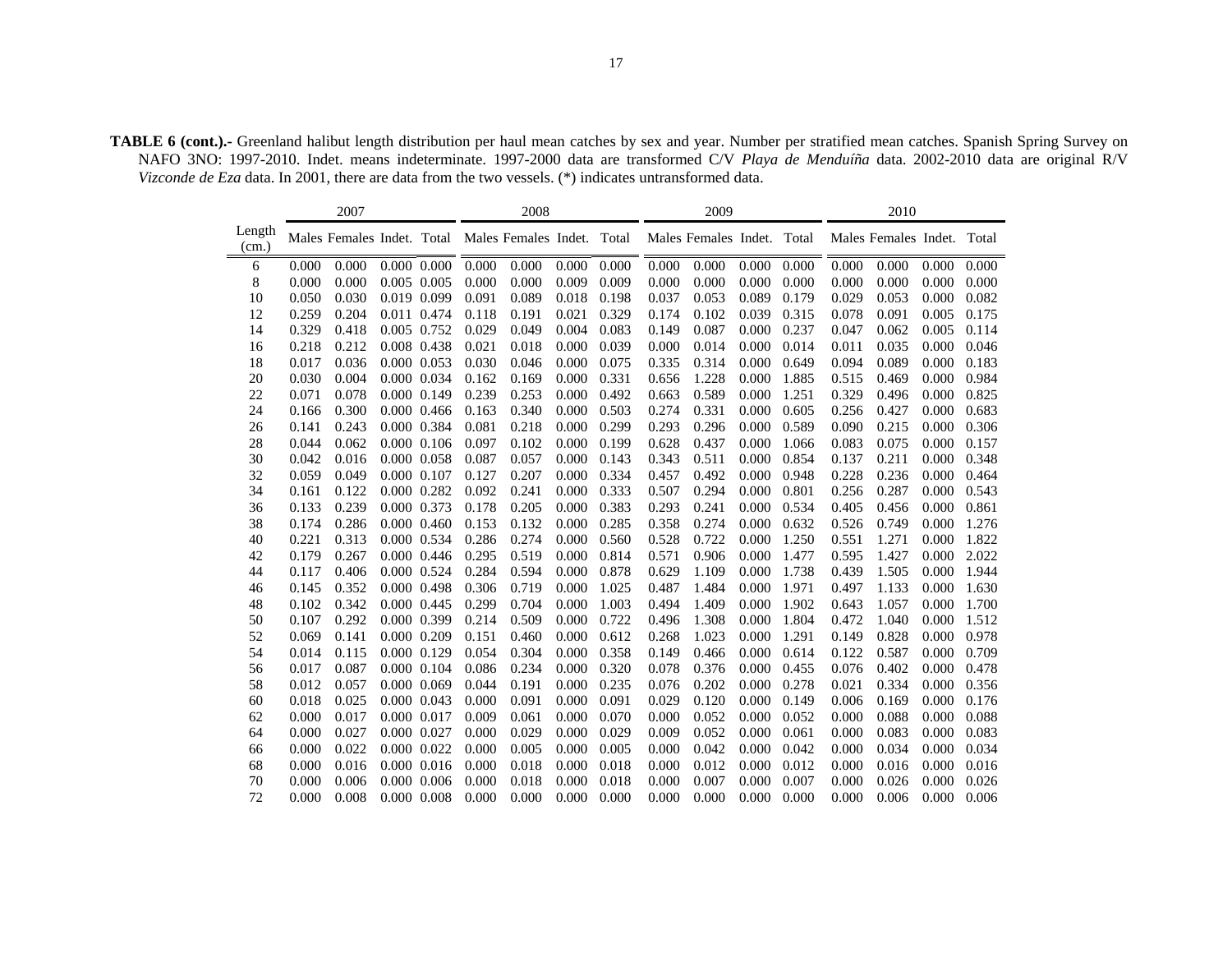| 76          | 0.000 | 0.000 |   | $0.000$ $0.000$ | 0.000 | 0.007 | 0.000           | 0.007    | 0.000 | 0.011 | 0.000       | 0.011                                                                                    | 0.000 | 0.000 | 0.000 | 0.000 |
|-------------|-------|-------|---|-----------------|-------|-------|-----------------|----------|-------|-------|-------------|------------------------------------------------------------------------------------------|-------|-------|-------|-------|
| 78          | 0.000 | 0.000 |   | 0.000 0.000     | 0.000 | 0.000 | 0.000           | 0.000    | 0.000 | 0.000 | 0.000       | 0.000                                                                                    | 0.000 | 0.000 | 0.000 | 0.000 |
| 80          | 0.000 | 0.000 |   | 0.000 0.000     | 0.000 | 0.000 | 0.000           | 0.000    | 0.000 | 0.000 | 0.000       | 0.000                                                                                    | 0.000 | 0.000 | 0.000 | 0.000 |
| 82          | 0.000 | 0.000 |   | $0.000$ $0.000$ | 0.000 | 0.000 | 0.000           | 0.000    | 0.000 | 0.024 | 0.000       | 0.024                                                                                    | 0.000 | 0.000 | 0.000 | 0.000 |
| 84          | 0.000 | 0.010 |   | 0.000 0.010     | 0.000 | 0.017 | 0.000           | 0.017    | 0.000 | 0.000 | 0.000       | 0.000                                                                                    | 0.000 | 0.007 | 0.000 | 0.007 |
| 86          | 0.000 | 0.000 |   | $0.000$ $0.000$ | 0.000 | 0.000 | 0.000           | 0.000    | 0.000 | 0.000 | 0.000       | 0.000                                                                                    | 0.000 | 0.000 | 0.000 | 0.000 |
| 88          | 0.000 | 0.000 |   | $0.000$ $0.000$ | 0.000 | 0.005 | 0.000           | 0.005    | 0.000 | 0.000 | 0.000       | 0.000                                                                                    | 0.000 | 0.000 | 0.000 | 0.000 |
| 90          | 0.000 | 0.000 |   | $0.000$ $0.000$ | 0.000 | 0.000 | 0.000           | 0.000    | 0.000 | 0.000 | 0.000       | 0.000                                                                                    | 0.000 | 0.000 | 0.000 | 0.000 |
| 92          | 0.000 | 0.000 |   | 0.000 0.000     | 0.000 | 0.000 | 0.000           | 0.000    | 0.000 | 0.000 | 0.000       | 0.000                                                                                    | 0.000 | 0.000 | 0.000 | 0.000 |
| 94          | 0.000 | 0.000 |   | $0.000$ $0.000$ | 0.000 | 0.000 | 0.000           | 0.000    | 0.000 | 0.000 | 0.000       | 0.000                                                                                    | 0.000 | 0.005 | 0.000 | 0.005 |
| 96          | 0.000 | 0.000 |   | 0.000 0.000     | 0.000 | 0.000 | 0.000           | 0.000    | 0.000 | 0.000 | 0.000       | 0.000                                                                                    | 0.000 | 0.000 | 0.000 | 0.000 |
| 98          | 0.000 | 0.000 |   | 0.000 0.000     | 0.000 | 0.000 | 0.000           | 0.000    | 0.000 | 0.000 | 0.000       | 0.000                                                                                    | 0.000 | 0.000 | 0.000 | 0.000 |
| 100         | 0.000 | 0.000 |   | $0.000$ $0.000$ | 0.000 | 0.000 | 0.000           | 0.000    | 0.000 | 0.000 | 0.000       | 0.000                                                                                    | 0.000 | 0.000 | 0.000 | 0.000 |
| 102         | 0.000 | 0.000 |   | 0.000 0.000     | 0.000 | 0.000 | 0.000           | 0.000    | 0.000 | 0.000 | 0.000       | 0.000                                                                                    | 0.000 | 0.000 | 0.000 | 0.000 |
| 104         | 0.000 | 0.000 |   | 0.000 0.000     | 0.000 | 0.000 | $0.000$ $0.000$ |          | 0.000 | 0.000 | 0.000 0.000 |                                                                                          | 0.000 | 0.000 | 0.000 | 0.000 |
|             |       |       |   |                 |       |       |                 |          |       |       |             |                                                                                          |       |       |       |       |
| Total       | 2.895 | 4.803 |   |                 |       |       |                 |          |       |       |             | 0.048 7.746 3.698 7.075 0.051 10.825 8.980 14.667 0.128 23.775 6.657 13.979 0.010 20.646 |       |       |       |       |
|             |       |       |   |                 |       |       |                 |          |       |       |             |                                                                                          |       |       |       |       |
| $N^{\circ}$ |       |       |   |                 |       |       |                 |          |       |       |             |                                                                                          |       |       |       |       |
| samples     |       |       |   |                 |       |       |                 |          |       |       |             |                                                                                          |       |       |       |       |
| $(*)$ :     |       |       |   | 68              |       |       |                 | 83       |       |       |             | 57                                                                                       |       |       |       | 63    |
| N° Ind.     |       |       |   |                 |       |       |                 |          |       |       |             |                                                                                          |       |       |       |       |
| $(*)$ :     | 473   | 805   | 7 | 1285            | 656   | 1219  | 10              | 1885     | 702   | 1296  | 11          | 2009                                                                                     | 994   | 2045  | 2     | 3041  |
| Sampled     |       |       |   |                 |       |       |                 |          |       |       |             |                                                                                          |       |       |       |       |
| catch:      |       |       |   | 623             |       |       |                 | 1215     |       |       |             | 1424                                                                                     |       |       |       | 2062  |
| Range       |       |       |   |                 |       |       |                 |          |       |       |             |                                                                                          |       |       |       |       |
| $(*)$ :     |       |       |   | $9 - 84$        |       |       |                 | $9 - 88$ |       |       |             | 10-83                                                                                    |       |       |       | 10-94 |
| Total       |       |       |   |                 |       |       |                 |          |       |       |             |                                                                                          |       |       |       |       |
| catch:      |       |       |   | 623             |       |       |                 | 1215     |       |       |             | 1918                                                                                     |       |       |       | 2095  |
| Total       |       |       |   |                 |       |       |                 |          |       |       |             |                                                                                          |       |       |       |       |
| hauls       |       |       |   |                 |       |       |                 |          |       |       |             |                                                                                          |       |       |       |       |
| $(*)$ :     |       |       |   | 110             |       |       |                 | 122      |       |       |             | 109                                                                                      |       |       |       | 95    |

74 0.000 0.000 0.000 0.000 0.000 0.000 0.000 0.000 0.000 0.079 0.000 0.079 0.000 0.006 0.000 0.006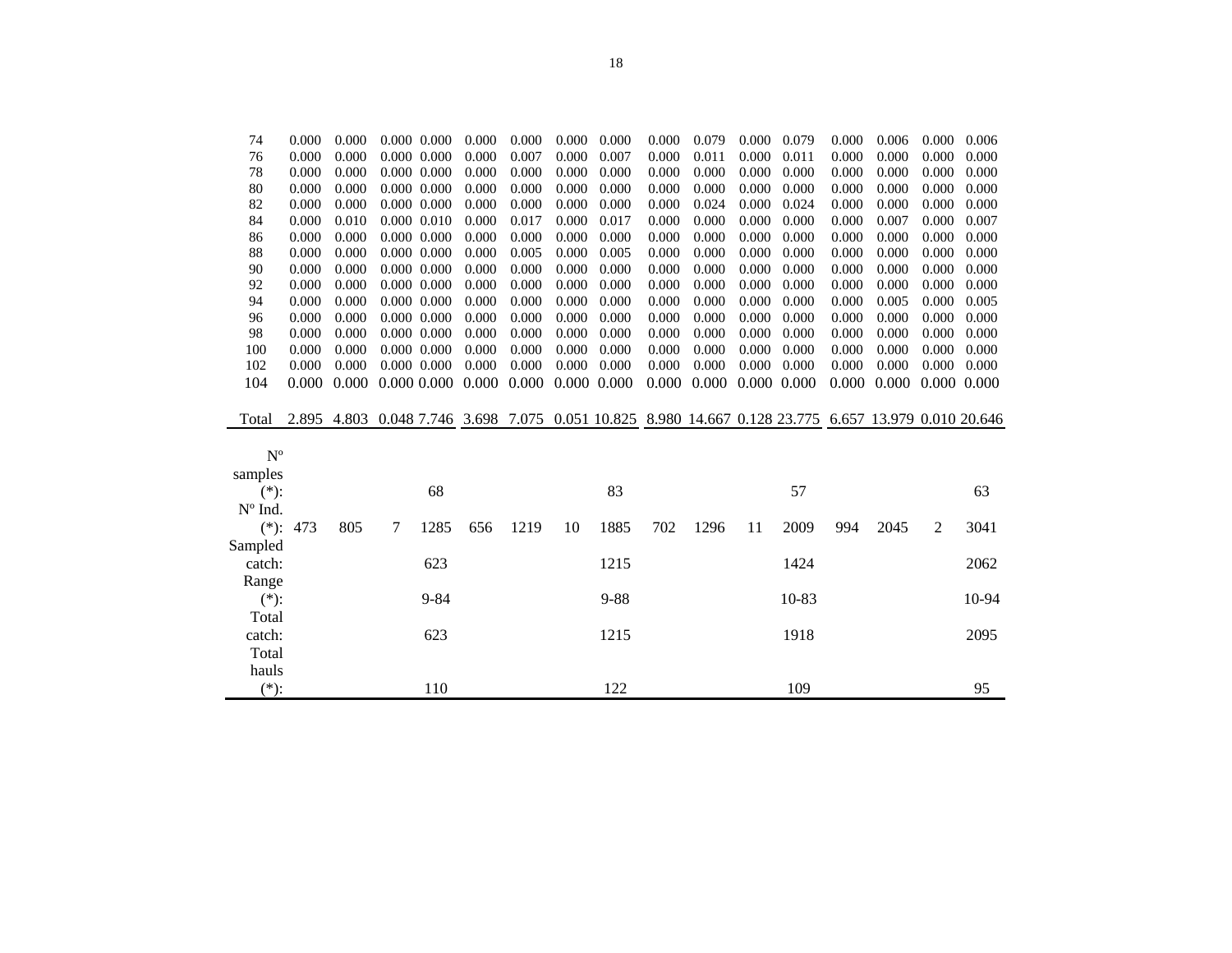**TABLE 7.-**Greenland halibut age numbers per haul mean catches by sex and year. Number per stratified mean catches. Spanish Spring Survey on NAFO 3NO: 1997-2010. Indet. means indeterminate. 1997-2000 data are transformed C/V *Playa de Menduíña* data. 2002-2010 data are original R/V *Vizconde de Eza* data. In 2001, there are data from the two vessels.

|          |                    | 1997                                                  |      |       |       | 1998  |      |            |       | 1999                       |      |            |                            | 2000  |      |            |      | 2001                       |      |            |
|----------|--------------------|-------------------------------------------------------|------|-------|-------|-------|------|------------|-------|----------------------------|------|------------|----------------------------|-------|------|------------|------|----------------------------|------|------------|
| Age      |                    | Males Females Indet. Total Males Females Indet. Total |      |       |       |       |      |            |       | Males Females Indet. Total |      |            | Males Females Indet. Total |       |      |            |      | Males Females Indet. Total |      |            |
| $\theta$ |                    |                                                       |      |       |       |       |      |            |       |                            | 0.15 | 0.15       |                            |       |      |            |      |                            |      |            |
|          | 3.74               | 4.74                                                  | 1.44 | 9.92  | 0.57  | 0.92  | 0.22 | 1.71       | 1.14  | 3.15                       | 0.10 | 4.38       | 1.15                       | 1.49  | 0.29 | 2.92       | 3.40 | 4.44                       | 1.03 | 8.87       |
| 2        | 2.70               | 2.82                                                  | 0.00 | 5.52  | 2.61  | 2.62  | 0.01 | 5.24       | 1.86  | 2.94                       | 0.00 | 4.80       | 0.22                       | 0.27  |      | 0.49       | 2.59 | 3.30                       | 0.01 | 5.90       |
| 3        | 1.67               | 1.82                                                  |      | 3.49  | 4.24  | 4.84  |      | 9.08       | 4.09  | 3.12                       |      | 7.21       | 0.34                       | 0.47  |      | 0.80       | 0.51 | 0.67                       |      | 1.18       |
| 4        | 0.81               | 2.99                                                  |      | 3.81  | 3.35  | 5.12  |      | 8.47       | 4.35  | 4.96                       |      | 9.31       | 0.59                       | 0.80  |      | 1.39       | 0.41 | 0.66                       |      | 1.07       |
| 5        | 0.98               | 1.26                                                  |      | 2.24  | 1.92  | 3.14  |      | 5.06       | 2.06  | 4.23                       |      | 6.29       | 1.50                       | 2.34  |      | 3.84       | 1.20 | 1.64                       |      | 2.84       |
| 6        | 0.77               | 1.20                                                  |      | 1.97  | 0.97  | 1.80  |      | 2.77       | 0.81  | 2.12                       |      | 2.92       | 1.48                       | 2.95  |      | 4.42       | 1.23 | 2.73                       |      | 3.96       |
|          | 0.21               | 1.01                                                  |      | 1.22  | 0.34  | 0.76  |      | 1.10       | 0.32  | 0.45                       |      | 0.77       | 0.89                       | 1.67  |      | 2.56       | 0.50 | 1.06                       |      | 1.56       |
| 8        | 0.19               | 0.41                                                  |      | 0.60  | 0.20  | 0.46  |      | 0.66       | 0.13  | 0.36                       |      | 0.49       | 0.12                       | 0.59  |      | 0.71       | 0.02 | 0.20                       |      | 0.22       |
| 9        | 0.01               | 0.06                                                  |      | 0.07  | 0.04  | 0.17  |      | 0.21       | 0.04  | 0.19                       |      | 0.23       | 0.06                       | 0.23  |      | 0.28       | 0.01 | 0.05                       |      | 0.06       |
| 10       | 0.00               | 0.05                                                  |      | 0.05  | 0.03  | 0.06  |      | 0.08       | 0.03  | 0.06                       |      | 0.09       | 0.02                       | 0.06  |      | 0.08       | 0.01 | 0.04                       |      | 0.05       |
| 11       | 0.00               | 0.05                                                  |      | 0.05  | 0.01  | 0.03  |      | 0.03       | 0.01  | 0.02                       |      | 0.03       | 0.01                       | 0.05  |      | 0.06       | 0.01 | 0.03                       |      | 0.04       |
| 12       | 0.00               | 0.01                                                  |      | 0.02  | 0.00  | 0.03  |      | 0.03       | 0.00  | 0.04                       |      | 0.05       | 0.00                       | 0.03  |      | 0.04       | 0.00 | 0.05                       |      | 0.05       |
| 13       |                    | 0.01                                                  |      | 0.01  |       | 0.02  |      | 0.02       |       | 0.03                       |      | 0.03       | 0.00                       | 0.04  |      | 0.05       | 0.00 | 0.04                       |      | 0.05       |
| 14       |                    | 0.02                                                  |      | 0.02  |       | 0.01  |      | 0.01       |       | 0.03                       |      | 0.03       | 0.00                       | 0.05  |      | 0.06       | 0.00 | 0.04                       |      | 0.04       |
| 15       |                    | 0.01                                                  |      | 0.01  |       | 0.01  |      | 0.01       |       | 0.02                       |      | 0.02       |                            | 0.03  |      | 0.03       |      | 0.02                       |      | 0.02       |
| 16       |                    | 0.00                                                  |      | 0.00  |       | 0.00  |      | 0.00       |       | 0.01                       |      | 0.01       |                            | 0.02  |      | 0.02       |      | 0.00                       |      | 0.00       |
| 17       |                    | 0.00                                                  |      | 0.00  |       | 0.00  |      | 0.00       |       | 0.00                       |      | 0.00       |                            | 0.01  |      | 0.01       |      | 0.00                       |      | 0.00       |
| 18       |                    | 0.00                                                  |      | 0.00  |       | 0.00  |      | 0.00       |       | 0.00                       |      | 0.00       |                            | 0.00  |      | 0.00       |      |                            |      |            |
| 19       |                    |                                                       |      |       |       |       |      |            |       | 0.00                       |      |            |                            | 0.00  |      | 0.00       |      | 0.00                       |      | 0.00       |
| 20       |                    | 0.00                                                  |      | 0.00  |       |       |      |            |       | 0.00                       |      |            |                            |       |      |            |      |                            |      |            |
|          | <b>Total 11.09</b> | 16.47                                                 | 1.44 | 29.00 | 14.27 | 19.99 |      | 0.24 34.50 | 14.82 | 21.73                      |      | 0.25 36.80 | 6.36                       | 11.10 |      | 0.29 17.75 | 9.89 | 14.98                      |      | 1.04 25.91 |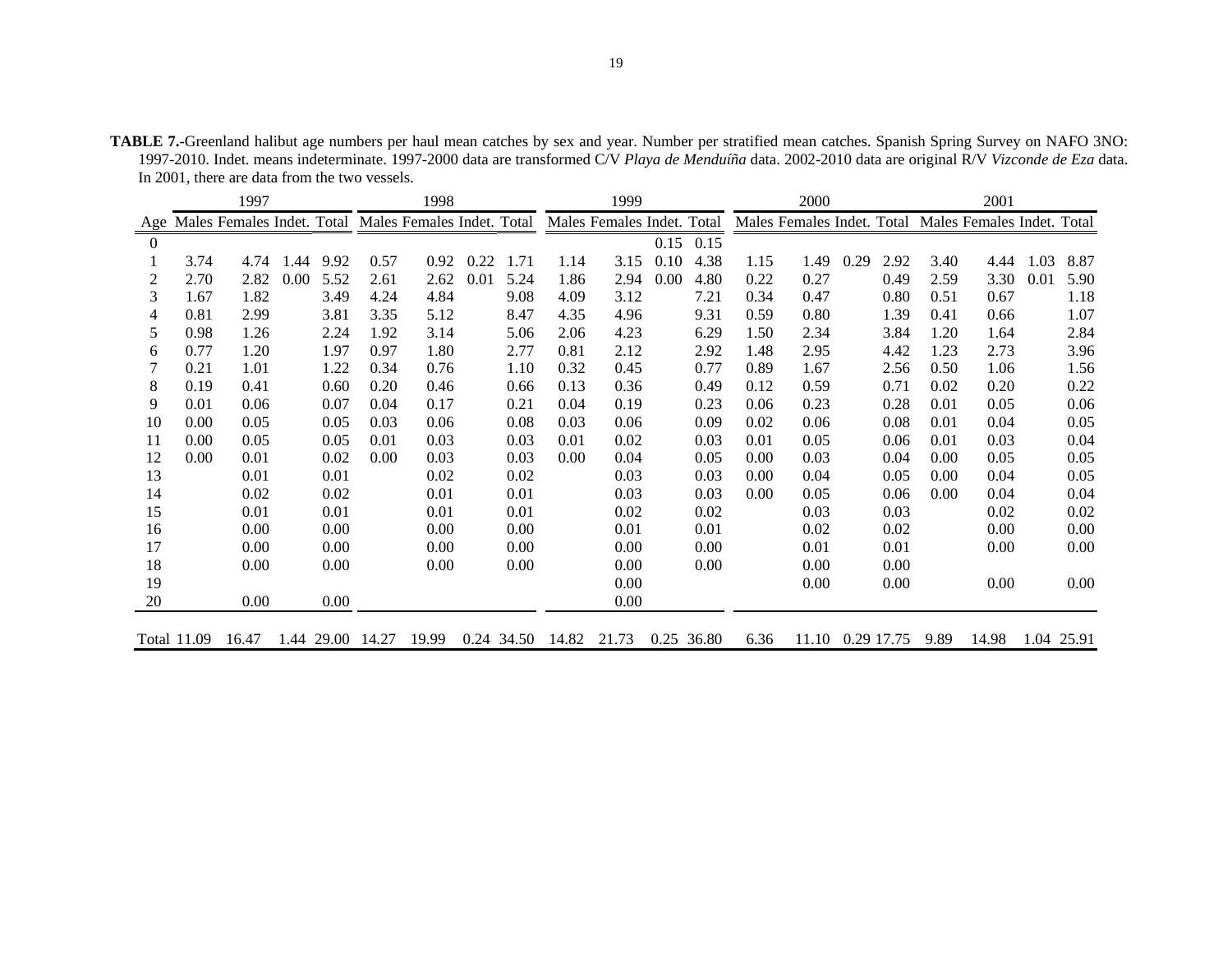| <b>TABLE 7 (Cont.).-</b> Greenland halibut age numbers per haul mean catches by sex and year. Number per stratified mean catches. Spanish Spring Survey on NAFO |
|-----------------------------------------------------------------------------------------------------------------------------------------------------------------|
| 3NO: 1997-2010. Indet. means indeterminate. 1997-2000 data are transformed C/V Playa de Menduíña data. 2002-2010 data are original R/V Vizconde de              |
| <i>Eza</i> data. In 2001, there are data from the two vessels.                                                                                                  |

|          |            | 2002                       |      |      |      | 2003                       |      |            |      | 2004                       |      |            |      | 2005 |          |           |      | 2006                                                  |                |          |
|----------|------------|----------------------------|------|------|------|----------------------------|------|------------|------|----------------------------|------|------------|------|------|----------|-----------|------|-------------------------------------------------------|----------------|----------|
| Age      |            | Males Females Indet. Total |      |      |      | Males Females Indet. Total |      |            |      | Males Females Indet. Total |      |            |      |      |          |           |      | Males Females Indet. Total Males Females Indet. Total |                |          |
| $\theta$ |            |                            |      |      |      |                            |      |            |      |                            |      |            |      |      |          |           |      |                                                       |                |          |
|          | 1.40       | 1.40                       | 0.11 | 2.91 | 1.39 | 2.07                       | 0.11 | 3.56       | 0.45 | 0.71                       | 0.05 | 1.22       | 0.42 | 0.64 | 0.01     | 1.07      | 1.24 | 1.06                                                  | 0.01           | 2.31     |
| 2        | 0.33       | 0.32                       | 0.00 | 0.64 | 1.05 | 1.35                       | 0.00 | 2.40       | 3.55 | 3.37                       | 0.04 | 6.96       | 0.56 | 0.40 | $0.00\,$ | 0.97      | 0.58 | 0.53                                                  |                | 1.12     |
| 3        | 0.38       | 0.65                       |      | 1.02 | 0.82 | 0.86                       |      | 1.68       | 0.74 | 1.34                       |      | 2.09       | 0.63 | 1.18 |          | 1.81      | 0.14 | 0.27                                                  |                | 0.41     |
| 4        | 0.24       | 0.46                       |      | 0.69 | 0.86 | 1.05                       |      | 1.91       | 1.01 | 1.04                       |      | 2.06       | 0.44 | 0.60 |          | 1.04      | 0.68 | 0.87                                                  |                | 1.55     |
| 5        | 0.47       | 0.67                       |      | 1.14 | 0.35 | 1.22                       |      | 1.58       | 0.33 | 0.91                       |      | 1.24       | 0.49 | 0.83 |          | 1.32      | 0.37 | 1.01                                                  |                | 1.38     |
| 6        | 0.32       | 0.60                       |      | 0.92 | 0.29 | 0.61                       |      | 0.90       | 0.39 | 0.46                       |      | 0.85       | 0.40 | 1.04 |          | 1.44      | 0.37 | 0.45                                                  |                | 0.81     |
|          | 0.11       | 0.33                       |      | 0.44 | 0.28 | 0.50                       |      | 0.78       | 0.15 | 0.37                       |      | 0.51       | 0.30 | 0.39 |          | 0.68      | 0.20 | 0.32                                                  |                | 0.52     |
| 8        | 0.01       | 0.21                       |      | 0.23 | 0.04 | 0.23                       |      | 0.26       | 0.09 | 0.12                       |      | 0.21       | 0.08 | 0.11 |          | 0.19      | 0.06 | 0.16                                                  |                | 0.22     |
| 9        |            | 0.02                       |      | 0.02 | 0.00 | 0.06                       |      | 0.06       | 0.01 | 0.04                       |      | 0.05       | 0.02 | 0.06 |          | 0.08      | 0.02 | 0.03                                                  |                | 0.05     |
| 10       |            | 0.01                       |      | 0.01 |      | 0.04                       |      | 0.04       | 0.02 | 0.01                       |      | 0.03       | 0.02 | 0.04 |          | 0.06      | 0.02 | 0.01                                                  |                | 0.03     |
| 11       |            | 0.02                       |      | 0.02 |      | 0.01                       |      | 0.01       | 0.01 | 0.00                       |      | 0.01       | 0.00 | 0.02 |          | 0.03      |      | 0.02                                                  |                | $0.02\,$ |
| 12       |            | 0.02                       |      | 0.02 |      | 0.07                       |      | 0.07       |      | 0.03                       |      | 0.03       | 0.01 | 0.01 |          | 0.02      |      | 0.02                                                  |                | 0.02     |
| 13       |            | 0.01                       |      | 0.01 |      | 0.01                       |      | 0.01       |      | 0.02                       |      | 0.02       |      | 0.03 |          | 0.03      |      | 0.00                                                  |                | 0.00     |
| 14       |            | 0.01                       |      | 0.01 |      | 0.01                       |      | 0.01       |      | 0.01                       |      | 0.01       |      | 0.02 |          | 0.02      |      | 0.01                                                  |                | 0.01     |
| 15       |            | 0.02                       |      | 0.02 |      |                            |      |            |      | 0.01                       |      | 0.01       |      | 0.00 |          | 0.00      |      |                                                       |                |          |
| 16       |            |                            |      |      |      |                            |      |            |      |                            |      |            |      | 0.00 |          | 0.00      |      | 0.00                                                  |                | 0.00     |
| 17       |            |                            |      |      |      | 0.01                       |      | 0.01       |      |                            |      |            |      |      |          |           |      |                                                       |                |          |
| 18       |            |                            |      |      |      |                            |      |            |      |                            |      |            |      | 0.00 |          | 0.00      |      |                                                       |                |          |
| 19       |            |                            |      |      |      |                            |      |            |      |                            |      |            |      |      |          |           |      |                                                       |                |          |
| 20       |            |                            |      |      |      |                            |      |            |      |                            |      |            |      |      |          |           |      |                                                       |                |          |
|          | Total 3.26 | 4.72                       | 0.11 | 8.09 | 5.08 | 8.10                       |      | 0.11 13.29 | 6.74 | 8.46                       |      | 0.09 15.28 | 3.38 | 5.36 |          | 0.01 8.75 | 3.68 |                                                       | 4.76 0.01 8.45 |          |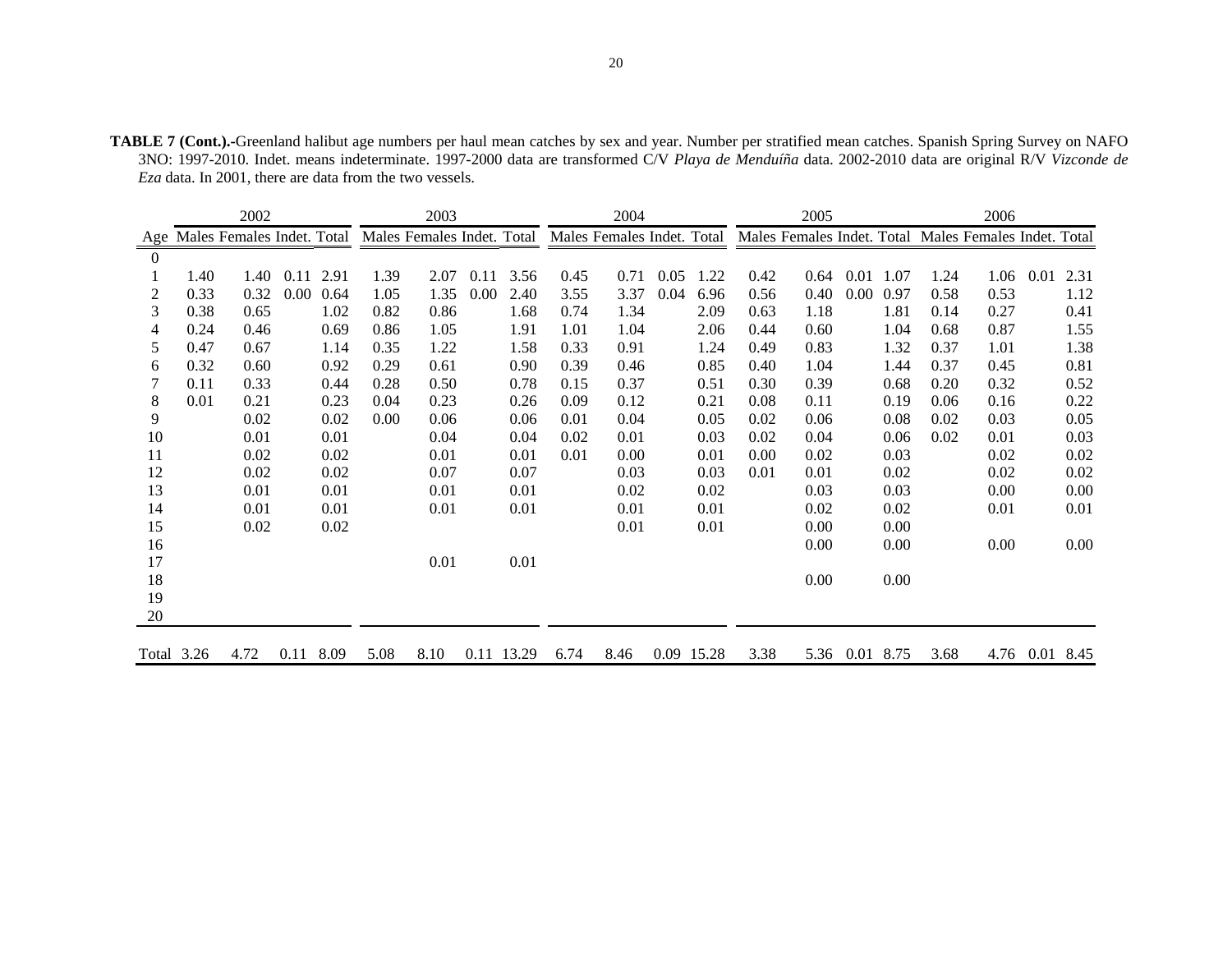**TABLE 7 (Cont.).-**Greenland halibut age numbers per haul mean catches by sex and year. Number per stratified mean catches. Spanish Spring Survey on NAFO 3NO: 1997-2010. Indet. means indeterminate. 1997-2000 data are transformed C/V *Playa de Menduíña* data. 2002-2010 data are original R/V *Vizconde de Eza* data. In 2001, there are data from the two vessels.

|                |      | 2007                       |      |      |      | 2008                       |      |            |      | 2009                       |      |            |      | 2010                       |      |       |
|----------------|------|----------------------------|------|------|------|----------------------------|------|------------|------|----------------------------|------|------------|------|----------------------------|------|-------|
| Age            |      | Males Females Indet. Total |      |      |      | Males Females Indet. Total |      |            |      | Males Females Indet. Total |      |            |      | Males Females Indet. Total |      |       |
| $\mathbf{0}$   |      |                            |      |      |      |                            |      |            |      |                            |      |            |      |                            |      |       |
|                | 0.87 | 0.89                       | 0.05 | 1.81 | 0.23 | 0.34                       | 0.05 | 0.62       | 0.36 | 0.21                       | 0.13 | 0.70       | 0.16 | 0.20                       | 0.01 | 0.37  |
| $\overline{c}$ | 0.26 | 0.39                       |      | 0.64 | 0.52 | 0.47                       |      | 0.99       | 1.53 | 1.69                       |      | 3.22       | 1.02 | 1.18                       |      | 2.21  |
| 3              | 0.19 | 0.32                       |      | 0.51 | 0.28 | 0.62                       |      | 0.90       | 0.97 | 1.25                       |      | 2.21       | 0.32 | 0.62                       |      | 0.94  |
| 4              | 0.18 | 0.14                       |      | 0.32 | 0.25 | 0.44                       |      | 0.69       | 1.17 | 1.45                       |      | 2.61       | 0.35 | 0.38                       |      | 0.73  |
| 5              | 0.50 | 0.99                       |      | 1.48 | 0.41 | 0.52                       |      | 0.93       | 1.62 | 1.11                       |      | 2.73       | 1.62 | 1.80                       |      | 3.42  |
| 6              | 0.50 | 0.90                       |      | 1.40 | 0.86 | 1.84                       |      | 2.70       | 1.73 | 3.21                       |      | 4.94       | 1.29 | 4.29                       |      | 5.58  |
| 7              | 0.28 | 0.74                       |      | 1.02 | 0.90 | 1.61                       |      | 2.50       | 1.32 | 4.35                       |      | 5.67       | 1.59 | 3.56                       |      | 5.16  |
| 8              | 0.08 | 0.20                       |      | 0.29 | 0.14 | 0.60                       |      | 0.74       | 0.12 | 0.73                       |      | 0.85       | 0.24 | 0.99                       |      | 1.23  |
| 9              |      | 0.10                       |      | 0.10 | 0.09 | 0.31                       |      | 0.40       | 0.06 | 0.30                       |      | 0.35       | 0.03 | 0.36                       |      | 0.39  |
| 10             | 0.02 | 0.07                       |      | 0.09 | 0.01 | 0.15                       |      | 0.15       | 0.08 | 0.11                       |      | 0.19       | 0.03 | 0.23                       |      | 0.26  |
| 11             |      | 0.03                       |      | 0.03 | 0.01 | 0.09                       |      | 0.10       | 0.04 | 0.10                       |      | 0.14       |      | 0.24                       |      | 0.24  |
| 12             |      | 0.03                       |      | 0.03 |      | 0.03                       |      | 0.03       |      | 0.03                       |      | 0.03       |      | 0.04                       |      | 0.04  |
| 13             |      |                            |      |      |      | 0.02                       |      | 0.02       |      | 0.02                       |      | 0.02       |      | 0.02                       |      | 0.02  |
| 14             |      | 0.01                       |      | 0.01 |      | 0.01                       |      | 0.01       |      | 0.01                       |      | 0.01       |      | 0.03                       |      | 0.03  |
| 15             |      |                            |      |      |      | 0.02                       |      | 0.02       |      | 0.08                       |      | 0.08       |      | 0.02                       |      | 0.02  |
| 16             |      | 0.01                       |      | 0.01 |      | 0.01                       |      | 0.01       |      | 0.02                       |      | 0.02       |      |                            |      |       |
| 17             |      |                            |      |      |      |                            |      |            |      |                            |      |            |      |                            |      |       |
| 18             |      |                            |      |      |      |                            |      |            |      |                            |      |            |      | 0.01                       |      | 0.01  |
| 19             |      |                            |      |      |      |                            |      |            |      |                            |      |            |      |                            |      |       |
| 20             |      |                            |      |      |      |                            |      |            |      |                            |      |            |      |                            |      |       |
| Total          | 2.90 | 4.80                       | 0.05 | 7.75 | 3.70 | 7.07                       |      | 0.05 10.82 | 8.98 | 14.67                      |      | 0.13 23.78 | 6.66 | 13.98                      | 0.01 | 20.65 |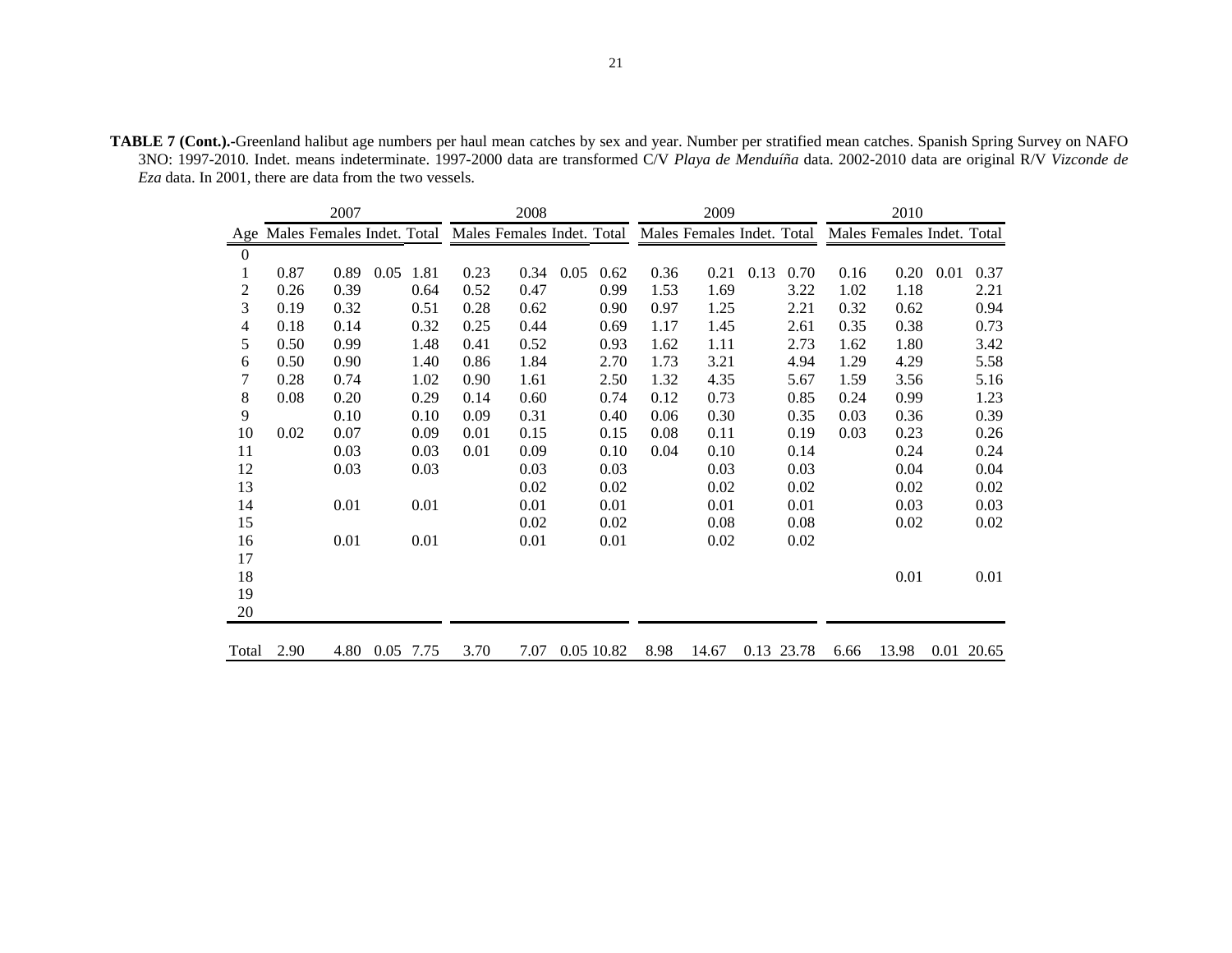**TABLE 8.-**Greenland halibut mean length (cm) per haul mean catches by sex and year. Number per stratified mean catches. Spanish Spring Survey on NAFO 3NO: 1997-2010. Indet. means indeterminate. 1997-2000 data are transformed C/V *Playa de Menduíña* data. 2002-2010 data are original R/V *Vizconde de Eza* data. In 2001, there are data from the two vessels.

|          |             | 1997              |                         |       | 1998                                                                                                        |       |       | 1999  |                        |       | 2000                    |       |       | 2001  |                            |
|----------|-------------|-------------------|-------------------------|-------|-------------------------------------------------------------------------------------------------------------|-------|-------|-------|------------------------|-------|-------------------------|-------|-------|-------|----------------------------|
| Age      |             |                   |                         |       | Males Females Indet. Total Males Females Indet. Total Males Females Indet. Total Males Females Indet. Total |       |       |       |                        |       |                         |       |       |       | Males Females Indet. Total |
| $\Omega$ |             |                   |                         |       |                                                                                                             |       |       |       | 7.50 7.50              |       |                         |       |       |       |                            |
|          | 19.81       | 18.18 12.74 18.01 |                         | 21.13 | 19.32 14.09 19.24                                                                                           |       | 16.18 |       | 15.28 12.90 15.46      | 13.81 | 13.69 12.61 13.63       |       | 13.85 |       | 13.94 12.78 13.77          |
| 2        | 25.07       | 23.39 20.19 24.21 |                         | 25.80 | 24.54 21.50 25.16                                                                                           |       | 23.11 |       | 22.79 18.50 22.91      | 21.01 | 19.39                   | 20.12 | 22.07 |       | 22.05 14.84 22.05          |
| 3        | 30.53       | 29.26             | 29.87                   | 30.57 | 29.55                                                                                                       | 30.03 | 31.66 | 30.02 | 30.95                  | 26.56 | 27.06                   | 26.85 | 24.68 | 26.41 | 25.66                      |
| 4        | 35.84       | 33.84             | 34.27                   | 34.21 | 33.49                                                                                                       | 33.78 | 34.05 | 34.09 | 34.07                  | 33.79 | 32.46                   | 33.02 | 33.45 | 35.67 | 34.83                      |
| 5        | 39.56       | 39.25             | 39.38                   | 37.70 | 38.41                                                                                                       | 38.14 | 37.18 | 38.20 | 37.87                  | 38.28 | 38.60                   | 38.47 | 39.96 | 41.07 | 40.60                      |
| 6        | 43.76       | 44.13             | 43.99                   | 42.32 | 42.05                                                                                                       | 42.14 | 42.30 | 40.91 | 41.30                  | 41.55 | 42.53                   | 42.21 | 44.62 | 45.07 | 44.93                      |
|          | 50.97       | 47.85             | 48.38                   | 48.42 | 47.13                                                                                                       | 47.53 | 46.47 | 46.35 | 46.40                  | 44.89 | 45.91                   | 45.56 | 48.26 | 49.83 | 49.33                      |
| 8        | 50.30       | 52.28             | 51.66                   | 50.85 | 50.89                                                                                                       | 50.88 | 51.48 | 50.42 | 50.69                  | 53.78 | 50.51                   | 51.05 | 56.67 | 55.58 | 55.66                      |
| 9        | 59.75       | 59.71             | 59.72                   | 55.22 | 53.98                                                                                                       | 54.22 | 54.20 | 53.41 | 53.54                  | 54.71 | 55.22                   | 55.12 | 59.08 | 59.18 | 59.16                      |
| 10       | 62.50       | 65.54             | 65.39                   | 55.28 | 60.01                                                                                                       | 58.54 | 52.29 | 58.76 | 56.86                  | 59.85 | 60.83                   | 60.63 | 60.33 | 62.15 | 61.71                      |
| 11       | 65.19       | 64.52             | 64.53                   | 62.73 | 63.40                                                                                                       | 63.25 | 62.78 | 63.55 | 63.35                  | 62.57 | 62.58                   | 62.58 | 62.31 | 64.62 | 64.21                      |
| 12       | 66.19       | 71.70             | 70.74                   | 64.83 | 68.11                                                                                                       | 67.86 | 65.90 | 66.89 | 66.83                  | 62.94 | 65.05                   | 64.77 | 63.71 | 67.60 | 67.33                      |
| 13       |             | 75.84             | 75.84                   |       | 73.38                                                                                                       | 73.38 |       | 72.91 | 72.91                  | 63.53 | 68.44                   | 68.21 | 66.28 | 73.91 | 73.25                      |
| 14       |             | 77.14             | 77.14                   |       | 74.81                                                                                                       | 74.81 |       | 74.49 | 74.49                  | 67.06 | 72.48                   | 72.06 | 78.50 | 76.47 | 76.49                      |
| 15       |             | 75.41             | 75.41                   |       | 77.99                                                                                                       | 77.99 |       | 76.64 | 76.64                  |       | 78.52                   | 78.52 |       | 80.53 | 80.53                      |
| 16       |             | 86.66             | 86.66                   |       | 81.44                                                                                                       | 81.44 |       | 83.60 | 83.60                  |       | 78.94                   | 78.94 |       | 86.14 | 86.14                      |
| 17       |             | 91.50             | 91.50                   |       | 87.76                                                                                                       | 87.76 |       | 90.06 | 90.06                  |       | 83.62                   | 83.62 |       | 89.08 | 89.08                      |
| 18       |             | 83.35             | 83.35                   |       | 90.48                                                                                                       | 90.48 |       | 94.50 | 94.50                  |       | 85.17                   | 85.17 |       |       |                            |
| 19       |             |                   |                         |       |                                                                                                             |       |       |       |                        |       | 91.03                   | 91.03 |       | 97.50 | 97.50                      |
| 20       |             | 92.50             | 92.05                   |       |                                                                                                             |       |       |       |                        |       |                         |       |       |       |                            |
|          | Total 28.46 |                   | 29.93 12.76 28.52 32.78 |       | 33.62 14.54 33.14 32.05                                                                                     |       |       |       | 31.74 9.76 31.72 34.47 |       | 37.83 12.61 36.22 26.34 |       |       |       | 29.99 12.80 27.91          |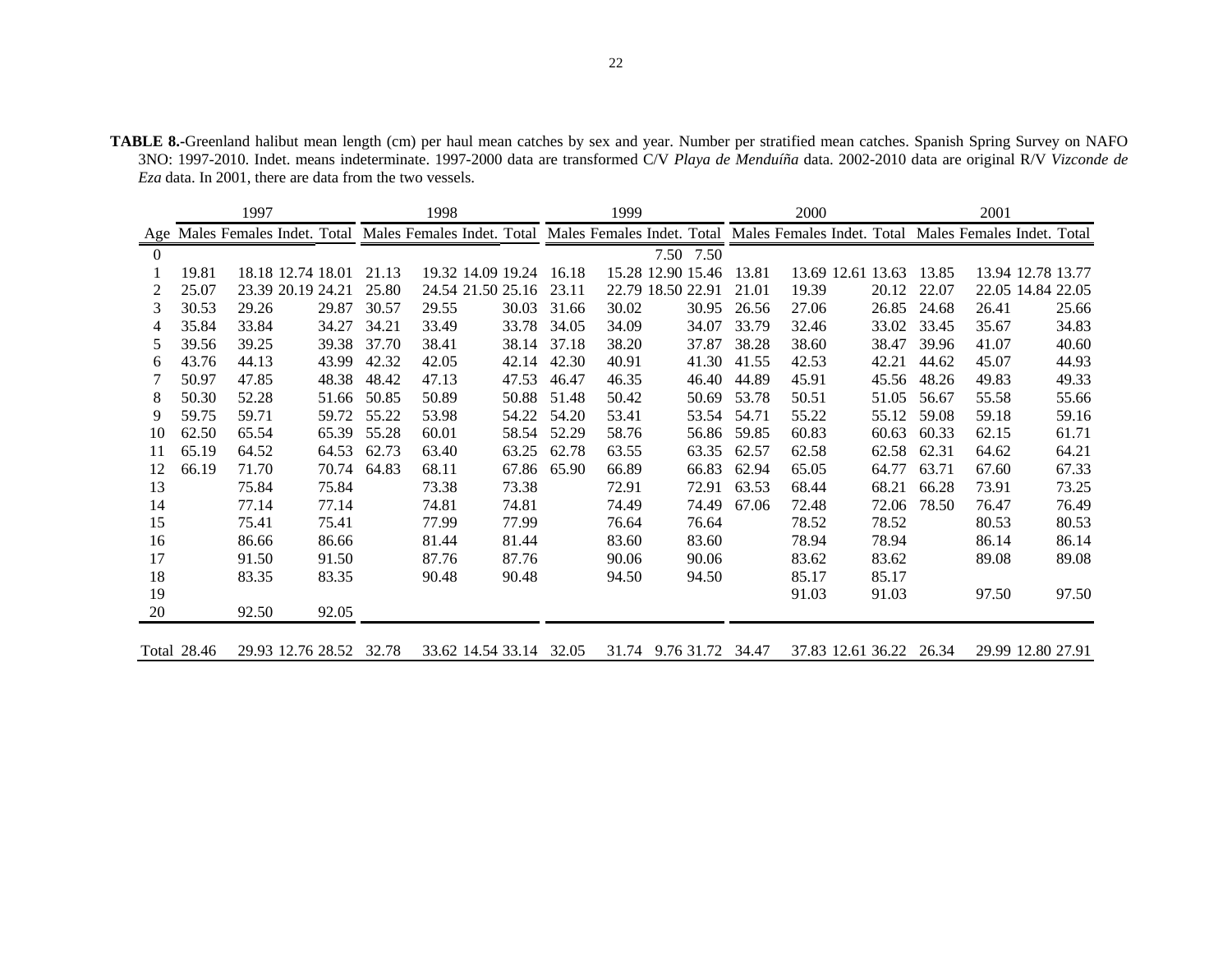**TABLE 8 (Cont.).-**Greenland halibut mean length (cm) per haul mean catches by sex and year. Number per stratified mean catches. Spanish Spring Survey on NAFO 3NO: 1997-2010. Indet. means indeterminate. 1997-2000 data are transformed C/V *Playa de Menduíña* data. 2002-2010 data are original R/V *Vizconde de Eza* data. In 2001, there are data from the two vessels.

|                 |       | 2002                                                                                                        |       |       | 2003          |                   |       | 2004  |                   |       | 2005  |                   |       | 2006                       |                   |
|-----------------|-------|-------------------------------------------------------------------------------------------------------------|-------|-------|---------------|-------------------|-------|-------|-------------------|-------|-------|-------------------|-------|----------------------------|-------------------|
| Age             |       | Males Females Indet. Total Males Females Indet. Total Males Females Indet. Total Males Females Indet. Total |       |       |               |                   |       |       |                   |       |       |                   |       | Males Females Indet. Total |                   |
| $\Omega$        |       |                                                                                                             |       |       |               |                   |       |       |                   |       |       |                   |       |                            |                   |
|                 | 13.51 | 13.40 11.53 13.39                                                                                           |       | 12.96 |               | 13.17 10.15 12.99 | 12.14 |       | 12.94 11.54 12.58 | 14.77 |       | 15.08 12.50 14.93 | 13.77 |                            | 14.07 13.50 13.91 |
| 2               | 22.93 | 20.64 14.50 21.80                                                                                           |       | 23.06 |               | 23.83 12.50 23.49 | 16.47 |       | 16.75 14.07 16.59 | 20.68 |       | 21.61 12.50 21.06 | 17.68 | 17.03                      | 17.37             |
| 3               | 25.34 | 25.56                                                                                                       | 25.48 | 31.31 | 31.43         | 31.37             | 25.29 | 29.09 | 27.74             | 24.98 | 24.59 | 24.73             | 26.28 | 27.23                      | 26.91             |
| 4               | 33.61 | 33.31                                                                                                       | 33.41 | 36.64 | 36.62         | 36.63             | 33.61 | 34.70 | 34.17             | 31.66 | 30.75 | 31.13             | 34.31 | 35.11                      | 34.76             |
| 5               | 37.57 | 39.21                                                                                                       | 38.53 | 42.37 | 41.22         | 41.48             | 39.85 | 39.40 | 39.52             | 36.91 | 37.57 | 37.32             | 39.43 | 41.20                      | 40.72             |
| 6               | 44.31 | 43.42                                                                                                       | 43.73 | 47.12 | 46.49         | 46.70             | 45.12 | 44.79 | 44.94             | 41.07 | 41.85 | 41.63             | 43.24 | 44.80                      | 44.10             |
|                 | 50.04 | 48.67                                                                                                       | 49.03 | 51.58 | 52.40         | 52.11             | 52.07 | 50.62 | 51.04             | 48.58 | 48.96 | 48.80             | 49.53 | 50.18                      | 49.93             |
| 8               | 55.13 | 53.43                                                                                                       | 53.53 | 56.19 | 56.47         | 56.43             | 54.02 | 55.95 | 55.16             | 55.20 | 56.59 | 55.98             | 54.46 | 54.90                      | 54.78             |
| 9               |       | 57.13                                                                                                       | 57.13 | 58.50 | 60.69         | 60.57             | 59.66 | 58.82 | 59.04             | 57.66 | 58.45 | 58.25             | 59.57 | 58.01                      | 58.62             |
| 10              |       | 61.02                                                                                                       | 61.02 |       | 63.25         | 63.25             | 61.61 | 61.10 | 61.41             | 62.45 | 60.69 | 61.24             | 61.82 | 61.50                      | 61.73             |
| 11              |       | 63.39                                                                                                       | 63.39 |       | 64.50         | 64.50             | 64.50 | 64.50 | 64.50             | 61.50 | 64.47 | 64.10             |       | 62.10                      | 62.10             |
| 12              |       | 71.71                                                                                                       | 71.71 |       | 72.19         | 72.19             |       | 63.61 | 63.61             | 68.48 | 69.92 | 69.45             |       | 64.50                      | 64.50             |
| 13              |       | 78.50                                                                                                       | 78.50 |       | 77.50         | 77.50             |       | 73.79 | 73.79             |       | 71.44 | 71.44             |       | 72.50                      | 72.50             |
| 14              |       | 87.50                                                                                                       | 87.50 |       | 82.50         | 82.50             |       | 75.50 | 75.50             |       | 77.40 | 77.40             |       | 77.50                      | 77.50             |
| 15              |       | 88.68                                                                                                       | 88.68 |       |               |                   |       | 88.20 | 88.20             |       | 76.68 | 76.68             |       |                            |                   |
| 16              |       |                                                                                                             |       |       |               |                   |       |       |                   |       | 76.04 | 76.04             |       | 87.50                      | 87.50             |
| 17              |       |                                                                                                             |       |       | 95.50         | 95.50             |       |       |                   |       |       |                   |       |                            |                   |
| 18              |       |                                                                                                             |       |       |               |                   |       |       |                   |       | 79.50 | 79.50             |       |                            |                   |
| 19              |       |                                                                                                             |       |       |               |                   |       |       |                   |       |       |                   |       |                            |                   |
| 20              |       |                                                                                                             |       |       |               |                   |       |       |                   |       |       |                   |       |                            |                   |
| $\sim$ $\sim$ 1 |       |                                                                                                             |       |       | 31. 53. 10. 1 |                   |       |       |                   |       |       | 12.502            |       | 22.20                      |                   |

Total 25.23 30.33 11.55 28.02 28.49 31.73 10.16 30.31 24.00 27.33 12.63 25.78 30.85 33.07 12.50 32.18 27.30 32.39 13.50 30.16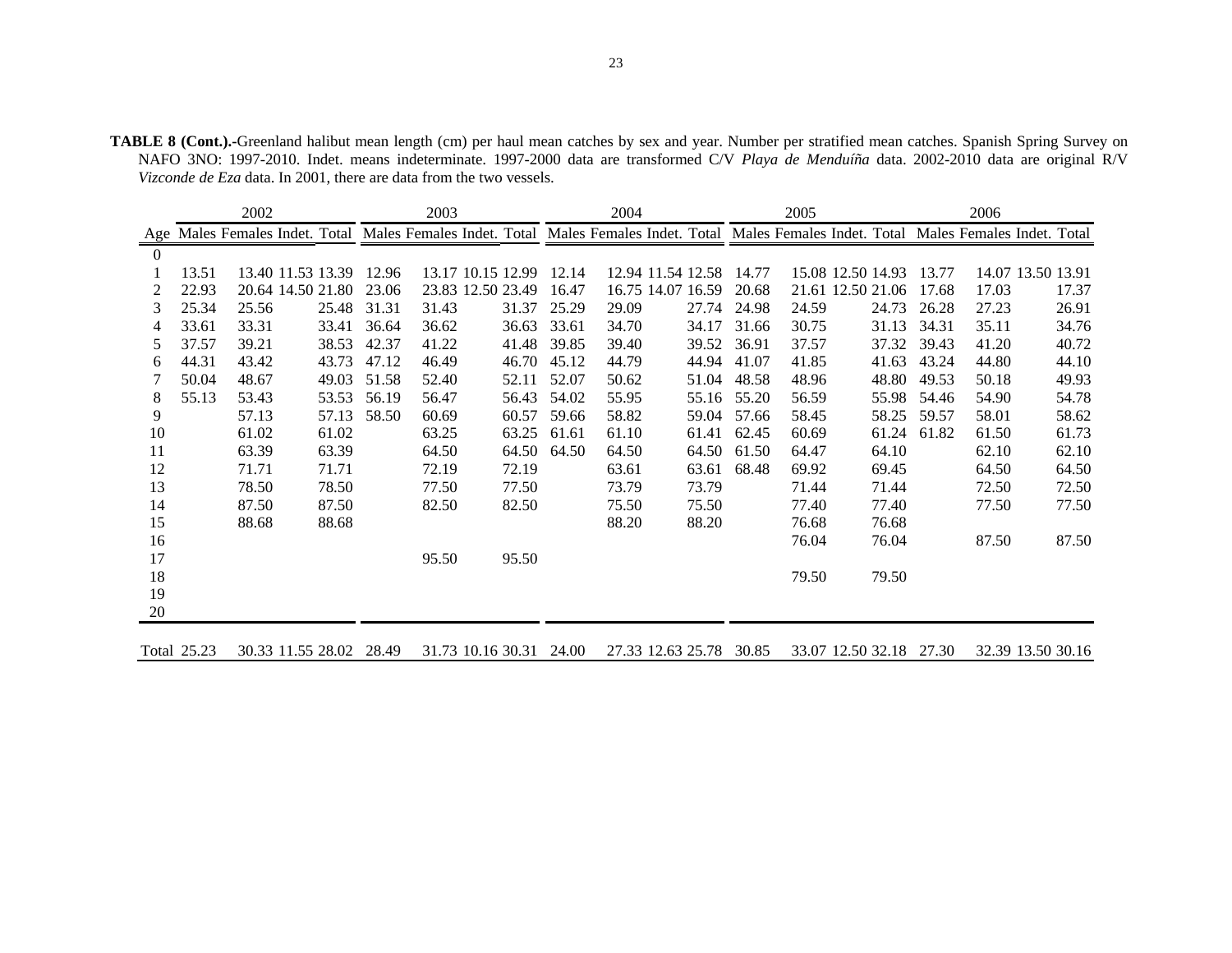**TABLE 8 (Cont.).-**Greenland halibut mean length (cm) per haul mean catches by sex and year. Number per stratified mean catches. Spanish Spring Survey on NAFO 3NO: 1997-2010. Indet. means indeterminate. 1997-2000 data are transformed C/V *Playa de Menduíña* data. 2002-2010 data are original R/V *Vizconde de Eza* data. In 2001, there are data from the two vessels.

|                  |             | 2007  |                                                                                                             |             | 2008  |             |                   | 2009  |                   |       | 2010  |             |       |
|------------------|-------------|-------|-------------------------------------------------------------------------------------------------------------|-------------|-------|-------------|-------------------|-------|-------------------|-------|-------|-------------|-------|
| Age              |             |       | Males Females Indet. Total Males Females Indet. Total Males Females Indet. Total Males Females Indet. Total |             |       |             |                   |       |                   |       |       |             |       |
| $\boldsymbol{0}$ |             |       |                                                                                                             |             |       |             |                   |       |                   |       |       |             |       |
| 1                | 14.75       |       | 14.96 12.92 14.80                                                                                           | 12.33       | 12.77 | 12.05 12.54 | 13.49             |       | 12.98 11.82 13.03 | 13.26 | 12.91 | 14.00 13.09 |       |
| 2                | 24.42       | 25.10 | 24.83                                                                                                       | 22.25       | 22.06 | 22.16       | 21.47             | 21.23 | 21.34             | 22.06 | 22.56 |             | 22.33 |
| 3                | 26.81       | 26.69 |                                                                                                             | 26.74 26.80 | 25.73 | 26.06       | 26.24             | 24.56 | 25.29             | 25.18 | 25.03 |             | 25.08 |
| 4                | 33.54       | 34.10 | 33.79                                                                                                       | 32.52       | 33.04 | 32.85       | 31.73             | 32.01 | 31.89             | 31.97 | 31.97 |             | 31.97 |
| 5                | 38.38       | 39.95 | 39.42                                                                                                       | 38.30       | 38.15 | 38.22       | 38.53             | 38.96 | 38.70             | 38.49 | 38.55 |             | 38.52 |
| 6                | 43.78       | 45.29 | 44.75                                                                                                       | 43.30       | 44.90 | 44.39       | 44.86             | 44.70 | 44.76             | 44.03 | 43.93 |             | 43.96 |
| 7                | 49.28       | 49.84 | 49.68                                                                                                       | 48.92       | 49.72 | 49.43       | 49.80             | 50.20 | 50.10             | 48.89 | 49.20 |             | 49.10 |
| 8                | 54.65       | 54.19 | 54.32                                                                                                       | 54.54       | 54.08 | 54.17       | 53.30             | 55.15 | 54.90             | 54.07 | 54.76 |             | 54.62 |
| 9                |             | 57.46 | 57.46                                                                                                       | 56.81       | 56.19 | 56.34       | 57.12             | 58.17 | 58.00             | 56.15 | 56.84 |             | 56.79 |
| 10               | 61.05       | 61.36 | 61.28                                                                                                       | 57.50       | 59.84 | 59.72       | 58.50             | 61.05 | 60.03             | 58.30 | 59.79 |             | 59.63 |
| 11               |             | 65.60 | 65.60                                                                                                       | 63.50       | 62.90 | 62.96       | 62.43             | 63.66 | 63.32             |       | 62.40 |             | 62.40 |
| 12               |             | 68.74 | 68.74                                                                                                       |             | 63.25 | 63.25       |                   | 67.16 | 67.16             |       | 65.39 |             | 65.39 |
| 13               |             |       |                                                                                                             |             | 69.00 | 69.00       |                   | 66.86 | 66.86             |       | 67.40 |             | 67.40 |
| 14               |             | 72.50 | 72.50                                                                                                       |             | 71.50 | 71.50       |                   | 72.77 | 72.77             |       | 72.72 |             | 72.72 |
| 15               |             |       |                                                                                                             |             | 80.94 | 80.94       |                   | 75.57 | 75.57             |       | 76.19 |             | 76.19 |
| 16               |             | 84.50 | 84.50                                                                                                       |             | 85.92 | 85.92       |                   | 83.50 | 83.50             |       |       |             |       |
| 17               |             |       |                                                                                                             |             |       |             |                   |       |                   |       |       |             |       |
| 18               |             |       |                                                                                                             |             |       |             |                   |       |                   |       | 94.50 |             | 94.50 |
| 19               |             |       |                                                                                                             |             |       |             |                   |       |                   |       |       |             |       |
| 20               |             |       |                                                                                                             |             |       |             |                   |       |                   |       |       |             |       |
|                  | Total 31.59 |       | 37.34 12.92 35.04 38.07                                                                                     |             | 42.21 |             | 12.05 40.65 35.89 |       | 41.16 11.82 39.01 | 38.67 | 43.07 | 14.00 41.64 |       |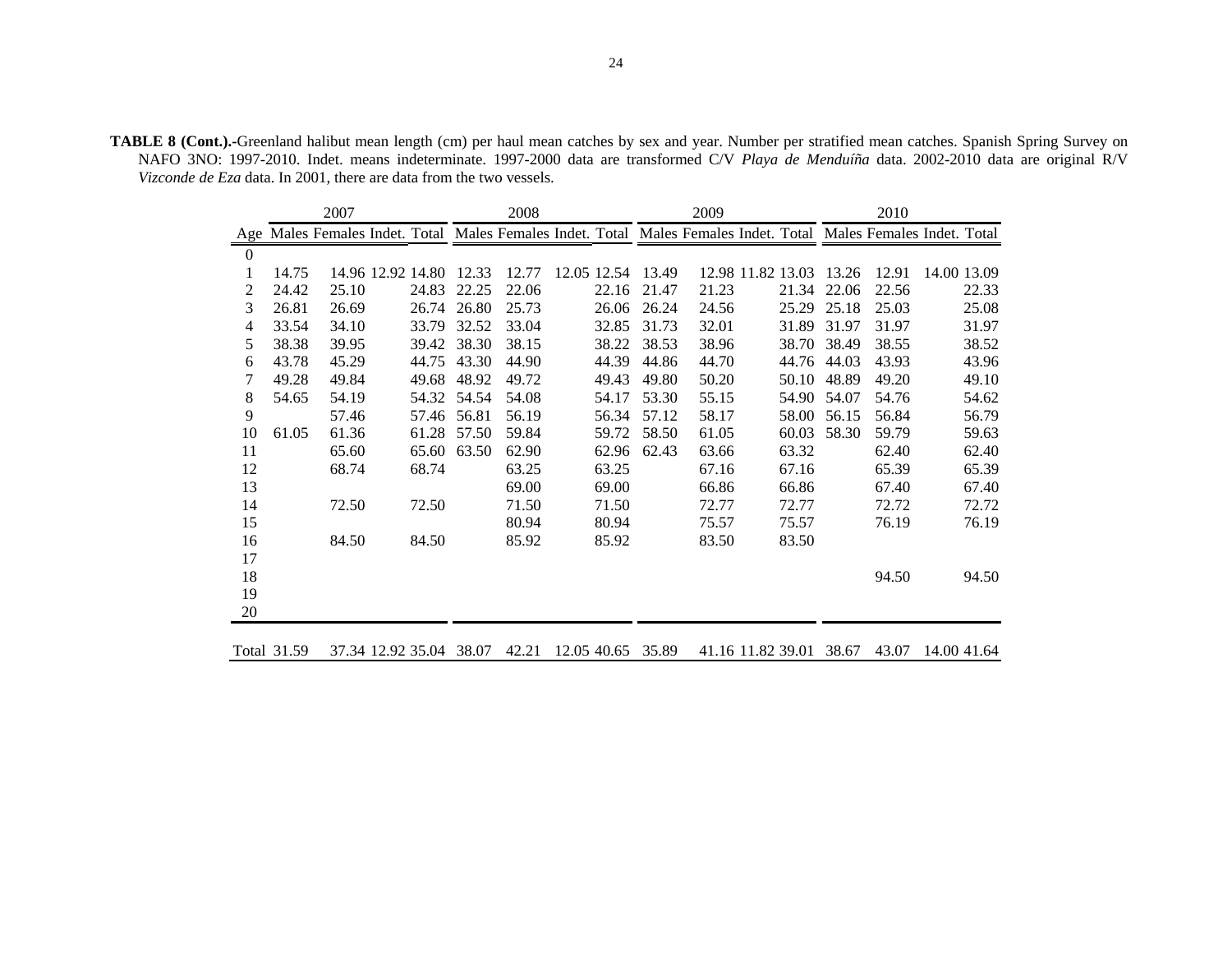**TABLE 9.-**Greenland halibut mean weight (gr) per haul mean catches by sex and year. Number per stratified mean catches. Spanish Spring Survey on NAFO 3NO: 1997-2010. Indet. means indeterminate. 1997-2000 data are transformed C/V *Playa de Menduíña* data. 2002-2010 data are original R/V *Vizconde de Eza* data. In 2001, there are data from the two vessels.

|                |              | 1997                |         |                 | 1999           |         |                         |                 | 2000 |         |                         | 2001           |         |                 |                      |         |
|----------------|--------------|---------------------|---------|-----------------|----------------|---------|-------------------------|-----------------|------|---------|-------------------------|----------------|---------|-----------------|----------------------|---------|
| Age            | Males        | Females Indet.      | Total   | Males           | Females Indet. | Total   | Males                   | Females Indet.  |      | Total   | Males                   | Females Indet. | Total   |                 | Males Females Indet. | Total   |
| $\overline{0}$ |              |                     |         |                 |                |         |                         |                 | 2.53 | 2.53    |                         |                |         |                 |                      |         |
|                | 56.55        | 44.11 12.86         | 44.25   | 66.73           | 56.01 19.75    | 54.81   | 33.43                   | 28.91 14.71     |      | 29.77   | 14.69                   | 13.93 10.45    | 13.89   | 16.47           | 17.18 13.45          | 16.48   |
| 2              | 116.19       | 90.71 54.44         | 103.16  | 126.63          | 111.44 70.48   | 118.89  | 93.56                   | 89.74 45.51     |      | 91.18   | 59.74                   | 47.35          | 52.97   | 72.15           | 75.92 20.95          | 74.19   |
| 3              | 210.65       | 184.05              | 196.79  | 216.07          | 199.69         | 207.33  | 248.40                  | 218.64          |      | 235.53  | 128.63                  | 150.58         | 141.39  | 102.12          | 138.28               | 122.55  |
| 4              | 343.22       | 296.07              | 306.12  | 307.90          | 300.76         | 303.58  | 313.10                  | 327.53          |      | 320.789 | 282.32                  | 262.15         | 270.66  | 271.96          | 351.48               | 321.30  |
| 5              | 477.91       | 474.14              | 475.79  | 416.64          | 461.62         | 444.53  | 409.22                  | 473.15          |      | 452.20  | 427.90                  | 463.68         | 449.67  | 474.57          | 549.96               | 518.19  |
| 6              | 655.66       | 691.54              | 677.57  | 598.59          | 618.72         | 611.69  | 609.82                  | 591.51          |      | 596.56  | 569.60                  | 645.43         | 620.11  | 676.20          | 739.46               | 719.83  |
|                | 1039.74      | 904.80              | 927.81  | 910.39          | 891.49         | 897.31  | 822.33                  | 886.29          |      | 859.87  | 730.54                  | 839.28         | 801.57  |                 | 869.70 1020.42       | 971.90  |
| 8              |              | 1026.08 1215.64     | 1156.61 | 1069.28 1143.26 |                | 1120.75 |                         | 1140.19 1164.85 |      | 1158.54 | 1328.46 1174.58         |                | 1199.73 | 1427.84 1443.38 |                      | 1442.29 |
| 9              |              | 1712.22 1824.90     | 1803.51 | 1386.01 1376.62 |                | 1378.47 |                         | 1348.28 1405.65 |      | 1395.92 | 1413.25 1563.75         |                | 1533.36 | 1628.57 1759.76 |                      | 1735.49 |
| 10             |              | 1955.36 2451.90     | 2427.15 | 1432.74 1924.36 |                | 1771.37 |                         | 1232.46 1904.19 |      | 1707.55 | 1905.57 2159.81         |                | 2106.74 | 1741.34 2059.38 |                      | 1981.96 |
| 11             |              | 2237.75 2337.64     | 2335.75 | 2039.82 2276.20 |                |         | 2223.67 2111.90 2448.25 |                 |      | 2362.51 | 2208.37 2378.52         |                | 2363.60 | 1929.96 2341.88 |                      | 2269.44 |
| 12             |              | 2352.23 3300.22     | 3135.63 | 2253.06 2917.28 |                | 2867.21 | 2463.10 2940.32         |                 |      |         | 2912.86 2245.01 2715.93 |                | 2653.68 | 2073.82 2719.39 |                      | 2673.75 |
| 13             |              | 3942.66             | 3942.66 |                 | 3684.55        | 3684.55 |                         | 3877.33         |      | 3877.33 | 2312.31 3242.15         |                | 3199.58 | 2352.00 3656.76 |                      | 3543.88 |
| 14             |              | 4190.79             | 4190.79 |                 | 3909.22        | 3909.22 |                         | 4188.33         |      | 4188.33 | 2772.46 3964.91         |                | 3872.13 | 4033.42 4068.04 |                      | 4067.64 |
| 15             |              | 3887.49             | 3887.49 |                 | 4480.36        | 4480.36 |                         | 4594.01         |      | 4594.01 |                         | 5205.90        | 5205.90 |                 | 4770.13              | 4770.13 |
| 16             |              | 6092.92             | 6092.92 |                 | 5136.80        | 5136.80 |                         | 6339.81         |      | 6339.81 |                         | 5334.32        | 5334.32 |                 | 5906.19              | 5906.19 |
| 17             |              | 7169.24             | 7169.24 |                 | 6438.79        | 6438.79 |                         | 7771.36         |      | 7771.36 |                         | 6423.59        | 6423.59 |                 | 6596.90              | 6596.90 |
| 18             |              | 5376.62             | 5376.62 |                 | 7159.28        | 7159.28 |                         | 8870.58         |      | 8870.58 |                         | 6830.30        | 6830.30 |                 |                      |         |
| 19             |              |                     |         |                 |                |         |                         |                 |      |         |                         | 8552.11        | 8552.11 |                 | 8790.83              | 8790.83 |
| 20             |              | 7425.48             | 7425.48 |                 |                |         |                         |                 |      |         |                         |                |         |                 |                      |         |
|                |              |                     |         |                 |                |         |                         |                 |      |         |                         |                |         |                 |                      |         |
|                | Total 232.20 | 308.61 12.96 264.67 |         | 303.57          | 365.55 22.83   | 337.54  | 299.38                  | 352.89          | 7.97 | 328.98  | 420.62                  | 613.57 10.45   | 534.70  | 235.78          | 384.60 13.51         | 312.93  |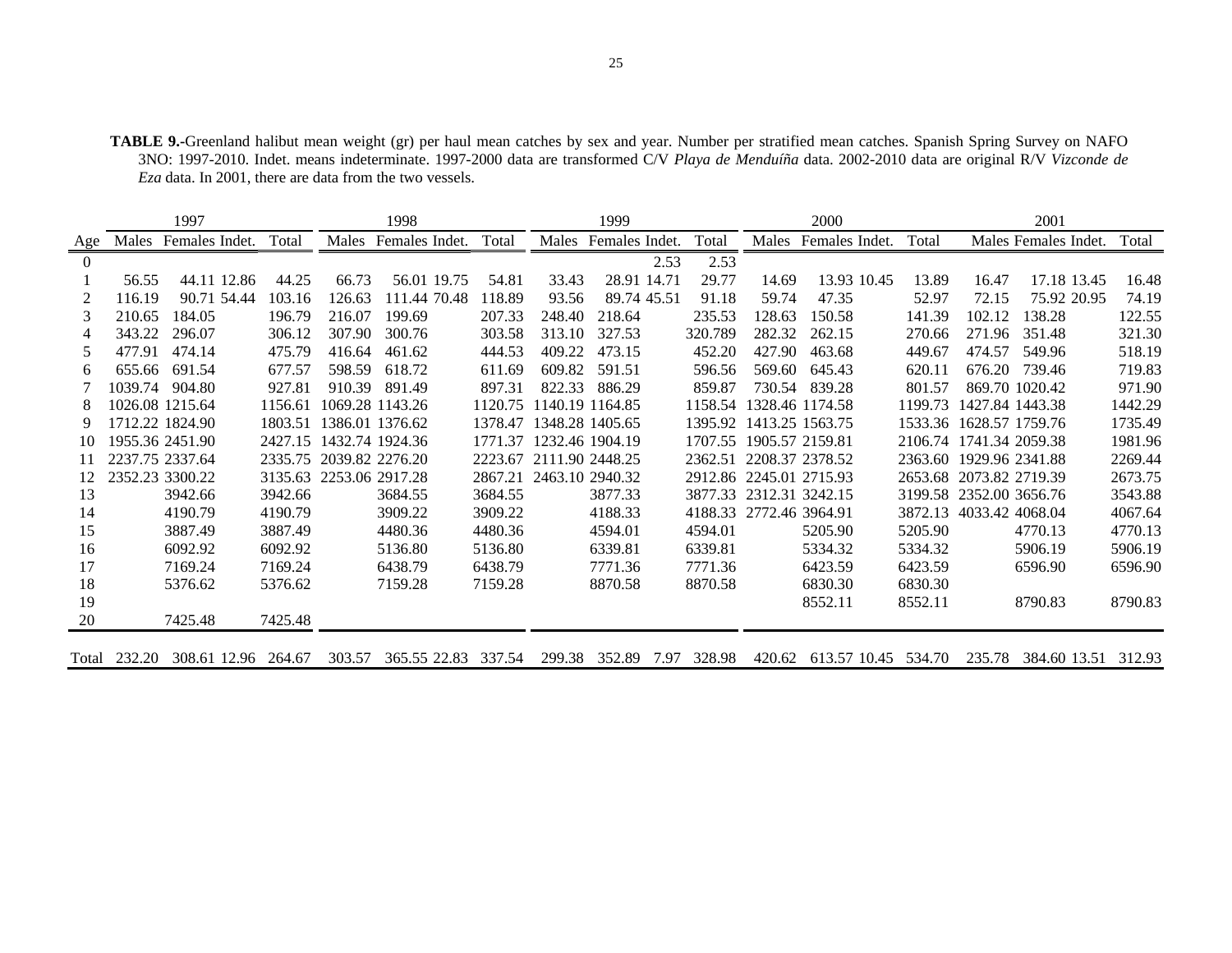| <b>TABLE 9 (Cont.).-Greenland halibut mean weight (gr) per haul mean catches by sex and year. Number per stratified mean catches. Spanish Spring Survey on</b> |  |
|----------------------------------------------------------------------------------------------------------------------------------------------------------------|--|
| NAFO 3NO: 1997-2010. Indet. means indeterminate. 1997-2000 data are transformed C/V Playa de Menduíña data. 2002-2010 data are original R/V                    |  |
| <i>Vizconde de Eza</i> data. In 2001, there are data from the two vessels.                                                                                     |  |

|          |         | 2002                 |      |         |                         | 2003                 |             |         |                         | 2004                 |             |         |                         | 2005            |         |                         | 2006           |         |
|----------|---------|----------------------|------|---------|-------------------------|----------------------|-------------|---------|-------------------------|----------------------|-------------|---------|-------------------------|-----------------|---------|-------------------------|----------------|---------|
| Age      |         | Males Females Indet. |      | Total   |                         | Males Females Indet. |             | Total   |                         | Males Females Indet. |             | Total   | Males                   | Females Indet.  | Total   | Males                   | Females Indet. | Total   |
| $\Omega$ |         |                      |      |         |                         |                      |             |         |                         |                      |             |         |                         |                 |         |                         |                |         |
|          | 15.16   | 14.44                | 9.15 | 14.58   | 13.64                   |                      | 14.67 5.75  | 13.99   | 10.36                   |                      | 12.15 8.85  | 11.35   | 20.40                   | 24.66 12.40     | 22.85   | 16.77                   | 17.32 15.20    | 17.02   |
|          | 85.12   | 64.56 18.23          |      | 74.96   | 91.26                   |                      | 98.95 11.06 | 95.57   | 32.38                   |                      | 33.31 16.10 | 32.74   | 61.94                   | 81.27 12.40     | 69.97   | 39.71                   | 35.77          | 37.83   |
| 3        | 115.32  | 119.77               |      | 118.13  | 233.58                  | 239.55               |             | 236.64  | 127.49                  | 187.69               |             | 166.28  | 109.33                  | 113.89          | 112.30  | 128.14                  | 147.05         | 140.62  |
| 4        | 292.89  | 280.11               |      | 284.52  | 384.32                  | 389.32               |             | 387.08  |                         | 276.74 315.37        |             | 296.34  | 235.20                  | 229.40          | 231.85  | 296.98                  | 335.57         | 318.55  |
| 5        | 420.87  | 483.24               |      | 457.46  | 603.57                  | 567.97               |             | 575.95  | 474.56                  | 478.78               |             | 477.67  | 384.54                  | 423.10          | 408.67  | 463.22                  | 558.91         | 533.21  |
| 6        | 705.62  | 677.06               |      | 686.90  | 848.07                  | 832.07               |             | 837.28  | 707.95                  | 723.66               |             | 716.51  | 540.86                  | 602.50          | 585.18  | 614.40                  | 718.56         | 671.84  |
|          | 1043.65 | 978.53               |      | 995.47  | 1139.15 1223.51         |                      |             | 1193.47 | 1111.11 1087.07         |                      |             | 1094.00 | 940.73                  | 972.27          | 958.57  |                         | 955.05 1039.83 | 1007.25 |
| 8        |         | 1413.34 1331.03      |      |         | 1336.18 1491.39 1556.30 |                      |             |         | 1546.84 1261.22 1510.72 |                      |             | 1408.99 | 1371.22 1504.91         |                 | 1446.10 | 1261.22 1386.76         |                | 1351.91 |
| 9        |         | 1645.43              |      |         | 1645.43 1696.71 1957.74 |                      |             |         | 1942.74 1714.45 1774.27 |                      |             | 1759.06 | 1567.35 1668.79         |                 | 1643.60 | 1666.78 1648.82         |                | 1655.80 |
| 10       |         | 2045.34              |      | 2045.34 |                         | 2235.61              |             |         | 2235.61 1901.04 2010.19 |                      |             | 1944.89 |                         | 2030.67 1869.10 |         | 1919.39 1871.62 1984.49 |                | 1901.68 |
| 11       |         | 2325.25              |      | 2325.25 |                         | 2380.78              |             |         | 2380.78 2200.49 2398.03 |                      |             | 2258.79 |                         | 1926.64 2255.28 | 2214.16 |                         | 2048.31        | 2048.31 |
| 12       |         | 3573.05              |      | 3573.05 |                         | 3442.28              |             | 3442.28 |                         | 2297.05              |             |         | 2297.05 2733.13 2920.33 |                 | 2858.54 |                         | 2314.58        | 2314.58 |
| 13       |         | 4688.33              |      | 4688.33 |                         | 4308.25              |             | 4308.25 |                         | 3746.17              |             | 3746.17 |                         | 3122.04         | 3122.04 |                         | 3376.88        | 3376.88 |
| 14       |         | 6704.09              |      | 6704.09 |                         | 5272.40              |             | 5272.40 |                         | 4034.69              |             | 4034.69 |                         | 4024.01         | 4024.01 |                         | 4188.75        | 4188.75 |
| 15       |         | 7010.77              |      | 7010.77 |                         |                      |             |         |                         | 6945.38              |             | 6945.38 |                         | 3923.74         | 3923.74 |                         |                |         |
| 16       |         |                      |      |         |                         |                      |             |         |                         |                      |             |         |                         | 3829.26         | 3829.26 |                         | 6199.50        | 6199.50 |
| 17       |         |                      |      |         |                         | 8458.35              |             | 8458.35 |                         |                      |             |         |                         |                 |         |                         |                |         |
| 18       |         |                      |      |         |                         |                      |             |         |                         |                      |             |         |                         | 4337.35         | 4337.35 |                         |                |         |
| 19       |         |                      |      |         |                         |                      |             |         |                         |                      |             |         |                         |                 |         |                         |                |         |
| 20       |         |                      |      |         |                         |                      |             |         |                         |                      |             |         |                         |                 |         |                         |                |         |
|          |         |                      |      |         |                         |                      |             |         |                         |                      |             |         |                         |                 |         |                         |                |         |

Total 222.00 406.07 9.20 326.40 290.81 443.31 5.78 381.40 187.38 285.66 11.97 240.78 328.36 425.37 12.40 387.33 270.93 426.46 15.20 358.38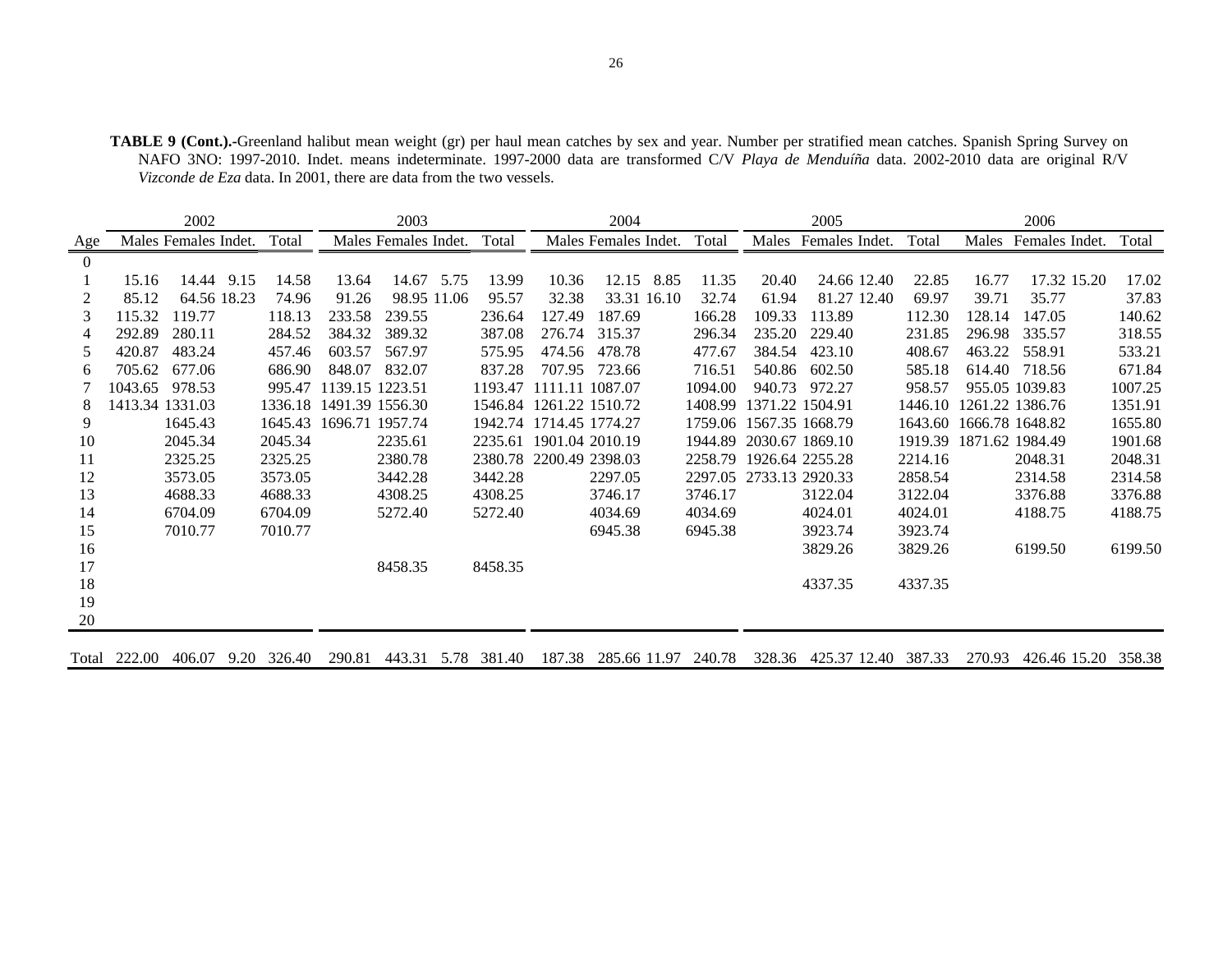**TABLE 9 (Cont.).-**Greenland halibut mean weight (gr) per haul mean catches by sex and year. Number per stratified mean catches. Spanish Spring Survey on NAFO 3NO: 1997-2010. Indet. means indeterminate. 1997-2000 data are transformed C/V *Playa de Menduíña* data. 2002-2010 data are original R/V *Vizconde de Eza* data. In 2001, there are data from the two vessels.

|                  |              | 2007            |         |                 | 2008                 |             |         |        | 2009                 |      |         |                 | 2010                 |         |
|------------------|--------------|-----------------|---------|-----------------|----------------------|-------------|---------|--------|----------------------|------|---------|-----------------|----------------------|---------|
| Age              | Males        | Females Indet.  | Total   |                 | Males Females Indet. |             | Total   |        | Males Females Indet. |      | Total   |                 | Males Females Indet. | Total   |
| $\boldsymbol{0}$ |              |                 |         |                 |                      |             |         |        |                      |      |         |                 |                      |         |
|                  | 21.41        | 22.91 15.24     | 21.99   | 11.68           |                      | 13.02 10.61 | 12.32   | 14.41  | 13.49                | 9.59 | 13.25   | 15.43           | 14.90 18.07          | 15.21   |
| 2                | 104.32       | 115.53          | 111.03  | 77.06           | 74.84                |             | 76.00   | 64.28  | 65.95                |      | 65.16   | 76.25           | 87.16                | 82.10   |
| 3                | 138.93       | 140.89          | 140.14  | 139.51          | 122.38               |             | 127.67  | 122.58 | 108.77               |      | 114.79  | 116.02          | 121.57               | 119.68  |
| 4                | 283.54       | 303.54          | 292.31  | 255.60          | 274.67               |             | 267.76  | 224.73 | 249.65               |      | 238.52  | 241.83          | 256.94               | 249.63  |
| 5                | 437.41       | 507.44          | 484.01  | 433.41          | 439.94               |             | 437.05  | 429.07 | 476.92               |      | 448.51  | 439.61          | 469.98               | 455.60  |
| 6                | 666.30       | 752.32          | 721.42  | 639.14          | 743.15               |             | 709.89  | 688.92 | 731.20               |      | 716.36  | 670.10          | 711.16               | 701.67  |
|                  |              | 962.80 1017.87  | 1002.51 |                 | 941.57 1034.12       |             | 1000.93 |        | 961.06 1063.47       |      | 1039.59 |                 | 935.43 1020.04       | 993.89  |
| 8                |              | 1337.24 1325.29 | 1328.75 |                 | 1328.94 1352.57      |             | 1348.21 |        | 1191.16 1440.76      |      | 1406.66 | 1277.41 1422.79 |                      | 1394.05 |
| 9                |              | 1590.23         | 1590.23 | 1506.93 1529.10 |                      |             | 1524.03 |        | 1473.86 1705.16      |      | 1666.99 | 1436.23 1593.95 |                      | 1583.05 |
| 10               |              | 1894.70 1958.27 | 1941.94 | 1561.24 1868.77 |                      |             | 1853.03 |        | 1590.33 1993.62      |      | 1832.51 | 1615.10 1870.06 |                      | 1842.35 |
| 11               |              | 2416.31         | 2416.31 | 2144.93 2197.84 |                      |             | 2192.93 |        | 1966.45 2283.68      |      | 2196.79 |                 | 2142.01              | 2142.01 |
| 12               |              | 2801.55         | 2801.55 |                 | 2236.83              |             | 2236.83 |        | 2712.89              |      | 2712.89 |                 | 2488.30              | 2488.30 |
| 13               |              |                 |         |                 | 2962.25              |             | 2962.25 |        | 2674.14              |      | 2674.14 |                 | 2727.39              | 2727.39 |
| 14               |              | 3315.34         | 3315.34 |                 | 3322.76              |             | 3322.76 |        | 3523.82              |      | 3523.82 |                 | 3470.22              | 3470.22 |
| 15               |              |                 |         |                 | 5013.75              |             | 5013.75 |        | 3976.49              |      | 3976.49 |                 | 4112.45              | 4112.45 |
| 16               |              | 5391.71         | 5391.71 |                 | 6042.88              |             | 6042.88 |        | 5497.86              |      | 5497.86 |                 |                      |         |
| 17               |              |                 |         |                 |                      |             |         |        |                      |      |         |                 |                      |         |
| 18               |              |                 |         |                 |                      |             |         |        |                      |      |         |                 | 7954.55              | 7954.55 |
| 19               |              |                 |         |                 |                      |             |         |        |                      |      |         |                 |                      |         |
| 20               |              |                 |         |                 |                      |             |         |        |                      |      |         |                 |                      |         |
|                  | Total 381.58 | 598.44 15.24    | 513.79  | 560.48          | 789.72 10.61         |             | 707.71  | 452.37 | 734.08               | 9.59 | 623.77  | 550.78          | 796.19 18.07         | 716.67  |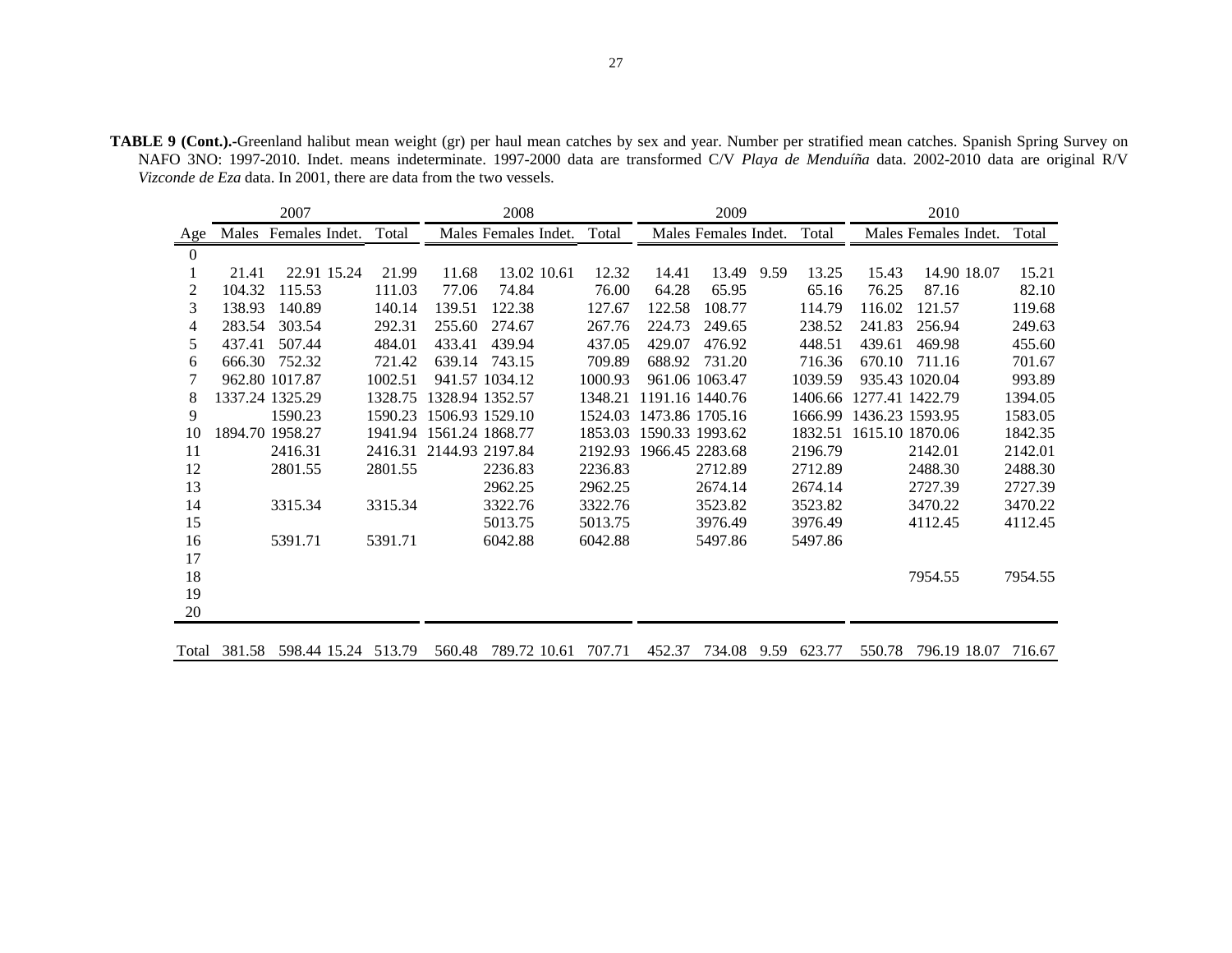TABLE 10.- Swept area, number of hauls and American plaice mean catch (kg) and SD by stratum. Spanish Spring Surveys on NAFO Div. 3NO: 1997-2010. Swept area in square miles. n.s. means stratum not surveyed. 1997-2000 data are transformed C/V *Playa de Menduíña* data, and 2002-2010 data are original from R/V *Vizconde de Eza*. In 2001, there are data from the two vessels.

|            |                  |                  | 1997                       |                 |                  |                                  | 1998                |                 |                  |                         | 1999                |                |                  |                     | 2000                |                         |                  |                       | 2001                |                 |
|------------|------------------|------------------|----------------------------|-----------------|------------------|----------------------------------|---------------------|-----------------|------------------|-------------------------|---------------------|----------------|------------------|---------------------|---------------------|-------------------------|------------------|-----------------------|---------------------|-----------------|
|            |                  |                  | Stratu Swept Tow A. Plaice | А.              |                  |                                  | Swept Tow A. Plaice | Α.              |                  |                         | Swept Tow A. Plaice | А.             |                  |                     | Swept Tow A. Plaice | A.                      |                  |                       | Swept Tow A. Plaice | A.              |
|            |                  | area numbe Mean  |                            | Plaice          |                  | area numbe                       | Mean                | Plaice          | area numbe       |                         | Mean                | Plaice         |                  | area numbe          | Mean                | Plaice                  |                  | area numbe            | Mean                | Plaice          |
| 353        | 0.0480           | 4                | 47.97                      | 25.084          | 0.0465           | 4                                |                     | 267.95 103.830  | 0.0360           | 3                       |                     | 388.97 37.624  | 0.0356           | 3                   |                     | 426.02 210.639          | 0.0341           | 3                     |                     | 451.08 185.936  |
| 354        | 0.0233           | $\overline{2}$   | 34.16                      | 18.447          | 0.0356           | 3                                |                     | 381.49 146.407  | 0.0218           | $\overline{2}$          |                     | 184.12 100.017 | 0.0356           | 3                   |                     | 147.44 84.780           | 0.0338           | 3                     |                     | 172.21 144.326  |
| 355        | 0.0233           | $\boldsymbol{2}$ | 14.02                      | 4.617           | 0.0221           | $\overline{c}$                   |                     | 134.67 132.931  | 0.0229           | $\overline{\mathbf{c}}$ |                     | 60.82 30.122   | 0.0233           | $\overline{c}$      | 60.01               | 1.539                   | 0.0240           | 2                     |                     | 206.75 85.065   |
| 356        | 0.0225           | $\overline{c}$   | 8.15                       | 4.133           | 0.0221           | $\overline{2}$                   | 14.23               | 5.343           | 0.0229           | $\overline{2}$          | 31.47               | 23.877         | 0.0225           |                     | 28.11               | 24.368                  | 0.0240           | $\overline{2}$        | 83.56               | 40.362          |
| 357        | 0.0443           | 4                | 1.86                       | 1.051           | 0.0240           | 2                                | 2.33                | 0.484           | 0.0236           | 2                       | 3.06                | 1.913          | 0.0124           |                     | 0.55                |                         | 0.0244           | 2                     |                     | 76.85 105.720   |
| 358        | 0.0563           | 5                | 4.44                       | 4.415           | 0.0236           | 3                                | 6.73                | 1.265           | 0.0349           | 3                       | 9.06                | 15.047         | 0.0341           |                     |                     | 298.64 437.609          | 0.0345           |                       |                     | 35.80 28.161    |
| 359        | 0.0690           | 6                | 30.12                      | 15.773          | 0.0698           | 6                                |                     | 198.60 199.740  | 0.0364           | 3                       | 484.88              | 84.636         | 0.0469           | $\overline{4}$      |                     | 659.75 139.208          | 0.0803           |                       |                     | 347.89 328.624  |
| 360        | 0.3754           | 32               | 26.15                      | 17.839          | 0.2561           | 25                               |                     | 107.53 64.858   | 0.2325           | 19                      | 263.77              | 91.624         | 0.2396           | 20                  |                     | 324.76 269.238          | 0.2423           | 20                    |                     | 261.79 173.177  |
| 374        | 0.0353           | 3                | 8.40                       | 3.170           | 0.0353           |                                  | 4.00                | 0.906           | 0.0244           | $\overline{c}$          | 44.00               | 1.495          | 0.0240           | $\overline{2}$      | 5.60                | 0.440                   | 0.0240           | 2                     | 14.95               | 1.909           |
| 375        | 0.0116           |                  | 1.85                       |                 | 0.0345           | 3                                | 5.93                | 3.550           | 0.0236           | $\overline{2}$          | 42.21               | 15.545         | 0.0244           | $\overline{2}$      | 30.11               | 9.300                   | 0.0338           | 3                     | 4.77                | 1.680           |
| 376        | 0.1583           | 14               | 12.53                      | 8.741           | 0.0930           | 10                               | 82.92               | 73.283          | 0.1219           | 10                      |                     | 119.90 62.748  | 0.1200           | 10                  |                     | 250.98 179.289          | 0.1155           | 10                    | 46.95               | 32.487          |
| 377        | 0.0116           |                  | 20.96                      |                 | 0.0229           | $\overline{c}$                   | 47.18               | 59.694          | 0.0240           | $\overline{2}$          |                     | 86.16 117.320  | 0.0229           | $\overline{c}$      | 27.02               | 29.064                  | 0.0229           | 2                     | 21.09               | 10.204          |
| 378        | 0.0210           | 2                | 1.87                       | 1.583           | 0.0120           | $\overline{2}$                   | 5.22                | 2.199           | 0.0229           | $\overline{2}$          | 7.14                | 4.199          | 0.0233           | $\sqrt{2}$          | 19.74               | 22.646                  | 0.0236           | 2                     | 2.75                | 1.287           |
| 379        | 0.0206           | 2                | 1.78                       | 1.568           | 0.0356           | 3                                | 2.65                | 1.804           | 0.0236           | 2                       | 0.78                | 0.308          | 0.0225           | $\overline{2}$      | 2.30                | 1.146                   | 0.0229           | 2                     | 0.84                | 0.092           |
| 380        | 0.0210           | $\overline{c}$   | 1.41                       | 0.079           | 0.0113           | $\frac{2}{2}$                    | 1.69                | 0.945           | 0.0236           | $\boldsymbol{2}$        | 2.22                | 0.066          | 0.0236           | $\overline{c}$      | 1.74                | 0.402                   | 0.0206           | $\overline{c}$        | 2.97                | 0.638           |
| 381        | 0.0221           | $\overline{c}$   | 1.55                       | 0.895           | 0.0229           |                                  | 8.41                | 10.927          | 0.0229           | $\sqrt{2}$              | 0.59                | 0.231          | 0.0236           | $\overline{c}$      | 2.03                | 1.269                   | 0.0236           | $\overline{c}$        | 2.35                | 0.154           |
| 382        | 0.0461           | 4                | 0.59                       | 0.340           | 0.0229           | 3                                | 4.35                | 3.017           | 0.0484           | $\overline{4}$          | 2.25                | 0.610          | 0.0499           | 4                   | 1.92                | 0.562                   | 0.0469           | 4                     | 3.02                | 0.929           |
| 721        | 0.0221           | $\overline{c}$   | 13.40                      | 12.225          | 0.0203           | $\frac{2}{2}$                    | 7.68                | 6.464           | 0.0244           | $\frac{2}{2}$           | 20.06               | 10.378         | 0.0236           | $\overline{c}$      | 4.21                | 4.725                   | 0.0248           | 2                     | 115.20              | 86.974          |
| 722        | 0.0214           | $\overline{2}$   | 46.66                      | 65.850          | 0.0101           |                                  | 1.99                | 2.375           | 0.0229           |                         | 2.43                | 0.704          | 0.0218           | $\sqrt{2}$          | 1.21                | 1.715                   | 0.0233           | $\boldsymbol{2}$      | 30.29               | 35.511          |
| 723        | 0.0210           | 2                | 8.79                       | 5.464           | 0.0233           | $\overline{2}$                   | 10.04               | 8.619           | 0.0229           | $\overline{2}$          | 34.05               | 29.946         | 0.0248           | $\overline{2}$      | 10.67               | 7.344                   | 0.0240           | 2                     | 36.15               | 39.244          |
| 724        | 0.0225           | $\overline{2}$   | 13.33                      | 17.024          | 0.0206           | $\overline{2}$                   | 10.84               | 2.528           | 0.0225           | $\sqrt{2}$              | 9.89                | 10.466         | 0.0233           | $\overline{c}$      | 12.31               | 1.803                   | 0.0353           |                       | 26.47               | 26.158          |
| 725        | 0.0206           | $\overline{c}$   | 1.31                       | 0.882           | 0.0086           |                                  | 0.62                |                 | 0.0229           | $\overline{c}$          | 2.48                | 0.073          | 0.0210           | $\overline{c}$      | 8.64                | 8.707                   | 0.0116           | 2                     | 3.37                | 0.368           |
| 726        | n.s.             | n.s.             | n.s.                       | n.s.            | 0.0094           | $\overline{c}$                   | 2.95                | 2.726           | 0.0225           | $\overline{2}$          | 39.96               | 47.051         | 0.0221           | $\overline{2}$      | 8.24                | 4.177                   | 0.0116           | 2                     | 1.80                | 0.430           |
| 727        | 0.0094           |                  | 9.37                       |                 | 0.0233           | $\overline{2}$                   | 9.02                | 3.782           | 0.0236           | $\frac{2}{2}$           | 7.56                | 7.651          | 0.0210           | $\overline{2}$      | 4.59                | 2.089                   | 0.0225           | $\overline{c}$        | 8.46                | 5.277           |
| 728        | 0.0214           | $\overline{2}$   |                            | 32.09 23.965    | 0.0206           | $\sqrt{2}$                       | 15.58               | 4.617           | 0.0233           |                         | 37.93               | 22.294         | 0.0210           | $\overline{2}$      | 22.82               | 0.178                   | 0.0229           | $\boldsymbol{2}$      | 5.85                | 1.143           |
| 752        | 0.0218           | $\overline{2}$   |                            | 112.70 128.072  | 0.0229           |                                  | 49.95               | 7.102           | 0.0233           | $\sqrt{2}$              | 35.68               | 10.927         | 0.0206           | $\overline{2}$      | 128.14              | 25.680                  | 0.0210           | 2                     | 15.79               | 7.922           |
| 753<br>754 | 0.0214<br>0.0330 | 2<br>3           | 56.78<br>5.50              | 41.643<br>6.447 | 0.0218<br>0.0210 | $\overline{c}$<br>$\overline{2}$ | 146.98<br>2.67      | 13.280<br>3.782 | 0.0229<br>0.0206 | $\frac{2}{2}$           | 14.74<br>0.00       | 4.969<br>0.000 | 0.0218<br>0.0195 | $\overline{2}$      |                     | 169.96 216.964<br>0.000 | 0.0214<br>0.0195 | $\boldsymbol{2}$<br>2 | 60.01<br>1.26       | 68.290<br>1.781 |
| 755        |                  |                  |                            |                 | 0.0206           | $\overline{2}$                   | 0.39                | 0.550           | 0.0311           | 3                       | 0.05                | 0.090          | 0.0431           | 2<br>$\overline{4}$ | 0.00<br>0.00        | 0.000                   | 0.0416           | $\overline{4}$        | 0.00                | 0.000           |
| 756        | n.s.<br>0.0109   | n.s.             | n.s.<br>75.68              | n.s.            | 0.0225           | $\overline{2}$                   |                     | 199.76 258.188  | 0.0225           | $\overline{2}$          | 124.34              | 44.457         | 0.0203           | $\overline{c}$      | 31.68               | 11.829                  | 0.0113           | 2                     | 11.58               | 8.167           |
| 757        | 0.0304           | 3                |                            | 626.06 753.372  | 0.0206           | $\overline{c}$                   |                     | 82.24 100.918   | 0.0233           | $\overline{2}$          | 17.07               | 3.782          | 0.0214           | $\overline{c}$      | 5.12                | 6.827                   | 0.0233           | $\boldsymbol{2}$      |                     | 105.18 148.295  |
| 758        | 0.0214           | 2                | 0.60                       | 0.447           | 0.0105           | $\overline{c}$                   | 4.03                | 5.695           | 0.0214           | $\overline{2}$          | 0.31                | 0.438          | 0.0210           | $\overline{2}$      | 1.32                | 1.649                   | 0.0218           | 2                     | 0.16                | 0.220           |
| 759        | n.s.             |                  |                            |                 | 0.0214           |                                  | 0.00                | 0.000           | 0.0218           | 2                       | 0.34                | 0.484          | 0.0210           | 2                   | 1.99                | 2.814                   | 0.0221           | 2                     | 0.26                | 0.374           |
| 760        | 0.0105           | n.s.             | n.s.<br>17.16              | n.s.            | 0.0214           | $\frac{2}{2}$                    | 8.04                | 5.519           | 0.0225           | $\overline{c}$          | 20.30               | 28.275         | 0.0210           | $\overline{c}$      | 43.59               | 58.396                  | 0.0229           | $\overline{c}$        | 37.80               | 37.618          |
| 761        | 0.0315           | 3                | 1.21                       | 1.954           | 0.0206           | $\overline{c}$                   | 3.47                | 1.605           | 0.0210           | $\overline{c}$          | 0.00                | 0.000          | 0.0221           | $\overline{2}$      | 0.19                | 0.264                   | 0.0225           | $\overline{c}$        | 0.25                | 0.346           |
| 762        | 0.0308           | 3                | 0.00                       | 0.000           | 0.0094           |                                  | 0.00                | 0.000           | 0.0210           | $\overline{c}$          | 18.49               | 26.142         | 0.0203           | $\overline{c}$      | 0.00                | 0.000                   | 0.0116           | 2                     | 0.00                | 0.000           |
| 763        | n.s.             | n.s.             | n.s.                       | n.s.            | 0.0218           | $\frac{2}{2}$                    | 0.08                | 0.110           | 0.0311           | 3                       | 0.00                | 0.000          | 0.0416           | 4                   | 0.30                | 0.606                   | 0.0330           | $\mathfrak{Z}$        | 0.00                | 0.000           |
| 764        | 0.0206           | $\overline{2}$   | 0.17                       | 0.237           | 0.0218           | $\overline{c}$                   | 0.25                | 0.352           | 0.0225           | $\overline{2}$          | 0.00                | 0.000          | 0.0218           | $\overline{2}$      | 0.00                | 0.000                   | 0.0240           | $\boldsymbol{2}$      | 0.35                | 0.205           |
| 765        | 0.0206           | 2                | 0.00                       | 0.000           | 0.0098           | $\sqrt{2}$                       | 0.00                | 0.000           | 0.0221           | $\overline{c}$          | 0.00                | 0.000          | 0.0203           | 2                   | 0.00                | 0.000                   | 0.0113           | 2                     | 0.05                | 0.071           |
| 766        | 0.0308           | 3                | 0.00                       | 0.000           | 0.0191           | $\overline{c}$                   | 0.00                | 0.000           | 0.0218           |                         | 0.00                | 0.000          | 0.0214           |                     | 0.00                | 0.000                   | 0.0203           | $\overline{2}$        | 0.44                | 0.616           |
| 767        | n.s.             | n.s.             | n.s.                       | n.s.            | 0.0109           |                                  | 0.00                | 0.000           | 0.0214           |                         | $0.00 -$            | 0.000          | 0.0210           |                     | 0.11                | 0.156                   | 0.0218           |                       | 0.00                | 0.000           |
|            |                  |                  |                            |                 |                  |                                  |                     |                 |                  |                         |                     |                |                  |                     |                     |                         |                  |                       |                     |                 |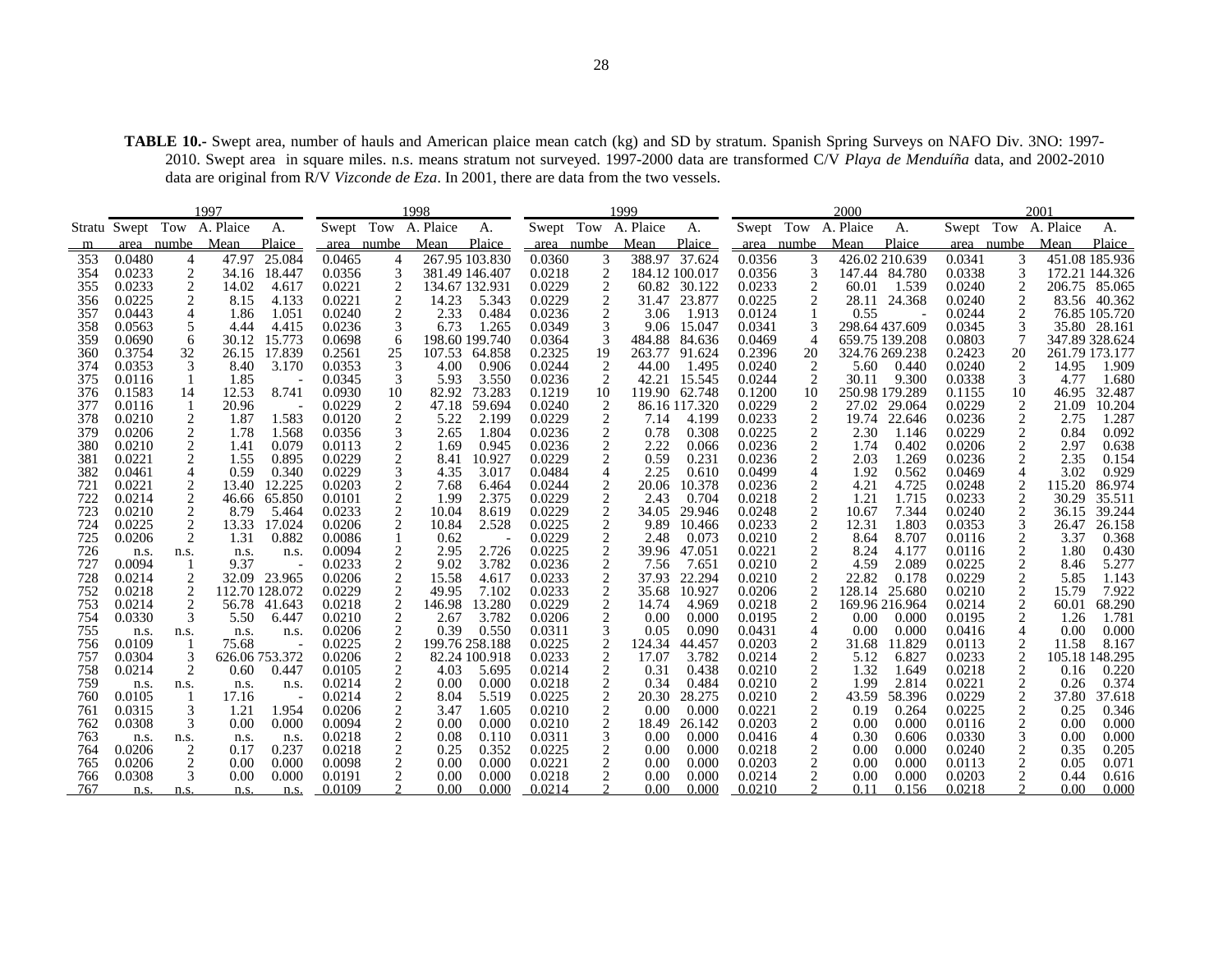**TABLE 10 (cont.).-** Swept area, number of hauls and American plaice mean catch (kg) and SD by stratum. Spanish Spring Surveys on NAFO Div. 3NO: 1997-2010. Swept area in square miles. n.s. means stratum not surveyed. 1997-2000 data are transformed C/V *Playa de Menduíña* data, and 2002- 2010 data are original from R/V *Vizconde de Eza*. In 2001, there are data from the two vessels.

|            |                  |                                  | 2002                       |                  |                  |                              | 2003                |                 |                  |                                       | 2004                |                        |                  |                              | 2005                |                         |                  |                       | 2006                |                  |
|------------|------------------|----------------------------------|----------------------------|------------------|------------------|------------------------------|---------------------|-----------------|------------------|---------------------------------------|---------------------|------------------------|------------------|------------------------------|---------------------|-------------------------|------------------|-----------------------|---------------------|------------------|
|            |                  |                                  | Stratu Swept Tow A. Plaice | А.               |                  |                              | Swept Tow A. Plaice | A.              |                  |                                       | Swept Tow A. Plaice | А.                     |                  |                              | Swept Tow A. Plaice | A.                      |                  |                       | Swept Tow A. Plaice | А.               |
| m          |                  | area numbe                       | Mean                       | Plaice           |                  | area numbe                   | Mean                | Plaice          | area numbe       |                                       | Mean                | Plaice                 |                  | area numbe                   | Mean                | Plaice                  |                  | area numbe            | Mean                | Plaice           |
| 353        | 0.0476           | $\overline{4}$                   |                            | 630.50 240.448   | 0.0334           | 3                            |                     | 470.86 217.828  | 0.0338           | 3                                     |                     | 418.60 276.823         | 0.0353           | 3                            |                     | 224.63 106.622          | 0.0371           |                       |                     | 321.42 64.587    |
| 354        | 0.0356           | 3                                |                            | 207.67 77.048    | 0.0338           | 3                            |                     | 806.33 68.178   | 0.0345           | 3                                     |                     | 220.64 173.634         | 0.0353           | 3                            |                     | 220.46 151.511          | 0.0364           | 3                     |                     | 134.53 130.027   |
| 355        | 0.0236           | 2                                | 100.75                     | 40.659           | 0.0229           | $\overline{2}$               | 112.14              | 7.297           | 0.0229           | 2                                     | 23.50               | 9.758                  | 0.0225           | $\overline{2}$               |                     | 73.44 60.161            | 0.0248           | 2                     | 32.85               | 27.506           |
| 356        | 0.0233           | 2                                |                            | 53.95 51.548     | 0.0225           | $\overline{2}$               | 159.80              | 99.561          | 0.0221           | $\overline{2}$                        | 0.66                | 0.893                  | 0.0233           | 2                            | 8.37                | 11.257                  | 0.0240           | 2                     | 4.38                | 6.194            |
| 357        | 0.0240           | 2                                | 5.18                       | 2.015            | 0.0229           | 2                            | 59.40               | 76.650          | 0.0229           | 2                                     | 0.84                | 1.190                  | 0.0233           | $\overline{2}$               | 0.00                | 0.000                   | 0.0244           | $\mathbf{2}$          | 6.82                | 9.378            |
| 358        | 0.0345           | 3                                |                            | 27.67 21.202     | 0.0338           |                              | 26.50               | 16.096          | 0.0330           | 3                                     | 27.72               | 15.234                 | 0.0349           |                              |                     | 26.52 20.817            | 0.0349           | 3                     | 22.10               | 19.361           |
| 359        | 0.0686           | 6                                |                            | 177.40 129.497   | 0.0791           |                              |                     | 459.09 433.737  | 0.0791           | 7                                     |                     | 440.97 296.394         | 0.0814           | 7                            |                     | 371.26 369.519          | 0.0975           | 8                     |                     | 329.81 332.590   |
| 360        | 0.2865           | 25                               |                            | 143.72 117.177   | 0.2254           | 20                           |                     | 229.12 120.612  | 0.2310           | 20                                    |                     | 283.51 168.955         | 0.2325           | 20                           |                     | 293.79 173.170          | 0.2340           | 19                    |                     | 562.23 459.478   |
| 374        | 0.0345           | 3                                | 3.42                       | 1.630            | 0.0225           | $\overline{2}$               | 15.33               | 4.207           | 0.0233           | 2                                     |                     | 89.95 46.315           | 0.0229           | 2                            |                     | 126.47 116.171          | 0.0236           | 2                     |                     | 120.64 27.344    |
| 375        | 0.0353           | 3                                | 1.41                       | 1.073            | 0.0330           | 3                            | 9.96                | 10.915          | 0.0338           | 3                                     |                     | 73.12 19.172           | 0.0349           | 3                            |                     | 56.44 35.364            | 0.0364           |                       | 55.90               | 18.748           |
| 376        | 0.1140           | 10                               | 47.96                      | 50.207           | 0.1125           | 10                           | 62.92               | 55.173          | 0.1166           | 10                                    |                     | 195.37 112.407         | 0.1174           | 10                           |                     | 177.42 92.305           | 0.1219           | 10                    | 136.03              | 74.695           |
| 377<br>378 | 0.0229<br>0.0233 | 2<br>2                           | 34.05<br>8.10              | 39.527<br>6.364  | 0.0225<br>0.0225 | 2<br>$\overline{2}$          | 48.61<br>9.42       | 30.816<br>8.040 | 0.0218<br>0.0225 | 2<br>2                                | 34.30               | 84.23 73.928<br>14.001 | 0.0233<br>0.0225 | 2<br>2                       | 10.15               | 317.45 167.514<br>7.734 | 0.0236<br>0.0240 | 2                     | 242.64<br>21.65     | 52.446<br>15.203 |
| 379        | 0.0229           | $\overline{c}$                   | 5.75                       | 5.445            | 0.0229           | $\sqrt{2}$                   | 3.47                | 4.667           | 0.0124           | $\mathbf{1}$                          | 0.71                |                        | 0.0236           | 2                            | 1.37                | 1.923                   | 0.0236           | 2                     | 0.12                | 0.171            |
| 380        | 0.0225           | $\overline{c}$                   | 7.25                       | 1.768            | 0.0229           | $\overline{c}$               | 6.68                | 0.735           | 0.0221           | $\overline{2}$                        | 2.01                | 2.174                  | 0.0229           | $\overline{2}$               | 0.35                | 0.488                   | 0.0229           | $\overline{2}$        | 0.00                | 0.000            |
| 381        | 0.0229           | $\overline{c}$                   | 3.81                       | 2.821            | 0.0229           | $\overline{2}$               | 7.70                | 3.111           | 0.0225           | $\overline{2}$                        | 29.64               | 18.611                 | 0.0233           | 2                            | 57.15               | 57.629                  | 0.0229           | 2                     | 6.43                | 6.824            |
| 382        | 0.0341           | 3                                | 1.09                       | 0.904            | 0.0454           | $\overline{4}$               | 2.12                | 0.643           | 0.0461           | $\overline{4}$                        | 55.76               | 49.674                 | 0.0458           | $\overline{4}$               | 36.82               | 11.832                  | 0.0469           | 4                     | 44.32               | 11.998           |
| 721        | 0.0233           | 2                                | 18.20                      | 12.445           | 0.0225           | $\overline{2}$               |                     | 222.75 273.155  | 0.0221           | $\overline{c}$                        | 0.00                | 0.000                  | 0.0229           | $\overline{c}$               | 0.00                | 0.000                   | 0.0236           | 2                     | 0.00                | 0.000            |
| 722        | 0.0236           | $\overline{c}$                   | 30.10                      | 42.568           | 0.0221           | $\overline{2}$               | 14.31               | 15.493          | 0.0218           | $\overline{2}$                        | 1.02                | 1.442                  | 0.0233           | $\overline{c}$               | 0.00                | 0.000                   | 0.0240           | $\mathbf{2}$          | 0.00                | 0.000            |
| 723        | 0.0233           | 2                                | 7.20                       | 0.849            | 0.0229           | 2                            | 2.10                | 2.687           | 0.0229           | 2                                     | 0.68                | 0.955                  | 0.0233           | 2                            | 0.00                | 0.000                   | 0.0236           | 2                     | 0.04                | 0.049            |
| 724        | 0.0225           | $\overline{c}$                   | 47.05                      | 41.931           | 0.0225           | $\overline{c}$               | 7.02                | 7.050           | 0.0214           | $\overline{2}$                        | 0.00                | 0.000                  | 0.0225           | $\overline{c}$               | 0.00                | 0.000                   | 0.0233           | 2                     | 0.00                | 0.000            |
| 725        | 0.0225           | $\overline{c}$                   | 3.55                       | 4.313            | 0.0229           | $\overline{c}$               | 3.34                | 0.049           | 0.0225           | $\overline{2}$                        | 19.30               | 27.294                 | 0.0236           | $\overline{c}$               | 5.45                | 7.707                   | 0.0233           | $\overline{c}$        | 1.02                | 1.385            |
| 726        | 0.0214           | 2                                | 2.83                       | 0.948            | 0.0225           | $\overline{c}$               | 0.00                | 0.000           | 0.0225           | $\mathbf{2}$                          | 0.00                | 0.000                  | 0.0113           |                              | 0.00                |                         | 0.0225           | 2                     | 0.20                | 0.287            |
| 727        | 0.0233           | $\sqrt{2}$                       | 2.85                       | 1.061            | 0.0218           | $\sqrt{2}$                   | 42.85               | 21.001          | 0.0233           | $\boldsymbol{2}$                      | 0.37                | 0.338                  | 0.0229           | 2                            | 0.00                | 0.000                   | 0.0225           | $\overline{c}$        | 0.00                | 0.000            |
| 728        | 0.0229           | $\overline{c}$                   | 9.58                       | 13.467           | 0.0225           | $\overline{2}$               | 40.45               | 23.264          | 0.0180           | $\overline{2}$                        | 0.00                | 0.000                  | 0.0109           |                              | 0.00                |                         | 0.0225           | $\overline{c}$        | 0.00                | 0.000            |
| 752        | 0.0116           | 1                                | 0.00                       |                  | 0.0229           | 2                            | 27.05               | 12.516          | 0.0214           | $\overline{2}$                        | 0.00                | 0.000                  | 0.0236           | 2                            | 0.00                | 0.000                   | 0.0225           | 2                     | 0.07                | 0.092            |
| 753        | 0.0229           | $\overline{c}$                   | 3.60                       | 5.091            | 0.0229           | $\overline{c}$               | 0.00                | 0.000           | 0.0218           | $\frac{2}{2}$                         | 0.00                | 0.000                  | 0.0225           | $\overline{c}$               | 0.00                | 0.000                   | 0.0225           | $\overline{c}$        | 0.00                | 0.000            |
| 754        | 0.0341           | 3                                | 8.60                       | 14.206           | 0.0218           | $\overline{c}$               | 0.00                | 0.000           | 0.0214           |                                       | 0.00                | 0.000                  | 0.0225           | $\overline{c}$               | 0.00                | 0.000                   | 0.0225           | $\overline{c}$        | 0.00                | 0.000            |
| 755        | 0.0338           | 3                                | 0.00                       | 0.000            | 0.0221           | 2                            | 0.00                | 0.000           | 0.0319           | 3                                     | 0.00                | 0.000                  | 0.0450           | 4                            | 0.00                | 0.000                   | 0.0338           | 3                     | 0.00                | 0.000            |
| 756<br>757 | 0.0229<br>0.0225 | $\overline{c}$<br>$\overline{2}$ | 11.73<br>31.15             | 12.551<br>13.223 | 0.0221<br>0.0221 | $\sqrt{2}$<br>$\overline{c}$ | 1.83<br>5.17        | 0.884<br>7.304  | 0.0218<br>0.0218 | $\overline{\mathbf{c}}$<br>$\sqrt{2}$ | 0.00<br>0.00        | 0.000<br>0.000         | 0.0233<br>0.0225 | $\overline{c}$<br>$\sqrt{2}$ | 0.00<br>0.00        | 0.000<br>0.000          | 0.0229<br>0.0225 | 2<br>$\boldsymbol{2}$ | 0.00<br>0.14        | 0.000<br>0.191   |
| 758        | 0.0225           | $\overline{c}$                   | 1.27                       | 0.523            | 0.0221           | $\overline{2}$               | 0.00                | 0.000           | 0.0214           | $\sqrt{2}$                            | 0.00                | 0.000                  | 0.0225           | $\sqrt{2}$                   | 0.00                | 0.000                   | 0.0225           | 2                     | 0.00                | 0.000            |
| 759        | 0.0225           |                                  | 0.00                       | 0.000            | 0.0113           |                              | 0.00                |                 | 0.0214           |                                       | 0.00                | 0.000                  | 0.0229           | $\sqrt{2}$                   | 0.00                | 0.000                   | 0.0225           | $\overline{c}$        | 0.00                | 0.000            |
| 760        | 0.0229           | $\frac{2}{2}$                    | 4.75                       | 6.718            | 0.0218           | $\overline{c}$               | 0.00                | 0.000           | 0.0221           | $\frac{2}{2}$                         | 0.00                | 0.000                  | 0.0229           | $\overline{c}$               | 6.10                | 8.627                   | 0.0225           | $\overline{c}$        | 0.00                | 0.000            |
| 761        | 0.0225           | 2                                | 1.90                       | 1.577            | 0.0225           | $\overline{2}$               | 0.00                | 0.000           | 0.0221           | $\overline{2}$                        | 0.01                | 0.007                  | 0.0221           | $\overline{2}$               | 0.00                | 0.000                   | 0.0233           | 2                     | 0.00                | 0.000            |
| 762        | 0.0225           |                                  | 0.30                       | 0.424            | 0.0225           | $\overline{c}$               | 0.00                | 0.000           | 0.0233           | $\overline{2}$                        | 0.00                | 0.000                  | 0.0225           | 2                            | 0.00                | 0.000                   | 0.0233           | 2                     | 0.00                | 0.000            |
| 763        | 0.0225           | $\frac{2}{2}$                    | 0.00                       | 0.000            | 0.0311           | 3                            | 0.00                | 0.000           | 0.0326           | 3                                     | 0.00                | 0.000                  | 0.0334           | 3                            | 0.00                | 0.000                   | 0.0225           | $\overline{c}$        | 0.00                | 0.000            |
| 764        | 0.0236           | $\overline{c}$                   | 0.50                       | 0.707            | 0.0221           | $\overline{2}$               | 0.63                | 0.884           | 0.0229           | $\overline{2}$                        | 0.00                | 0.000                  | 0.0233           | 2                            | 0.00                | 0.000                   | 0.0233           | 2                     | 0.00                | 0.000            |
| 765        | 0.0236           | 2                                | 0.64                       | 0.792            | 0.0113           |                              | 0.00                |                 | 0.0225           | $\overline{2}$                        | 0.00                | 0.000                  | 0.0229           | 2                            | 0.00                | 0.000                   | 0.0236           | 2                     | 0.00                | 0.000            |
| 766        | 0.0233           | $\sqrt{2}$                       | 0.00                       | 0.000            | 0.0225           | $\overline{c}$               | 0.00                | 0.000           | 0.0225           | $\sqrt{2}$                            | 0.00                | 0.000                  | 0.0229           |                              | 0.00                | 0.000                   | 0.0229           | 2                     | 0.00                | 0.000            |
| 767        | 0.0225           |                                  | 0.05                       | 0.071            | 0.0229           |                              | 0.00                | 0.000           | 0.0218           |                                       | 0.57                | 0.799                  | 0.0113           |                              | 0.00                |                         | 0.0233           |                       | 0.00                | 0.000            |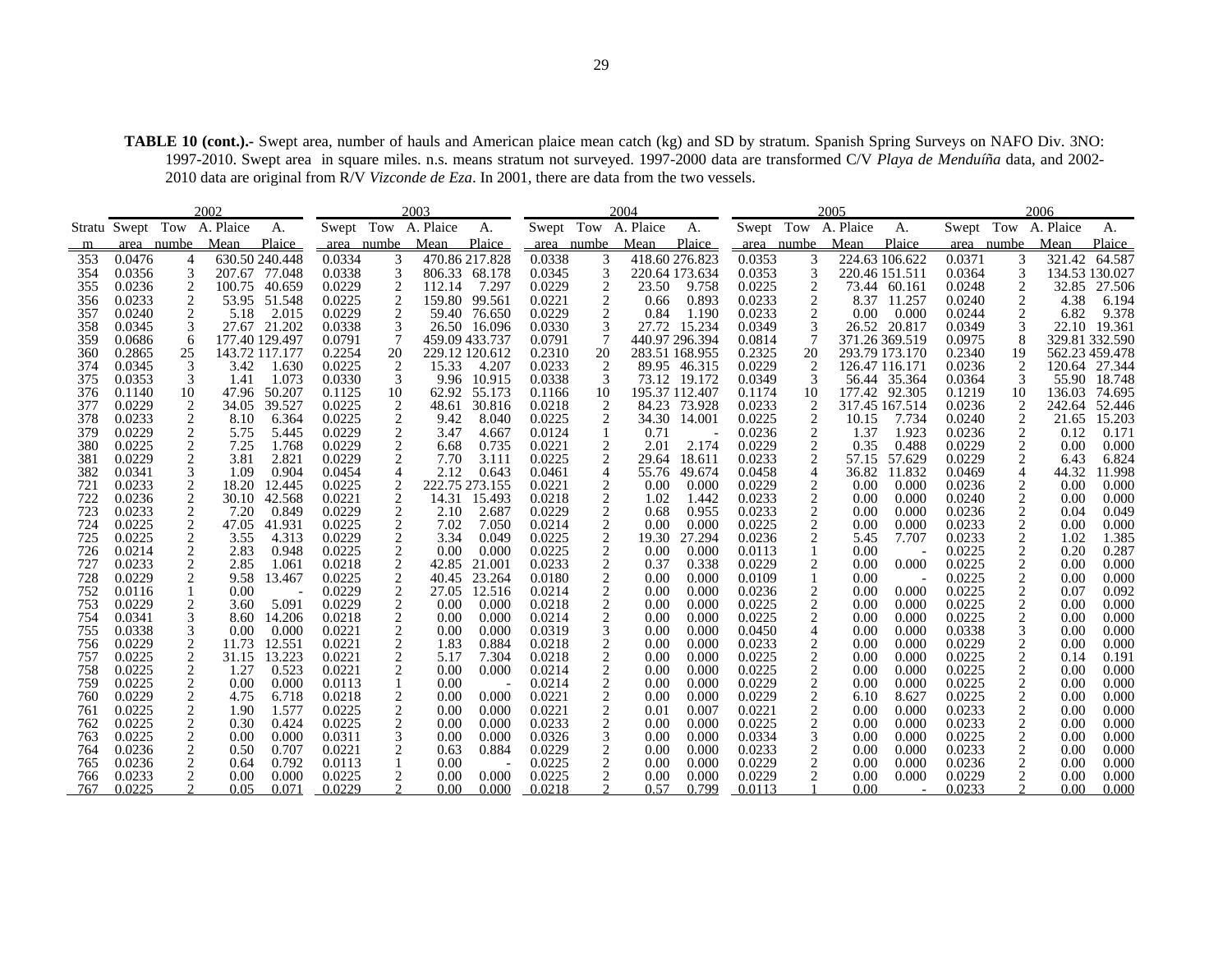**TABLE 10 (cont.).-** Swept area, number of hauls and American plaice mean catch (kg) and SD by stratum. Spanish Spring Surveys on NAFO Div. 3NO: 1997-2010. Swept area in square miles. n.s. means stratum not surveyed. 1997-2000 data are transformed C/V *Playa de Menduíña* data, and 2002- 2010 data are original from R/V *Vizconde de Eza*. In 2001, there are data from the two vessels.

|            |                  |                              | 2007                |               |                  |                                | 2008                |                |                  |                                                                                                                                                                                                                                                                                                                                                                                                             | 2009                |           |                  |                   | 2010                |                |
|------------|------------------|------------------------------|---------------------|---------------|------------------|--------------------------------|---------------------|----------------|------------------|-------------------------------------------------------------------------------------------------------------------------------------------------------------------------------------------------------------------------------------------------------------------------------------------------------------------------------------------------------------------------------------------------------------|---------------------|-----------|------------------|-------------------|---------------------|----------------|
|            | Swept            | Tow                          | A. Plaice A. Plaice |               | Swept            | Tow                            | A. Plaice A. Plaice |                | Swept            | Tow                                                                                                                                                                                                                                                                                                                                                                                                         | A. Plaice A. Plaice |           | Swept            | Tow               | A. Plaice A. Plaice |                |
| Stratum    | area             | number                       | Mean                | <b>SD</b>     | area             | number                         | Mean                | <b>SD</b>      | area             | number                                                                                                                                                                                                                                                                                                                                                                                                      | Mean                | <b>SD</b> | area             | number            | Mean                | SD.            |
| 353        | 0.0364           | 3                            | 115.27              | 45.889        | 0.0341           | 3                              | 336.90              | 112.352        | 0.0345           | 3                                                                                                                                                                                                                                                                                                                                                                                                           | 124.75              | 50.324    | 0.0225           | $\overline{c}$    | 76.65               | 23.688         |
| 354        | 0.0364           | 3                            | 73.70               | 29.781        | 0.0345           | 3                              | 103.03              | 62.742         | 0.0338           | 3                                                                                                                                                                                                                                                                                                                                                                                                           | 96.97               | 70.613    | 0.0225           | $\overline{c}$    | 91.98               | 96.365         |
| 355        | 0.0240           | $\sqrt{2}$                   | 24.70               | 8.344         | 0.0221           | $\overline{\mathbf{c}}$        | 20.48               | 4.273          | 0.0233           | $\sqrt{2}$                                                                                                                                                                                                                                                                                                                                                                                                  | 13.40               | 1.697     | 0.0229           | $\overline{c}$    | 8.31                | 7.368          |
| 356        | 0.0240           | $\overline{c}$               | 0.42                | 0.598         | 0.0236           | $\overline{c}$                 | 0.96                | 0.040          | 0.0229           | $\overline{c}$                                                                                                                                                                                                                                                                                                                                                                                              | 1.19                | 1.677     | 0.0225           | $\overline{c}$    | 0.00                | 0.000          |
| 357        | 0.0360           | 3                            | 0.62                | 0.939         | 0.0233           | $\overline{c}$                 | 1.70                | 0.314          | 0.0116           | 2                                                                                                                                                                                                                                                                                                                                                                                                           | 0.80                | 1.131     | 0.0225           | 2                 | 1.43                | 1.371          |
| 358        | 0.0368           | 3                            | 34.98               | 32.739        | 0.0345           | 3                              | 39.39               | 42.958         | 0.0341           | 3                                                                                                                                                                                                                                                                                                                                                                                                           | 21.82               | 15.033    | 0.0225           | 2                 | 16.08               | 2.094          |
| 359        | 0.0855           | 7                            | 399.00              | 357.447       | 0.0799           | 7                              | 375.96              | 201.963        | 0.0795           | 7                                                                                                                                                                                                                                                                                                                                                                                                           | 446.02              | 401.637   | 0.0705           | 6                 | 270.83              | 295.542        |
| 360        | 0.2378           | 20                           | 297.23              | 200.496       | 0.2340           | 20                             | 466.27              | 307.740        | 0.2273           | 20                                                                                                                                                                                                                                                                                                                                                                                                          | 174.64              | 109.378   | 0.1628           | 14                | 307.45              | 267.987        |
| 374        | 0.0240           | 2                            | 214.10              | 141.421       | 0.0233           | $\overline{2}$                 | 466.75              | 331.138        | 0.0225           | 2                                                                                                                                                                                                                                                                                                                                                                                                           | 136.26              | 21.008    | 0.0225           | 2                 | 150.65              | 21.991         |
| 375        | 0.0364           | 3                            | 55.44               | 62.196        | 0.0334           | 3                              | 160.00              | 97.194         | 0.0341           | 3                                                                                                                                                                                                                                                                                                                                                                                                           | 132.23              | 107.005   | 0.0364           | 3                 | 89.90               | 54.310         |
| 376        | 0.1185           | 10                           | 122.53              | 76.602        | 0.1129           | 10                             | 144.19              | 139.315        | 0.1133           | 10                                                                                                                                                                                                                                                                                                                                                                                                          | 87.85               | 85.740    | 0.0788           |                   | 83.39               | 80.946         |
| 377        | 0.0240           | 2                            | 275.55              | 170.625       | 0.0233           | 2                              | 638.00              | 162.069        | 0.0225           | 2                                                                                                                                                                                                                                                                                                                                                                                                           | 487.92              | 674.127   | 0.0233           | $\overline{c}$    | 199.40              | 52.609         |
| 378        | 0.0233           | $\overline{c}$               | 31.32               | 27.407        | 0.0240           | $\overline{2}$                 | 20.67               | 18.717         | 0.0229           | $\overline{c}$                                                                                                                                                                                                                                                                                                                                                                                              | 78.74               | 72.917    | 0.0225           | 2                 | 123.25              | 139.936        |
| 379        | 0.0240           | $\overline{2}$               | 1.04                | 1.440         | 0.0229           | $\overline{c}$                 | 0.19                | 0.269          | 0.0229           | $\overline{2}$                                                                                                                                                                                                                                                                                                                                                                                              | 10.85               | 15.344    | 0.0229           | 2                 | 0.00                | 0.000          |
| 380        | 0.0240           | $\overline{2}$               | 1.77                | 0.750         | 0.0225           | $\overline{2}$                 | 22.59               | 22.712         | 0.0229           | $\overline{2}$                                                                                                                                                                                                                                                                                                                                                                                              | 9.50                | 6.647     | 0.0236           | $\overline{c}$    | 372.20              | 419.031        |
| 381        | 0.0240           | $\overline{2}$               | 155.55              | 150.119       | 0.0229           | 2                              | 54.85               | 20.860         | 0.0229           | $\overline{c}$                                                                                                                                                                                                                                                                                                                                                                                              | 3.85                | 0.502     | 0.0244           | 2                 | 13.08               | 11.066         |
| 382        | 0.0484           | 4                            | 15.69               | 11.851        | 0.0458           | 4                              | 21.36               | 17.470         | 0.0450           | $\overline{4}$                                                                                                                                                                                                                                                                                                                                                                                              | 0.63                | 0.824     | 0.0233           | $\overline{c}$    | 102.97              | 138.921        |
| 721        | 0.0116           |                              | 0.00                |               | 0.0225           | $\overline{c}$                 | 0.00                | 0.000          | 0.0229           | $\overline{c}$                                                                                                                                                                                                                                                                                                                                                                                              | 0.60                | 0.849     | 0.0225           | 2                 | 0.00                | 0.000          |
| 722        | 0.0225           | 2                            | 0.00                | 0.000         | 0.0206           | $\overline{c}$                 | 0.00                | 0.000          | 0.0225           | 2                                                                                                                                                                                                                                                                                                                                                                                                           | 0.00                | 0.000     | 0.0225           | 2                 | 0.00                | 0.000          |
| 723        | 0.0240           | $\overline{2}$               | 0.00                | 0.000         | 0.0225           | $\overline{c}$                 | 0.81                | 1.147          | 0.0225           | $\overline{2}$                                                                                                                                                                                                                                                                                                                                                                                              | 0.17                | 0.240     | 0.0225           | $\overline{c}$    | 0.01                | 0.016          |
| 724        | 0.0233           | $\overline{c}$               | 0.00                | 0.000         | 0.0221           | $\overline{c}$                 | 2.39                | 3.374          | 0.0233           | $\overline{2}$                                                                                                                                                                                                                                                                                                                                                                                              | 0.00                | 0.000     | 0.0229           | 2                 | 0.00                | 0.000          |
| 725        | 0.0225           | $\overline{c}$               | 2.66                | 3.638         | 0.0229           | $\mathbf{2}$                   | 0.22                | 0.311          | 0.0229           | $\overline{2}$                                                                                                                                                                                                                                                                                                                                                                                              | 0.66                | 0.933     | 0.0233           | $\overline{c}$    | 0.18                | 0.234          |
| 726        | 0.0229           | $\mathbf{2}$                 | 0.22                | 0.311         | 0.0225           | $\mathbf{2}$                   | 0.00                | 0.000          | 0.0229           | $\mathfrak{D}_{1}^{(1)} = \mathfrak{D}_{2}^{(1)} = \mathfrak{D}_{2}^{(1)} = \mathfrak{D}_{2}^{(1)} = \mathfrak{D}_{2}^{(1)} = \mathfrak{D}_{2}^{(1)} = \mathfrak{D}_{2}^{(1)} = \mathfrak{D}_{2}^{(1)} = \mathfrak{D}_{2}^{(1)} = \mathfrak{D}_{2}^{(1)} = \mathfrak{D}_{2}^{(1)} = \mathfrak{D}_{2}^{(1)} = \mathfrak{D}_{2}^{(1)} = \mathfrak{D}_{2}^{(1)} = \mathfrak{D}_{2}^{(1)} = \mathfrak{D}_{2}^{$ | 51.30               | 72.549    | 0.0233           | $\overline{c}$    | 0.00                | 0.000          |
| 727        | 0.0240           | $\overline{c}$               | 0.00                | 0.000         | 0.0221           | 2                              | 2.80                | 0.431          | 0.0113           |                                                                                                                                                                                                                                                                                                                                                                                                             | 547.30              |           | 0.0240           | 2                 | 59.95               | 13.364         |
| 728        | 0.0225           | $\overline{c}$               | 0.00                | 0.000         | 0.0221           | $\overline{c}$                 | 0.00                | 0.000          | 0.0229           | $\overline{2}$                                                                                                                                                                                                                                                                                                                                                                                              | 246.60              | 306.319   | 0.0240           | $\overline{c}$    | 0.00                | 0.000          |
| 752        | 0.0225           | $\mathbf{2}$                 | 0.72                | 0.346         | 0.0218           | $\mathbf{2}$                   | 0.00                | 0.000          | 0.0229           | $\mathfrak{D}$                                                                                                                                                                                                                                                                                                                                                                                              | 0.05                | 0.064     | 0.0240           | 2                 | 0.00                | 0.000          |
| 753        | 0.0225           | $\overline{c}$               | 0.00                | 0.000         | 0.0221           | $\mathbf{2}$                   | 0.00                | 0.000          | 0.0116           |                                                                                                                                                                                                                                                                                                                                                                                                             | 0.00                |           | n.s.             | n.s.              | n.s.                | n.s.           |
| 754        | 0.0225           | $\sqrt{2}$                   | 0.00                | 0.000         | 0.0218           | $\mathbf{2}$                   | 0.00                | 0.000          | 0.0113           |                                                                                                                                                                                                                                                                                                                                                                                                             | 0.00                |           | 0.0225           |                   | 0.00                | 0.000          |
| 755        | 0.0338           | 3                            | 0.00                | 0.000         | 0.0431           | 4                              | 0.00                | 0.000          | 0.0116           |                                                                                                                                                                                                                                                                                                                                                                                                             | 0.00                |           | 0.0120           |                   | 0.00                |                |
| 756        | 0.0225           | $\overline{c}$               | 0.00                | 0.000         | 0.0218           | $\overline{c}$                 | 0.00                | 0.000          | 0.0225           | $\overline{2}$                                                                                                                                                                                                                                                                                                                                                                                              | 0.00                | 0.000     | 0.0225           | 2                 | 0.00                | 0.000          |
| 757        | 0.0229<br>0.0225 | $\sqrt{2}$<br>$\overline{2}$ | 0.00                | 0.000         | 0.0221<br>0.0218 | $\overline{c}$<br>$\mathbf{2}$ | 0.00                | 0.000          | 0.0229<br>0.0225 | $\overline{c}$<br>$\overline{c}$                                                                                                                                                                                                                                                                                                                                                                            | 0.00                | 0.000     | 0.0221<br>0.0225 | 2<br>2            | 0.00                | 0.000          |
| 758<br>759 |                  |                              | 0.00                | 0.000         | 0.0221           | 2                              | 0.00                | 0.000<br>0.000 | 0.0113           |                                                                                                                                                                                                                                                                                                                                                                                                             | 0.00                | 0.000     | 0.0225           |                   | 0.00                | 0.000<br>0.000 |
| 760        | n.s.<br>0.0233   | n.s.<br>$\overline{c}$       | n.s.<br>0.00        | n.s.<br>0.000 | 0.0225           | $\overline{2}$                 | 0.00<br>0.00        | 0.000          | 0.0229           | $\overline{c}$                                                                                                                                                                                                                                                                                                                                                                                              | 0.00<br>0.00        | 0.000     | 0.0225           | 2<br>$\mathbf{2}$ | 0.00<br>0.00        | 0.000          |
| 761        | 0.0225           | $\overline{2}$               | 0.00                | 0.000         | 0.0214           | $\overline{2}$                 | 0.00                | 0.000          | 0.0225           | $\overline{c}$                                                                                                                                                                                                                                                                                                                                                                                              | 0.00                | 0.000     | 0.0229           | $\overline{c}$    | 0.00                | 0.000          |
| 762        |                  |                              |                     |               | 0.0214           | 2                              | 0.00                | 0.000          | 0.0225           | $\overline{c}$                                                                                                                                                                                                                                                                                                                                                                                              | 0.00                | 0.000     | 0.0229           | 2                 | 0.00                | 0.000          |
| 763        | n.s.             | n.s.                         | n.s.                | n.s.          | 0.0311           | 3                              | 0.00                | 0.000          |                  |                                                                                                                                                                                                                                                                                                                                                                                                             |                     |           |                  |                   |                     |                |
| 764        | n.s.<br>0.0225   | n.s.<br>$\overline{2}$       | n.s.<br>0.00        | n.s.<br>0.000 | 0.0221           | $\overline{c}$                 | 0.00                | 0.000          | n.s.<br>0.0116   | n.s.                                                                                                                                                                                                                                                                                                                                                                                                        | n.s.<br>0.00        | n.s.      | n.s.             | n.s.              | n.s.                | n.s.           |
| 765        | 0.0225           | $\overline{c}$               | 0.00                | 0.000         | 0.0214           | $\overline{c}$                 | 0.00                | 0.000          | 0.0225           | 2                                                                                                                                                                                                                                                                                                                                                                                                           | 0.00                | 0.000     | n.s.<br>0.0225   | n.s.<br>2         | n.s.<br>0.00        | n.s.<br>0.000  |
| 766        | n.s.             | n.s.                         | n.s.                | n.s.          | 0.0218           | $\overline{c}$                 | 0.00                | 0.000          | 0.0225           | $\overline{c}$                                                                                                                                                                                                                                                                                                                                                                                              | 0.19                | 0.269     | 0.0225           | 2                 | 0.00                | 0.000          |
| 767        | n.s.             | n.s.                         | n.s.                | n.s.          | 0.0214           | $\mathcal{D}$                  | 0.00                | 0.000          | n.s.             | n.s.                                                                                                                                                                                                                                                                                                                                                                                                        | n.s.                | n.s.      | n.s.             | n.s.              | n.s.                | n.s.           |
|            |                  |                              |                     |               |                  |                                |                     |                |                  |                                                                                                                                                                                                                                                                                                                                                                                                             |                     |           |                  |                   |                     |                |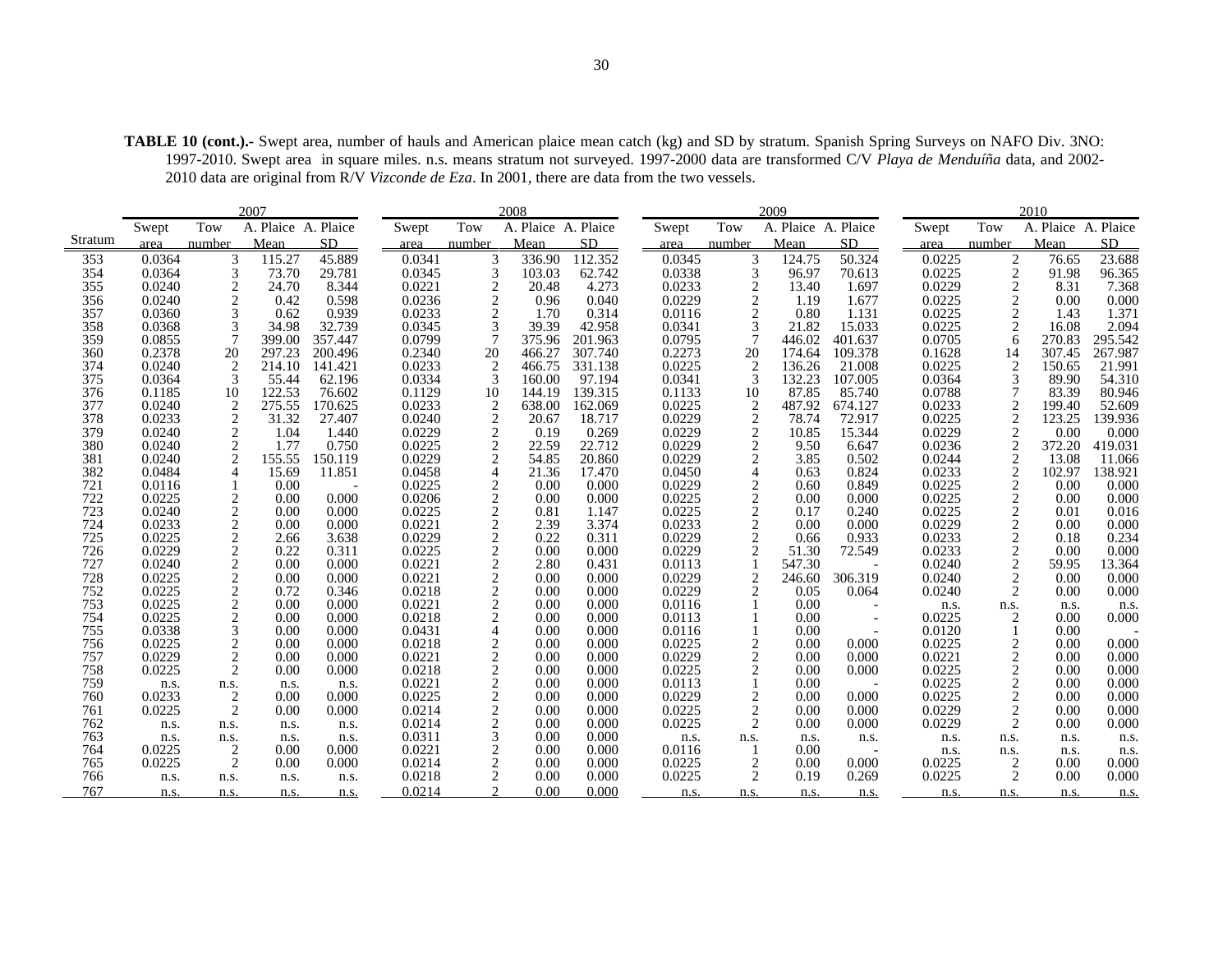**TABLE 11.-** Stratified mean catches (Kg) by stratum and year and SD by year of American plaice (1997-2010). n.s. means stratum not surveyed. 1997-2000 data are transformed C/V *Playa de Menduíña* data. 2002-2010 data are original from R/V *Vizconde de Eza*. In 2001, there are data from the two vessels.

| Stratum        | 1997     | 1998     | 1999                                   | 2000                                   | 2001     | 2002     | 2003                                                                         | 2004    | 2005                      | 2006     | 2007                                        | 2008                                                                                                                                   | 2009                       | 2010            |
|----------------|----------|----------|----------------------------------------|----------------------------------------|----------|----------|------------------------------------------------------------------------------|---------|---------------------------|----------|---------------------------------------------|----------------------------------------------------------------------------------------------------------------------------------------|----------------------------|-----------------|
| 353            | 12903.67 |          |                                        |                                        |          |          | 72078.57 104632.35 114599.70 121339.62 169604.50 126660.44112602.50 60426.37 |         |                           | 86461.08 | 31006.73                                    |                                                                                                                                        | 90626.10 33558.20 20618.85 |                 |
| 354            | 8402.49  | 93846.24 | 45293.87                               |                                        |          |          | 36269.52 42363.66 51086.00 198357.18 54277.44 54233.57                       |         |                           | 33093.23 | 18130.20                                    |                                                                                                                                        | 25346.20 23855.44 22627.08 |                 |
| 355            | 1037.72  | 9965.35  | 4500.63                                | 4440.80                                | 15299.50 | 7455.50  | 8298.36                                                                      |         | 1739.00 5434.56           | 2430.90  | 1827.80                                     | 1515.63                                                                                                                                | 991.60                     | 614.94          |
| 356            | 382.89   | 668.59   | 1478.94                                | 1321.33                                | 3927.32  | 2535.65  | 7510.60                                                                      | 30.95   | 393.39                    | 205.86   | 19.88                                       | 44.98                                                                                                                                  | 55.74                      | 0.00            |
| 357            | 304.55   | 382.45   | 502.29                                 | 90.77                                  | 12602.58 | 848.70   | 9741.60                                                                      | 138.01  | 0.00                      | 1118.23  | 101.68                                      | 279.46                                                                                                                                 | 131.20                     | 235.26          |
| 358            | 999.88   | 1513.72  | 2037.49                                | 67195.07                               | 8055.00  | 6225.00  | 5962.50                                                                      | 6236.25 | 5966.25                   | 4972.28  | 7870.50                                     | 8862.75                                                                                                                                | 4910.10                    | 3618.23         |
| 359            | 12680.29 |          |                                        | 83608.73 204132.53 277756.52 146459.89 |          |          |                                                                              |         |                           |          |                                             | 74685.40 193275.09185648.37156301.96 138849.75 167979.00 158277.96187774.42114018.73                                                   |                            |                 |
| 360            |          |          |                                        |                                        |          |          |                                                                              |         |                           |          |                                             | 72766.01 299247.75 734066.28 903798.01 728547.66 399985.01 637653.48789018.07817625.501564674.81 827191.091297629.41486023.12855641.30 |                            |                 |
| 374            | 1796.59  | 856.16   | 9415.49                                | 1197.73                                | 3199.30  | 731.88   |                                                                              |         |                           |          | 3279.55 19249.30 27063.51 25815.89 45817.40 | 99884.50 29158.57 32239.10                                                                                                             |                            |                 |
| 375            | 500.53   | 1606.63  | 11438.83                               | 8160.97                                | 1291.77  | 381.21   |                                                                              |         | 2698.26 19816.42 15294.34 | 15149.44 | 15024.24                                    |                                                                                                                                        | 43360.00 35834.33 24362.90 |                 |
| 376            |          |          | 16719.30 110620.38 159942.67 334810.31 |                                        | 62631.30 | 63978.64 |                                                                              |         |                           |          |                                             | 83931.28260619.58236676.28 181467.22 163455.02 192352.13117198.30111236.54                                                             |                            |                 |
| 377            | 2095.72  | 4718.47  | 8616.07                                | 2702.20                                | 2108.50  | 3405.00  | 4861.00                                                                      |         | 8422.50 31745.00          | 24263.50 | 27555.00                                    |                                                                                                                                        | 63800.00 48792.00 19940.00 |                 |
| 378            | 259.32   | 726.10   | 991.91                                 | 2744.49                                | 382.25   | 1125.90  | 1308.69                                                                      | 4767.70 | 1411.06                   | 3009.35  | 4353.48                                     |                                                                                                                                        | 2872.44 10944.86 17131.75  |                 |
| 379            | 188.36   | 281.25   | 82.40                                  | 243.73                                 | 88.51    | 609.50   | 367.82                                                                       | 75.26   | 145.22                    | 12.83    | 109.76                                      | 20.14                                                                                                                                  | 1150.10                    | 0.00            |
| 380            | 134.92   | 162.68   | 213.43                                 | 167.31                                 | 285.07   | 696.00   | 641.28                                                                       | 193.20  | 33.12                     | 0.00     | 169.92                                      | 2168.64                                                                                                                                |                            | 912.00 35731.20 |
| 381            | 222.76   | 1211.16  | 84.85                                  | 291.71                                 | 338.05   | 547.92   | 1108.80                                                                      | 4268.16 | 8229.60                   | 925.20   | 22399.20                                    | 7898.40                                                                                                                                |                            | 553.68 1882.80  |
| 382            | 202.64   | 1493.12  | 770.56                                 | 657.24                                 | 1037.19  | 372.73   |                                                                              |         | 726.30 19126.54 12628.40  | 15200.90 | 5382.01                                     | 7328.02                                                                                                                                |                            | 214.72 35318.02 |
| 721            | 871.09   | 499.21   | 1303.60                                | 273.96                                 | 7488.00  | 1183.00  | 14478.75                                                                     | 0.00    | 0.00                      | 0.00     | 0.00                                        | 0.00                                                                                                                                   | 39.00                      | 0.00            |
| 722            | 3919.11  | 167.16   | 203.73                                 | 101.86                                 | 2544.36  | 2528.40  | 1201.62                                                                      | 85.68   | 0.00                      | 0.00     | 0.00                                        | 0.00                                                                                                                                   | 0.00                       | 0.00            |
| 723            | 1362.72  | 1556.71  | 5277.38                                | 1653.10                                | 5603.25  | 1116.00  | 325.50                                                                       | 104.63  | 0.00                      | 5.43     | 0.00                                        | 125.71                                                                                                                                 | 26.35                      | 1.71            |
| 724            | 1653.48  | 1343.68  | 1226.09                                | 1526.83                                | 3281.87  | 5834.20  | 869.86                                                                       | 0.00    | 0.00                      | 0.00     | 0.00                                        | 295.86                                                                                                                                 | 0.00                       | 0.00            |
| 725            | 137.94   | 65.30    | 260.04                                 | 907.63                                 | 353.82   | 372.75   | 350.18                                                                       | 2026.50 | 572.25                    | 107.21   | 279.25                                      | 23.10                                                                                                                                  | 69.30                      | 19.37           |
| 726            | n.s      | 212.68   | 2876.79                                | 593.27                                 | 129.33   | 203.76   | 0.00                                                                         | 0.00    | 0.00                      | 14.62    | 15.84                                       | 0.00                                                                                                                                   | 3693.60                    | 0.00            |
| 727            | 899.68   | 865.65   | 725.35                                 | 440.29                                 | 811.92   | 273.60   | 4113.60                                                                      | 35.42   | 0.00                      | 0.00     | 0.00                                        |                                                                                                                                        | 268.32 52540.80            | 5755.20         |
| 728            | 2502.92  | 1215.08  | 2958.88                                | 1780.30                                | 455.96   | 747.05   | 3155.10                                                                      | 0.00    | 0.00                      | 0.00     | 0.00                                        |                                                                                                                                        | 0.00 19234.80              | 0.00            |
| 752            | 14763.59 | 6543.72  | 4674.08                                | 16785.97                               | 2068.61  | 0.00     | 3543.55                                                                      | 0.00    | 0.00                      | 8.52     | 94.52                                       | 0.00                                                                                                                                   | 5.90                       | 0.00            |
| 753            | 7835.24  | 20283.24 | 2033.90                                | 23454.24                               | 8281.50  | 496.80   | 0.00                                                                         | 0.00    | 0.00                      | 0.00     | 0.00                                        | 0.00                                                                                                                                   | 0.00                       | n.s             |
| 754            | 989.34   | 481.33   | 0.00                                   | 0.00                                   | 226.67   | 1548.60  | 0.00                                                                         | 0.00    | 0.00                      | 0.00     | 0.00                                        | 0.00                                                                                                                                   | 0.00                       | 0.00            |
| 755            | n.s      | 149.64   | 19.95                                  | 0.00                                   | 0.00     | 0.00     | 0.00                                                                         | 0.00    | 0.00                      | 0.00     | 0.00                                        | 0.00                                                                                                                                   | 0.00                       | 0.00            |
| 756            | 7643.89  | 20175.92 | 12558.72                               | 3200.13                                | 1169.09  | 1184.23  | 184.33                                                                       | 0.00    | 0.00                      | 0.00     | 0.00                                        | 0.00                                                                                                                                   | 0.00                       | 0.00            |
| 757            | 63857.75 | 8388.77  | 1741.19                                | 522.51                                 | 10728.11 | 3177.30  | 526.83                                                                       | 0.00    | 0.00                      | 13.77    | 0.00                                        | 0.00                                                                                                                                   | 0.00                       | 0.00            |
| 758            | 59.81    | 398.64   | 30.63                                  | 130.83                                 | 15.39    | 125.73   | 0.00                                                                         | 0.00    | 0.00                      | 0.00     | 0.00                                        | 0.00                                                                                                                                   | 0.00                       | 0.00            |
| 759            | n.s      | 0.00     | 43.44                                  | 252.73                                 | 33.57    | 0.00     | 0.00                                                                         | 0.00    | 0.00                      | 0.00     | n.s                                         | 0.00                                                                                                                                   | 0.00                       | 0.00            |
| 760            | 2643.21  | 1237.81  | 3126.85                                | 6713.38                                | 5821.20  | 731.50   | 0.00                                                                         | 0.00    | 939.40                    | 0.00     | 0.00                                        | 0.00                                                                                                                                   | 0.00                       | 0.00            |
| 761            | 206.83   | 592.85   | $0.00\,$                               | 31.90                                  | 41.90    | 324.05   | 0.00                                                                         | 0.86    | 0.00                      | 0.00     | 0.00                                        | 0.00                                                                                                                                   | 0.00                       | 0.00            |
| 762            | 0.00     | 0.00     | 3918.87                                | 0.00                                   | 0.00     | 63.60    | 0.00                                                                         | 0.00    | 0.00                      | 0.00     | n.s                                         | 0.00                                                                                                                                   | 0.00                       | 0.00            |
| 763            | n.s      | 20.29    | 0.00                                   | 79.13                                  | 0.00     | 0.00     | 0.00                                                                         | 0.00    | 0.00                      | 0.00     | n.s                                         | 0.00                                                                                                                                   | n.s                        | n.s             |
| 764            | 16.71    | 24.87    | 0.00                                   | 0.00                                   | 34.50    | 50.00    | 62.50                                                                        | 0.00    | 0.00                      | 0.00     | 0.00                                        | 0.00                                                                                                                                   | 0.00                       | n.s             |
| 765            | 0.00     | 0.00     | 0.00                                   | $0.00\,$                               | 6.20     | 79.36    | 0.00                                                                         | 0.00    | 0.00                      | 0.00     | 0.00                                        | 0.00                                                                                                                                   | 0.00                       | 0.00            |
| 766            | 0.00     | 0.00     | 0.00                                   | 0.00                                   | 62.68    | 0.00     | 0.00                                                                         | 0.00    | 0.00                      | 0.00     | n.s                                         | 0.00                                                                                                                                   | 27.36                      | 0.00            |
| 767            | n.s      | $0.00\,$ | 0.00                                   | 17.44                                  | 0.00     | 7.90     | 0.00                                                                         | 89.27   | 0.00                      | 0.00     | ${\bf n}.{\bf s}$                           | 0.00                                                                                                                                   | n.s                        | n.s             |
|                |          |          |                                        |                                        |          |          |                                                                              |         |                           |          |                                             |                                                                                                                                        |                            |                 |
| <b>TOTAL</b>   | 240961   | 747210   | 1331180                                | 1814913                                | 1199115  | 804322   |                                                                              |         | 1315194 1488572 1435120   | 2097800  | 1338783                                     |                                                                                                                                        | 2002980 1057695 1300993    |                 |
| $\overline{Y}$ | 25.80    | 72.25    | 128.72                                 | 175.49                                 | 115.95   | 77.77    | 127.17                                                                       | 143.93  | 138.77                    | 202.84   | 141.82                                      | 193.67                                                                                                                                 | 106.59                     | 134.33          |
| S.D.           | 5.09     | 6.51     | 6.85                                   | 19.24                                  | 12.31    | 7.46     | 10.79                                                                        | 13.03   | 12.92                     | 29.01    | 15.31                                       | 20.39                                                                                                                                  | 11.31                      | 22.27           |
|                |          |          |                                        |                                        |          |          |                                                                              |         |                           |          |                                             |                                                                                                                                        |                            |                 |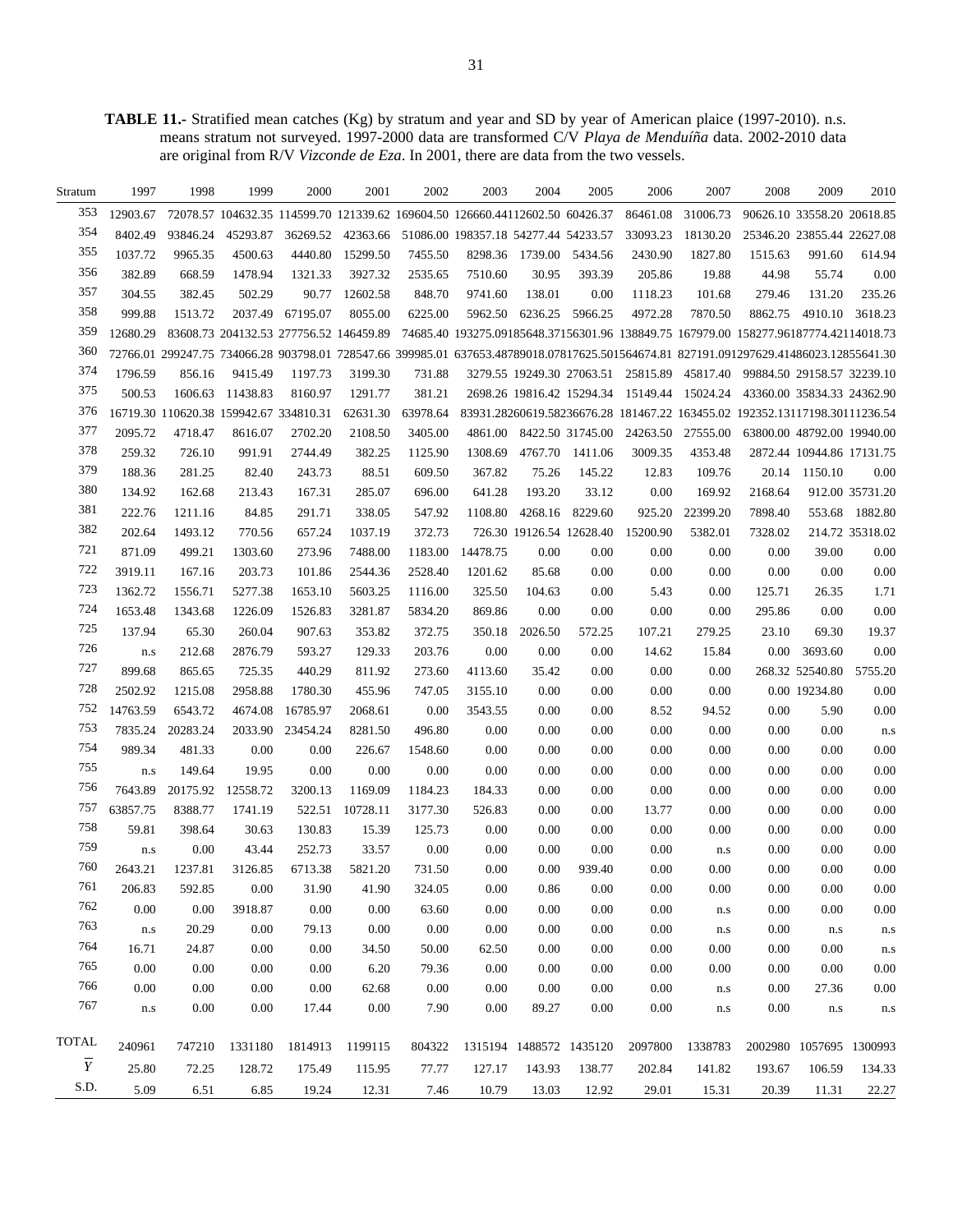**TABLE 12.-** Survey estimates (by the swept area method) of American plaice biomass (t) and SD by stratum and year on NAFO Div. 3NO. n.s. means stratum not surveyed. 1997-2000 data are transformed C/V *Playa de Menduíña* data. 2002-2010 data are original from R/V *Vizconde de Eza*. In 2001, there are data from the two vessels.

| Stratum      | 1997             | 1998             | 1999             | 2000                       | 2001             | 2002             | 2003             | 2004             | 2005             | 2006                                            | 2007             | 2008             | 2009             | 2010             |
|--------------|------------------|------------------|------------------|----------------------------|------------------|------------------|------------------|------------------|------------------|-------------------------------------------------|------------------|------------------|------------------|------------------|
| 353          | 1075             | 6200             | 8719             | 9651                       | 10666            | 14245            | 11385            | 10009            | 5143             | 6987                                            | 2557             | 7967             | 2918             | 1833             |
| 354          | 723              | 7903             | 4165             | 3054                       | 3766             | 4302             | 17632            | 4720             | 4616             | 2729                                            | 1495             | 2204             | 2120             | 2011             |
| 355          | 89               | 901              | 393              | 382                        | 1275             | 631              | 726              | 152              | 483              | 196                                             | 152              | 137              | 85               | 54               |
| 356          | 34               | 60               | 129              | 117                        | 327              | 218              | 668              | $\sqrt{3}$       | 34               | 17                                              | $\mathfrak{2}$   | 4                | 5                | $\boldsymbol{0}$ |
| 357          | 28               | 32               | 43               | 7                          | 1034             | 71               | 852              | 12               | $\boldsymbol{0}$ | 92                                              | 8                | 24               | 23               | 21               |
| 358          | 89               | 130              | 175              | 5907                       | 700              | 541              | 530              | 567              | 513              | 428                                             | 642              | 771              | 432              | 322              |
| 359          | 1103             | 7192             | 16836            | 23702                      | 12775            | 6530             | 17099            | 16424            | 13445            | 11393                                           | 13753            | 13871            | 16345            | 9704             |
| 360          | 6203             | 25808            | 59988            | 75434                      | 60151            | 34903            | 56586            | 68313            |                  | 70333 127046                                    |                  | 69585 110908     | 42774            | 73604            |
| 374          | 153              | 73               | 773              | 100                        | 267              | 64               | 292              | 1656             | 2366             | 2185                                            | 3818             | 8592             | 2592             | 2866             |
| 375          | 43               | 140              | 968              | 670                        | 115              | 32               | 245              | 1761             | 1316             | 1249                                            | 1239             | 3898             | 3150             | 2009             |
| 376          | 1479             | 9578             | 13124            | 27901                      | 5422             | 5612             | 7461             | 22347            | 20164            | 14890                                           | 13794            | 17041            | 10349            | 9888             |
| 377          | 180              | 413              | 718              | 236                        | 184              | 298              | 432              | 774              | 2731             | 2054                                            | 2296             | 5488             | 4337             | 1715             |
| 378          | 25               | 62               | 87               | 236                        | 32               | 97               | 116              | 424              | 125              | 251                                             | 374              | 239              | 957              | 1523             |
| 379          | 18               | 24               | $\tau$           | 22                         | $\,8\,$          | 53               | 32               | 6                | 12               | $\mathbf{1}$                                    | 9                | $\overline{2}$   | 101              | $\boldsymbol{0}$ |
| 380          | 13               | 14               | 18               | 14                         | 28               | 62               | 56               | 17               | $\mathfrak{Z}$   | $\boldsymbol{0}$                                | 14               | 193              | 80               | 3025             |
| 381          | 20               | 106              | $\overline{7}$   | 25                         | 29               | 48               | 97               | 379              | 708              | 81                                              | 1867             | 691              | 48               | 154              |
| 382          | 18               | 131              | 64               | 53                         | 88               | 33               | 64               | 1659             | 1104             | 1297                                            | 445              | 641              | 19               | 3038             |
| 721          | 79               | 49               | 107              | 23                         | 605              | 102              | 1287             | $\boldsymbol{0}$ | $\boldsymbol{0}$ | $\boldsymbol{0}$                                | $\boldsymbol{0}$ | $\boldsymbol{0}$ | 3                | $\boldsymbol{0}$ |
| 722          | 367              | 16               | 18               | 9                          | 219              | 214              | 109              | 8                | $\boldsymbol{0}$ | $\theta$                                        | $\mathbf{0}$     | $\boldsymbol{0}$ | $\mathbf{0}$     | $\boldsymbol{0}$ |
| 723          | 130              | 134              | 461              | 134                        | 467              | 96               | 28               | 9                | $\boldsymbol{0}$ | $\boldsymbol{0}$                                | $\overline{0}$   | 11               | $\overline{2}$   | $\boldsymbol{0}$ |
| 724          | 147              | 130              | 109              | 131                        | 279              | 519              | 77               | $\boldsymbol{0}$ | $\boldsymbol{0}$ | $\boldsymbol{0}$                                | $\boldsymbol{0}$ | 27               | $\mathbf{0}$     | $\boldsymbol{0}$ |
| 725          | 13               | 8                | 23               | 86                         | 30               | 33               | 31               | 180              | 48               | 9                                               | 25               | $\overline{2}$   | 6                | $\overline{2}$   |
| 726          | n.s.             | 21               | 256              | 54                         | 11               | 19               | $\boldsymbol{0}$ | $\boldsymbol{0}$ | $\boldsymbol{0}$ | $\mathbf{1}$                                    | $\mathbf{1}$     | $\boldsymbol{0}$ | 323              | $\boldsymbol{0}$ |
| 727          | 96               | 74               | 61               | 42                         | 72               | 24               | 378              | 3                | $\boldsymbol{0}$ | $\boldsymbol{0}$                                | $\boldsymbol{0}$ | 24               | 4670             | 480              |
| 728          | 234              | 118              | 255              | 170                        | 40               | 65               | 280              | $\boldsymbol{0}$ | $\boldsymbol{0}$ | $\boldsymbol{0}$                                | $\boldsymbol{0}$ | $\boldsymbol{0}$ | 1682             | $\boldsymbol{0}$ |
| 752          | 1358             | 572              | 402              | 1628                       | 197              | 143              | 310              | $\boldsymbol{0}$ | $\boldsymbol{0}$ | $\mathbf{1}$                                    | 8                | 0                | $\mathbf{1}$     | $\boldsymbol{0}$ |
| 753          | 733              | 1865             | 178              | 2157                       | 775              | 43               | $\boldsymbol{0}$ | $\overline{0}$   | $\mathbf{0}$     | $\mathbf{0}$                                    | $\boldsymbol{0}$ | $\overline{0}$   | $\boldsymbol{0}$ | n.s.             |
| 754          | 90               | 46               | $\boldsymbol{0}$ | $\boldsymbol{0}$           | 23               | 6                | $\boldsymbol{0}$ | $\boldsymbol{0}$ | 0                | $\boldsymbol{0}$                                | 0                | 0                | $\boldsymbol{0}$ | $\boldsymbol{0}$ |
| 755          | n.s.             | 15               | $\overline{2}$   | $\boldsymbol{0}$           | $\boldsymbol{0}$ | $\overline{0}$   | $\boldsymbol{0}$ | $\boldsymbol{0}$ | $\boldsymbol{0}$ | $\mathbf{0}$                                    | $\boldsymbol{0}$ | $\overline{0}$   | $\theta$         | $\boldsymbol{0}$ |
| 756          | 703              | 1793             | 1116             | 316                        | 102              | 104              | 17               | $\theta$         | $\mathbf{0}$     | $\theta$                                        | $\overline{0}$   | 0                | $\overline{0}$   | $\boldsymbol{0}$ |
| 757          | 6307             | 813              | 150              | 49                         | 923              | 282              | 48               | $\boldsymbol{0}$ | $\boldsymbol{0}$ | 1                                               | $\boldsymbol{0}$ | $\boldsymbol{0}$ | $\boldsymbol{0}$ | $\boldsymbol{0}$ |
| 758          | 6                | 37               | 3                | 12                         | $\mathbf{1}$     | 11               | $\boldsymbol{0}$ | $\boldsymbol{0}$ | $\boldsymbol{0}$ | $\boldsymbol{0}$                                | $\boldsymbol{0}$ | $\boldsymbol{0}$ | $\boldsymbol{0}$ | $\boldsymbol{0}$ |
| 759          | n.s.             | $\boldsymbol{0}$ | $\overline{4}$   | 24                         | 3                | $\boldsymbol{0}$ | $\boldsymbol{0}$ | $\boldsymbol{0}$ | $\boldsymbol{0}$ | $\boldsymbol{0}$                                | n.s              | $\boldsymbol{0}$ | $\boldsymbol{0}$ | $\boldsymbol{0}$ |
| 760          | 252              | 116              | 278              | 639                        | 509              | 64               | $\boldsymbol{0}$ | $\boldsymbol{0}$ | 82               | $\mathbf{0}$                                    | $\boldsymbol{0}$ | $\boldsymbol{0}$ | $\boldsymbol{0}$ | $\boldsymbol{0}$ |
| 761          | 20               | 57               | $\boldsymbol{0}$ | 3                          | 4                | 29               | $\boldsymbol{0}$ | $\boldsymbol{0}$ | $\boldsymbol{0}$ | $\boldsymbol{0}$                                | $\boldsymbol{0}$ | 0                | $\boldsymbol{0}$ | $\boldsymbol{0}$ |
| 762          | $\boldsymbol{0}$ | $\boldsymbol{0}$ | 373              | $\boldsymbol{0}$           | $\boldsymbol{0}$ | 6                | 0                | $\boldsymbol{0}$ | $\boldsymbol{0}$ | $\boldsymbol{0}$                                | n.s              | 0                | $\Omega$         | $\boldsymbol{0}$ |
| 763          | n.s.             | $\overline{2}$   | $\boldsymbol{0}$ | 8                          | $\boldsymbol{0}$ | $\boldsymbol{0}$ | $\boldsymbol{0}$ | $\boldsymbol{0}$ | $\boldsymbol{0}$ | $\boldsymbol{0}$                                | n.s              | $\boldsymbol{0}$ | n.s.             | n.s.             |
| 764          | $\mathfrak{2}$   | $\mathbf{2}$     | $\mathbf{0}$     | $\theta$                   | 3                | 4                | 6                | $\theta$         | $\theta$         | $\Omega$                                        | $\mathbf{0}$     | $\overline{0}$   | $\mathbf{0}$     | n.s.             |
| 765          | $\boldsymbol{0}$ | $\mathbf{0}$     | $\boldsymbol{0}$ | $\theta$                   | 1                | 7                | $\overline{0}$   | $\theta$         | $\mathbf{0}$     | $\mathbf{0}$                                    | $\boldsymbol{0}$ | 0                | $\mathbf{0}$     | $\boldsymbol{0}$ |
| 766          | $\boldsymbol{0}$ | $\boldsymbol{0}$ | 0                | $\boldsymbol{0}$           | 6                | $\boldsymbol{0}$ | $\boldsymbol{0}$ | $\boldsymbol{0}$ | $\boldsymbol{0}$ | $\boldsymbol{0}$                                | $\rm n.s$        | 0                | $\overline{2}$   | $\boldsymbol{0}$ |
| 767          | n.s.             | $\overline{0}$   | $\overline{0}$   | $\overline{2}$             | $\overline{0}$   | $\mathbf{1}$     | $\overline{0}$   | 8                | $\overline{0}$   | $\mathbf{0}$                                    | n.s              | $\overline{0}$   | n.s.             | n.s.             |
| <b>TOTAL</b> | 21827            |                  |                  | 64635 110010 152997 101137 |                  |                  |                  |                  |                  | 69511 116842 129432 123227 170910 112086 172735 |                  |                  |                  | 93025 112247     |
| S.D.         | 4495             | 5946             | 5825             | 16740                      | 10841            | 7097             | 9777             | 12335            | 11396            | 24806                                           | 13032            | 17696            | 10258            | 18089            |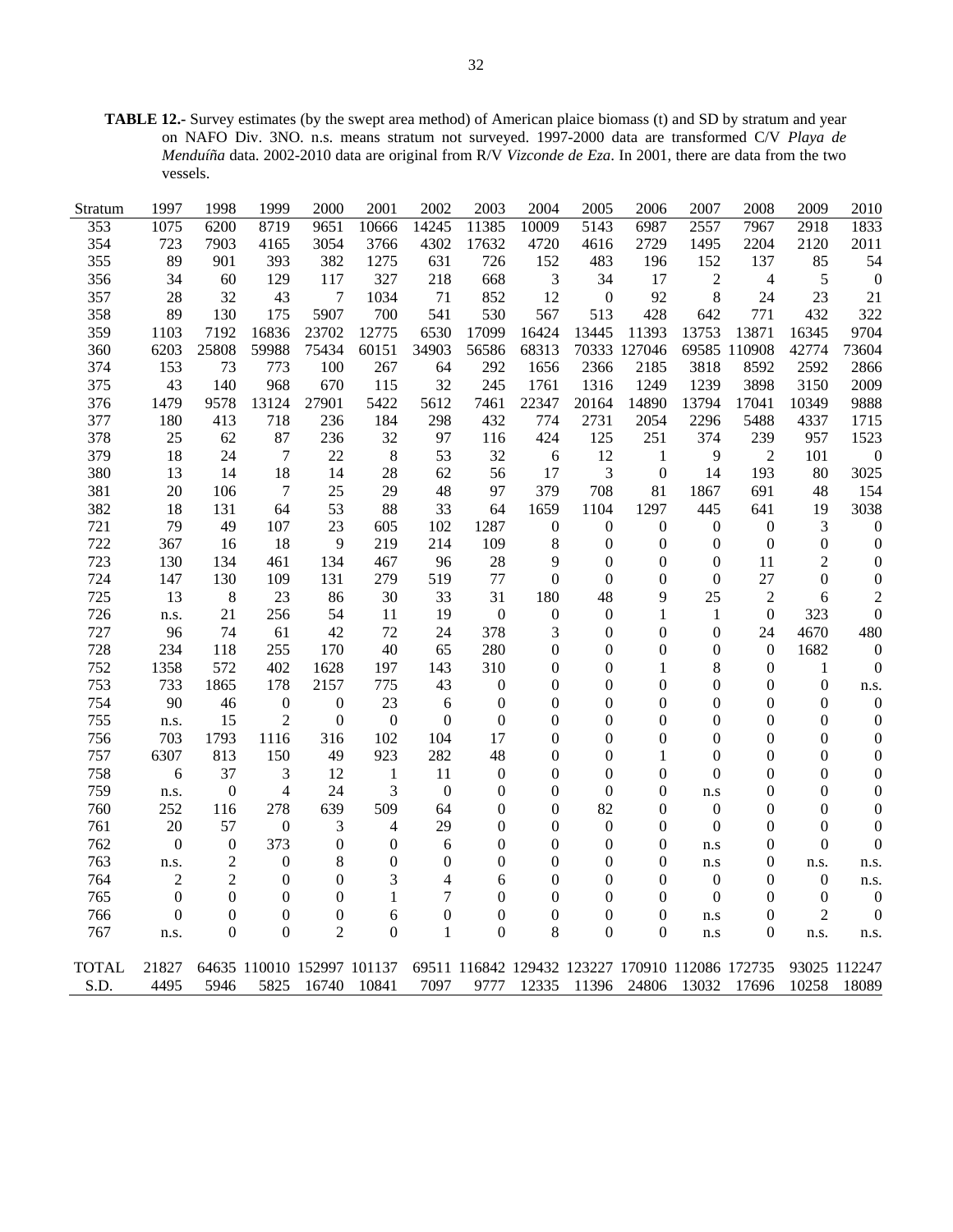**TABLE 13.-** Length weight relationships in the calculation of American plaice biomass. The equation is Spanish Spring Surveys on NAFO Div. 3NO: 1997-2010. To calculate the parameters for the indeterminate individuals, we used the total data (males + females + indeterminate individuals)  $Weight = a(l + 0.5)^b$ 

|              |              | 1997          | 1998                                   | 1999                                                | 2000          | 2001                      | 2002                      | 2003                      | 2004          | 2005          | 2006          | 2007                                                             | 2008          | 2009          | 2010          |
|--------------|--------------|---------------|----------------------------------------|-----------------------------------------------------|---------------|---------------------------|---------------------------|---------------------------|---------------|---------------|---------------|------------------------------------------------------------------|---------------|---------------|---------------|
| Males        | a            | 0.0043        | 0.0041                                 | 0.0049                                              | 0.0024        | 0.0064                    | 0.0041                    | 0.0037                    | 0.0075        | 0.0027        | 0.0061        | 0.0050                                                           | 0.0042        | 0.0054        | 0.0027        |
|              |              | $E = 0.1296$  |                                        | $E = 0.1200$ $E = 0.2799$                           | $E = 0.1281$  | $E = 0.1556$              | $E = 0.0660$              | $E = 0.0752$              | $E = 0.1483$  | $E = 0.0882$  |               | $E = 0.1501$ $E = 0.0603$                                        | $E = 0.0551$  | $E = 0.0842$  | $E = 0.1264$  |
|              | $\mathbf b$  | 3.1794        | 3.1943                                 | 3.1454                                              | 3.3523        | 3.0742                    | 3.1930                    | 3.2287                    | 3.0284        | 3.3274        | 3.0860        | 3.1406                                                           | 3.1878        | 3.1082        | 3.3231        |
|              |              |               | $E = 0.0378$ $E = 0.0348$ $E = 0.0817$ |                                                     | $E = 0.0382$  | $E = 0.0485$ $E = 0.0205$ |                           | $E = 0.0234$              | $E = 0.0468$  | $E = 0.0274$  |               | $E = 0.0458$ $E = 0.0185$ $E = 0.0173$ $E = 0.0261$              |               |               | $E = 0.0398$  |
|              |              | $R^2 = 0.995$ | $R^2 = 0.996$                          | $R^2 = 0.983$                                       | $R^2 = 0.995$ | $R^2 = 0.992$             | $R^2 = 0.988$             | $R^2 = 0.998$             | $R^2 = 0.992$ | $R^2 = 0.997$ | $R^2 = 0.996$ | $R^2 = 0.999$                                                    | $R^2 = 0.999$ | $R^2 = 0.997$ | $R^2 = 0.995$ |
|              |              | $N = 1050$    | $N = 573$                              | $N = 183$                                           | $N = 321$     | $N = 188$                 | $N = 384$                 | $N = 622$                 | $N = 411$     | $N = 311$     | $N = 434$     | $N = 645$                                                        | $N = 429$     | $N = 305$     | $N = 382$     |
| Female<br>-S | a            | 0.0027        | 0.0027                                 | 0.0048                                              | 0.0020        | 0.0039                    | 0.0032                    | 0.0030                    | 0.0047        | 0.0027        | 0.0049        | 0.0048                                                           | 0.0031        | 0.0027        | 0.0027        |
|              |              | $E = 0.1058$  |                                        | $E = 0.0595$ $E = 0.1420$ $E = 0.0981$              |               | $E = 0.0624$              |                           | $E = 0.0628$ $E = 0.0549$ | $E = 0.0807$  | $E = 0.0634$  |               | $E = 0.0781$   $E = 0.0719$   $E = 0.0579$                       |               | $E = 0.0690$  | $E = 0.1016$  |
|              | <sub>b</sub> | 3.3263        | 3.3218                                 | 3.1704                                              | 3.4049        | 3.2256                    | 3.2752                    | 3.2918                    | 3.1757        | 3.3290        | 3.1703        | 3.1754                                                           | 3.2870        | 3.3232        | 3.3332        |
|              |              | $E = 0.0291$  |                                        | $E = 0.0162$ $E = 0.0389$ $E = 0.0271$              |               | $E = 0.0177$              | $E = 0.0178$ $E = 0.0157$ |                           | $E = 0.0228$  | $E = 0.0177$  |               | $E = 0.0219$ $E = 0.0206$ $E = 0.0163$ $E = 0.0191$              |               |               | $E = 0.0287$  |
|              |              | $R^2 = 0.998$ | $R^2 = 0.999$                          | $R^2 = 0.993$                                       | $R^2 = 0.998$ | $R^2 = 0.998$             | $R^2 = 0.998$             | $R^2 = 0.999$             | $R^2 = 0.997$ | $R^2 = 0.998$ |               | $R^2 = 0.999$ $R^2 = 0.9974$                                     | $R^2 = 0.999$ | $R^2 = 0.997$ | $R^2 = 0.996$ |
|              |              | $N = 1396$    | $N = 937$                              | $N = 201$                                           | $N = 402$     | $N = 370$                 | $N = 703$                 | $N = 960$                 | $N = 765$     | $N = 569$     | $N = 757$     | $N = 1000$                                                       | $N = 768$     | $N = 559$     | $N = 695$     |
| Indet.       | a            | 0.0026        | 0.0028                                 | 0.0022                                              | 0.0020        | 0.0054                    | 0.0035                    | 0.0032                    | 0.0069        | 0.0025        | 0.0045        | 0.0041                                                           | 0.0030        | 0.0048        | 0.0033        |
|              |              | $E = 0.0928$  | $E = 0.0602$                           | $E = 0.1531$ $E = 0.0817$                           |               | $E = 0.0866$              | $E = 0.0599$              | $E = 0.0581$              | $E = 0.1315$  | $E = 0.0523$  |               | $E = 0.0483$ $E = 0.0493$ $E = 0.0428$ $E = 0.1173$ $E = 0.0545$ |               |               |               |
|              | b            | 3.3370        | 3.3153                                 | 3.3812                                              | 3.4049        | 3.1409                    | 3.2527                    | 3.2795                    | 3.0712        | 3.3552        | 3.1868        | 3.2121                                                           | 3.2912        | 3.1692        | 3.2755        |
|              |              | $E = 0.0255$  |                                        | $E = 0.0164$ $E = 0.0431$ $E = 0.0226$ $E = 0.0248$ |               |                           | $E = 0.0171$              | $E = 0.0167$              | $E = 0.0382$  | $E = 0.0148$  |               | $E = 0.0138$ $E = 0.0142$ $E = 0.0122$ $E = 0.0337$              |               |               | $E = 0.0156$  |
|              |              | $R^2 = 0.997$ | $R^2 = 0.999$                          | $R^2 = 0.989$                                       | $R^2 = 0.997$ | $R^2 = 0.996$             | $R^2 = 0.998$             | $R^2 = 0.998$             | $R^2 = 0.990$ | $R^2 = 0.999$ | $R^2 = 0.999$ | $R^2 = 0.999$                                                    | $R^2 = 0.999$ | $R^2 = 0.990$ | $R^2 = 0.999$ |
|              |              | $N = 2446$    | $N = 1513$                             | $N = 386$                                           | $N = 726$     | $N = 573$                 | $N = 1087$                | $N = 1587$                | $N = 1226$    | $N = 884$     | $N = 1213$    | $N = 1699$                                                       | $N = 1212$    | $N = 876$     | $N = 1091$    |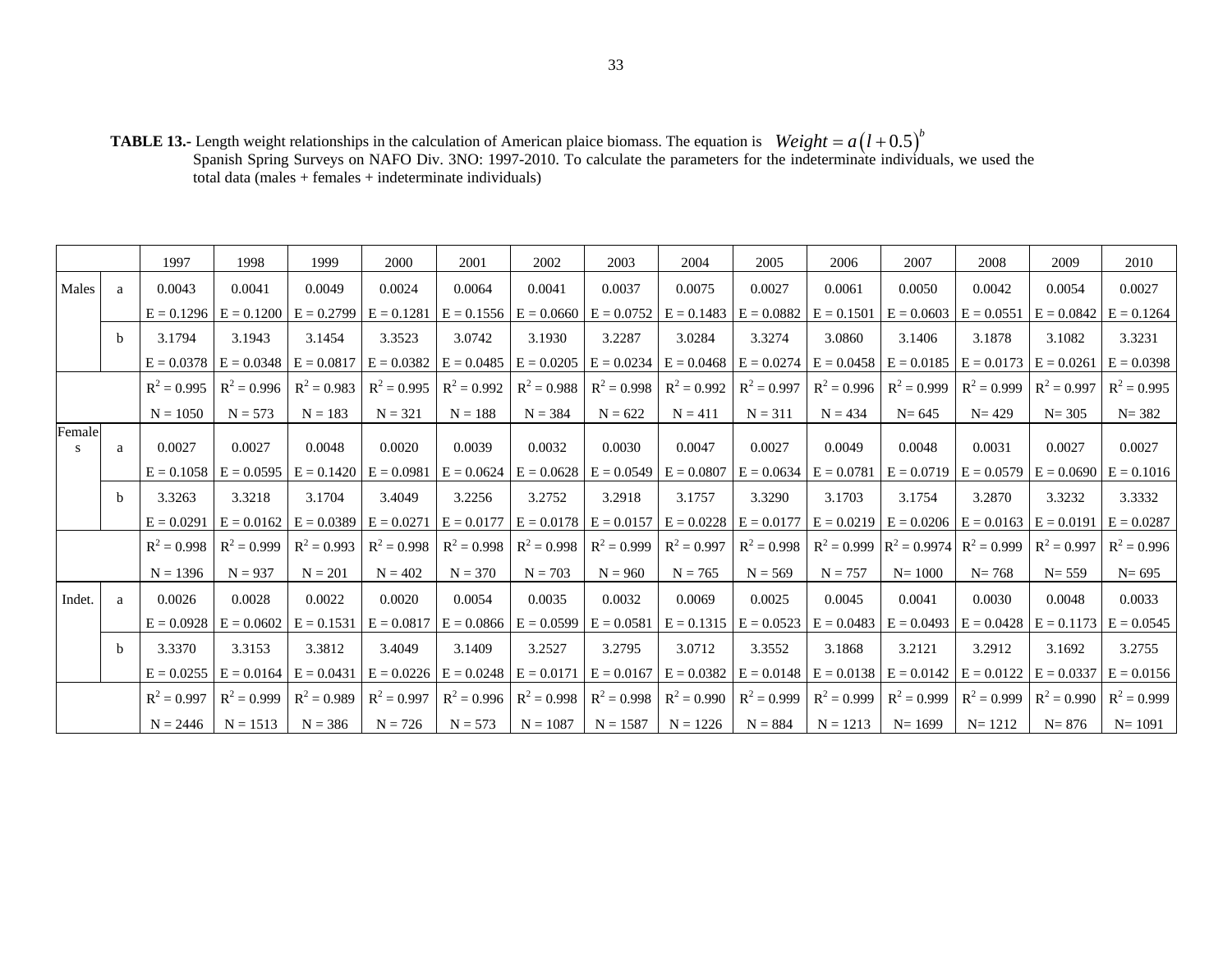**TABLE 14.-** American plaice length distribution. Estimated numbers per haul stratified mean catches. Spanish Spring Survey on NAFO 3NO: 1997-2010. Indet. means indeterminate. 1997-2000 data are transformed C/V *Playa de Menduíña* data. 2002-2010 data are original R/V *Vizconde de Eza* data. In 2001, there are data from the two vessels. (\*) indicates untransformed data.

|                             |                |                      | 1998                 |                     |                |                              | 1999           |                |                |                | 2000           |                                |                |                               | 2001           |                |                               |                      |                |                      |
|-----------------------------|----------------|----------------------|----------------------|---------------------|----------------|------------------------------|----------------|----------------|----------------|----------------|----------------|--------------------------------|----------------|-------------------------------|----------------|----------------|-------------------------------|----------------------|----------------|----------------------|
| Length (cm.)                |                | Males Females Indet. |                      | Total               |                | Males Females Indet.         |                | Total          |                | Males Females  | Indet.         | Total                          |                | Males Females Indet.          |                | Total          |                               | Males Females Indet. |                | Total                |
| 2                           | 0.000          | 0.000                |                      | $0.000 \quad 0.000$ | 0.000          | 0.000                        | 0.000          | 0.000          | 0.000          | 0.000          | 0.000          | 0.000                          | 0.000          | 0.000                         | 0.000          | 0.000          | 0.000                         | 0.000                | 0.000          | 0.000                |
| $\overline{4}$              | 0.000          | 0.000                | 0.000                | 0.000               | 0.000          | 0.000                        | 0.000          | 0.000          | 0.000          | 0.000          | 0.000          | 0.000                          | 0.000          | 0.000                         | 0.000          | 0.000          | 0.000                         | 0.000                | 0.045          | 0.045                |
| 6                           | 0.000          | 0.000                |                      | $0.000 \quad 0.000$ | 0.000          | 0.000                        | 0.000          | 0.000          | 0.000          | 0.000          | 0.000          | 0.000                          | 0.000          | 0.000                         | 0.000          | 0.000          | 0.000                         | 0.021                | 2.401          | 2.422                |
| 8                           | 0.000          | 0.000                | 0.000                | 0.000               | 0.000          | 0.000                        | 0.000          | 0.000          | 0.000          | 0.000          | 0.000          | 0.000                          | 0.000          | 0.000                         | 0.000          | 0.000          | 0.021                         | 0.031                | 1.194          | 1.245                |
| 10                          | 0.000          | 0.000                |                      | $0.000 \quad 0.000$ | 0.000          | 0.000                        | 0.000          | 0.000          | 0.000          | 17.087         | 5.812          | 22.898                         | 0.203          | 10.681                        |                | 0.227 11.111   | 0.280                         | 1.972                | 0.217          | 2.469                |
| 12                          | 0.000          | 0.000                | 0.000                | 0.000               | 0.007          | 0.008                        | 0.000          | 0.015          | 0.000          | 4.272          | 4.272          | 8.543                          | 11.240         | 11.450 0.117 22.807           |                |                | 3.620                         | 4.188                | 0.757          | 8.565                |
| 14                          | 0.073          | 0.049                | $0.000 \quad 0.121$  |                     | 0.009          | 0.000                        | 0.000          | 0.009          | 0.289          | 1.667          | 0.190          | 2.146                          | 30.021         | 34.561 0.000 64.582           |                |                | 5.797                         | 7.593                |                | 0.398 13.788         |
| 16                          | 0.136          | 0.242                |                      | 0.000 0.378         | 0.546          | 0.263                        | 0.000          | 0.809          | 1.474          | 2.739          | 0.000          | 4.212                          | 59.167         | 75.997                        |                | 0.000 135.164  | 10.535                        | 10.617 0.031 21.183  |                |                      |
| 18                          | 0.648          | 0.705                | 0.023 1.377          |                     | 0.044          | 0.146                        | 0.000          | 0.190          | 0.210          | 0.894          | 0.000          | 1.104                          | 24.333         | 41.298                        |                | 0.005 65.635   | 48.738                        | 38.461 0.010 87.210  |                |                      |
| 20                          | 1.215          | 0.750                |                      | 0.000 1.966         | 0.370          | 0.163                        | 0.000          | 0.533          | 0.398          | 0.508          | 0.000          | 0.906                          | 4.514          | 5.307                         | 0.000          | 9.821          | 69.747                        |                      |                | 56.807 0.000 126.554 |
| 22                          | 2.337          | 1.371                |                      | 0.000 3.708         | 1.053          | 0.693                        | 0.000          | 1.746          | 0.765          | 0.857          | 0.000          | 1.622                          | 2.416          | 2.785                         | 0.000          | 5.201          | 36.774                        | 35.802 0.000 72.576  |                |                      |
| 24                          | 2.605          | 1.883                | 0.000 4.489          |                     | 3.474          | 2.310                        | 0.000          | 5.784          | 2.904          | 0.468          | 0.000          | 3.372                          | 1.722          | 1.695                         | 0.000          | 3.417          | 7.776                         | 13.101 0.000 20.877  |                |                      |
| 26                          | 4.484          | 2.641                |                      | 0.000 7.126         | 5.241          | 3.713                        | 0.000          | 8.954          | 10.069         | 2.129          | 0.000          | 12.197                         | 2.762          | 0.685                         | 0.000          | 3.447          | 3.211                         | 3.416                | 0.000          | 6.627                |
| 28                          | 8.809          | 2.201                |                      | 0.000 11.010        | 8.847          | 4.872                        |                | 0.000 13.719   | 19.126         | 7.192          | 0.000          | 26.318                         | 7.298          | 1.581                         | 0.000          | 8.879          | 4.639                         | 1.994                | 0.000          | 6.633                |
| 30                          | 7.228          | 3.773                |                      | 0.000 11.001        | 11.342         | 5.977                        |                | 0.000 17.319   | 29.710         | 11.614         | 0.000          | 41.323                         | 18.574         | 3.666                         |                | 0.000 22.240   | 11.353                        | 1.499                | 0.000          | 12.852               |
| 32                          | 5.657          | 4.242                |                      | 0.000 9.898         | 10.173         | 8.235                        |                | 0.000 18.408   | 24.357         | 10.595         | 0.000          | 34.952                         | 25.029         | 7.213                         |                | 0.000 32.242   | 18.793                        | 2.218                |                | 0.000 21.012         |
| 34                          | 3.662          | 4.350                | 0.000 8.012          |                     | 7.537          | 13.315 0.000 20.852          |                |                | 16.253         | 10.386         | 0.000          | 26.638                         | 15.779         | 13.921                        |                | 0.000 29.699   | 15.703                        | 4.001                | 0.000          | 19.705               |
| 36                          | 1.897          | 4.574                | 0.000 6.471          |                     | 4.471          | 15.805 0.000 20.276          |                |                | 9.405          | 18.159         | 0.000          | 27.564                         | 9.881          | 16.429                        |                | 0.000 26.310   | 8.760                         | 9.830                | 0.000          | 18.591               |
| 38                          | 0.964          | 3.885                | 0.000 4.849          |                     | 2.240          | 15.381 0.000 17.621          |                |                | 4.435          | 20.646         | 0.000          | 25.081                         | 4.817          | 18.573                        |                | 0.000 23.390   | 3.802                         | 11.082               | 0.000          | 14.884               |
| 40                          | 0.359          | 3.021                | 0.000 3.381          |                     | 0.785          | 12.615 0.000 13.400          |                |                | 1.846          | 23.474         | 0.000          | 25.320                         | 2.094          | 26.863                        |                | 0.000 28.957   | 1.392                         | 13.048 0.000 14.440  |                |                      |
| 42                          | 0.205          | 1.968                | 0.000 2.173          |                     | 0.462          | 8.995                        | 0.000          | 9.457          | 0.370          | 18.287         | 0.000          | 18.657                         | 1.180          | 25.649                        |                | 0.000 26.828   | 0.889                         | 13.008               | 0.000          | 13.897               |
| 44                          | 0.182          | 1.128                |                      | 0.000 1.310         | 0.117          | 6.272                        | 0.000          | 6.388          | 0.467          | 12.030         | 0.000          | 12.497                         | 0.465          | 19.940                        |                | 0.000 20.404   | 0.354                         | 11.312 0.000 11.666  |                |                      |
| 46                          | 0.039          | 0.666                | 0.000 0.705          |                     | 0.119          | 3.702                        | 0.000          | 3.821          | 0.043          | 6.881          | 0.000          | 6.924                          | 0.266          | 13.733                        | 0.000          | 13.999         | 0.060                         | 8.611                | 0.000          | 8.672                |
| 48                          | 0.006          | 0.433                | 0.000 0.438          |                     | 0.025          | 2.391                        | 0.000          | 2.416          | 0.020          | 4.457          | 0.000          | 4.478                          | 0.233          | 8.588                         | 0.000          | 8.821          | 0.000                         | 5.567                | 0.000          | 5.567                |
| 50                          | 0.003          | 0.385                | 0.000 0.388          |                     | 0.000          | 1.132                        | 0.000          | 1.132          | 0.000          | 3.395          | 0.000          | 3.395                          | 0.031          | 6.231                         | 0.000          | 6.263          | 0.000                         | 3.461                | 0.000          | 3.461                |
| 52                          | 0.000          | 0.158<br>0.122       | $0.000 \quad 0.158$  |                     | 0.000          | 0.476<br>0.380               | 0.000<br>0.000 | 0.476<br>0.404 | 0.000<br>0.000 | 1.747          | 0.000<br>0.000 | 1.747                          | 0.092          | 3.692                         | 0.000          | 3.784          | 0.000                         | 1.021                | 0.000          | 1.021                |
| 54<br>56                    | 0.000          | 0.047                | 0.000<br>0.000 0.047 | 0.122               | 0.023<br>0.000 | 0.301                        | 0.000          | 0.301          | 0.000          | 1.360<br>0.938 | 0.000          | 1.360                          | 0.000          | 3.440                         | 0.000<br>0.000 | 3.440<br>1.172 | 0.000                         | 1.245<br>0.755       | 0.000<br>0.000 | 1.245<br>0.765       |
| 58                          | 0.000<br>0.000 | 0.037                | 0.000                | 0.037               | 0.000          | 0.314                        | 0.000          | 0.314          | 0.000          | 0.432          | 0.000          | 0.938<br>0.432                 | 0.000<br>0.000 | 1.172<br>1.290                | 0.000          | 1.290          | 0.010<br>0.000                | 0.546                | 0.000          | 0.546                |
| 60                          | 0.000          | 0.034                |                      | 0.000 0.034         | 0.000          | 0.306                        | 0.000          | 0.306          | 0.000          | 0.401          | 0.000          | 0.401                          | 0.000          | 1.120                         | 0.000          | 1.120          | 0.000                         | 0.335                | 0.000          | 0.335                |
| 62                          | 0.000          | 0.054                | 0.000                | 0.054               | 0.000          | 0.103                        | 0.000          | 0.103          | 0.000          | 0.047          | 0.000          | 0.047                          | 0.000          | 1.168                         | 0.000          | 1.168          | 0.000                         | 0.250                | 0.000          | 0.250                |
| 64                          | 0.000          | 0.057                | 0.000 0.057          |                     | 0.000          | 0.122                        | 0.000          | 0.122          | 0.000          | 0.298          | 0.000          | 0.298                          | 0.000          | 0.637                         | 0.000          | 0.637          | 0.000                         | 0.045                | 0.000          | 0.045                |
| 66                          | 0.000          | 0.008                | 0.000                | 0.008               | 0.000          | 0.045                        | 0.000          | 0.045          | 0.000          | 0.000          | 0.000          | 0.000                          | 0.000          | 0.000                         | 0.000          | 0.000          | 0.000                         | 0.078                | 0.000          | 0.078                |
| 68                          | 0.000          | 0.011                | 0.000 0.011          |                     | 0.000          | 0.091                        | 0.000          | 0.091          | 0.000          | 0.000          | 0.000          | 0.000                          | 0.000          | 0.000                         | 0.000          | 0.000          | 0.000                         | 0.004                | 0.000          | 0.004                |
| 70                          | 0.000          | 0.000                |                      | $0.000 \quad 0.000$ | 0.000          | 0.000                        | 0.000          | 0.000          | 0.000          | 0.000          | 0.000          | 0.000                          | 0.000          | 0.086                         | 0.000          | 0.086          | 0.000                         | 0.016                | 0.000          | 0.016                |
| 72                          | 0.000          | 0.000                |                      | $0.000 \quad 0.000$ | 0.000          | 0.000                        | 0.000          | 0.000          | 0.000          | 0.000          | 0.000          | 0.000                          | 0.000          | 0.018                         | 0.000          | 0.018          | 0.000                         | 0.000                | 0.000          | 0.000                |
| 74                          | 0.000          | 0.000                |                      | $0.000 \quad 0.000$ | 0.000          | 0.000                        | 0.000          | 0.000          | 0.000          | 0.000          | 0.000          | 0.000                          | 0.000          | 0.000                         | 0.000          | 0.000          | 0.000                         | 0.000                | 0.000          | 0.000                |
| 76                          | 0.000          | 0.000                |                      | $0.000 \quad 0.000$ | 0.000          | 0.000                        | 0.000          | 0.000          | 0.000          | 0.054          | 0.000          | 0.054                          | 0.000          | 0.000                         | 0.000          | 0.000          | 0.000                         | 0.000                | 0.000          | 0.000                |
|                             |                |                      |                      |                     |                |                              |                |                |                |                |                |                                |                |                               |                |                |                               |                      |                |                      |
| Total                       | 40.511         | 38.798 0.023 79.332  |                      |                     |                | 56.883 108.124 0.000 165.008 |                |                |                |                |                | 122.141 183.012 10.273 315.426 |                | 222.117 359.467 0.348 581.933 |                |                | 252.254 261.936 5.053 519.242 |                      |                |                      |
|                             |                |                      |                      |                     |                |                              |                |                |                |                |                |                                |                |                               |                |                |                               |                      |                |                      |
| $N^{\circ}$ samples $(*)$ : |                |                      |                      | 116                 |                |                              |                | 108            |                |                |                | 93                             |                |                               |                | 96             |                               |                      |                | 81                   |
| $N^{\circ}$ Ind. $(*)$ :    | 8297           | 5729                 | 3                    | 14029               | 4640           | 7390                         | $\mathbf{0}$   | 12030          | 4541           | 7742           | 4              | 12287                          | 3732           | 7721                          | 5              | 11458          | 4996                          | 7906                 | 114            | 13016                |
| Sampled catch:              |                |                      |                      | 1390                |                |                              |                | 1617           |                |                |                | 1858                           |                |                               |                | 1697           |                               |                      |                | 3388                 |
| Range $(*)$ :               |                |                      |                      | 14-68               |                |                              |                | 13-68          |                |                |                | 10-77                          |                |                               |                | 11-72          |                               |                      |                | $5 - 70$             |
| Total catch:                |                |                      |                      | 4209                |                |                              |                | 8540           |                |                |                | 10565                          |                |                               |                | 15533          |                               |                      |                | 11477                |
| Total hauls (*):            |                |                      |                      | 128                 |                |                              |                | 124            |                |                |                | 114                            |                |                               |                | 118            |                               |                      |                | 123                  |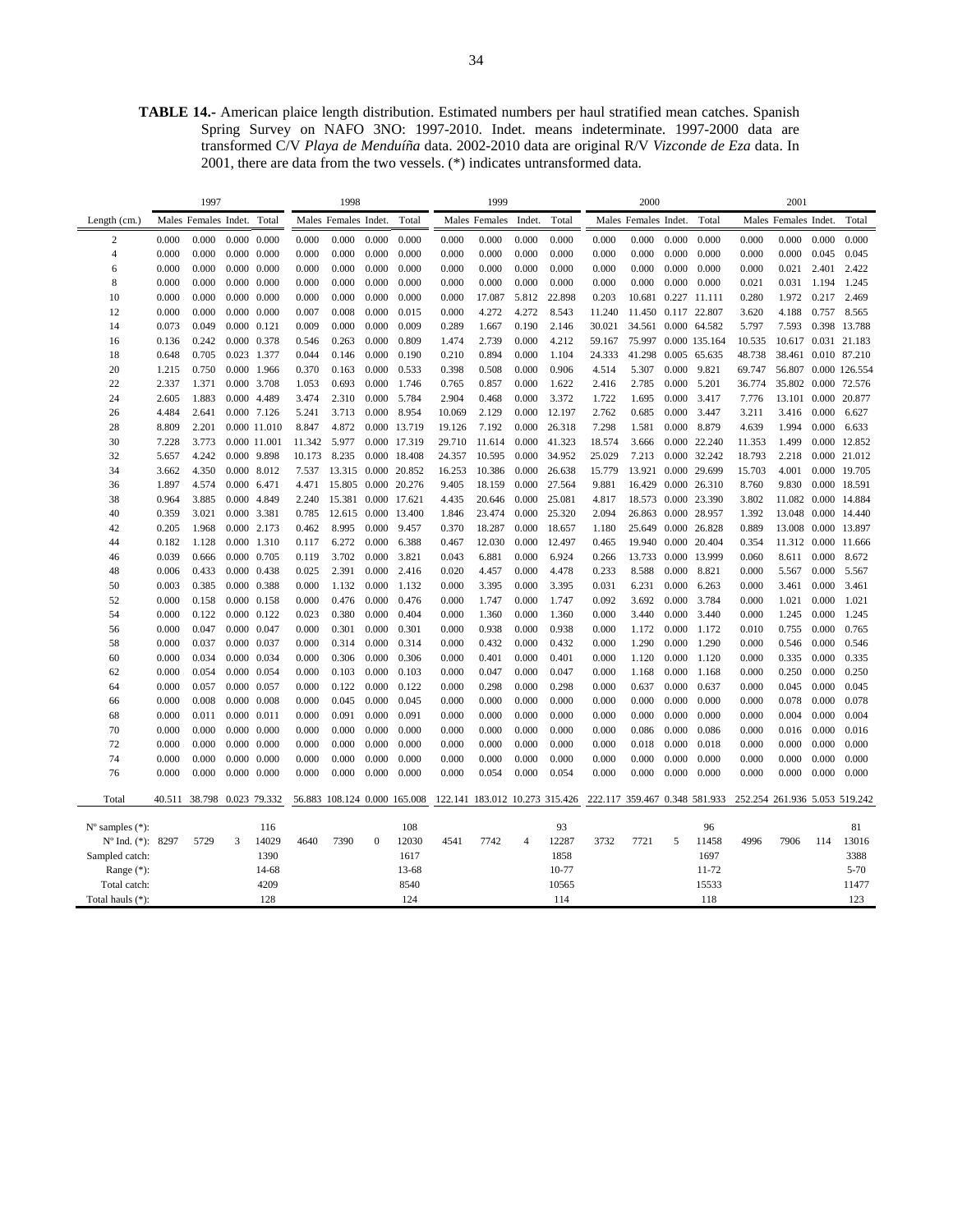**TABLE 14 (cont.).-** American plaice length distribution. Estimated numbers per haul stratified mean catches. Spanish Spring Survey on NAFO 3NO: 1997-2010. Indet. means indeterminate. 1997-2000 data are transformed C/V *Playa de Menduíña* data. 2002-2010 data are original R/V *Vizconde de Eza* data. In 2001, there are data from the two vessels. (\*) indicates untransformed data.

|                             |                | 2002                          |                |                |                               | 2003                 |                |                     |                                | 2004           |                |                |                | 2005                 |                |                               |                               | 2006                 |                |                |
|-----------------------------|----------------|-------------------------------|----------------|----------------|-------------------------------|----------------------|----------------|---------------------|--------------------------------|----------------|----------------|----------------|----------------|----------------------|----------------|-------------------------------|-------------------------------|----------------------|----------------|----------------|
| Length (cm.)                |                | Males Females Indet.          |                | Total          |                               | Males Females Indet. |                | Total               |                                | Males Females  | Indet.         | Total          |                | Males Females Indet. |                | Total                         |                               | Males Females Indet. |                | Total          |
| $\overline{2}$              | 0.000          | 0.000                         | 0.000          | 0.000          | 0.000                         | 0.000                | 0.000          | 0.000               | 0.000                          | 0.000          | 0.000          | 0.000          | 0.000          | 0.000                | 0.000          | 0.000                         | 0.000                         | 0.000                | 0.000          | 0.000          |
| 4                           | 0.000          | 0.000                         | 0.000          | 0.000          | 0.000                         | 0.000                | 0.000          | 0.000               | 0.000                          | 0.000          | 0.000          | 0.000          | 0.000          | 0.000                | 0.000          | 0.000                         | 0.000                         | 0.000                | 0.000          | 0.000          |
| 6                           | 0.000          | 0.000                         | 0.052          | 0.052          | 0.188                         | 0.044                | 0.287          | 0.519               | 0.084                          | 0.090          | 8.701          | 8.875          | 0.014          | 0.007                | 0.513          | 0.534                         | 0.043                         | 0.000                | 0.096          | 0.139          |
| 8                           | 0.005          | 0.133                         | 0.013          | 0.152          | 0.356                         | 0.223                | 0.056          | 0.635               | 1.027                          | 0.746          | 49.783         | 51.556         | 0.172          | 0.400                | 1.875          | 2.446                         | 0.019                         | 0.010                | 0.095          | 0.124          |
| 10                          | 0.853          | 1.420                         | 0.091          | 2.365          | 0.074                         | 0.142                | 0.065          | 0.280               | 0.133                          | 0.271          | 6.226          | 6.630          | 1.474          | 1.177                | 0.099          | 2.750                         | 0.072                         | 0.060                | 0.000          | 0.131          |
| 12                          | 4.606          | 6.883                         |                | 0.135 11.625   | 0.814                         | 0.891                | 0.000          | 1.705               | 1.164                          | 1.209          | 0.004          | 2.377          | 29.728         | 22.828               |                | 0.062 52.618                  | 2.843                         | 2.168                | 0.000          | 5.011          |
| 14                          | 3.250          | 3.490                         | 0.027          | 6.768          | 1.576                         | 1.005                | 0.000          | 2.581               | 6.529                          | 4.615          | 0.000          | 11.145         | 46.137         | 45.635               | 0.056          | 91.828                        | 8.939                         | 8.049                | 0.000          | 16.989         |
| 16                          | 1.688          | 2.104                         | 0.000          | 3.792          | 6.969                         | 5.441                |                | 0.000 12.410        | 3.692                          | 3.184          | 0.000          | 6.875          | 22.245         | 20.487               |                | 0.000 42.733                  | 15.983                        | 14.714 0.000         |                | 30.697         |
| 18                          | 6.588          | 6.831                         |                | 0.000 13.420   | 17.873                        | 13.925               |                | 0.000 31.798        | 1.904                          | 1.239          | 0.000          | 3.143          | 6.715          | 6.709                | 0.000          | 13.424                        | 68.546                        | 51.271               |                | 0.000 119.817  |
| 20                          | 10.751         | 8.917                         |                | 0.000 19.668   | 7.441                         | 7.791                |                | 0.000 15.232        | 4.051                          | 3.190          | 0.000          | 7.241          | 6.343          | 5.253                | 0.000          | 11.596                        | 95.356                        | 94.226 0.000 189.583 |                |                |
| 22                          | 26.930         | 17.681                        | 0.000          | 44.611         | 14.162                        | 8.973                |                | 0.000 23.135        | 18.341                         | 8.930          | 0.000          | 27.271         | 3.618          | 3.026                | 0.000          | 6.644                         | 33.891                        | 37.382               | 0.000          | 71.273         |
| 24                          | 34.971         | 33.222 0.000                  |                | 68.193         | 35.284                        |                      |                | 11.606 0.000 46.890 | 18.592                         | 14.481         | 0.000          | 33.073         | 7.908          | 3.341                | 0.000          | 11.249                        | 16.301                        | 12.507 0.000         |                | 28.808         |
| 26                          | 21.342         | 29.173 0.000                  |                | 50.515         | 62.238                        | 21.586 0.000         |                | 83.823              | 27.188                         | 10.344         | 0.000          | 37.532         | 17.567         | 6.709                | 0.000          | 24.276                        | 18.093                        | 10.179               | 0.000          | 28.272         |
| 28                          | 7.317          | 13.800                        |                | 0.000 21.117   | 42.882                        | 44.576 0.000         |                | 87.458              | 46.289                         | 14.760         | 0.000          | 61.048         | 31.709         | 13.734 0.000         |                | 45.444                        | 32.376                        | 6.712                | 0.000          | 39,087         |
| 30                          | 5.530          | 4.861                         | 0.000          | 10.391         | 17.283                        | 42.818 0.000         |                | 60.100              | 36.904                         | 23.718         | 0.000          | 60.622         | 46.328         | 13.928               | 0.000          | 60.256                        | 57.378                        | 11.702               | 0.000          | 69.080         |
| 32                          | 7.801          | 1.697                         | 0.000          | 9.498          | 11.921                        | 19.885 0.000 31.805  |                |                     | 17.960                         | 43.845         | 0.000          | 61.804         | 32.463         | 16.433 0.000         |                | 48.896                        | 48.434                        | 22.092 0.000         |                | 70.526         |
| 34                          | 7.563          | 1.390                         | 0.000          | 8.953          | 11.256                        | 8.363                | 0.000          | 19.618              | 10.580                         | 42.211         | 0.000          | 52.791         | 14.535         | 26.469               | 0.000          | 41.005                        | 26.510                        | 20.787               | 0.000          | 47.297         |
| 36                          | 5.397          | 1.575                         | 0.000          | 6.973          | 8.333                         | 3.467                | 0.000          | 11.800              | 6.172                          | 20.482         | 0.000          | 26.654         | 7.360          | 35.775 0.000         |                | 43.134                        | 12.445                        | 26.465               | 0.000          | 38.909         |
| 38                          | 2.528          | 4.239                         | 0.000          | 6.767          | 4.505                         | 2.965                | 0.000          | 7.470               | 3.628                          | 6.955          | 0.000          | 10.583         | 3.353          | 24.246               | 0.000          | 27.600                        | 4.025                         | 37.156               | 0.000          | 41.181         |
| 40                          | 1.263          | 6.464                         | 0.000          | 7.726          | 1.685                         | 4.476                | 0.000          | 6.161               | 1.587                          | 4.815          | 0.000          | 6.402          | 0.745          | 10.301               | 0.000          | 11.046                        | 1.775                         | 28.755               | 0.000          | 30.530         |
| 42                          | 0.411          | 8.085                         | 0.000          | 8.496          | 0.475                         | 7.659                | 0.000          | 8.135               | 0.582                          | 5.407          | 0.000          | 5.990          | 0.202          | 4.700                | 0.000          | 4.903                         | 0.304                         | 12.994               | 0.000          | 13.297         |
| 44                          | 0.164          | 6.918                         | 0.000          | 7.081          | 0.147                         | 6.731                | 0.000          | 6.877               | 0.183                          | 6.655          | 0.000          | 6.838          | 0.057          | 3.419                | 0.000          | 3.477                         | 0.216                         | 6.821                | 0.000          | 7.037          |
| 46                          | 0.031          | 5.848                         | 0.000          | 5.878          | 0.063                         | 6.855                | 0.000          | 6.917               | 0.109                          | 7.216          | 0.000          | 7.325          | 0.164          | 3.433                | 0.000          | 3.597                         | 0.014                         | 3.300                | 0.000          | 3.314          |
| 48                          | 0.018          | 3.791                         | 0.000          | 3.810          | 0.000                         | 5.653                | 0.000          | 5.653               | 0.000                          | 5.071          | 0.000          | 5.071          | 0.090          | 2.990                | 0.000          | 3.080                         | 0.037                         | 3.481                | 0.000          | 3.518          |
| 50                          | 0.024          | 2.186                         | 0.000          | 2.210          | 0.000                         | 3.517                | 0.000          | 3.517               | 0.008                          | 3.552          | 0.000          | 3.559          | 0.107          | 2.272                | 0.000          | 2.379                         | 0.000                         | 3.394                | 0.000          | 3.394          |
| 52                          | 0.051          | 1.614                         | 0.000          | 1.666          | 0.000                         | 3.150                | 0.000          | 3.150               | 0.000                          | 2.925          | 0.000          | 2.925          | 0.049          | 1.634                | 0.000          | 1.683                         | 0.000                         | 2.126                | 0.000          | 2.126          |
| 54                          | 0.000          | 1.152                         | 0.000          | 1.152          | 0.000                         | 2.273                | 0.000          | 2.273               | 0.000                          | 2.326          | 0.000          | 2.326          | 0.000          | 1.531                | 0.000          | 1.531                         | 0.000                         | 1.451                | 0.000          | 1.451          |
| 56                          | 0.000          | 0.720                         | 0.000          | 0.720          | 0.000                         | 1.159                | 0.000          | 1.159               | 0.059                          | 1.604          | 0.000          | 1.663          | 0.000          | 1.546                | 0.000          | 1.546                         | 0.000                         | 2.357                | 0.000          | 2.357          |
| 58                          | 0.000          | 0.351                         | 0.000          | 0.351          | 0.000                         | 0.804                | 0.000          | 0.804               | 0.000                          | 1.066          | 0.000          | 1.066          | 0.000          | 0.905                | 0.000          | 0.905                         | 0.000                         | 1.581                | 0.000          | 1.581          |
| 60                          | 0.000          | 0.231                         | 0.000          | 0.231          | 0.000                         | 0.447                | 0.000          | 0.447               | 0.000                          | 0.271          | 0.000          | 0.271          | 0.000          | 0.753                | 0.000          | 0.753                         | 0.000                         | 0.763                | 0.000          | 0.763          |
| 62                          | 0.000          | 0.139                         | 0.000          | 0.139          | 0.000                         | 0.073                | 0.000          | 0.073               | 0.000                          | 0.294          | 0.000          | 0.294          | 0.000          | 0.407                | 0.000          | 0.407                         | 0.000                         | 0.300                | 0.000          | 0.300          |
| 64                          | 0.000          | 0.020                         | 0.000          | 0.020          | 0.000                         | 0.222                | 0.000          | 0.222               | 0.000                          | 0.162          | 0.000          | 0.162          | 0.000          | 0.174                | 0.000          | 0.174                         | 0.000                         | 0.200                | 0.000          | 0.200          |
| 66                          | 0.000          | 0.101                         | 0.000          | 0.101          | 0.000                         | 0.032                | 0.000          | 0.032               | 0.000                          | 0.132          | 0.000          | 0.132          | 0.000          | 0.302                | 0.000          | 0.302                         | 0.000                         | 0.088                | 0.000          | 0.088          |
| 68<br>70                    | 0.000          | 0.006<br>0.000                | 0.000<br>0.000 | 0.006<br>0.000 | 0.000<br>0.000                | 0.000<br>0.000       | 0.000          | 0.000<br>0.000      | 0.000                          | 0.049<br>0.000 | 0.000<br>0.000 | 0.049<br>0.000 | 0.000<br>0.000 | 0.081                | 0.000          | 0.081                         | 0.000                         | 0.019<br>0.015       | 0.000<br>0.000 | 0.019<br>0.015 |
| 72                          | 0.000<br>0.000 | 0.000                         | 0.000          | 0.000          | 0.000                         | 0.000                | 0.000<br>0.000 | 0.000               | 0.000<br>0.000                 | 0.000          | 0.000          | 0.000          | 0.000          | 0.000<br>0.000       | 0.000<br>0.000 | 0.000<br>0.000                | 0.000<br>0.000                | 0.014                | 0.000          | 0.014          |
| 74                          |                | 0.000                         | 0.000          | 0.000          | 0.000                         | 0.000                | 0.000          | 0.000               | 0.000                          | 0.000          | 0.000          | 0.000          | 0.000          | 0.000                | 0.000          | 0.000                         | 0.000                         | 0.000                | 0.000          | 0.000          |
| 76                          | 0.000          | 0.000                         | 0.000          | 0.000          | 0.000                         | 0.000                | 0.000          | 0.000               | 0.000                          | 0.000          | 0.000          | 0.000          | 0.000          | 0.000                | 0.000          | 0.000                         |                               | 0.006                |                | 0.006          |
|                             | 0.000          |                               |                |                |                               |                      |                |                     |                                |                |                |                |                |                      |                |                               | 0.000                         |                      | 0.000          |                |
| Total                       |                | 149.083 175.044 0.319 324.447 |                |                | 245.522 236.752 0.407 482.682 |                      |                |                     | 206.765 241.817 64.714 513.296 |                |                |                |                |                      |                | 279.087 280.604 2.603 562.294 | 443.600 423.144 0.191 866.936 |                      |                |                |
|                             |                |                               |                |                |                               |                      |                |                     |                                |                |                |                |                |                      |                |                               |                               |                      |                |                |
| $N^{\circ}$ samples $(*)$ : |                |                               |                | 108            |                               |                      |                | 91                  |                                |                |                | 75             |                |                      |                | 70                            |                               |                      |                | 73             |
| $N^{\circ}$ Ind. $(*)$ :    | 5873           | 7234                          | 12             | 13119          | 6122                          | 7333                 | 9              | 13464               | 5076                           | 7561           | 1353           | 13990          | 6097           | 8494                 | 62             | 14653                         | 5942                          | 8030                 | 20             | 13992          |
| Sampled catch:              |                |                               |                | 3675           |                               |                      |                | 3885                |                                |                |                | 4614           |                |                      |                | 4556                          |                               |                      |                | 5906           |
| Range $(*)$ :               |                |                               |                | $7 - 68$       |                               |                      |                | 6-66                |                                |                |                | $6 - 68$       |                |                      |                | $6 - 69$                      |                               |                      |                | $6 - 77$       |
| Total catch:                |                |                               |                | 9201           |                               |                      |                | 13955               |                                |                |                | 13729          |                |                      |                | 13193                         |                               |                      |                | 17334          |
| Total hauls $(*)$ :         |                |                               |                | 125            |                               |                      |                | 118                 |                                |                |                | 120            |                |                      |                | 119                           |                               |                      |                | 120            |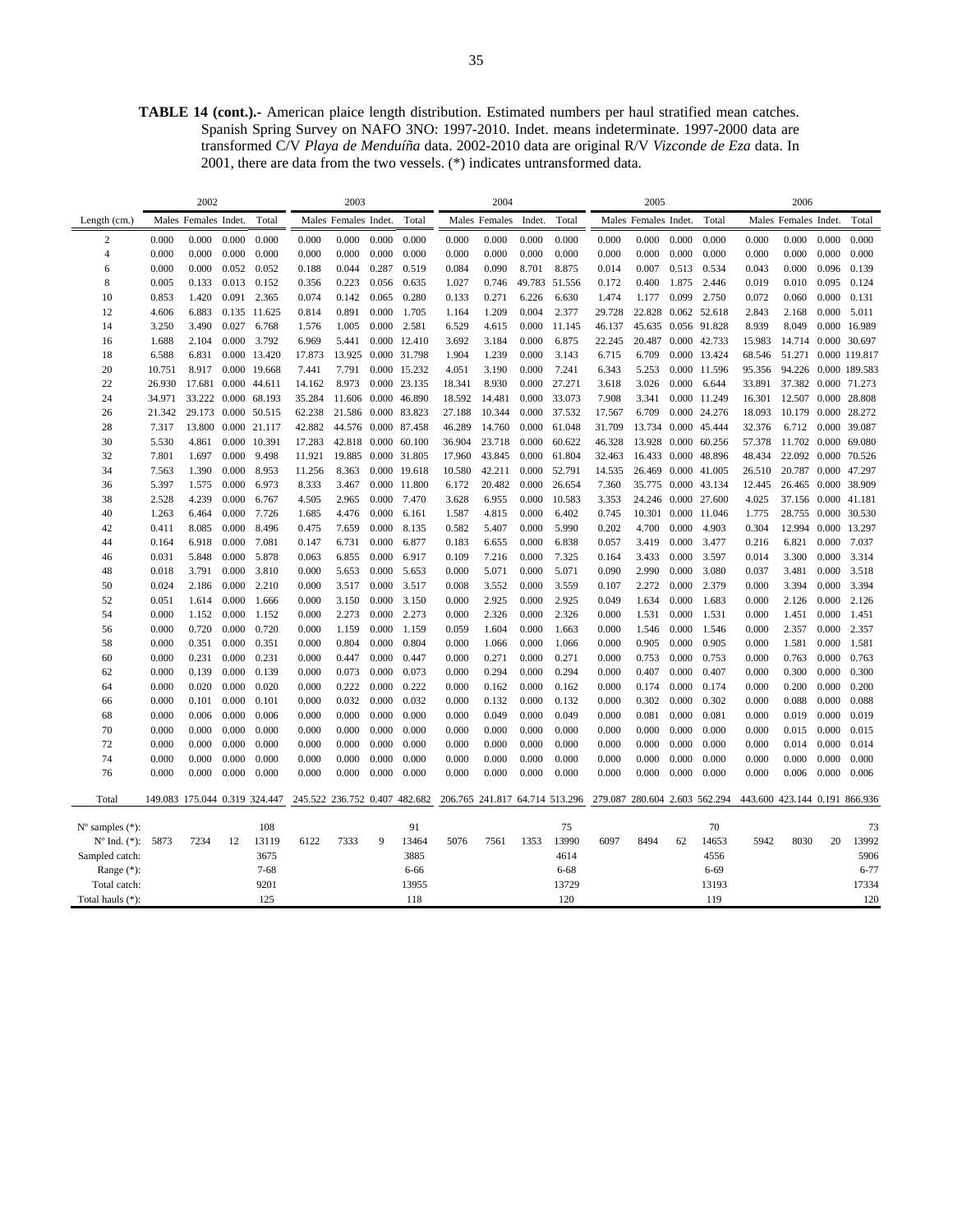**TABLE 14 (cont.).-** American plaice length distribution. Estimated numbers per haul stratified mean catches. Spanish Spring Survey on NAFO 3NO: 1997-2010. Indet. means indeterminate. 1997-2000 data are transformed C/V *Playa de Menduíña* data. 2002-2010 data are original R/V *Vizconde de Eza* data. In 2001, there are data from the two vessels. (\*) indicates untransformed data.

|                         |        | 2007                 |       |                               |        | 2008          |        |                                |                               | 2009                 |       |              |                               | 2010                 |       |              |
|-------------------------|--------|----------------------|-------|-------------------------------|--------|---------------|--------|--------------------------------|-------------------------------|----------------------|-------|--------------|-------------------------------|----------------------|-------|--------------|
| Length<br>(cm.)         |        | Males Females Indet. |       | Total                         |        | Males Females | Indet. | Total                          |                               | Males Females Indet. |       | Total        |                               | Males Females Indet. |       | Total        |
| $\mathbf{2}$            | 0.000  | 0.000                | 0.000 | 0.000                         | 0.000  | 0.000         | 0.000  | 0.000                          | 0.000                         | 0.000                | 0.017 | 0.017        | 0.000                         | 0.000                | 0.000 | 0.000        |
| $\overline{4}$          | 0.000  | 0.000                | 0.159 | 0.159                         | 0.000  | 0.000         | 0.000  | 0.000                          | 0.000                         | 0.000                | 0.084 | 0.084        | 0.000                         | 0.000                | 0.000 | 0.000        |
| 6                       | 0.357  | 0.306                | 2.373 | 3.036                         | 0.022  | 0.000         | 0.394  | 0.416                          | 0.009                         | 0.009                | 1.252 | 1.269        | 0.020                         | 0.007                | 0.195 | 0.221        |
| 8                       | 0.756  | 0.622                | 1.006 | 2.384                         | 0.594  | 0.777         | 0.399  | 1.770                          | 0.323                         | 0.255                | 1.828 | 2.406        | 0.040                         | 0.106                | 0.000 | 0.146        |
| 10                      | 0.117  | 0.112                | 0.045 | 0.275                         | 16.878 | 13.351        | 7.196  | 37.425                         | 0.624                         | 0.443                | 0.831 | 1.899        | 5.652                         | 5.813                |       | 0.000 11.465 |
| 12                      | 0.273  | 0.273                | 0.019 | 0.565                         | 13.308 | 12.346        | 4.442  | 30.097                         | 1.056                         | 0.761                | 0.151 | 1.968        | 13.825                        | 12.833 0.000 26.658  |       |              |
| 14                      | 0.409  | 0.230                | 0.000 | 0.639                         | 3.366  | 2.820         | 0.067  | 6.252                          | 3.309                         | 2.975                | 0.097 | 6.380        | 9.208                         | 9.087                |       | 0.000 18.295 |
| 16                      | 1.201  | 1.058                | 0.000 | 2.259                         | 1.881  | 1.781         | 0.000  | 3.662                          | 6.313                         | 7.598                | 0.068 | 13.978       | 5.606                         | 5.537                |       | 0.000 11.142 |
| 18                      | 7.895  | 7.011                |       | 0.000 14.906                  | 2.321  | 1.569         | 0.043  | 3.934                          | 3.348                         | 4.013                | 0.000 | 7.361        | 10.834                        | 9.345                |       | 0.000 20.179 |
| 20                      | 18.350 | 11.397               |       | 0.000 29.748                  | 10.242 | 6.556         | 0.000  | 16.798                         | 2.673                         | 2.552                | 0.000 | 5.225        | 16.893                        | 14.650 0.000 31.543  |       |              |
| 22                      | 44.794 | 25.820 0.000 70.614  |       |                               | 35.516 | 17.364        | 0.000  | 52.881                         | 5.638                         | 3.474                | 0.000 | 9.112        | 15.894                        | 10.922 0.000 26.817  |       |              |
| 24                      | 49.297 | 38.741 0.000 88.038  |       |                               | 64.851 | 29.146        | 0.000  | 93.997                         | 13.784                        | 5.481                |       | 0.000 19.265 | 24.252                        | 9.510                |       | 0.000 33.762 |
| 26                      | 25.290 | 24.747 0.000 50.037  |       |                               | 63.778 | 56.716        |        | 0.000 120.494                  | 23.336                        | 12.973               |       | 0.000 36.309 | 40.883                        | 7.316                |       | 0.000 48.199 |
| 28                      | 20.585 | 12.655 0.000 33.240  |       |                               | 33.117 | 50.360        | 0.000  | 83.477                         | 21.745                        | 23.534 0.000 45.279  |       |              | 56.452                        | 16.059 0.000 72.511  |       |              |
| 30                      | 25.139 | 7.487                |       | 0.000 32.626                  | 34.622 | 22.353        | 0.000  | 56.975                         | 17.699                        | 24.519               |       | 0.000 42.217 | 39.702                        | 24.479 0.000 64.181  |       |              |
| 32                      | 25.351 | 7.517                |       | 0.000 32.868                  | 32.584 | 12.761        | 0.000  | 45.345                         | 13.522                        | 15.402 0.000 28.924  |       |              | 25.227                        | 25.449 0.000 50.677  |       |              |
| 34                      | 16.904 |                      |       | 10.904 0.000 27.809           | 20.248 | 10.758        | 0.000  | 31.007                         | 11.775                        | 8.900                |       | 0.000 20.675 | 11.550                        | 20.411 0.000 31.961  |       |              |
| 36                      | 6.664  |                      |       | 14.769 0.000 21.433           | 11.713 | 15.283        | 0.000  | 26.996                         | 5.686                         | 8.568                |       | 0.000 14.254 | 3.882                         | 10.721               | 0.000 | 14.603       |
| 38                      | 4.007  | 18.315 0.000 22.321  |       |                               | 3.739  | 20.729        | 0.000  | 24.468                         | 2.408                         | 11.090               |       | 0.000 13.498 | 1.226                         | 8.739                | 0.000 | 9.965        |
| 40                      | 1.327  | 21.746 0.000 23.074  |       |                               | 1.600  | 26.714        | 0.000  | 28.314                         | 0.838                         | 15.607               |       | 0.000 16.445 | 0.395                         | 9.650                |       | 0.000 10.046 |
| 42                      | 0.463  |                      |       | 15.291 0.000 15.754           | 0.410  | 22.139        | 0.000  | 22.548                         | 0.306                         | 13.462 0.000 13.768  |       |              | 0.081                         | 8.885                | 0.000 | 8.965        |
| 44                      | 0.137  | 7.011                | 0.000 | 7.148                         | 0.284  | 14.339        | 0.000  | 14.623                         | 0.034                         | 9.311                | 0.000 | 9.346        | 0.000                         | 7.461                | 0.000 | 7.461        |
| 46                      | 0.118  | 4.045                | 0.000 | 4.163                         | 0.155  | 7.483         | 0.000  | 7.638                          | 0.031                         | 4.344                | 0.000 | 4.376        | 0.047                         | 4.639                | 0.000 | 4.686        |
| 48                      | 0.044  | 2.998                | 0.000 | 3.041                         | 0.138  | 4.261         | 0.000  | 4.399                          | 0.027                         | 2.823                | 0.000 | 2.850        | 0.044                         | 2.760                | 0.000 | 2.804        |
| 50                      | 0.051  | 1.920                | 0.000 | 1.970                         | 0.059  | 2.428         | 0.000  | 2.487                          | 0.037                         | 1.730                | 0.000 | 1.768        | 0.000                         | 2.054                | 0.000 | 2.054        |
| 52                      | 0.010  | 1.822                | 0.000 | 1.832                         | 0.000  | 2.126         | 0.000  | 2.126                          | 0.027                         | 1.477                | 0.000 | 1.504        | 0.000                         | 2.767                | 0.000 | 2.767        |
| 54                      | 0.000  | 1.783                | 0.000 | 1.783                         | 0.000  | 1.597         | 0.000  | 1.597                          | 0.000                         | 1.421                | 0.000 | 1.421        | 0.000                         | 1.539                | 0.000 | 1.539        |
| 56                      | 0.000  | 1.473                | 0.000 | 1.473                         | 0.000  | 1.754         | 0.000  | 1.754                          | 0.000                         | 1.246                | 0.000 | 1.246        | 0.000                         | 1.358                | 0.000 | 1.358        |
| 58                      | 0.000  | 1.065                | 0.000 | 1.065                         | 0.000  | 1.454         | 0.000  | 1.454                          | 0.000                         | 0.855                | 0.000 | 0.855        | 0.007                         | 1.021                | 0.000 | 1.028        |
| 60                      | 0.000  | 0.707                | 0.000 | 0.707                         | 0.000  | 0.928         | 0.000  | 0.928                          | 0.000                         | 0.745                | 0.000 | 0.745        | 0.000                         | 0.580                | 0.000 | 0.580        |
| 62                      | 0.000  | 0.475                | 0.000 | 0.475                         | 0.000  | 0.843         | 0.000  | 0.843                          | 0.000                         | 0.262                | 0.000 | 0.262        | 0.000                         | 0.520                | 0.000 | 0.520        |
| 64                      | 0.000  | 0.449                | 0.000 | 0.449                         | 0.000  | 0.486         | 0.000  | 0.486                          | 0.000                         | 0.256                | 0.000 | 0.256        | 0.000                         | 0.473                | 0.000 | 0.473        |
| 66                      | 0.000  | 0.068                | 0.000 | 0.068                         | 0.000  | 0.089         | 0.000  | 0.089                          | 0.000                         | 0.070                | 0.000 | 0.070        | 0.000                         | 0.000                | 0.000 | 0.000        |
| 68                      | 0.000  | 0.039                | 0.000 | 0.039                         | 0.000  | 0.030         | 0.000  | 0.030                          | 0.000                         | 0.006                | 0.000 | 0.006        | 0.000                         | 0.000                | 0.000 | 0.000        |
| 70                      | 0.000  | 0.015                | 0.000 | 0.015                         | 0.000  | 0.000         | 0.000  | 0.000                          | 0.000                         | 0.000                | 0.000 | 0.000        | 0.000                         | 0.008                | 0.000 | 0.008        |
| 72                      | 0.000  | 0.000                | 0.000 | 0.000                         | 0.000  | 0.000         | 0.000  | 0.000                          | 0.000                         | 0.000                | 0.000 | 0.000        | 0.000                         | 0.012                | 0.000 | 0.012        |
| 74                      | 0.000  | 0.015                | 0.000 | 0.015                         | 0.000  | 0.000         | 0.000  | 0.000                          | 0.000                         | 0.000                | 0.000 | 0.000        | 0.000                         | 0.019                | 0.000 | 0.019        |
| 76                      | 0.000  | 0.000                | 0.000 | 0.000                         | 0.000  | 0.028         | 0.000  | 0.028                          | 0.000                         | 0.000                | 0.000 | 0.000        | 0.000                         | 0.000                | 0.000 | 0.000        |
| Total                   |        |                      |       | 249.539 242.885 3.602 496.025 |        |               |        | 351.426 361.373 12.541 725.340 | 134.548 186.163 4.328 325.039 |                      |       |              | 281.719 234.732 0.195 516.645 |                      |       |              |
|                         |        |                      |       |                               |        |               |        |                                |                               |                      |       |              |                               |                      |       |              |
| $No$ samples            |        |                      |       |                               |        |               |        |                                |                               |                      |       |              |                               |                      |       |              |
| $(*)$ :                 |        |                      |       | 75                            |        |               |        | 75                             |                               |                      |       | 76           |                               |                      |       | 57           |
| $N^{\circ}$ Ind. $(*):$ | 5356   | 6995                 | 163   | 12514                         | 5439   | 7861          | 247    | 13547                          | 4571                          | 6451                 | 263   | 11285        | 3817                          | 5613                 | 12    | 9442         |
| Sampled                 |        |                      |       |                               |        |               |        |                                |                               |                      |       |              |                               |                      |       |              |
| catch:                  |        |                      |       | 4342                          |        |               |        | 4318                           |                               |                      |       | 3964         |                               |                      |       | 2795         |
| Range $(*)$ :           |        |                      |       | $5 - 75$                      |        |               |        | $6 - 77$                       |                               |                      |       | $3 - 69$     |                               |                      |       | $6 - 74$     |
| Total catch:            |        |                      |       | 12282                         |        |               |        | 17867                          |                               |                      |       | 11219        |                               |                      |       | 9215         |
| Total hauls             |        |                      |       |                               |        |               |        |                                |                               |                      |       |              |                               |                      |       |              |
| $(*):$                  |        |                      |       | 111                           |        |               |        | 122                            |                               |                      |       | 109          |                               |                      |       | 95           |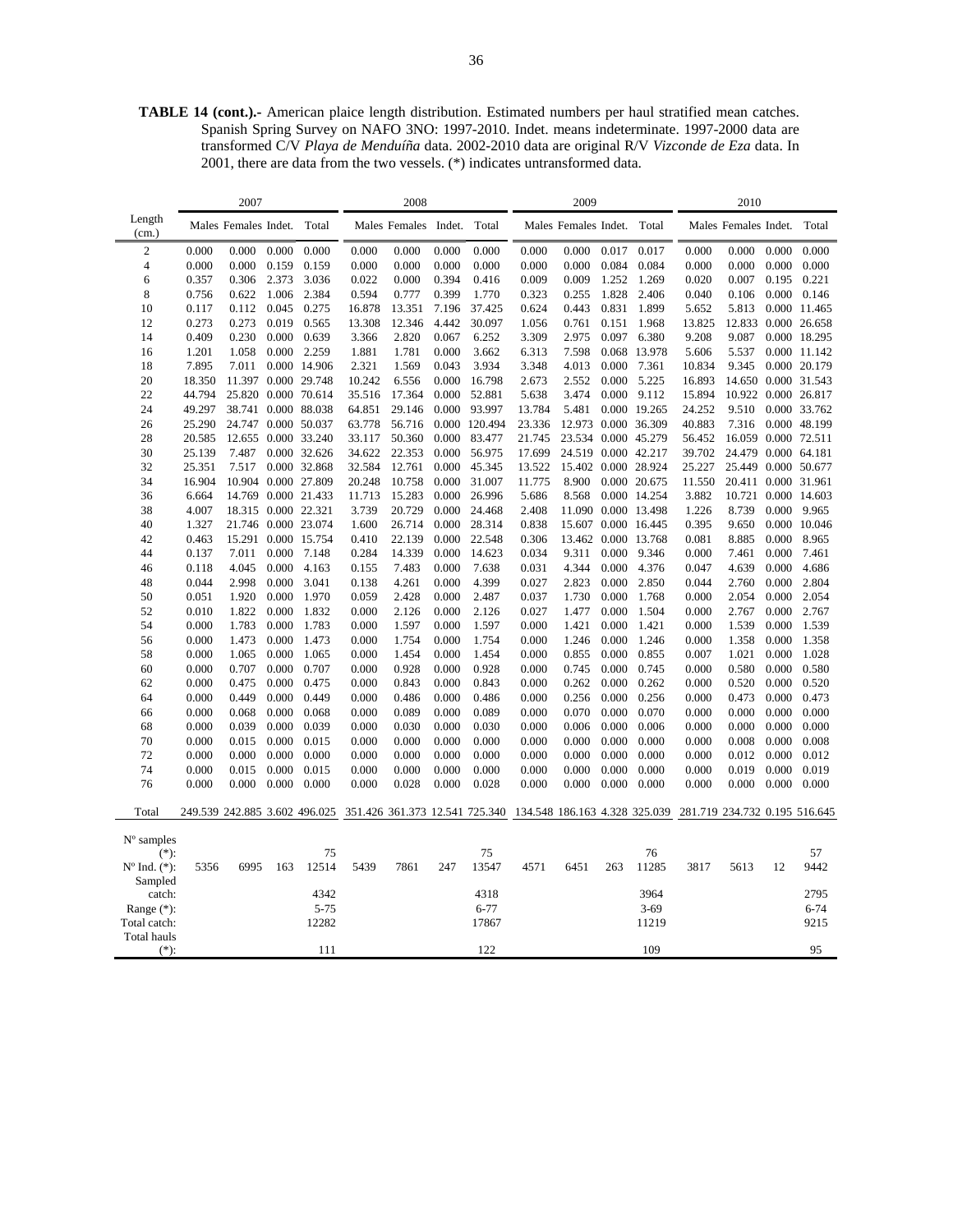**TABLE 15.-** American plaice age numbers per haul mean catches by sex and year. Number per stratified mean catches. Spanish Spring Survey on NAFO 3NO: 1997-2010. Indet. means indeterminate. 1997-2000 data are transformed C/V *Playa de Menduíña* data. 2002-2010 data are original R/V *Vizconde de Eza* data. In 2001, there are data from the two vessels.

|    |       | 1997                           |      |       |       | 1998                       |       |       | 1999                       |      |       |       | 2000                       |          |             |        | 2001                 |      |             |
|----|-------|--------------------------------|------|-------|-------|----------------------------|-------|-------|----------------------------|------|-------|-------|----------------------------|----------|-------------|--------|----------------------|------|-------------|
|    |       | Age Males Females Indet. Total |      |       |       | Males Females Indet. Total |       |       | Males Females Indet. Total |      |       |       | Males Females Indet. Total |          |             |        | Males Females Indet. |      | Total       |
|    |       |                                |      |       |       |                            |       |       |                            |      |       |       |                            |          |             | 0.02   | 0.02                 | 1.76 | 1.80        |
| 2  | 0.05  | 0.05                           |      | 0.10  | 0.14  | 0.01                       | 0.15  |       | 16.05                      | 5.74 | 21.79 | 19.25 | 31.09                      | 0.19     | 50.52       | 10.71  | 12.12                | 2.68 | 25.51       |
| 3  | 1.06  | 0.89                           | 0.01 | 1.96  | 0.28  | 0.16                       | 0.45  | 0.78  | 9.11                       | 4.49 | 14.37 | 73.87 | 115.31                     |          | 0.16 189.34 | 135.76 | 120.45               |      | 0.60 256.81 |
| 4  | 2.49  | 2.31                           | 0.01 | 4.80  | 2.83  | 3.04                       | 5.87  | 1.78  | 2.32                       | 0.04 | 4.14  | 36.19 | 31.67                      | $0.00\,$ | 67.85       | 38.91  | 39.15                | 0.01 | 78.07       |
| 5  | 2.99  | 3.15                           | 0.00 | 6.14  | 4.14  | 4.44                       | 8.58  | 10.45 | 2.44                       |      | 12.89 | 5.46  | 5.54                       | 0.00     | 11.00       | 2.09   | 2.72                 |      | 4.81        |
| 6  | 11.99 | 7.93                           |      | 19.92 | 8.52  | 5.73                       | 14.25 | 24.16 | 13.76                      |      | 37.92 | 12.33 | 7.31                       |          | 19.64       | 9.78   | 1.66                 |      | 11.44       |
|    | 15.93 | 9.81                           |      | 25.74 | 14.20 | 15.79                      | 29.99 | 15.93 | 16.22                      |      | 32.15 | 24.53 | 25.18                      |          | 49.71       | 18.82  | 11.77                |      | 30.59       |
| 8  | 5.19  | 8.49                           |      | 13.68 | 19.26 | 29.24                      | 48.49 | 28.20 | 14.33                      |      | 42.53 | 20.83 | 18.66                      |          | 39.49       | 12.20  | 16.30                |      | 28.50       |
| 9  | 0.78  | 3.77                           |      | 4.55  | 6.22  | 27.61                      | 33.83 | 31.52 | 29.00                      |      | 60.52 | 23.00 | 28.90                      |          | 51.90       | 14.72  | 12.44                |      | 27.17       |
| 10 | 0.00  | 1.26                           |      | 1.26  | 0.92  | 12.76                      | 13.68 | 7.40  | 42.71                      |      | 50.12 | 5.44  | 41.54                      |          | 46.98       | 6.82   | 13.62                |      | 20.44       |
| 11 | 0.03  | 0.45                           |      | 0.48  | 0.27  | 5.12                       | 5.39  | 1.74  | 18.72                      |      | 20.46 | 0.86  | 28.23                      |          | 29.09       | 2.40   | 18.80                |      | 21.20       |
| 12 |       | 0.40                           |      | 0.40  | 0.04  | 1.93                       | 1.97  | 0.20  | 8.99                       |      | 9.19  | 0.34  | 13.21                      |          | 13.56       |        | 8.26                 |      | 8.26        |
| 13 |       | 0.12                           |      | 0.12  | 0.06  | 0.89                       | 0.95  |       | 5.00                       |      | 5.00  | 0.02  | 6.36                       |          | 6.38        |        | 2.27                 |      | 2.27        |
| 14 |       | 0.11                           |      | 0.11  |       | 1.03                       | 1.03  |       | 1.87                       |      | 1.87  |       | 0.97                       |          | 0.97        |        | 0.96                 |      | 0.96        |
| 15 |       | 0.03                           |      | 0.03  |       | 0.19                       | 0.19  |       | 1.20                       |      | 1.20  |       | 3.32                       |          | 3.32        |        | 0.76                 |      | 0.76        |
| 16 |       | 0.04                           |      | 0.04  |       | 0.09                       | 0.09  |       | 0.48                       |      | 0.48  |       | 1.59                       |          | 1.59        | 0.01   | 0.21                 |      | 0.22        |
| 17 |       |                                |      |       |       |                            |       |       | 0.39                       |      | 0.39  |       | 0.48                       |          | 0.48        |        | 0.20                 |      | 0.20        |
| 18 |       | 0.01                           |      | 0.01  |       | 0.05                       | 0.05  |       | 0.35                       |      | 0.35  |       |                            |          |             |        | 0.17                 |      | 0.17        |
| 19 |       | 0.01                           |      | 0.01  |       | 0.05                       | 0.05  |       |                            |      |       |       |                            |          |             |        | 0.02                 |      | 0.02        |
| 20 |       |                                |      |       |       |                            |       |       | 0.05                       |      | 0.05  |       | 0.10                       |          | 0.10        |        | 0.01                 |      | 0.01        |
| 21 |       |                                |      |       |       |                            |       |       |                            |      |       |       |                            |          |             |        |                      |      |             |
| 22 |       |                                |      |       |       |                            |       |       |                            |      |       |       |                            |          |             |        |                      |      |             |
| 23 |       |                                |      |       |       |                            |       |       |                            |      |       |       |                            |          |             |        |                      |      |             |
|    |       |                                |      |       |       |                            |       |       |                            |      |       |       |                            |          |             |        |                      |      |             |

Total 40.51 38.80 0.02 79.33 56.88 108.12 0.00 165.01 122.14 183.01 10.27 315.43 222.12 359.47 0.35 581.93 252.25 261.94 5.05 519.24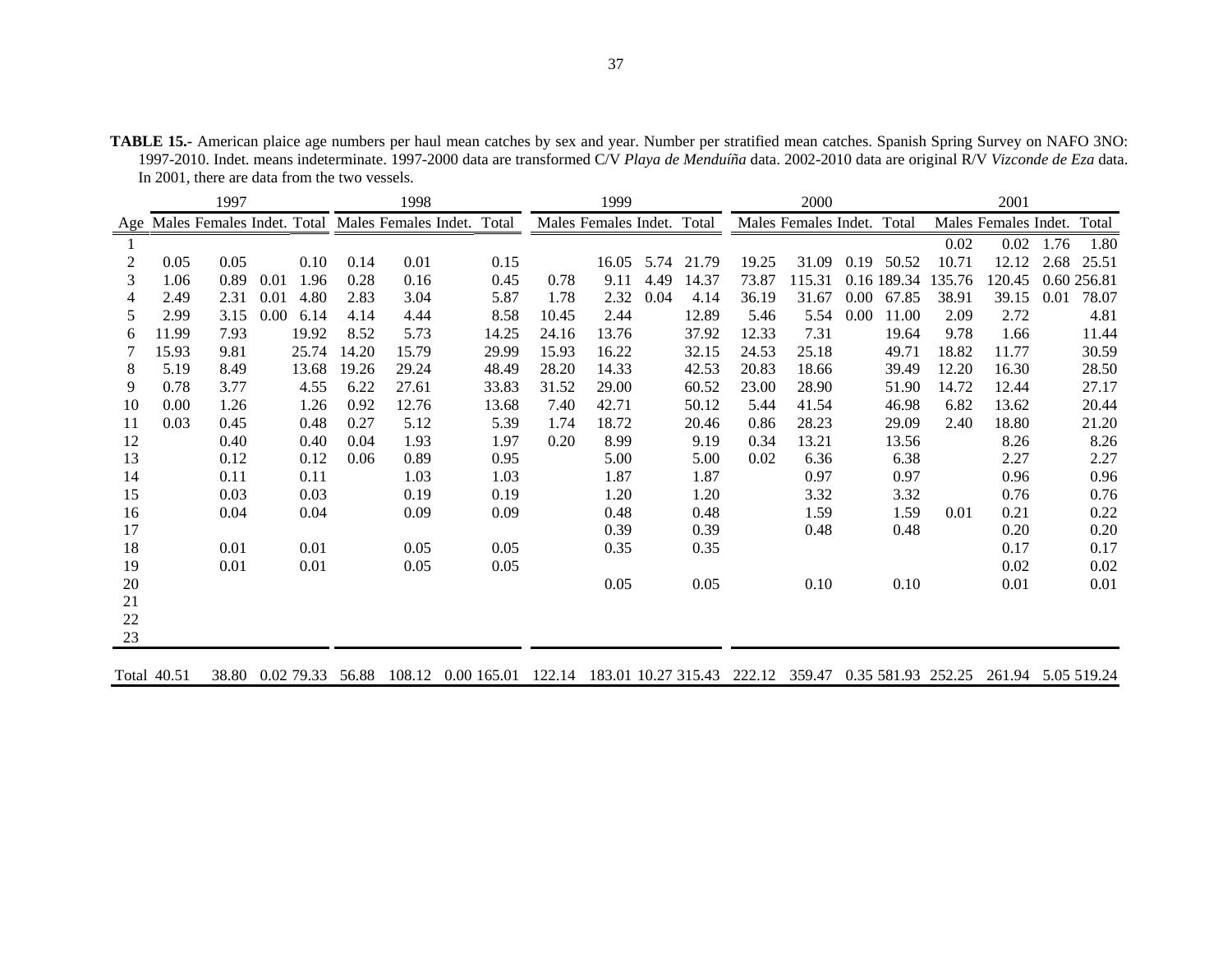**TABLE 15 (Cont.).-** American plaice age numbers per haul mean catches by sex and year. Number per stratified mean catches. Spanish Spring Survey on NAFO 3NO: 1997-2010. Indet. means indeterminate. 1997-2000 data are transformed C/V *Playa de Menduíña* data. 2002-2010 data are original R/V *Vizconde de Eza* data. In 2001, there are data from the two vessels.

|     |              | 2002                 |      |        |        | 2003                 |                                                             |       | 2004                 |            |        |       | 2005                      |             |        |       | 2006                 |      |             |
|-----|--------------|----------------------|------|--------|--------|----------------------|-------------------------------------------------------------|-------|----------------------|------------|--------|-------|---------------------------|-------------|--------|-------|----------------------|------|-------------|
| Age |              | Males Females Indet. |      | Total  |        | Males Females Indet. | Total                                                       |       | Males Females Indet. |            | Total  |       | Males Females Indet.      |             | Total  |       | Males Females Indet. |      | Total       |
|     | 0.00         | 0.01                 | 0.04 | 0.05   | 0.14   | 0.27                 | 0.25<br>0.65                                                | 0.17  |                      | 0.84 55.58 | 56.59  | 0.03  | 0.41                      | 1.28        | 1.71   | 0.02  | $0.00\,$             | 0.05 | 0.07        |
| 2   | 4.54         | 6.04                 | 0.20 | 10.78  | 2.75   | 1.28                 | 0.16<br>4.19                                                | 8.18  | 3.18                 | 9.13       | 20.50  | 38.79 | 36.13                     | 1.26        | 76.18  | 5.21  | 4.16                 | 0.07 | 9.44        |
| 3   | 10.72        | 14.24                | 0.08 | 25.04  | 19.77  | 15.58                | 35.35                                                       | 6.48  | 6.59                 | 0.00       | 13.07  | 69.41 | 60.61                     | 0.06 130.08 |        | 60.27 | 50.37                |      | 0.01 110.64 |
| 4   | 75.72        | 89.62                |      | 165.33 | 36.63  | 21.35                | 57.98                                                       | 19.63 | 15.40                |            | 35.03  | 8.67  | 8.40                      |             | 17.07  | 75.01 | 73.94                |      | 148.95      |
| 5   | 21.83        | 16.57                |      | 38.40  | 119.14 | 116.03               | 235.17                                                      | 45.07 | 31.73                |            | 76.80  | 27.91 | 12.71                     |             | 40.63  | 39.42 | 33.00                |      | 72.41       |
| 6   | 7.53         | 3.88                 |      | 11.40  | 25.58  | 30.85                | 56.43                                                       | 98.55 | 106.16               |            | 204.71 | 57.34 | 34.11                     |             | 91.46  | 38.48 | 20.24                |      | 58.72       |
|     | 8.07         | 1.98                 |      | 10.04  | 18.36  | 4.17                 | 22.53                                                       | 16.71 | 30.43                |            | 47.14  | 50.92 | 70.21                     |             | 121.13 | 37.44 | 26.08                |      | 63.52       |
| 8   | 13.57        | 5.27                 |      | 18.84  | 12.33  | 4.58                 | 16.91                                                       | 7.92  | 4.91                 |            | 12.83  | 13.57 | 28.80                     |             | 42.37  | 27.97 | 25.85                |      | 53.82       |
| 9   | 4.41         | 9.87                 |      | 14.28  | 8.42   | 11.00                | 19.43                                                       | 2.88  | 8.29                 |            | 11.17  | 9.76  | 8.06                      |             | 17.82  | 15.48 | 24.12                |      | 39.60       |
| 10  | 1.65         | 7.22                 |      | 8.86   | 1.94   | 6.17                 | 8.11                                                        | 1.02  | 10.93                |            | 11.95  | 2.39  | 3.72                      |             | 6.11   | 3.44  | 14.08                |      | 17.51       |
| 11  | 0.98         | 9.69                 |      | 10.67  | 0.44   | 8.06                 | 8.50                                                        | 0.00  | 6.44                 |            | 6.44   | 0.21  | 4.18                      |             | 4.39   | 0.71  | 7.41                 |      | 8.12        |
| 12  | 0.06         | 7.39                 |      | 7.45   | 0.02   | 10.40                | 10.41                                                       | 0.09  | 7.80                 |            | 7.90   | 0.05  | 4.25                      |             | 4.29   | 0.03  | 4.39                 |      | 4.42        |
| 13  |              | 1.84                 |      | 1.84   |        | 3.88                 | 3.88                                                        |       | 4.39                 |            | 4.39   | 0.05  | 3.25                      |             | 3.30   | 0.00  | 2.37                 |      | 2.37        |
| 14  |              | 1.03                 |      | 1.03   |        | 1.73                 | 1.73                                                        | 0.02  | 3.78                 |            | 3.80   |       | 2.38                      |             | 2.38   |       | 1.56                 |      | 1.56        |
| 15  |              | 0.09                 |      | 0.09   |        | 0.78                 | 0.78                                                        | 0.02  | 0.64                 |            | 0.66   |       | 1.76                      |             | 1.76   |       | 1.01                 |      | 1.01        |
| 16  |              | 0.27                 |      | 0.27   |        | 0.48                 | 0.48                                                        | 0.02  | 0.19                 |            | 0.21   |       | 0.82                      |             | 0.82   |       | 0.52                 |      | 0.52        |
| 17  |              | 0.05                 |      | 0.05   |        | 0.11                 | 0.11                                                        |       |                      |            |        |       | 0.09                      |             | 0.09   |       | 0.21                 |      | 0.21        |
| 18  |              |                      |      |        |        | 0.04                 | 0.04                                                        |       | 0.08                 |            | 0.08   |       | 0.63                      |             | 0.63   |       | 0.15                 |      | 0.15        |
| 19  |              | 0.01                 |      | 0.01   |        |                      |                                                             |       | 0.02                 |            | 0.02   |       | 0.08                      |             | 0.08   |       | 0.03                 |      | 0.03        |
| 20  |              |                      |      |        |        |                      |                                                             |       |                      |            |        |       |                           |             |        |       | 0.02                 |      | $0.02\,$    |
| 21  |              |                      |      |        |        |                      |                                                             |       |                      |            |        |       |                           |             |        |       |                      |      |             |
| 22  |              |                      |      |        |        |                      |                                                             |       |                      |            |        |       |                           |             |        |       |                      |      |             |
| 23  |              |                      |      |        |        |                      |                                                             |       |                      |            |        |       |                           |             |        |       |                      |      |             |
|     |              |                      |      |        |        |                      |                                                             |       |                      |            |        |       |                           |             |        |       |                      |      |             |
|     | Total 149.08 | 175.04 0.32 324.45   |      |        |        |                      | 245.52 236.75 0.41 482.68 206.77 241.82 64.71 513.30 279.09 |       |                      |            |        |       | 280.60 2.60 562.29 303.48 |             |        |       | 289.49 0.13 593.10   |      |             |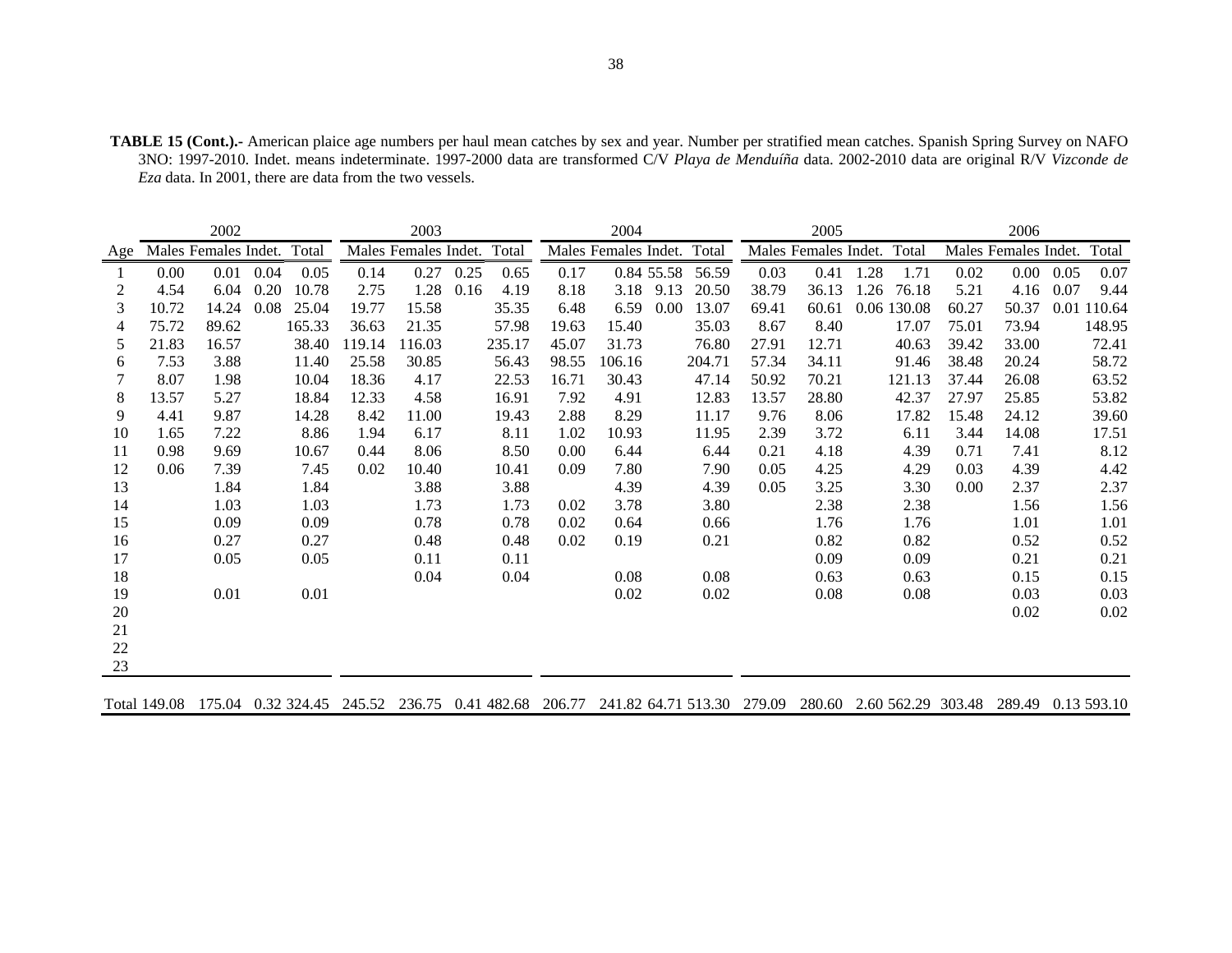**TABLE 15 (Cont.).-** American plaice age numbers per haul mean catches by sex and year. Number per stratified mean catches. Spanish Spring Survey on NAFO 3NO: 1997-2010. Indet. means indeterminate. 1997-2000 data are transformed C/V *Playa de Menduíña* data. 2002-2010 data are original R/V *Vizconde de Eza* data. In 2001, there are data from the two vessels.

|     |              | 2007                 |      |        |                           | 2008                 |             |             |                           | 2009                 |      |       |                           | 2010                 |      |        |
|-----|--------------|----------------------|------|--------|---------------------------|----------------------|-------------|-------------|---------------------------|----------------------|------|-------|---------------------------|----------------------|------|--------|
| Age |              | Males Females Indet. |      | Total  |                           | Males Females Indet. |             | Total       |                           | Males Females Indet. |      | Total |                           | Males Females Indet. |      | Total  |
| 1   | 0.33         | 1.04                 | 3.57 | 4.94   | 0.09                      | 2.68                 | 1.04        | 3.81        | 0.04                      | 0.26                 | 2.30 | 2.61  | 0.01                      | 0.11                 | 0.19 | 0.32   |
| 2   | 0.90         | 0.27                 | 0.02 | 1.20   | 29.90                     |                      | 24.70 10.55 | 65.15       | 1.87                      | 0.67                 | 1.01 | 3.55  | 21.82                     | 20.14                |      | 41.96  |
| 3   | 5.85         | 4.69                 | 0.01 | 10.55  | 5.62                      | 4.12                 | 0.92        | 10.66       | 14.41                     | 15.56                | 1.01 | 30.98 | 10.92                     | 17.21                |      | 28.13  |
| 4   | 94.05        | 64.74                |      | 158.79 | 22.17                     | 11.54                | 0.03        | 33.75       | 2.42                      | 4.30                 | 0.01 | 6.74  | 38.74                     | 29.11                |      | 67.85  |
| 5   | 46.57        | 51.08                |      | 97.64  | 174.32                    | 108.29               |             | 0.00 282.61 | 31.55                     | 18.96                |      | 50.51 | 29.59                     | 13.91                |      | 43.50  |
| 6   | 21.39        | 12.24                |      | 33.62  | 46.47                     | 75.53                |             | 121.99      | 40.02                     | 57.15                |      | 97.16 | 81.49                     | 27.39                |      | 108.88 |
| 7   | 39.20        | 21.94                |      | 61.14  | 22.46                     | 14.48                |             | 36.95       | 16.48                     | 18.60                |      | 35.08 | 73.32                     | 67.68                |      | 141.00 |
| 8   | 22.85        | 22.24                |      | 45.09  | 32.67                     | 42.44                |             | 75.11       | 12.25                     | 7.40                 |      | 19.65 | 17.64                     | 12.07                |      | 29.71  |
| 9   | 14.83        | 41.97                |      | 56.80  | 15.13                     | 23.78                |             | 38.91       | 7.33                      | 9.84                 |      | 17.17 | 5.61                      | 8.05                 |      | 13.66  |
| 10  | 1.96         | 8.95                 |      | 10.92  | 1.94                      | 30.63                |             | 32.57       | 5.88                      | 17.25                |      | 23.13 | 1.62                      | 7.94                 |      | 9.56   |
| 11  | 1.54         | 2.22                 |      | 3.75   | 0.51                      | 8.40                 |             | 8.91        | 1.91                      | 18.63                |      | 20.54 | 0.75                      | 8.69                 |      | 9.44   |
| 12  | 0.08         | 2.99                 |      | 3.07   | 0.16                      | 4.53                 |             | 4.69        | 0.23                      | 7.79                 |      | 8.02  | 0.11                      | 11.00                |      | 11.11  |
| 13  | 0.01         | 2.23                 |      | 2.24   |                           | 1.69                 |             | 1.69        | 0.10                      | 1.40                 |      | 1.50  | 0.09                      | 3.41                 |      | 3.50   |
| 14  |              | 2.27                 |      | 2.27   |                           | 2.44                 |             | 2.44        | 0.02                      | 1.09                 |      | 1.11  | 0.00                      | 1.34                 |      | 1.34   |
| 15  |              | 1.92                 |      | 1.92   |                           | 2.36                 |             | 2.36        | 0.02                      | 2.29                 |      | 2.31  |                           | 1.39                 |      | 1.39   |
| 16  |              | 0.79                 |      | 0.79   |                           | 2.46                 |             | 2.46        | 0.03                      | 1.92                 |      | 1.95  |                           | 2.58                 |      | 2.58   |
| 17  |              | 0.41                 |      | 0.41   |                           | 0.73                 |             | 0.73        |                           | 1.62                 |      | 1.62  |                           | 1.55                 |      | 1.55   |
| 18  |              | 0.66                 |      | 0.66   |                           | 0.02                 |             | 0.02        |                           | 0.86                 |      | 0.86  |                           | 0.52                 |      | 0.52   |
| 19  |              | 0.00                 |      | 0.00   |                           | 0.24                 |             | 0.24        |                           | 0.37                 |      | 0.37  |                           | 0.49                 |      | 0.49   |
| 20  |              | 0.23                 |      | 0.23   |                           | 0.01                 |             | 0.01        |                           | 0.20                 |      | 0.20  |                           | 0.01                 |      | 0.01   |
| 21  |              |                      |      |        |                           | 0.29                 |             | 0.29        |                           |                      |      |       |                           |                      |      |        |
| 22  |              |                      |      |        |                           |                      |             |             |                           |                      |      |       |                           |                      |      |        |
| 23  |              |                      |      |        |                           |                      |             |             |                           |                      |      |       |                           | 0.15                 |      | 0.15   |
|     |              |                      |      |        |                           |                      |             |             |                           |                      |      |       |                           |                      |      |        |
|     | Total 249.54 |                      |      |        | 242.88 3.60 496.03 351.43 | 361.37 12.54 725.34  |             |             | 134.55 186.16 4.33 325.04 |                      |      |       | 281.72 234.73 0.19 516.65 |                      |      |        |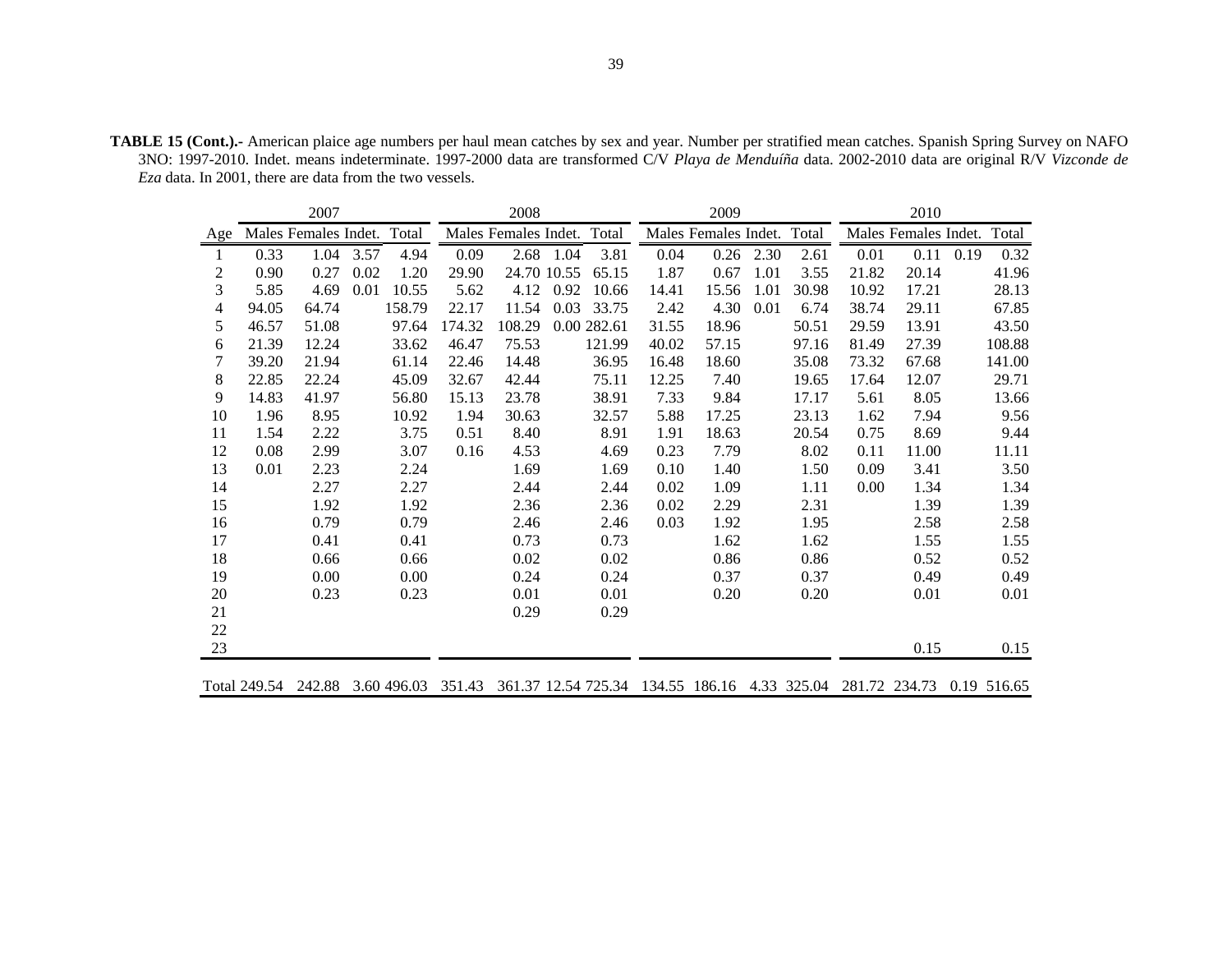**TABLE 16.-** American plaice mean length (cm) per haul mean catches by sex and year. Number per stratified mean catches. Spanish Spring Survey on NAFO 3NO: 1997-2010. Indet. means indeterminate. 1997-2000 data are transformed C/V *Playa de Menduíña* data. 2002-2010 data are original R/V *Vizconde de Eza* data. In 2001, there are data from the two vessels.

|    |             | 1997  |                                |       | 1998                                                                             |       |             | 1999  |                         |       | 2000  |                         |       | 2001  |                            |
|----|-------------|-------|--------------------------------|-------|----------------------------------------------------------------------------------|-------|-------------|-------|-------------------------|-------|-------|-------------------------|-------|-------|----------------------------|
|    |             |       | Age Males Females Indet. Total |       | Males Females Indet. Total Males Females Indet. Total Males Females Indet. Total |       |             |       |                         |       |       |                         |       |       | Males Females Indet. Total |
|    |             |       |                                |       |                                                                                  |       |             |       |                         |       |       |                         | 9.00  | 7.20  | 7.08 7.10                  |
| 2  | 16.20       | 16.36 | 16.28                          | 16.88 | 13.00                                                                            | 16.68 |             |       | 11.05 11.31 11.12       | 15.47 |       | 15.70 11.39 15.60       | 15.13 | 14.58 | 9.83 14.31                 |
| 3  | 20.00       |       | 19.84 19.00 19.92              | 16.90 | 17.00                                                                            | 16.93 | 16.63       |       | 14.09 12.64 13.77       | 16.41 |       | 16.23 12.13 16.30       | 20.78 |       | 20.88 12.84 20.81          |
| 4  | 22.71       |       | 23.32 19.00 23.00              | 24.68 | 26.67                                                                            | 25.71 | 19.69       |       | 19.26 15.00 19.40       | 18.45 |       | 18.96 19.00 18.69       | 21.21 |       | 21.58 17.72 21.39          |
| 5  | 24.88       |       | 25.92 19.00 25.41              | 26.09 | 27.79                                                                            | 26.97 | 28.04       | 27.20 | 27.88                   | 21.51 |       | 20.88 19.00 21.19       | 29.82 | 29.77 | 29.79                      |
| 6  | 28.79       | 30.21 | 29.35                          | 29.13 | 28.81                                                                            | 29.00 | 29.95       | 30.69 | 30.22                   | 30.78 | 32.45 | 31.40                   | 31.33 | 34.37 | 31.77                      |
|    | 31.63       | 34.77 | 32.82                          | 31.33 | 33.73                                                                            | 32.59 | 31.27       | 32.35 | 31.81                   | 32.24 | 35.87 | 34.08                   | 33.26 | 36.76 | 34.61                      |
| 8  | 35.20       | 38.91 | 37.50                          | 33.54 | 36.78                                                                            | 35.49 | 32.33       | 35.83 | 33.51                   | 33.57 | 37.63 | 35.49                   | 34.31 | 39.83 | 37.46                      |
| 9  | 40.00       | 41.66 | 41.38                          | 35.26 | 40.19                                                                            | 39.28 | 33.76       | 38.53 | 36.05                   | 35.23 | 40.61 | 38.22                   | 35.60 | 40.82 | 37.99                      |
| 10 | 49.00       | 45.60 | 45.60                          | 39.49 | 42.52                                                                            | 42.31 | 36.58       | 41.18 | 40.50                   | 39.01 | 42.85 | 42.41                   | 35.60 | 43.15 | 40.63                      |
| 11 | 47.61       | 47.57 | 47.57                          | 44.30 | 45.94                                                                            | 45.86 | 40.90       | 44.01 | 43.75                   | 42.80 | 45.58 | 45.50                   | 36.57 | 45.57 | 44.55                      |
| 12 |             | 51.85 | 51.85                          | 46.10 | 49.16                                                                            | 49.09 | 43.85       | 46.89 | 46.83                   | 50.18 | 48.57 | 48.61                   |       | 47.80 | 47.80                      |
| 13 |             | 56.49 | 56.49                          | 50.67 | 51.38                                                                            | 51.34 |             | 49.44 | 49.44                   | 51.00 | 52.68 | 52.68                   |       | 51.72 | 51.72                      |
| 14 |             | 62.46 | 62.46                          |       | 59.22                                                                            | 59.22 |             | 53.85 | 53.85                   |       | 54.91 | 54.91                   |       | 50.96 | 50.96                      |
| 15 |             | 62.46 | 62.46                          |       | 58.52                                                                            | 58.52 |             | 56.43 | 56.43                   |       | 59.15 | 59.15                   |       | 58.43 | 58.43                      |
| 16 |             | 63.31 | 63.31                          |       | 63.83                                                                            | 63.83 |             | 57.41 | 57.41                   |       | 60.23 | 60.23                   | 57.00 | 61.94 | 61.72                      |
| 17 |             |       |                                |       |                                                                                  |       |             | 61.54 | 61.54                   |       | 62.98 | 62.98                   |       | 58.49 | 58.49                      |
| 18 |             | 68.56 | 68.56                          |       | 68.67                                                                            | 68.67 |             | 62.71 | 62.71                   |       |       |                         |       | 61.80 | 61.80                      |
| 19 |             | 69.00 | 69.00                          |       | 69.00                                                                            | 69.00 |             |       |                         |       |       |                         |       | 65.00 | 65.00                      |
| 20 |             |       |                                |       |                                                                                  |       |             | 77.00 | 77.00                   |       | 71.34 | 71.34                   |       | 71.00 | 71.00                      |
| 21 |             |       |                                |       |                                                                                  |       |             |       |                         |       |       |                         |       |       |                            |
| 22 |             |       |                                |       |                                                                                  |       |             |       |                         |       |       |                         |       |       |                            |
| 23 |             |       |                                |       |                                                                                  |       |             |       |                         |       |       |                         |       |       |                            |
|    | Total 30.05 |       | 34.53 19.00 32.24              | 31.58 | 37.85                                                                            |       | 35.69 31.84 |       | 35.48 11.91 33.30 23.60 |       |       | 29.26 11.78 27.09 24.09 |       | 28.07 | 9.24 25.95                 |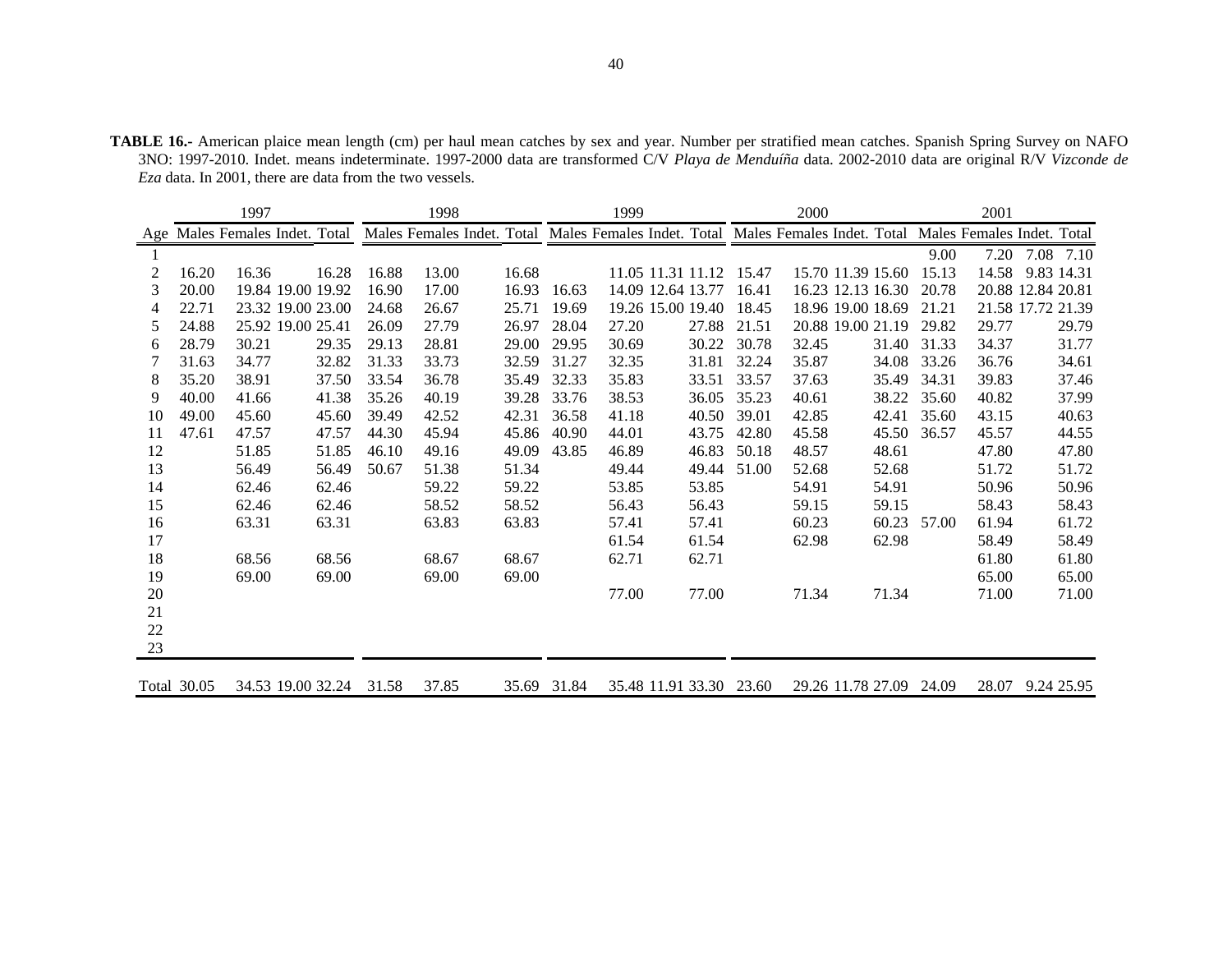**TABLE 16 (Cont.).-** American plaice mean length (cm) per haul mean catches by sex and year. Number per stratified mean catches. Spanish Spring Survey on NAFO 3NO: 1997-2010. Indet. means indeterminate. 1997-2000 data are transformed C/V *Playa de Menduíña* data. 2002-2010 data are original R/V *Vizconde de Eza* data. In 2001, there are data from the two vessels.

|     |             | 2002  |                            |       | 2003  |                                                                                                             |       | 2004  |                        |       | 2005  |                        |       | 2006  |                  |
|-----|-------------|-------|----------------------------|-------|-------|-------------------------------------------------------------------------------------------------------------|-------|-------|------------------------|-------|-------|------------------------|-------|-------|------------------|
| Age |             |       | Males Females Indet. Total |       |       | Males Females Indet. Total Males Females Indet. Total Males Females Indet. Total Males Females Indet. Total |       |       |                        |       |       |                        |       |       |                  |
|     | 9.00        |       | 7.52<br>9.00 7.07          | 7.64  | 8.67  | 7.99<br>7.45                                                                                                | 8.51  | 8.78  | 8.79<br>8.79           | 8.50  | 8.97  | 8.47<br>8.58           | 7.20  | 9.00  | 7.25 7.25        |
| 2   | 13.03       |       | 12.65 11.48 12.79          | 14.00 | 13.17 | 8.61 13.54                                                                                                  | 14.09 | 14.28 | 9.73 12.18             | 14.01 | 14.60 | 9.09 14.21             | 15.50 | 15.99 | 8.41 15.66       |
| 3   | 18.06       |       | 18.13 13.27 18.08          | 19.79 | 19.55 | 19.68                                                                                                       | 18.31 |       | 16.23 13.00 17.26      | 15.94 |       | 15.81 14.15 15.88      | 19.54 | 19.60 | 9.00 19.57       |
| 4   | 23.99       | 24.99 | 24.53                      | 22.84 | 21.16 | 22.22                                                                                                       | 24.11 | 25.41 | 24.68                  | 22.82 | 20.41 | 21.64                  | 21.01 | 21.26 | 21.14            |
| 5   | 26.15       | 27.62 | 26.79                      | 27.20 | 29.31 | 28.24                                                                                                       | 26.66 | 27.17 | 26.87                  | 27.26 | 27.98 | 27.49                  | 25.10 | 24.24 | 24.71            |
| 6   | 29.59       | 30.84 | 30.01                      | 29.74 | 31.44 | 30.67                                                                                                       | 29.90 | 33.11 | 31.57                  | 30.21 | 31.40 | 30.66                  | 29.99 | 32.29 | 30.78            |
| 7   | 32.15       | 37.21 | 33.14                      | 31.52 | 35.54 | 32.26                                                                                                       | 33.18 | 34.84 | 34.25                  | 32.14 | 35.83 | 34.28                  | 31.96 | 35.60 | 33.45            |
| 8   | 34.40       | 39.20 | 35.74                      | 35.69 | 38.92 | 36.56                                                                                                       | 35.47 | 38.87 | 36.78                  | 34.35 | 38.45 | 37.14                  | 33.27 | 38.01 | 35.55            |
| 9   | 35.89       | 41.82 | 39.99                      | 36.88 | 42.31 | 39.95                                                                                                       | 39.32 | 42.08 | 41.36                  | 34.79 | 40.92 | 37.56                  | 34.26 | 39.76 | 37.61            |
| 10  | 38.57       | 44.54 | 43.43                      | 39.04 | 46.18 | 44.48                                                                                                       | 41.33 | 44.53 | 44.25                  | 39.18 | 44.52 | 42.43                  | 35.99 | 41.53 | 40.44            |
| 11  | 41.10       | 46.24 | 45.77                      | 38.37 | 46.69 | 46.26                                                                                                       | 51.00 | 46.82 | 46.82                  | 44.85 | 47.50 | 47.38                  | 38.10 | 45.00 | 44.40            |
| 12  | 52.00       | 49.28 | 49.30                      | 45.00 | 49.13 | 49.12                                                                                                       | 45.10 | 49.10 | 49.06                  | 49.73 | 48.33 | 48.34                  | 45.38 | 49.22 | 49.19            |
| 13  |             | 50.73 | 50.73                      |       | 52.73 | 52.73                                                                                                       |       | 51.99 | 51.99                  | 53.00 | 51.06 | 51.09                  | 48.62 | 52.74 | 52.70            |
| 14  |             | 55.21 | 55.21                      |       | 53.75 | 53.75                                                                                                       | 57.00 | 55.83 | 55.84                  |       | 54.96 | 54.96                  |       | 55.82 | 55.82            |
| 15  |             | 57.62 | 57.62                      |       | 58.22 | 58.22                                                                                                       | 57.00 | 64.15 | 63.94                  |       | 57.83 | 57.83                  |       | 58.33 | 58.33            |
| 16  |             | 63.51 | 63.51                      |       | 61.98 | 61.98                                                                                                       | 57.00 | 51.00 | 51.57                  |       | 58.81 | 58.81                  |       | 59.62 | 59.62            |
| 17  |             | 63.00 | 63.00                      |       | 61.00 | 61.00                                                                                                       |       |       |                        |       | 65.00 | 65.00                  |       | 60.67 | 60.67            |
| 18  |             |       |                            |       | 63.00 | 63.00                                                                                                       |       | 63.48 | 63.48                  |       | 65.10 | 65.10                  |       | 62.83 | 62.83            |
| 19  |             | 66.96 | 66.96                      |       |       |                                                                                                             |       | 69.00 | 69.00                  |       | 66.93 | 66.93                  |       | 65.88 | 65.88            |
| 20  |             |       |                            |       |       |                                                                                                             |       |       |                        |       |       |                        |       | 73.07 |                  |
| 21  |             |       |                            |       |       |                                                                                                             |       |       |                        |       |       |                        |       |       |                  |
| 22  |             |       |                            |       |       |                                                                                                             |       |       |                        |       |       |                        |       |       |                  |
| 23  |             |       |                            |       |       |                                                                                                             |       |       |                        |       |       |                        |       |       |                  |
|     | Total 25.86 |       | 29.44 11.45 27.78          | 27.26 |       | 31.64 7.91 29.39                                                                                            | 28.32 |       | 33.90 8.92 28.50 24.69 |       |       | 28.90 8.91 26.72 25.66 |       |       | 29.05 7.99 27.31 |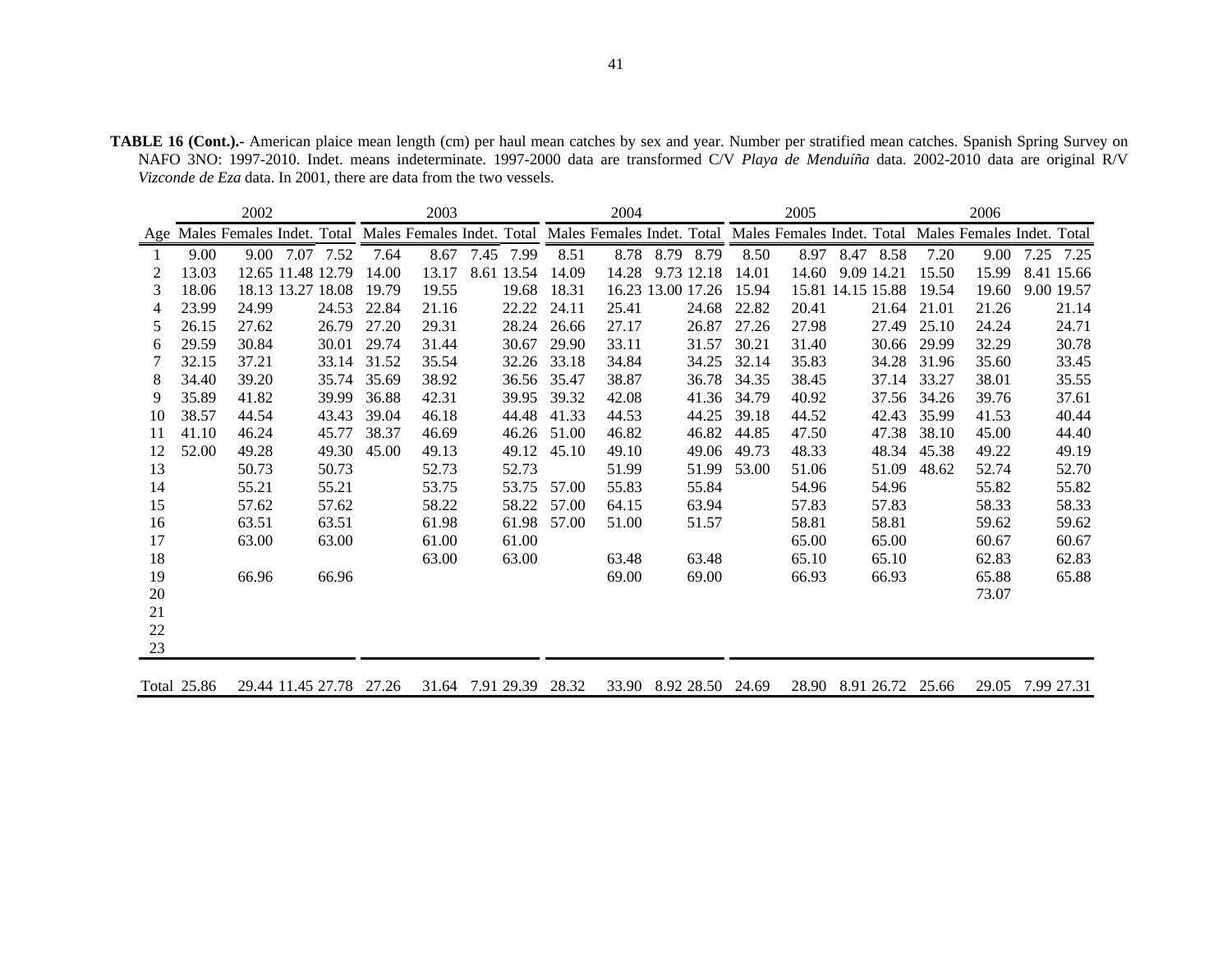**TABLE 16 (Cont.).-** American plaice mean length (cm) per haul mean catches by sex and year. Number per stratified mean catches. Spanish Spring Survey on NAFO 3NO: 1997-2010. Indet. means indeterminate. 1997-2000 data are transformed C/V *Playa de Menduíña* data. 2002-2010 data are original R/V *Vizconde de Eza* data. In 2001, there are data from the two vessels.

|     |             | 2007  |                                                                                                             |       | 2008              |                   |                         | 2009              |      |                   |       | 2010  |            |       |
|-----|-------------|-------|-------------------------------------------------------------------------------------------------------------|-------|-------------------|-------------------|-------------------------|-------------------|------|-------------------|-------|-------|------------|-------|
| Age |             |       | Males Females Indet. Total Males Females Indet. Total Males Females Indet. Total Males Females Indet. Total |       |                   |                   |                         |                   |      |                   |       |       |            |       |
| 1   | 8.28        | 8.63  | 7.51<br>7.80                                                                                                | 8.74  |                   | 10.42 9.11 10.02  | 8.81                    | 8.93              | 7.87 | 7.99              | 7.66  | 8.88  | 7.00       | 7.69  |
| 2   | 8.73        |       | 13.00 11.78<br>9.77                                                                                         | 12.10 |                   | 12.37 11.74 12.14 | 12.60                   | 13.37             |      | 9.58 11.89        | 13.24 | 13.12 |            | 13.18 |
| 3   | 19.17       |       | 18.93 13.00 19.05                                                                                           | 14.17 |                   | 15.11 12.19 14.36 | 18.12                   | 17.55 11.40 17.61 |      |                   | 16.21 | 17.19 |            | 16.81 |
| 4   | 24.00       | 24.58 | 24.24                                                                                                       | 24.35 | 22.67 17.78 23.77 |                   | 21.12                   |                   |      | 21.49 13.78 21.34 | 21.23 | 21.69 |            | 21.43 |
| 5   | 25.25       | 26.01 | 25.64                                                                                                       | 25.76 |                   | 26.73 19.00 26.13 | 27.04                   | 27.33             |      | 27.15             | 24.70 | 24.59 |            | 24.67 |
| 6   | 29.07       | 28.88 | 29.00                                                                                                       | 30.17 | 29.87             | 29.98             | 28.23                   | 30.61             |      | 29.63             | 28.65 | 29.79 |            | 28.94 |
| 7   | 31.74       | 36.82 | 33.57                                                                                                       | 33.56 | 34.22             | 33.82             | 31.41                   | 33.60             |      | 32.57             | 30.12 | 33.14 |            | 31.57 |
| 8   | 33.21       | 39.08 | 36.10                                                                                                       | 34.40 | 39.42             | 37.23             | 34.91                   | 36.27             |      | 35.42             | 32.90 | 37.02 |            | 34.57 |
| 9   | 33.69       | 40.65 | 38.83                                                                                                       | 34.66 | 41.07             | 38.58             | 35.04                   | 40.47             |      | 38.15             | 34.42 | 39.21 |            | 37.24 |
| 10  | 39.69       | 43.42 | 42.75                                                                                                       | 37.09 | 43.22             | 42.85             | 33.37                   | 42.26             |      | 40.00             | 37.12 | 43.52 |            | 42.44 |
| 11  | 37.86       | 49.04 | 44.46                                                                                                       | 42.38 | 45.32             | 45.15             | 35.65                   | 42.54             |      | 41.90             | 36.90 | 43.61 |            | 43.08 |
| 12  | 47.89       | 50.89 | 50.81                                                                                                       | 44.01 | 51.17             | 50.93             | 40.24                   | 45.40             |      | 45.25             | 41.65 | 45.67 |            | 45.63 |
| 13  | 53.00       | 53.38 | 53.38                                                                                                       |       | 52.71             | 52.71             | 44.37                   | 49.62             |      | 49.28             | 45.53 | 46.45 |            | 46.42 |
| 14  |             | 52.62 | 52.62                                                                                                       |       | 51.62             | 51.62             | 45.00                   | 54.34             |      | 54.20             | 59.00 | 53.81 |            | 53.81 |
| 15  |             | 55.83 | 55.83                                                                                                       |       | 56.20             | 56.20             | 45.00                   | 47.41             |      | 47.39             |       | 54.31 |            | 54.31 |
| 16  |             | 61.37 | 61.37                                                                                                       |       | 57.16             | 57.16             | 49.00                   | 54.05             |      | 53.98             |       | 55.63 |            | 55.63 |
| 17  |             | 58.62 | 58.62                                                                                                       |       | 56.56             | 56.56             |                         | 58.50             |      | 58.50             |       | 60.22 |            | 60.22 |
| 18  |             | 58.48 | 58.48                                                                                                       |       | 69.00             | 69.00             |                         | 59.13             |      | 59.13             |       | 58.48 |            | 58.48 |
| 19  |             | 75.00 | 75.00                                                                                                       |       | 55.87             | 55.87             |                         | 52.45             |      | 52.45             |       | 56.86 |            | 56.86 |
| 20  |             | 65.21 | 65.21                                                                                                       |       | 77.00             | 77.00             |                         | 65.71             |      | 65.71             |       | 75.00 |            | 75.00 |
| 21  |             |       |                                                                                                             |       | 63.66             | 63.66             |                         |                   |      |                   |       |       |            |       |
| 22  |             |       |                                                                                                             |       |                   |                   |                         |                   |      |                   |       |       |            |       |
| 23  |             |       |                                                                                                             |       |                   |                   |                         |                   |      |                   |       | 59.00 |            | 59.00 |
|     | Total 27.33 | 32.44 | 7.55 29.69                                                                                                  | 26.68 |                   |                   | 31.69 11.57 28.92 28.26 | 34.00             |      | 9.10 31.29        | 26.38 | 30.64 | 7.00 28.31 |       |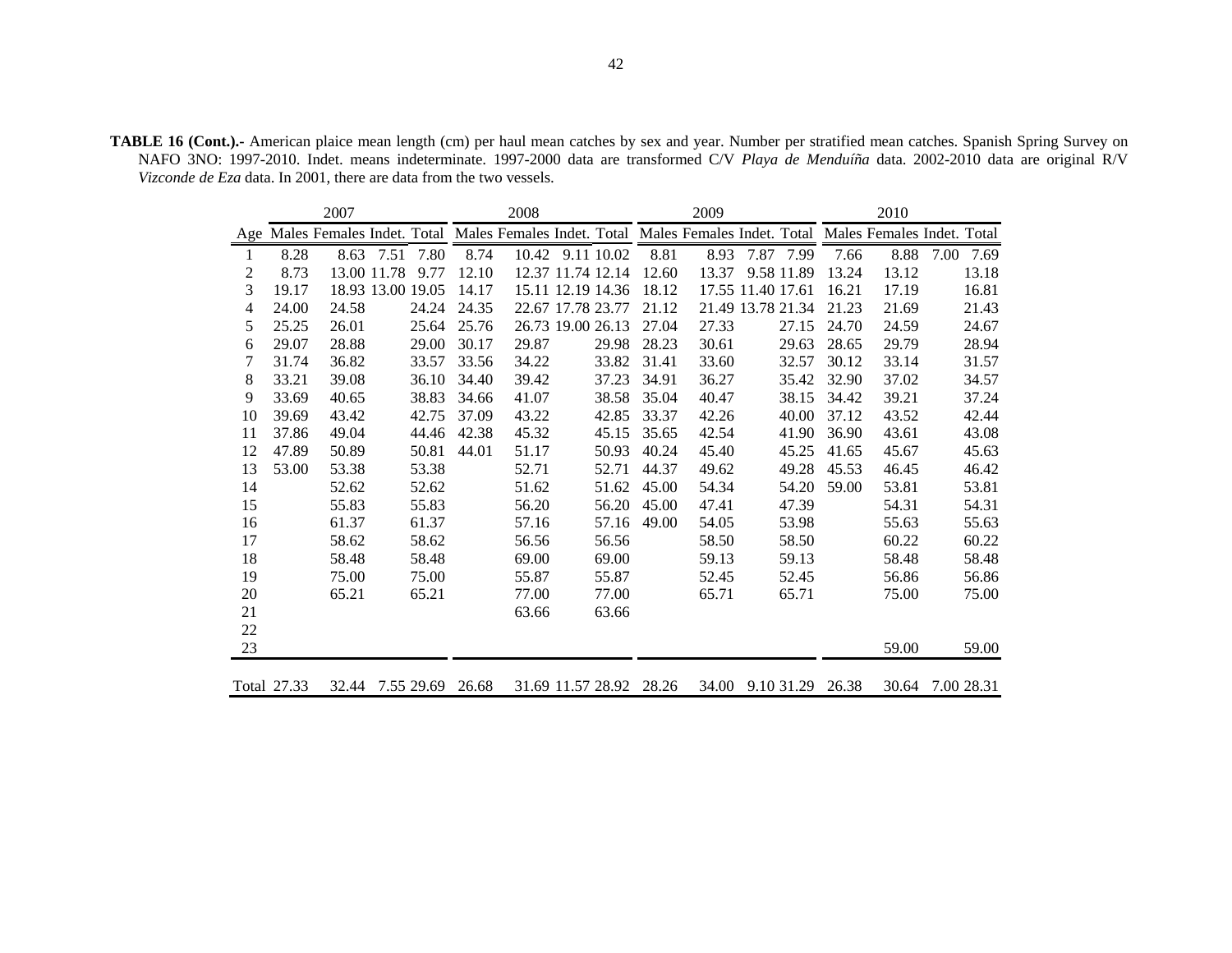**TABLE 17.-** American plaice mean weight (gr) per haul mean catches by sex and year. Number per stratified mean catches. Spanish Spring Survey on NAFO 3NO: 1997-2010. Indet. means indeterminate. 1997-2000 data are transformed C/V *Playa de Menduíña* data. 2002-2010 data are original R/V *Vizconde de Eza* data. In 2001, there are data from the two vessels.

|                |              | 1997                |         |                 | 1998                 |                |               | 1999                      |         |                         | 2000           |         |                         | 2001                 |      |         |
|----------------|--------------|---------------------|---------|-----------------|----------------------|----------------|---------------|---------------------------|---------|-------------------------|----------------|---------|-------------------------|----------------------|------|---------|
| Age            | Males        | Females Indet.      | Total   |                 | Males Females Indet. | Total          |               | Males Females Indet.      | Total   | Males                   | Females Indet. | Total   |                         | Males Females Indet. |      | Total   |
|                |              |                     |         |                 |                      |                |               |                           |         |                         |                |         | 5.52                    | 2.36 2.58            |      | 2.61    |
| $\overline{2}$ | 30.58        | 30.09               | 30.32   | 34.08           | 13.56                | 33.00          |               | 9.81 8.24                 | 9.40    | 24.78                   | 8.24<br>26.73  | 25.92   | 28.14                   | 24.01                | 8.97 | 24.16   |
| 3              | 60.98        | 59.53 48.25         | 60.25   | 34.14           | 33.05                | 33.75          | 34.19         | 23.00 12.02               | 20.17   | 29.96                   | 28.38 10.43    | 28.98   | 74.66                   | 74.78 17.85          |      | 74.58   |
| 4              | 90.53        | 102.43 48.25        | 96.16   | 115.88          | 160.85               | 139.18         | 65.34         | 60.28 21.02               | 62.07   | 45.19                   | 47.76 45.86    | 46.39   | 80.14                   | 84.04 45.36          |      | 82.09   |
| 5              | 122.41       | 143.19 48.25        | 133.03  | 142.60          | 176.64               |                | 160.21 180.39 | 180.47                    | 180.40  | 85.85                   | 67.41 45.86    | 76.56   | 224.47                  | 241.89               |      | 234.33  |
| 6              | 192.63       | 236.88              | 210.25  | 197.61          | 195.48               |                | 196.75 219.78 | 253.61                    | 232.06  | 240.11                  | 293.64         | 260.03  | 259.90                  | 361.60               |      | 274.64  |
|                | 259.54       | 373.88              | 303.10  | 252.15          | 331.81               |                | 294.09 253.60 | 300.02                    | 277.02  | 282.85                  | 409.54         | 347.02  | 312.53                  | 459.67               |      | 369.14  |
| 8              | 368.81       | 542.51              | 476.56  | 311.29          | 438.62               |                | 388.05 282.41 | 415.58                    | 327.29  | 323.42                  | 484.21         | 399.40  | 345.34                  | 585.81               |      | 482.85  |
| 9              | 548.18       | 678.61              | 656.33  | 368.71          | 590.74               |                | 549.92 323.00 | 523.92                    | 419.27  | 379.83                  | 622.11         | 514.73  | 385.35                  | 636.37               |      | 500.33  |
| 10             | 1019.79      | 911.38              | 911.53  | 526.59          | 713.13               |                | 700.57 414.67 | 642.60                    | 608.93  | 537.06                  | 743.81         | 719.87  | 392.43                  | 762.73               |      | 639.11  |
| -11            |              | 933.18 1064.95      | 1055.90 |                 | 746.72 910.89        |                | 902.75 585.62 | 796.73                    | 778.79  | 724.88                  | 923.47         | 917.61  | 425.17                  | 899.33               |      | 845.69  |
| 12             |              | 1384.64             | 1384.64 |                 | 841.32 1137.44       | 1130.94 726.28 |               | 971.49                    | 966.25  | 1221.32 1139.85         |                | 1141.90 |                         | 1053.94              |      | 1053.94 |
| 13             |              | 1843.51             | 1843.51 | 1157.79 1325.51 |                      | 1315.68        |               | 1140.42                   |         | 1140.42 1283.48 1494.13 |                | 1493.61 |                         | 1356.99              |      | 1356.99 |
| 14             |              | 2580.03             | 2580.03 |                 | 2111.99              | 2111.99        |               | 1495.55                   | 1495.55 |                         | 1707.48        | 1707.48 |                         | 1291.89              |      | 1291.89 |
| 15             |              | 2565.46             | 2565.46 |                 | 2027.53              | 2027.53        |               | 1727.69                   | 1727.69 |                         | 2232.76        | 2232.76 |                         | 1981.57              |      | 1981.57 |
| 16             |              | 2681.12             | 2681.12 |                 | 2684.74              | 2684.74        |               | 1828.20                   | 1828.20 |                         | 2334.60        |         | 2334.60 1607.50 2379.43 |                      |      | 2344.69 |
| 17             |              |                     |         |                 |                      |                |               | 2283.43                   | 2283.43 |                         | 2736.30        | 2736.30 |                         | 1989.94              |      | 1989.94 |
| 18             |              | 3491.89             | 3491.89 |                 | 3415.05              | 3415.05        |               | 2413.08                   | 2413.08 |                         |                |         |                         | 2364.16              |      | 2364.16 |
| 19             |              | 3564.93             | 3564.93 |                 | 3468.37              | 3468.37        |               |                           |         |                         |                |         |                         | 2776.59              |      | 2776.59 |
| 20             |              |                     |         |                 |                      |                |               | 4610.97                   | 4610.97 |                         | 4149.65        | 4149.65 |                         | 3691.44              |      | 3691.44 |
| 21             |              |                     |         |                 |                      |                |               |                           |         |                         |                |         |                         |                      |      |         |
| 22             |              |                     |         |                 |                      |                |               |                           |         |                         |                |         |                         |                      |      |         |
| 23             |              |                     |         |                 |                      |                |               |                           |         |                         |                |         |                         |                      |      |         |
|                |              |                     |         |                 |                      |                |               |                           |         |                         |                |         |                         |                      |      |         |
|                | Total 233.91 | 421.32 48.25 325.51 |         |                 | 268.47 527.64        |                |               | 438.29 276.33 519.04 9.94 | 408.48  | 153.75                  | 393.67<br>9.49 | 301.87  | 142.91                  | 305.31 7.85 223.52   |      |         |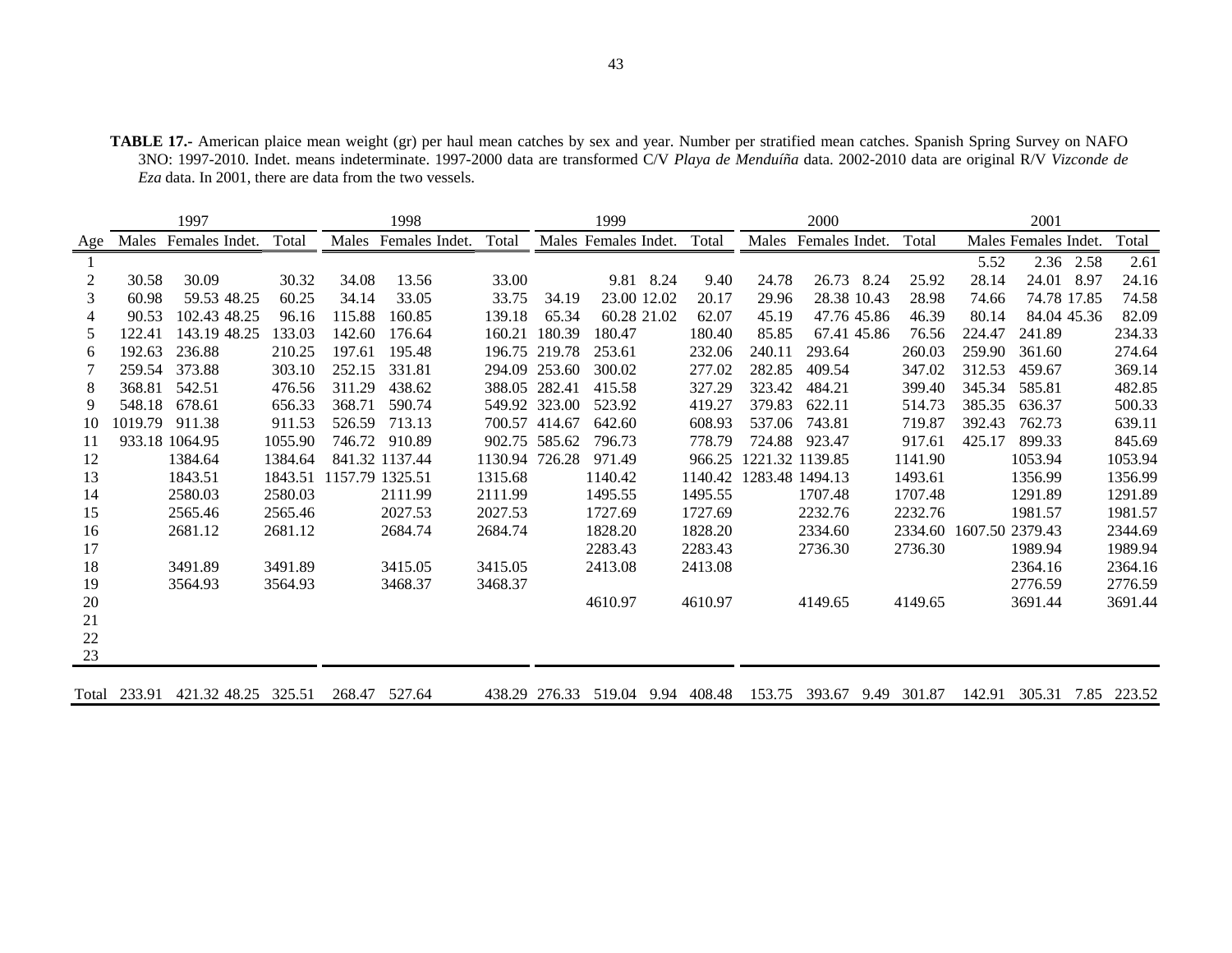**TABLE 17 (Cont.).-** American plaice mean weight (gr) per haul mean catches by sex and year. Number per stratified mean catches. Spanish Spring Survey on NAFO 3NO: 1997-2010. Indet. means indeterminate. 1997-2000 data are transformed C/V *Playa de Menduíña* data. 2002-2010 data are original R/V *Vizconde de Eza* data. In 2001, there are data from the two vessels.

|     | 2002<br>2003 |                      |  |               |               |                        |           |         |                         | 2004                 |           |         |                 | 2005                 |           |                |               | 2006                   |           |         |
|-----|--------------|----------------------|--|---------------|---------------|------------------------|-----------|---------|-------------------------|----------------------|-----------|---------|-----------------|----------------------|-----------|----------------|---------------|------------------------|-----------|---------|
| Age |              | Males Females Indet. |  | Total         |               | Males Females Indet.   |           | Total   |                         | Males Females Indet. |           | Total   |                 | Males Females Indet. |           | Total          |               | Males Females Indet.   |           | Total   |
|     | 4.53         | 4.27 2.03            |  | 2.55          | 2.77          |                        | 3.78 2.40 | 3.05    | 5.04                    |                      | 4.74 5.53 | 5.52    | 3.49            |                      | 4.05 3.33 | 3.51           | 2.78          |                        | 5.14 2.58 | 2.65    |
| 2   | 15.31        | 13.47 10.57          |  | 14.19         | 20.82         | 14.97                  | 4.43      | 18.40   | 23.80                   | 22.39                | 8.27      | 16.66   | 18.32           | 21.44                | -4.47     | 19.57          | 30.35         | 33.38                  | 4.18      | 31.48   |
| 3   | 48.02        | 51.69 16.15          |  | 50.00         | 61.32         | 57.36                  |           | 59.58   | 53.80                   | 34.33 18.13          |           | 43.98   | 29.37           | 29.28 18.27          |           | 29.32          | 61.78         | 64.12                  | 5.00      | 62.84   |
| 4   | 107.46       | 126.02               |  | 117.52        | 96.29         | 73.44                  |           | 87.88   | 118.24                  | 148.37               |           | 131.49  | 103.39          | 67.26                |           | 85.60          | 77.10         | 81.96                  |           | 79.51   |
| 5   | 141.66       | 175.42               |  |               | 156.23 162.64 | 209.46                 |           | 185.74  | 162.74                  | 177.90               |           | 169.00  | 165.83          | 187.83               |           |                | 172.71 138.74 | 133.07                 |           | 136.15  |
| 6   | 213.89       | 247.39               |  | 225.28 219.41 |               | 263.99                 |           | 243.78  | 224.80                  | 324.26               |           | 276.38  | 234.71          | 271.80               |           |                | 248.54 229.61 | 310.73                 |           | 257.57  |
|     | 273.99       | 454.37               |  |               | 309.50 265.20 | 406.54                 |           | 291.34  | 311.03                  | 377.96               |           | 354.24  | 285.75          | 415.68               |           |                | 361.06 275.74 | 413.68                 |           | 332.37  |
| 8   | 336.57       | 541.72               |  |               | 393.92 386.93 | 539.83                 |           | 428.35  | 375.48                  | 540.09               |           | 438.48  | 357.86          | 519.53               |           |                | 467.77 312.24 | 504.70                 |           | 404.67  |
| 9   | 388.21       | 662.77               |  |               | 577.97 432.35 | 692.92                 |           | 579.94  | 507.87                  | 698.52               |           | 649.34  | 371.97          | 637.50               |           |                | 492.07 342.78 | 580.80                 |           | 487.76  |
| 10  | 482.17       | 812.73               |  |               | 751.27 515.51 | 927.79                 |           | 829.32  | 597.92                  | 832.90               |           | 812.86  | 558.48          | 852.01               |           | 737.11         | 401.15        | 670.26                 |           | 617.44  |
| 11  | 584.61       | 928.89               |  | 897.25 489.24 |               | 958.75                 |           | 934.29  | 1108.14                 | 964.46               |           | 964.56  |                 | 885.54 1066.20       |           | 1057.75 480.60 |               | 871.24                 |           | 837.04  |
| 12  |              | 1234.38 1142.20      |  |               |               | 1142.96 804.42 1130.44 |           | 1129.93 |                         | 764.27 1117.01       |           | 1112.85 | 1209.09 1120.37 |                      |           |                |               | 1121.31 808.17 1152.76 |           | 1150.11 |
| 13  |              | 1256.80              |  | 1256.80       |               | 1432.20                |           | 1432.20 |                         | 1335.85              |           | 1335.85 | 1480.60 1334.19 |                      |           |                |               | 1336.37 986.79 1423.36 |           | 1422.33 |
| 14  |              | 1645.89              |  | 1645.89       |               | 1516.23                |           |         | 1516.23 1551.96 1679.11 |                      |           | 1678.45 |                 | 1711.56              |           | 1711.56        |               | 1692.58                |           | 1692.58 |
| 15  |              | 1875.93              |  | 1875.93       |               | 1958.44                |           |         | 1958.44 1551.96 2585.25 |                      |           | 2554.39 |                 | 2022.18              |           | 2022.18        |               | 1940.19                |           | 1940.19 |
| 16  |              | 2589.45              |  | 2589.45       |               | 2416.37                |           |         | 2416.37 1551.96 1243.96 |                      |           | 1273.41 |                 | 2136.98              |           | 2136.98        |               | 2083.56                |           | 2083.56 |
| 17  |              | 2499.50              |  | 2499.50       |               | 2266.74                |           | 2266.74 |                         |                      |           |         |                 | 2953.40              |           | 2953.40        |               | 2198.82                |           | 2198.82 |
| 18  |              |                      |  |               |               | 2520.70                |           | 2520.70 |                         | 2522.62              |           | 2522.62 |                 | 2986.58              |           | 2986.58        |               | 2446.73                |           | 2446.73 |
| 19  |              | 3061.95              |  | 3061.95       |               |                        |           |         |                         | 3248.73              |           | 3248.73 |                 | 3266.33              |           | 3266.33        |               | 2836.06                |           | 2836.06 |
| 20  |              |                      |  |               |               |                        |           |         |                         |                      |           |         |                 |                      |           |                |               | 3941.25                |           |         |
| 21  |              |                      |  |               |               |                        |           |         |                         |                      |           |         |                 |                      |           |                |               |                        |           |         |
| 22  |              |                      |  |               |               |                        |           |         |                         |                      |           |         |                 |                      |           |                |               |                        |           |         |
| 23  |              |                      |  |               |               |                        |           |         |                         |                      |           |         |                 |                      |           |                |               |                        |           |         |
|     |              |                      |  |               |               |                        |           |         |                         |                      |           |         |                 |                      |           |                |               |                        |           |         |

Total 156.68 311.92 11.07 240.29 180.42 351.16 3.20 264.02 206.83 417.77 5.92 280.87 166.30 329.92 4.24 247.20 165.03 307.24 3.61 234.41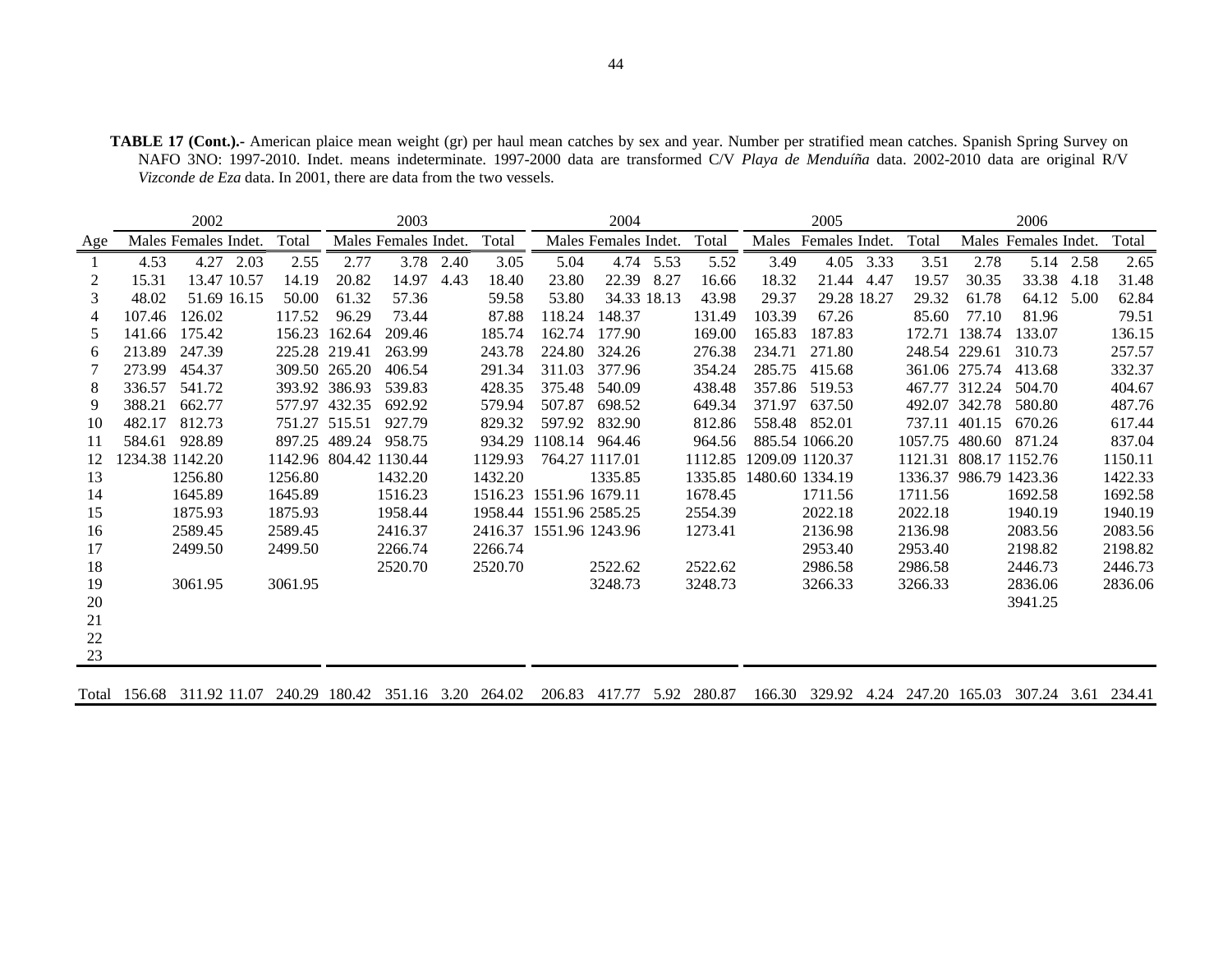**TABLE 17 (Cont.).-** American plaice mean weight (gr) per haul mean catches by sex and year. Number per stratified mean catches. Spanish Spring Survey on NAFO 3NO: 1997-2010. Indet. means indeterminate. 1997-2000 data are transformed C/V *Playa de Menduíña* data. 2002-2010 data are original R/V *Vizconde de Eza* data. In 2001, there are data from the two vessels.

|        |              | 2007            |           |                                                                         |               | 2008                 |           |                        |               | 2009                 |             |         |                         | 2010                 |           |             |
|--------|--------------|-----------------|-----------|-------------------------------------------------------------------------|---------------|----------------------|-----------|------------------------|---------------|----------------------|-------------|---------|-------------------------|----------------------|-----------|-------------|
| Age    | Males        | Females Indet.  |           | Total                                                                   |               | Males Females Indet. |           | Total                  |               | Males Females Indet. |             | Total   |                         | Males Females Indet. |           | Total       |
| 1      | 4.27         |                 | 4.78 2.89 | 3.38                                                                    | 4.29          |                      | 6.95 4.95 | 6.34                   | 4.71          | 3.91                 | 3.66        | 3.70    | 2.48                    |                      | 3.96 1.95 | 2.68        |
| 2      | 4.71         | 16.44 11.67     |           | 7.53                                                                    | 12.40         | 12.59 10.27          |           | 12.13                  | 15.57         | 15.57                | 6.52        | 13.01   | 15.67                   | 15.40                |           | 15.54       |
| 3      | 55.34        | 55.17 15.64     |           | 55.23                                                                   | 22.78         | 25.18 11.98          |           | 22.78                  | 48.56         |                      | 40.16 12.13 | 43.15   | 31.58                   | 41.41                |           | 37.59       |
| 4      | 111.98       | 129.47          |           | 119.11                                                                  | 118.25        | 90.13 40.62          |           | 108.56                 | 76.16         |                      | 75.60 19.72 | 75.70   | 75.57                   | 83.51                |           | 78.97       |
| 5      | 134.70       | 157.85          |           |                                                                         | 146.81 136.06 | 153.88 48.66         |           | 142.89                 | 158.84        | 165.60               |             | 161.38  | 120.76                  | 127.07               |           | 122.78      |
| 6      | 207.31       | 222.78          |           |                                                                         | 212.94 223.30 | 228.00               |           |                        | 226.21 178.31 | 240.78               |             | 215.05  | 193.81                  | 233.50               |           | 203.80      |
| 7      | 266.40       | 459.13          |           |                                                                         | 335.57 312.76 | 356.92               |           | 330.07                 | 249.10        | 329.32               |             | 291.64  | 227.52                  | 324.48               |           | 274.06      |
| 8      | 310.14       | 565.10          |           |                                                                         | 435.92 338.15 | 548.87               |           |                        | 457.21 338.70 | 421.12               |             | 369.73  | 302.17                  | 475.42               |           | 372.53      |
| 9      | 321.87       | 626.56          |           |                                                                         | 547.02 349.85 | 629.35               |           |                        | 520.68 346.87 | 602.13               |             | 493.19  | 354.13                  | 571.13               |           | 481.94      |
| 10     | 531.30       | 771.08          |           |                                                                         | 727.92 440.91 | 738.16               |           |                        | 720.46 302.78 | 687.49               |             | 589.67  | 448.76                  | 794.39               |           | 735.76      |
| 11     |              | 468.28 1130.82  |           |                                                                         | 859.49 670.52 | 862.19               |           |                        | 851.32 383.25 | 712.14               |             | 681.60  | 452.25                  | 806.24               |           | 778.13      |
| 12     |              | 949.59 1286.96  |           | 1278.61 737.72 1308.02                                                  |               |                      |           | 1289.01 530.64         |               | 884.69               |             | 874.41  | 660.13                  | 945.59               |           | 942.77      |
| 13     |              | 1299.93 1488.33 |           | 1487.52                                                                 |               | 1407.83              |           | 1407.83 743.40 1171.05 |               |                      |             | 1143.31 |                         | 913.54 1007.58       |           | 1005.11     |
| 14     |              | 1443.88         |           | 1443.88                                                                 |               | 1373.08              |           | 1373.08 739.15 1582.24 |               |                      |             |         | 1569.22 2072.08 1601.32 |                      |           | 1601.91     |
| 15     |              | 1706.32         |           | 1706.32                                                                 |               | 1794.17              |           | 1794.17                |               | 739.15 1060.60       |             | 1058.23 |                         | 1649.72              |           | 1649.72     |
| 16     |              | 2291.03         |           | 2291.03                                                                 |               | 1865.85              |           | 1865.85 963.13 1562.03 |               |                      |             | 1553.62 |                         | 1821.56              |           | 1821.56     |
| 17     |              | 2011.95         |           | 2011.95                                                                 |               | 1830.42              |           | 1830.42                |               | 2032.21              |             | 2032.21 |                         | 2347.71              |           | 2347.71     |
| 18     |              | 1986.34         |           | 1986.34                                                                 |               | 3377.64              |           | 3377.64                |               | 2087.80              |             | 2087.80 |                         | 2134.58              |           | 2134.58     |
| 19     |              | 4294.54         |           | 4294.54                                                                 |               | 1713.65              |           | 1713.65                |               | 1471.99              |             | 1471.99 |                         | 1982.77              |           | 1982.77     |
| 20     |              | 2759.42         |           | 2759.42                                                                 |               | 4844.08              |           | 4844.08                |               | 2950.82              |             | 2950.82 |                         | 4806.14              |           | 4806.14     |
| 21     |              |                 |           |                                                                         |               | 2614.61              |           | 2614.61                |               |                      |             |         |                         |                      |           |             |
| $22\,$ |              |                 |           |                                                                         |               |                      |           |                        |               |                      |             |         |                         |                      |           |             |
| 23     |              |                 |           |                                                                         |               |                      |           |                        |               |                      |             |         |                         | 2159.97              |           | 2159.97     |
|        |              |                 |           |                                                                         |               |                      |           |                        |               |                      |             |         |                         |                      |           |             |
|        | Total 183.20 |                 |           | 395.68 2.98 285.93 176.11 364.62 10.04 267.16 197.81 429.98 6.34 328.23 |               |                      |           |                        |               |                      |             |         |                         | 171.12 367.51        |           | 1.95 260.28 |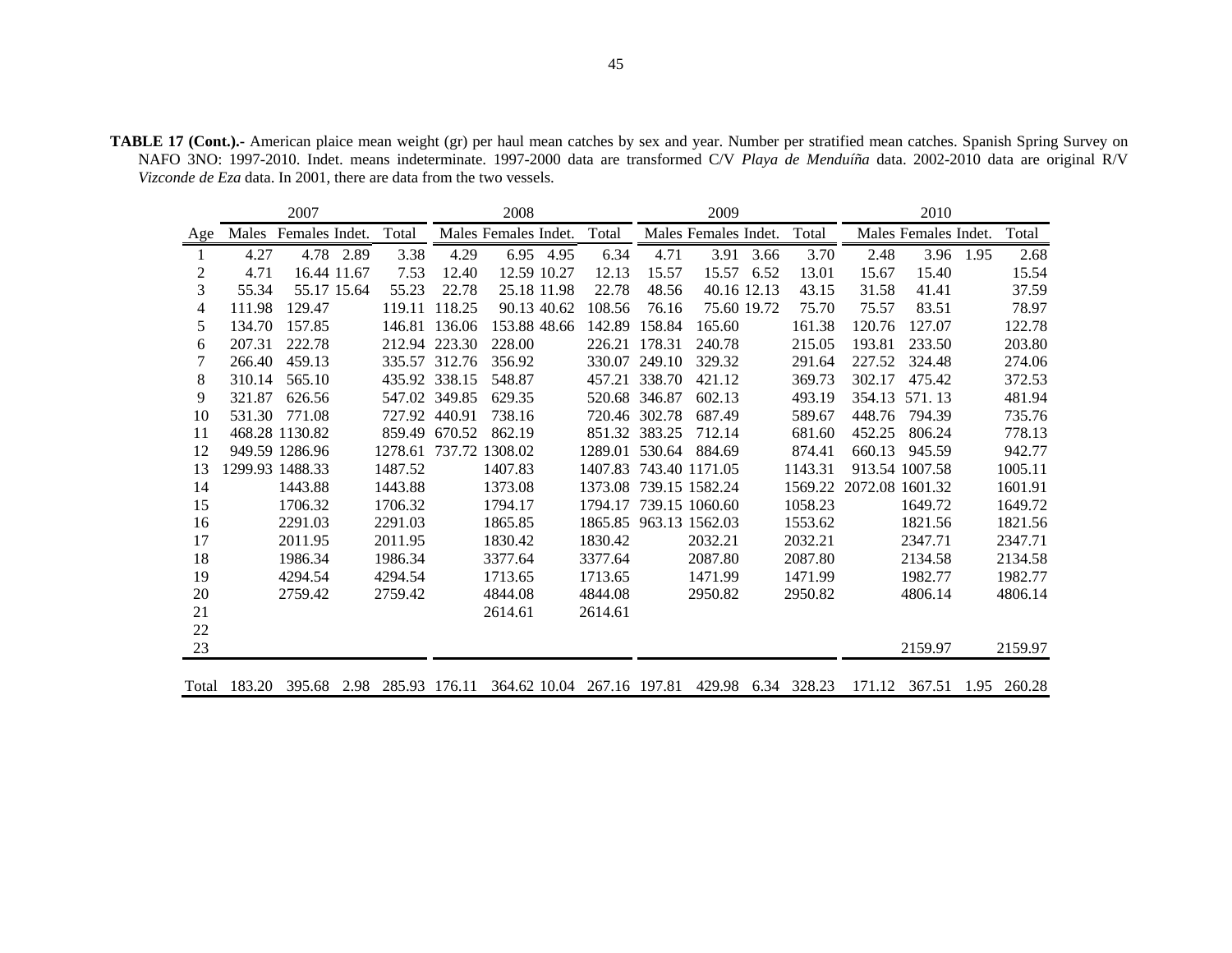**TABLE 18.-** Swept area, number of hauls and Atlantic cod mean catch (kg) and SD by stratum. Spanish Spring Surveys on NAFO Div. 3NO: 1997-2010. Swept area in square miles. n.s. means stratum not surveyed. 1997-2000 data are transformed C/V *Playa de Menduíña* data, and 2002-2010 data are original from R/V *Vizconde de Eza*. In 2001, there are data from the two vessels.

|            |                  |                     | 1997         |                |                  |                                  | 1998            |                |                  |                | 1999          |                 |                  | 2000                    |              |                |                  |                | 2001         |                |
|------------|------------------|---------------------|--------------|----------------|------------------|----------------------------------|-----------------|----------------|------------------|----------------|---------------|-----------------|------------------|-------------------------|--------------|----------------|------------------|----------------|--------------|----------------|
|            | Stratu Swept Tow |                     | A. cod       | A. cod         | Swept Tow        |                                  | A. cod          | A. cod         | Swept Tow        |                | A. cod        | A. cod          | Swept Tow        |                         | A. cod       | A. cod         | Swept Tow        |                | A. cod       | A. cod         |
| m          |                  | area numbe          | Mean         | <b>SD</b>      |                  | area numbe                       | Mean            | SD.            | area numbe       |                | Mean          | SD.             |                  | area numbe              | Mean         | <b>SD</b>      | area             | numbe          | Mean         | SD             |
| 353        | 0.0480           | 4                   | 0.00         | 0.000          | 0.0465           | 4                                | 0.00            | 0.004          | 0.0360           | 3              | 6.26          | 8.593           | 0.0356           | 3                       | 8.59         | 9.984          | 0.0341           | 3              | 7.33         | 8.145          |
| 354        | 0.0233           | $\sqrt{2}$          | 0.00         | 0.000          | 0.0356           | 3                                | 17.67           | 29.046         | 0.0218           | $\sqrt{2}$     | 4.92          | 3.192           | 0.0356           | 3                       | 18.44        | 27.099         | 0.0338           | 3              | 16.07        | 3.315          |
| 355        | 0.0233           | 2                   | 4.29         | 5.711          | 0.0221           | $\boldsymbol{2}$                 | 27.05           | 3.662          | 0.0229           | $\frac{2}{2}$  | 6.39          | 2.549           | 0.0233           | $\overline{c}$          | 94.83        | 76.209         | 0.0240           | 2              | 56.11        | 64.898         |
| 356        | 0.0225           | $\overline{c}$      | 7.80         | 0.495          | 0.0221           | $\boldsymbol{2}$                 | 6.23            | 0.247          | 0.0229           |                | 41.19         | 0.346           | 0.0225           | $\overline{2}$          | 16.34        | 17.172         | 0.0240           |                | 149.60       | 76.650         |
| 357        | 0.0443           | 4                   | 91.55        | 174.202        | 0.0240           | $\overline{2}$                   | 7.45            | 0.742          | 0.0236           | $\sqrt{2}$     | 10.12         | 11.461          | 0.0124           |                         | 9.15         |                | 0.0244           | 2              | 27.20        | 36.062         |
| 358        | 0.0563           | 5                   | 1.77         | 1.655          | 0.0236           | 3                                | 4.46            | 4.030          | 0.0349           | $\mathfrak{Z}$ | 9.98          | 4.006           | 0.0341           | 3                       |              | 184.88 194.829 | 0.0345           |                | 3.42         | 2.592          |
| 359        | 0.0690           | 6                   | 1.13         | 2.385          | 0.0698           | 6                                | 0.39            | 0.858          | 0.0364           | 3              | 7.25          | 11.394          | 0.0469           | $\overline{4}$          | 18.26        | 17.367         | 0.0803           |                |              | 176.35 433.935 |
| 360        | 0.3754           | 32                  | 0.11         | 0.226          | 0.2561           | $25\,$                           | 0.22            | 0.700          | 0.2325           | 19             | 2.33          | 3.801           | 0.2396           | 20                      | 2.16         | 3.561          | 0.2423           | $20\,$         | 11.36        | 27.470         |
| 374        | 0.0353           | 3                   | 0.06         | 0.099          | 0.0353           | 3                                | 0.00            | 0.000          | 0.0244           | $\frac{2}{2}$  | 0.58          | 0.594           | 0.0240           | $\overline{c}$          | 0.00         | 0.000          | 0.0240           | $\overline{c}$ | 0.00         | 0.000          |
| 375        | 0.0116           | -1                  | 0.00         |                | 0.0345           | 3                                | 0.78            | 0.403          | 0.0236           |                | 0.97          | 0.579           | 0.0244           | $\overline{2}$          | 0.00         | 0.000          | 0.0338           | 3              | 0.00         | 0.000          |
| 376        | 0.1583           | 14                  | 0.00         | 0.000          | 0.0930           | 10                               | 0.20            | 0.187          | 0.1219           | 10             | 0.62          | 0.545           | 0.1200           | 10                      | 0.90         | 1.852          | 0.1155           | 10             | 0.04         | 0.119          |
| 377        | 0.0116           | -1                  | 0.27         |                | 0.0229           | $\overline{c}$                   | 1.89            | 2.375          | 0.0240           | $\overline{2}$ | 0.21          | 0.302           | 0.0229           | $\overline{c}$          | 0.02         | 0.027          | 0.0229           | 2              | 0.00         | 0.000          |
| 378        | 0.0210           | 2                   | 2.34         | 3.316          | 0.0120           | 2                                | 3.46            | 0.940          | 0.0229           | $\overline{c}$ | 7.76          | 5.951           | 0.0233           | $\overline{c}$          | 10.65        | 11.169         | 0.0236           | 2              | 11.98        | 15.726         |
| 379        | 0.0206           | $\boldsymbol{2}$    | 3.68         | 0.307          | 0.0356           | $\mathfrak{Z}$<br>$\overline{2}$ | 8.30            | 5.847          | 0.0236<br>0.0236 | $\frac{2}{2}$  | 5.22<br>38.58 | 4.147           | 0.0225<br>0.0236 | $\overline{c}$          | 41.12        | 54.683         | 0.0229<br>0.0206 | $\overline{c}$ | 9.54         | 9.001          |
| 380<br>381 | 0.0210<br>0.0221 | $\overline{c}$<br>2 | 0.36<br>0.07 | 0.515<br>0.099 | 0.0113<br>0.0229 | $\sqrt{2}$                       | 2.33<br>0.21    | 1.361<br>0.187 | 0.0229           | $\overline{2}$ | 0.87          | 48.720<br>0.388 | 0.0236           | 2<br>2                  | 8.21<br>1.74 | 3.236<br>0.730 | 0.0236           | 2<br>2         | 6.00<br>0.66 | 2.895<br>0.891 |
| 382        | 0.0461           | 4                   | 0.00         | 0.000          | 0.0229           | $\mathfrak{Z}$                   | 0.32            | 0.336          | 0.0484           | $\overline{4}$ | 0.05          | 0.036           | 0.0499           | $\overline{4}$          | 0.71         | 0.561          | 0.0469           | $\overline{4}$ | 0.12         | 0.145          |
| 721        | 0.0221           | 2                   | 20.98        | 7.052          | 0.0203           | $\overline{c}$                   | 0.61            | 0.866          | 0.0244           | $\overline{2}$ |               | 88.29 106.743   | 0.0236           | 2                       | 28.34        | 17.122         | 0.0248           | 2              | 4.85         | 6.859          |
| 722        | 0.0214           | 2                   | 0.31         | 0.139          | 0.0101           | $\overline{2}$                   | 0.00            | 0.000          | 0.0229           | $\overline{c}$ | 0.00          | 0.000           | 0.0218           | $\overline{c}$          | 0.90         | 1.277          | 0.0233           | $\overline{2}$ | 0.00         | 0.000          |
| 723        | 0.0210           | $\overline{c}$      | 9.90         | 2.425          | 0.0233           | $\overline{c}$                   | 4.39            | 3.736          | 0.0229           | $\overline{c}$ | 16.87         | 20.735          | 0.0248           | $\sqrt{2}$              | 22.02        | 12.010         | 0.0240           | 2              |              | 676.15 932.179 |
| 724        | 0.0225           | 2                   | 1.30         | 1.269          | 0.0206           | $\overline{c}$                   | 1488.84 2101.82 |                | 0.0225           | $\sqrt{2}$     | 0.02          | 0.032           | 0.0233           | $\overline{c}$          | 0.70         | 0.341          | 0.0353           |                | 6.16         | 10.254         |
| 725        | 0.0206           | 2                   | 23.50        | 17.734         | 0.0086           |                                  | 30.86           |                | 0.0229           | $\overline{c}$ | 13.65         | 19.102          | 0.0210           | $\overline{c}$          | 4.34         | 3.857          | 0.0116           | $\overline{2}$ | 1367.61      | 1856.73        |
| 726        | n.s.             | n.s.                | n.s.         | n.s.           | 0.0094           | $\overline{c}$                   | 4.74            | 5.617          | 0.0225           | $\sqrt{2}$     | 0.81          | 0.492           | 0.0221           | $\overline{c}$          | 8.85         | 12.221         | 0.0116           | 2              | 1.83         | 2.593          |
| 727        | 0.0094           | -1                  | 0.12         |                | 0.0233           | 2                                | 2.66            | 2.821          | 0.0236           | $\sqrt{2}$     | 9.20          | 4.701           | 0.0210           | $\overline{c}$          | 9.16         | 10.803         | 0.0225           | 2              | 10.40        | 4.810          |
| 728        | 0.0214           | 2                   | 1.17         | 0.569          | 0.0206           | $\boldsymbol{2}$                 | 1.54            | 2.177          | 0.0233           | $\overline{c}$ | 0.00          | 0.000           | 0.0210           | $\overline{c}$          | 0.90         | 1.267          | 0.0229           | 2              | 0.00         | 0.000          |
| 752        | 0.0218           | $\overline{c}$      | 0.00         | 0.000          | 0.0229           | $\overline{c}$                   | 0.00            | 0.000          | 0.0233           | $\sqrt{2}$     | 0.00          | 0.000           | 0.0206           | $\overline{c}$          | 0.00         | 0.000          | 0.0210           | $\overline{c}$ | 0.00         | 0.000          |
| 753        | 0.0214           | 2                   | 0.00         | 0.000          | 0.0218           |                                  | 0.00            | 0.000          | 0.0229           | $\frac{2}{2}$  | 0.00          | 0.000           | 0.0218           | $\sqrt{2}$              | 0.00         | 0.000          | 0.0214           | $\overline{c}$ | 0.00         | 0.000          |
| 754        | 0.0330           | 3                   | 0.00         | 0.000          | 0.0210           | $\frac{2}{2}$                    | 0.00            | 0.000          | 0.0206           |                | 0.00          | 0.000           | 0.0195           | $\overline{c}$          | 0.00         | 0.000          | 0.0195           | $\overline{c}$ | 0.00         | 0.000          |
| 755        | n.s.             | n.s.                | n.s.         | n.s.           | 0.0206           |                                  | 0.00            | 0.000          | 0.0311           | 3              | 0.00          | 0.000           | 0.0431           |                         | 0.00         | 0.000          | 0.0416           | 4              | 0.00         | 0.000          |
| 756        | 0.0109           |                     | 0.00         |                | 0.0225           | $\frac{2}{2}$                    | 0.32            | 0.449          | 0.0225           | $\frac{2}{2}$  | 0.24          | 0.334           | 0.0203           | $\overline{\mathbf{c}}$ | 0.36         | 0.257          | 0.0113           | $\frac{2}{2}$  | 0.04         | 0.057          |
| 757        | 0.0304           | 3                   | 0.00         | 0.000          | 0.0206           |                                  | 0.00            | 0.000          | 0.0233           |                | 0.00          | 0.000           | 0.0214           | $\overline{c}$          | 0.00         | 0.000          | 0.0233           |                | 0.00         | 0.000          |
| 758        | 0.0214           | $\overline{2}$      | 0.00         | 0.000          | 0.0105           |                                  | 0.00            | 0.000          | 0.0214           | $\overline{2}$ | 0.00          | 0.000           | 0.0210           | 2                       | 0.00         | 0.000          | 0.0218           | 2              | 0.00         | 0.000          |
| 759        | n.s.             | n.s.                | n.s.         | n.s.           | 0.0214           | $\frac{2}{2}$                    | 0.00            | 0.000          | 0.0218           | $\frac{2}{2}$  | 0.00          | 0.000           | 0.0210           | $\overline{c}$          | 0.00         | 0.000          | 0.0221           | $\frac{2}{2}$  | 0.00         | 0.000          |
| 760        | 0.0105           |                     | 0.00         |                | 0.0214           |                                  | 0.00            | 0.000          | 0.0225           |                | 0.00          | 0.000           | 0.0210           | $\overline{c}$          | 0.00         | 0.000          | 0.0229           |                | 0.00         | 0.000          |
| 761        | 0.0315           | 3                   | 0.00         | 0.000          | 0.0206           |                                  | 0.00            | 0.000          | 0.0210           |                | 0.00          | 0.000           | 0.0221           | 2                       | 0.00         | 0.000          | 0.0225           | 2              | 0.00         | 0.000          |
| 762        | 0.0308           | 3                   | 0.00         | 0.000          | 0.0094           | $\frac{2}{2}$                    | 0.00            | 0.000          | 0.0210           | $rac{2}{3}$    | 0.00          | 0.000           | 0.0203           | $\overline{c}$          | 0.00         | 0.000          | 0.0116           | 2              | 0.00         | 0.000          |
| 763        | n.s.             | n.s.                | n.s.         | n.s.           | 0.0218           |                                  | 0.00            | 0.000          | 0.0311           |                | 0.00          | 0.000           | 0.0416           | 4                       | 1.08         | 2.170          | 0.0330           | 3              | 0.00         | 0.000          |
| 764        | 0.0206           | 2                   | 0.00         | 0.000          | 0.0218           |                                  | 0.00            | 0.000          | 0.0225           | $\overline{c}$ | 0.00          | 0.000           | 0.0218           | $\overline{c}$          | 0.00         | 0.000          | 0.0240           | 2              | 0.00         | 0.000          |
| 765        | 0.0206           | 2                   | 0.00         | 0.000          | 0.0098           | $\overline{c}$                   | 0.00            | 0.000          | 0.0221           | $\frac{2}{2}$  | 0.00          | 0.000           | 0.0203           | $\overline{c}$          | 0.00         | 0.000          | 0.0113           | 2              | 0.00         | 0.000          |
| 766        | 0.0308           | 3                   | 0.00         | 0.000          | 0.0191           | $\overline{c}$                   | 0.00            | 0.000          | 0.0218           |                | 0.00          | 0.000           | 0.0214           |                         | 0.00         | 0.000          | 0.0203           |                | 0.00         | 0.000          |
| 767        | n.s.             | n.s.                | n.s.         | n.s.           | 0.0109           |                                  | 0.00            | 0.000          | 0.0214           |                | 0.00          | 0.000           | 0.0210           |                         | 0.00         | 0.000          | 0.0225           |                | 0.00         | 0.000          |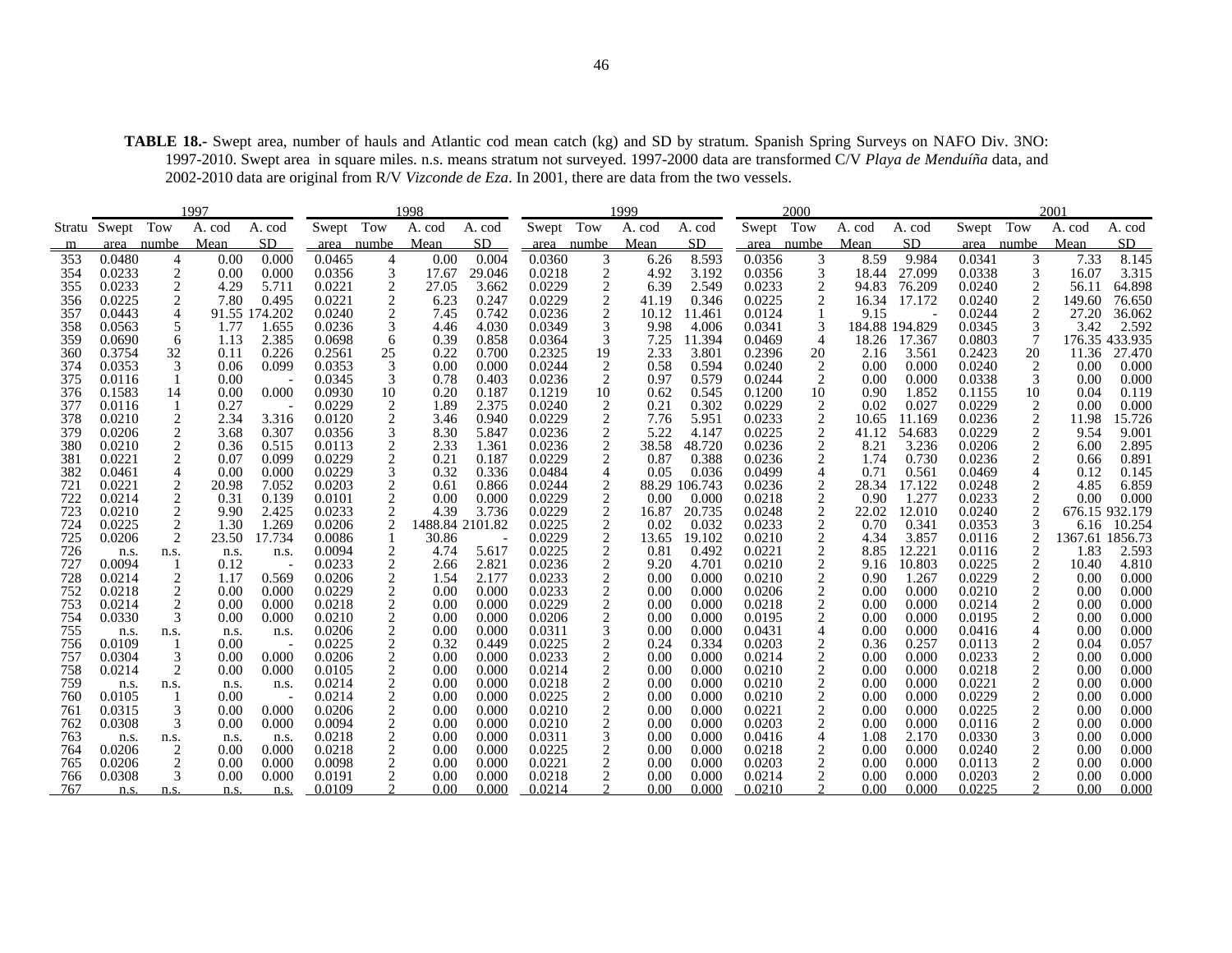**TABLE 18 (cont.).-** Swept area, number of hauls and Atlantic cod mean catch (kg) and SD by stratum. Spanish Spring Surveys on NAFO Div. 3NO: 1997-2010. Swept area in square miles. n.s. means stratum not surveyed. 1997-2000 data are transformed C/V *Playa de Menduíña* data, and 2002-2010 data are original from R/V *Vizconde de Eza*. In 2001, there are data from the two vessels.

|            |                  |                                | 2002         |                |                  |                | 2003           |                 |                  |                         | 2004         |                |                  |                              | 2005         |                |                  |                                               | 2006         |                |
|------------|------------------|--------------------------------|--------------|----------------|------------------|----------------|----------------|-----------------|------------------|-------------------------|--------------|----------------|------------------|------------------------------|--------------|----------------|------------------|-----------------------------------------------|--------------|----------------|
|            | Stratu Swept Tow |                                | A. cod       | A. cod         | Swept Tow        |                | A. cod         | A. cod          | Swept Tow        |                         | A. cod       | A. cod         | Swept Tow        |                              | A. cod       | A. cod         | Swept Tow        |                                               | A. cod       | A. cod         |
| m          |                  | area numbe                     | Mean         | SD.            | area numbe       |                | Mean           | SD              | area numbe       |                         | Mean         | SD.            | area numbe       |                              | Mean         | SD             |                  | area numbe                                    | Mean         | SD             |
| 353        | 0.0476           | 4                              | 0.00         | 0.003          | 0.0334           | 3              | 0.00           | 0.000           | 0.0338           | 3                       | 10.21        | 8.691          | 0.0353           | 3                            | 4.20         | 3.962          | 0.0371           | 3                                             | 11.53        | 7.341          |
| 354        | 0.0356           | 3                              | 0.01         | 0.012          | 0.0338           | 3              | 7.63           | 13.221          | 0.0345           | $\mathfrak{Z}$          | 4.76         | 3.335          | 0.0353           | 3                            | 6.76         | 8.311          | 0.0364           | 3                                             | 10.98        | 14.032         |
| 355        | 0.0236           | $\boldsymbol{2}$               | 0.96         | 0.370          | 0.0229           | $\frac{2}{2}$  | 3.02           | 2.390           | 0.0229           | $\boldsymbol{2}$        | 5.09         | 3.267          | 0.0225           | $\overline{2}$               | 1.97         | 0.255          | 0.0248           | $\overline{c}$                                | 3.04         | 0.078          |
| 356        | 0.0233           | $\overline{c}$                 | 15.20        | 10.889         | 0.0225           |                | 15.61          | 1.605           | 0.0221           | $\boldsymbol{2}$        | 2.97         | 0.714          | 0.0233           | 2                            | 1.43         | 1.478          | 0.0240           | $\overline{c}$                                | 3.88         | 3.247          |
| 357        | 0.0240           | $\overline{c}$                 | 6.65         | 1.909          | 0.0229           | $\overline{c}$ | 5.28           | 7.460           | 0.0229           | $\overline{c}$          | 13.30        | 17.727         | 0.0233           | $\overline{c}$               | 3.98         | 4.603          | 0.0244           | $\overline{c}$                                | 12.75        | 8.400          |
| 358        | 0.0345           | 3                              | 2.63         | 1.429          | 0.0338           | 3              | 207.22 260.186 |                 | 0.0330           | $\mathfrak 3$           | 14.41        | 12.455         | 0.0349           | 3                            | 22.75        | 17.967         | 0.0349           | 3                                             | 82.54        | 80.442         |
| 359        | 0.0686           | 6                              | 2.72         | 3.436          | 0.0791           | 7              | 1.03           | 1.522           | 0.0791           | $\overline{7}$          | 29.83        | 54.712         | 0.0814           | $\overline{7}$               |              | 57.31 134.609  | 0.0975           | 8                                             |              | 372.36 643.214 |
| 360        | 0.2865           | 25                             | 0.82         | 2.887          | 0.2254           | $20\,$         | 1.14           | 2.952           | 0.2310           | 20                      | 3.55         | 4.484          | 0.2325           | 20                           | 2.47         | 4.698          | 0.2340           | 19                                            | 7.35         | 8.119          |
| 374        | 0.0345           | 3                              | 0.00         | 0.000          | 0.0225           | $\sqrt{2}$     | 0.00           | 0.000           | 0.0232           | $\overline{2}$          | 0.00         | 0.000          | 0.0229           | $\overline{2}$               | 0.11         | 0.148          | 0.0236           | $\overline{2}$                                | 0.00         | 0.000          |
| 375        | 0.0353           | 3                              | 0.47         | 0.503          | 0.0330           | 3              | 0.48           | 0.826           | 0.0338           | 3                       | 0.05         | 0.081          | 0.0349           | 3                            | 0.00         | 0.000          | 0.0364           | 3                                             | 13.53        | 15.862         |
| 376        | 0.1140           | 10                             | 0.00         | 0.000          | 0.1125           | 10             | 0.65           | 1.987           | 0.1166           | 10                      | 0.60         | 0.733          | 0.1174           | 10                           | 0.76         | 0.963          | 0.1219           | 10                                            | 6.84         | 11.380         |
| 377        | 0.0229           | 2                              | 0.00         | 0.000          | 0.0225           | $\frac{2}{2}$  | 1.25           | 1.768           | 0.0218           | $\overline{2}$          | 19.60        | 24.020         | 0.0233           | 2                            | 61.19        | 64.955         | 0.0236           | 2                                             | 90.62        | 69.919         |
| 378        | 0.0233           | $\overline{c}$                 | 1.45         | 2.051          | 0.0225           |                | 19.18          | 19.141          | 0.0225           | $\overline{c}$          | 17.75        | 3.989          | 0.0225           | 2                            | 8.59         | 10.087         | 0.0240           | 2                                             | 90.32        | 85.680         |
| 379        | 0.0229           | 2                              | 24.83        | 32.492         | 0.0229           | $\frac{2}{2}$  | 4.35           | 0.481           | 0.0124           |                         | 23.95        |                | 0.0236           | $\sqrt{2}$                   | 5.70         | 7.078          | 0.0236           | $\overline{c}$                                | 6.30         | 8.627          |
| 380        | 0.0225           | 2                              | 0.31         | 0.035          | 0.0229           |                | 1.09           | 0.976           | 0.0221           | $\overline{\mathbf{c}}$ | 7.77         | 2.305          | 0.0229           | 2                            | 27.53        | 24.784         | 0.0229           | $\overline{c}$                                | 8.70         | 1.697          |
| 381        | 0.0229           | $\overline{c}$                 | 0.04         | 0.057          | 0.0229           |                | 0.00           | 0.000           | 0.0225           | $\boldsymbol{c}$        | 5.47         | 4.150          | 0.0233           | 2                            | 3.63         | 3.765          | 0.0229           | $\overline{2}$                                | 8.43         | 1.167          |
| 382        | 0.0341           | 3                              | 0.04         | 0.076          | 0.0454           | $\overline{4}$ | 0.00           | 0.000           | 0.0461           | $\overline{4}$          | 0.47         | 0.888          | 0.0458           | $\overline{4}$               | 0.97         | 0.639          | 0.0469           | 4                                             | 0.75         | 1.033          |
| 721<br>722 | 0.0233<br>0.0236 | $\boldsymbol{2}$<br>$\sqrt{2}$ | 1.01<br>0.00 | 1.430<br>0.000 | 0.0225<br>0.0221 | $\frac{2}{2}$  | 9.40<br>1.73   | 13.287<br>2.447 | 0.0221<br>0.0218 | $\frac{2}{2}$           | 2.20<br>0.00 | 3.111<br>0.000 | 0.0229<br>0.0233 | $\overline{2}$<br>$\sqrt{2}$ | 0.00<br>0.00 | 0.000<br>0.000 | 0.0236<br>0.0240 | $\overline{c}$<br>$\sqrt{2}$                  | 0.00<br>0.00 | 0.000<br>0.000 |
| 723        | 0.0233           | $\overline{c}$                 | 55.60        | 69.155         | 0.0229           |                | 0.65           | 0.919           | 0.0229           | $\boldsymbol{2}$        | 1.94         | 2.744          | 0.0233           | $\overline{2}$               | 0.00         | 0.000          | 0.0236           | $\boldsymbol{2}$                              | 0.00         | 0.000          |
| 724        | 0.0225           | $\overline{c}$                 | 49.80        | 70.428         | 0.0225           | 222222222222   | 10.46          | 14.786          | 0.0214           |                         | 0.00         | 0.000          | 0.0225           | 2                            | 0.00         | 0.000          | 0.0233           |                                               | 0.00         | 0.000          |
| 725        | 0.0225           | $\overline{c}$                 | 9.25         | 7.849          | 0.0229           |                | 2.17           | 3.062           | 0.0225           |                         | 0.29         | 0.403          | 0.0236           | 2                            | 1.47         | 2.073          | 0.0233           | $\frac{2}{2}$                                 | 0.00         | 0.000          |
| 726        | 0.0214           | $\overline{c}$                 | 1122.95      | 1569.28        | 0.0225           |                | 0.00           | 0.000           | 0.0225           | $\frac{2}{2}$           | 0.00         | 0.000          | 0.0113           |                              | 0.00         |                | 0.0225           | $\sqrt{2}$                                    | 0.00         | 0.000          |
| 727        | 0.0233           | 2                              | 2.80         | 3.960          | 0.0218           |                | 7.45           | 9.405           | 0.0232           |                         | 0.00         | 0.000          | 0.0229           | $\overline{c}$               | 0.00         | 0.000          | 0.0225           |                                               | 0.00         | 0.000          |
| 728        | 0.0229           | $\sqrt{2}$                     | 21.40        | 30.264         | 0.0225           |                | 0.00           | 0.000           | 0.0180           | $\frac{2}{2}$           | 0.00         | 0.000          | 0.0109           | $\mathbf{1}$                 | 0.00         |                | 0.0225           | $\frac{2}{2}$                                 | 0.00         | 0.000          |
| 752        | 0.0116           | 1                              | 0.00         | 0.000          | 0.0229           |                | 0.00           | 0.000           | 0.0214           | $\overline{c}$          | 0.00         | 0.000          | 0.0236           | $\overline{c}$               | 0.00         | 0.000          | 0.0225           | $\sqrt{2}$                                    | 0.00         | 0.000          |
| 753        | 0.0229           | 2                              | 0.00         | 0.000          | 0.0229           |                | 0.00           | 0.000           | 0.0218           |                         | 0.00         | 0.000          | 0.0225           | 2                            | 0.00         | 0.000          | 0.0225           |                                               | 0.00         | 0.000          |
| 754        | 0.0341           | $\mathfrak{Z}$                 | 0.00         | 0.000          | 0.0218           |                | 0.00           | 0.000           | 0.0214           | $\frac{2}{2}$           | 0.00         | 0.000          | 0.0225           | $\sqrt{2}$                   | 0.00         | 0.000          | 0.0225           | $\frac{2}{2}$                                 | 0.00         | 0.000          |
| 755        | 0.0338           | 3                              | 0.00         | 0.000          | 0.0221           |                | 0.00           | 0.000           | 0.0319           | 3                       | 0.00         | 0.000          | 0.0450           | $\overline{4}$               | 0.00         | 0.000          | 0.0338           | $\ensuremath{\mathfrak{Z}}$                   | 0.00         | 0.000          |
| 756        | 0.0229           | 2                              | 0.00         | 0.000          | 0.0221           |                | 0.00           | 0.000           | 0.0218           |                         | 0.00         | 0.000          | 0.0233           | $\overline{c}$               | 0.00         | 0.000          | 0.0229           |                                               | 0.00         | 0.000          |
| 757        | 0.0225           | $\sqrt{2}$                     | 64.40        | 91.075         | 0.0221           |                | 0.00           | 0.000           | 0.0218           | $\frac{2}{2}$           | 0.00         | 0.000          | 0.0225           | $\sqrt{2}$                   | 0.00         | 0.000          | 0.0225           | $\frac{2}{2}$                                 | 0.00         | 0.000          |
| 758        | 0.0225           | $\overline{c}$                 | 2.80         | 3.960          | 0.0221           | $\overline{c}$ | 0.00           | 0.000           | 0.0214           | $\overline{c}$          | 0.00         | 0.000          | 0.0225           | $\overline{2}$               | 0.00         | 0.000          | 0.0225           | $\sqrt{2}$                                    | 0.00         | 0.000          |
| 759        | 0.0225           | 2                              | 0.00         | 0.000          | 0.0113           |                | 0.00           |                 | 0.0214           | $\frac{2}{2}$           | 0.00         | 0.000          | 0.0229           | 2                            | 0.00         | 0.000          | 0.0225           | $\begin{smallmatrix}2\\2\\2\end{smallmatrix}$ | 0.00         | 0.000          |
| 760        | 0.0229           | $\overline{c}$                 | 0.00         | 0.000          | 0.0218           | $\sqrt{2}$     | 0.00           | 0.000           | 0.0221           |                         | 0.00         | 0.000          | 0.0229           | $\sqrt{2}$                   | 0.00         | 0.000          | 0.0225           |                                               | 0.00         | 0.000          |
| 761        | 0.0225           | $\overline{c}$                 | 0.17         | 0.236          | 0.0225           |                | 0.00           | 0.000           | 0.0221           | $\overline{c}$          | 0.00         | 0.000          | 0.0221           | $\overline{2}$               | 0.00         | 0.000          | 0.0233           |                                               | 0.00         | 0.000          |
| 762        | 0.0225           | 2                              | 0.15         | 0.212          | 0.0225           | $\frac{2}{3}$  | 0.00           | 0.000           | 0.0233           | $\frac{2}{3}$           | 0.00         | 0.000          | 0.0225           | $\overline{c}$               | 0.00         | 0.000          | 0.0233           | $\frac{2}{2}$                                 | 0.00         | 0.000          |
| 763        | 0.0225           | $\overline{c}$                 | 0.00         | 0.000          | 0.0311           |                | 0.00           | 0.000           | 0.0326           |                         | 0.00         | 0.000          | 0.0334           | 3                            | 0.00         | 0.000          | 0.0225           |                                               | 0.00         | 0.000          |
| 764        | 0.0236           | $\boldsymbol{2}$               | 0.00         | 0.000          | 0.0221           | $\overline{2}$ | 0.00           | 0.000           | 0.0229           | $\overline{c}$          | 0.00         | 0.000          | 0.0233           | $\overline{2}$               | 0.00         | 0.000          | 0.0233           | $\sqrt{2}$                                    | 0.00         | 0.000          |
| 765        | 0.0236           | $\boldsymbol{2}$               | 0.00         | 0.000          | 0.0113           |                | 0.00           |                 | 0.0225           | $\frac{2}{2}$           | 0.00         | 0.000          | 0.0229           | $\overline{2}$               | 0.00         | 0.000          | 0.0236           | $\frac{2}{2}$                                 | 0.00         | 0.000          |
| 766        | 0.0233           | $\overline{c}$                 | 0.00         | 0.000          | 0.0225           | 2              | 0.00           | 0.000           | 0.0225           |                         | 0.00         | 0.000          | 0.0229           | $\overline{2}$               | 0.00         | 0.000          | 0.0229           |                                               | 0.00         | 0.000          |
| 767        | 0.0229           |                                | 0.00         | 0.000          | 0.0229           |                | 0.00           | 0.000           | 0.0218           |                         | 0.00         | 0.000          | 0.0113           |                              | 0.00         |                | 0.0233           |                                               | 0.00         | 0.000          |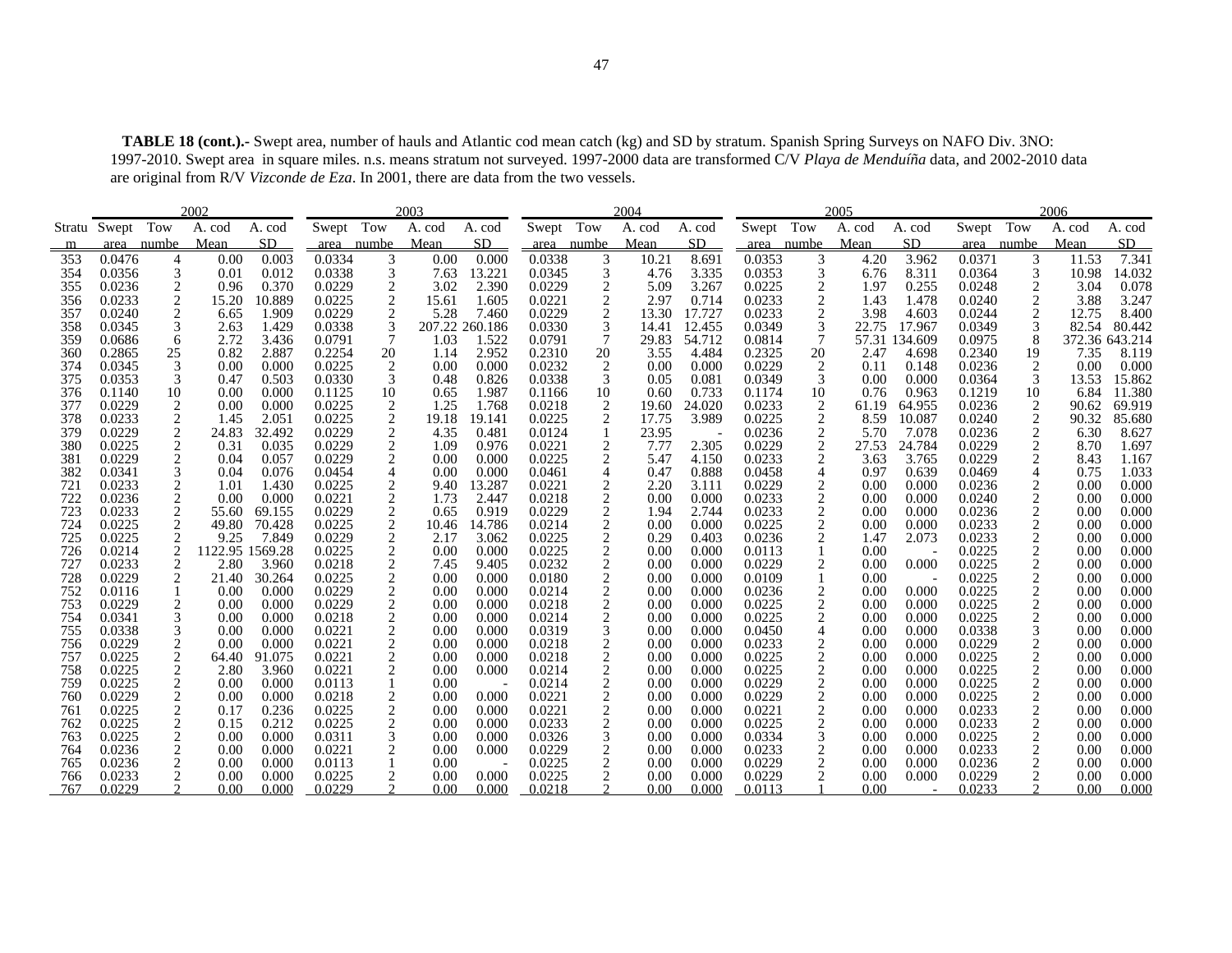|            |                  |                              | 2007          |                 |                  |                                               | 2008         |                |                  |                     | 2009         |                  |                  |                             | 2010         |                |
|------------|------------------|------------------------------|---------------|-----------------|------------------|-----------------------------------------------|--------------|----------------|------------------|---------------------|--------------|------------------|------------------|-----------------------------|--------------|----------------|
|            | Swept            | Tow                          | A. cod        | A. cod          | Swept            | Tow                                           | A. cod       | A. cod         | Swept            | Tow                 | A. cod       | A. cod           | Swept            | Tow                         | A. cod       | A. cod         |
| Stratum    | area             | number                       | Mean          | <b>SD</b>       | area             | number                                        | Mean         | <b>SD</b>      | area             | number              | Mean         | SD               | area             | number                      | Mean         | <b>SD</b>      |
| 353        | 0.0364           | 3                            | 0.14          | 0.138           | 0.0341           | 3                                             | 0.04         | 0.070          | 0.0345           | 3                   | 0.00         | 0.000            | 0.0225           | 2                           | 0.00         | 0.000          |
| 354        | 0.0364           | 3                            | 16.81         | 14.624          | 0.0345           | 3                                             | 64.76        | 69.913         | 0.0338           | 3                   | 25.17        | 21.163           | 0.0225           | $\overline{2}$              | 12.41        | 0.576          |
| 355        | 0.0240           | 2                            | 41.34         | 12.820          | 0.0221           |                                               | 2.30         | 3.253          | 0.0233           | 2                   | 3.63         | 4.448            | 0.0229           | $\overline{2}$              | 17.89        | 15.203         |
| 356        | 0.0240           | 2                            | 0.96          | 1.351           | 0.0236           | $\frac{2}{2}$                                 | 13.45        | 13.011         | 0.0229           | 2                   | 2.94         | 3.585            | 0.0225           | $\overline{2}$              | 4.98         | 7.036          |
| 357        | 0.0360           | 3                            | 1.42          | 1.323           | 0.0233           | $\overline{c}$                                | 6.31         | 8.917          | 0.0116           | 2                   | 14.29        | 15.293           | 0.0225           | $\overline{2}$              | 28.52        | 31.314         |
| 358        | 0.0368           | 3                            | 113.84        | 43.776          | 0.0345           | 3                                             | 249.58       | 302.829        | 0.0341           |                     | 50.33        | 41.797           | 0.0225           | $\overline{c}$              | 78.96        | 86.769         |
| 359        | 0.0855           | 7                            | 3.17          | 4.658           | 0.0799           | 7                                             | 224.94       | 196.538        | 0.0795           |                     | 520.11       | 821.106          | 0.0705           | 6                           | 850.41       | 1569.067       |
| 360        | 0.2378           | 20                           | 2.42          | 4.606           | 0.2340           | 20                                            | 10.10        | 14.465         | 0.2273           | 20                  | 162.21       | 719.968          | 0.1628           | 14                          | 6.17         | 9.104          |
| 374        | 0.0240           | 2                            | 0.00          | 0.000           | 0.0233           | $\overline{2}$                                | 0.57         | 0.812          | 0.0225           | $\overline{2}$      | 0.00         | 0.000            | 0.0225           | $\overline{2}$              | 0.00         | 0.000          |
| 375        | 0.0364           | 3                            | 1.71          | 1.646           | 0.0334           | 3                                             | 18.64        | 29.958         | 0.0341           | 3                   | 0.00         | 0.000            | 0.0364           | 3                           | 0.86         | 1.495          |
| 376        | 0.1185           | 10                           | 0.68          | 1.167           | 0.1129           | 10                                            | 11.60        | 9.917          | 0.1133           | 10                  | 0.67         | 0.921            | 0.0788           | 7                           | 1.35         | 2.777          |
| 377        | 0.0240           | $\frac{2}{2}$                | 698.56        | 987.885         | 0.0233           | $\frac{2}{2}$                                 | 234.80       | 189.646        | 0.0225           | $\overline{2}$      | 11.89        | 16.568           | 0.0233           | $\overline{2}$              | 13.30        | 18.809         |
| 378        | 0.0233           |                              | 85.98         | 23.723          | 0.0240           |                                               | 213.40       | 239.992        | 0.0229           | $\overline{2}$      | 709.31       | 0.269            | 0.0225           | $\overline{2}$              | 3328.75      | 3276.804       |
| 379        | 0.0240           | $\boldsymbol{2}$             | 3.13          | 0.394           | 0.0229           | $\sqrt{2}$                                    | 2.26         | 1.965          | 0.0229           | 2                   | 54.61        | 74.091           | 0.0229           | $\overline{c}$              | 38.85        | 28.919         |
| 380        | 0.0240           | $\mathbf{2}$                 | 4.20          | 5.945           | 0.0225           | $\overline{c}$                                | 21.80        | 11.738         | 0.0229           | $\overline{c}$      | 4.11         | 1.727            | 0.0236           | $\sqrt{2}$                  | 61.05        | 53.245         |
| 381        | 0.0240           | 2                            | 2.19          | 0.354           | 0.0229           | $\overline{2}$                                | 4.49         | 6.242          | 0.0229           | 2                   | 0.02         | 0.028            | 0.0244           | $\overline{2}$              | 1.65         | 0.997          |
| 382        | 0.0484           | 4                            | 0.00          | 0.000           | 0.0458           | $\overline{4}$                                | 0.13         | 0.167          | 0.0450           | $\overline{4}$      | 0.00         | 0.000            | 0.0233           | $\sqrt{2}$                  | 3.13         | 0.792          |
| 721        | 0.0116           |                              | 0.00          |                 | 0.0225           |                                               | 1.24         | 1.747          | 0.0229           |                     | 1.00         | 1.414            | 0.0225           |                             | 0.00         | 0.000          |
| 722        | 0.0225           | 2                            | 0.00          | 0.000           | 0.0206           | $\frac{2}{2}$                                 | 0.00         | 0.000          | 0.0225           | 2                   | 0.00         | 0.000            | 0.0225           | $\frac{2}{2}$               | 0.00         | 0.000          |
| 723        | 0.0240           | $\overline{c}$               | 3.15          | 4.455           | 0.0225           |                                               | 5.54         | 7.835          | 0.0225           | 2                   | 17.29        | 8.641            | 0.0225           |                             | 0.00         | 0.000          |
| 724        | 0.0233           | $\overline{c}$               | 0.00          | 0.000           | 0.0221           | $\overline{c}$                                | 0.00         | 0.000          | 0.0233           | 2                   | 0.00         | 0.000            | 0.0229           | $\sqrt{2}$                  | 0.00         | 0.000          |
| 725        | 0.0225<br>0.0229 | $\sqrt{2}$                   | 11.89<br>0.00 | 11.823<br>0.000 | 0.0229<br>0.0225 | $\frac{2}{2}$                                 | 0.61<br>0.00 | 0.863          | 0.0229<br>0.0229 | 2<br>$\overline{c}$ | 2.19         | 3.090            | 0.0233           | $\frac{2}{2}$               | 11.62        | 16.433         |
| 726        |                  | $\overline{c}$               |               |                 |                  |                                               |              | 0.000          |                  |                     | 1.38         | 1.945            | 0.0233           |                             | 0.00         | 0.000          |
| 727<br>728 | 0.0240<br>0.0225 | $\overline{c}$<br>$\sqrt{2}$ | 0.00<br>0.00  | 0.000<br>0.000  | 0.0221<br>0.0221 |                                               | 0.39<br>0.00 | 0.554<br>0.000 | 0.0113<br>0.0229 | 2                   | 5.01<br>0.00 | 0.000            | 0.0240<br>0.0240 | $\frac{2}{2}$               | 1.32<br>0.00 | 0.771<br>0.000 |
| 752        | 0.0225           | $\overline{c}$               | 0.00          | 0.000           | 0.0218           | $\begin{smallmatrix}2\\2\\2\end{smallmatrix}$ | 0.00         | 0.000          | 0.0229           |                     | 0.25         | 0.354            | 0.0240           | $\overline{2}$              | 0.00         | 0.000          |
| 753        | 0.0225           | $\overline{c}$               | 0.00          | 0.000           | 0.0221           |                                               | 0.00         | 0.000          | 0.0116           |                     | 0.00         |                  |                  |                             |              |                |
| 754        | 0.0225           | $\overline{c}$               | 0.00          | 0.000           | 0.0218           | $\frac{2}{2}$                                 | 0.00         | 0.000          | 0.0113           |                     | 0.00         |                  | n.s.<br>0.0225   | n.s.<br>2                   | n.s.<br>0.00 | n.s.<br>0.000  |
| 755        | 0.0338           | 3                            | 0.00          | 0.000           | 0.0431           | $\overline{4}$                                | 0.00         | 0.000          | 0.0116           |                     | 0.00         |                  | 0.0120           |                             | 0.00         |                |
| 756        | 0.0225           | $\overline{c}$               | 0.00          | 0.000           | 0.0218           |                                               | 0.00         | 0.000          | 0.0225           |                     | 0.00         | 0.000            | 0.0225           |                             | 0.00         | 0.000          |
| 757        | 0.0229           | $\overline{c}$               | 0.00          | 0.000           | 0.0221           | $\frac{2}{2}$                                 | 0.00         | 0.000          | 0.0229           | 2                   | 0.00         | 0.000            | 0.0221           | $\frac{2}{2}$               | 0.00         | 0.000          |
| 758        | 0.0225           | 2                            | 0.00          | 0.000           | 0.0218           |                                               | 0.00         | 0.000          | 0.0225           | 2                   | 0.00         | 0.000            | 0.0225           | $\overline{c}$              | 0.00         | 0.000          |
| 759        | n.s.             | n.s.                         | n.s.          | n.s.            | 0.0221           |                                               | 0.00         | 0.000          | 0.0113           |                     | 0.00         |                  | 0.0225           | $\overline{c}$              | 0.00         | 0.000          |
| 760        | 0.0233           | 2                            | 0.00          | 0.000           | 0.0225           |                                               | 0.00         | 0.000          | 0.0229           | $\overline{2}$      | 0.00         | 0.000            | 0.0225           | $\overline{c}$              | 0.00         | 0.000          |
| 761        | 0.0225           | 2                            | 0.00          | 0.000           | 0.0214           | $\begin{array}{c} 2 \\ 2 \\ 2 \end{array}$    | 0.00         | 0.000          | 0.0225           | 2                   | 0.00         | 0.000            | 0.0229           | $\overline{2}$              | 0.00         | 0.000          |
| 762        | n.s.             | n.s.                         | n.s.          | n.s.            | 0.0214           |                                               | 0.00         | 0.000          | 0.0225           | $\overline{c}$      | 0.00         | $\boldsymbol{0}$ | 0.0229           | $\overline{2}$              | 0.00         | 0.000          |
| 763        | n.s.             | n.s.                         | n.s.          | n.s.            | 0.0311           | 3                                             | 0.00         | 00.00          | n.s.             | n.s.                | n.s.         | n.s.             | n.s.             | n.s.                        | n.s.         | n.s.           |
| 764        | 0.0225           | $\overline{\mathbf{c}}$      | 0.00          | 0.000           | 0.0221           |                                               | 0.00         | 0.000          | 0.0116           |                     | 0.00         |                  | n.s.             | n.s.                        | n.s.         | n.s.           |
| 765        | 0.0225           | $\overline{c}$               | 0.00          | 0.000           | 0.0214           | $\frac{2}{2}$                                 | 0.00         | 0.000          | 0.0225           | $\overline{2}$      | 0.00         | 0.000            | 0.0225           | $\overline{2}$              | 0.00         | $0.000\,$      |
| 766        | n.s.             | n.s.                         | n.s.          | n.s.            | 0.0218           | $\mathfrak{D}$                                | 0.00         | 0.000          | 0.0225           | $\mathfrak{D}$      | 0.00         | 0.000            | 0.0225           | $\mathcal{D}_{\mathcal{L}}$ | 0.00         | 0.000          |

n.s. n.s. n.s. n.s. n.s. n.s. n.s. n.s.

767 n.s. n.s. n.s. n.s. 0.0214 2 0.00 0.000

**TABLE 18 (cont.).-** Swept area, number of hauls and Atlantic cod mean catch (kg) and SD by stratum. Spanish Spring Surveys on NAFO Div. 3NO: 1997-2010. Swept area in square miles. n.s. means stratum not surveyed. 1997-2000 data are transformed C/V *Playa de Menduíña*  data, and 2002-2010 data are original from R/V *Vizconde de Eza*. In 2001, there are data from the two vessels.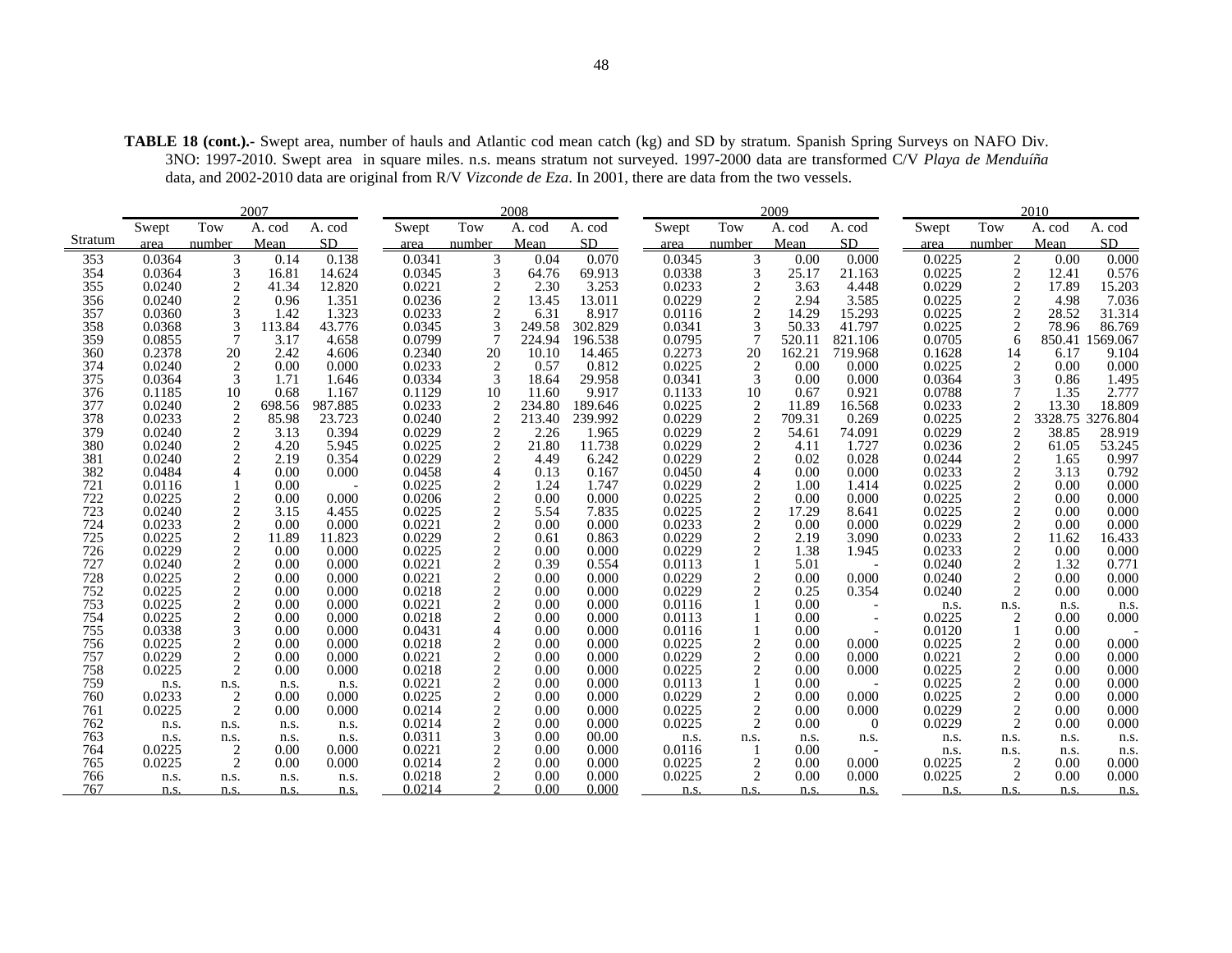**TABLE 19.-** Stratified mean catches (Kg) by stratum and year and SD by year of Atlantic cod (1997-2010. n.s. means stratum not surveyed. 1997-2000 data are transformed C/V *Playa de Menduíña* data. 2002-2010 data are original from R/V *Vizconde de Eza*. In 2001, there are data from the two vessels.

| Stratum        | 1997        | 1998            | 1999                    | 2000                    | 2001                                    | 2002                   | 2003                         | 2004                   | 2005           | 2006     | 2007                    | 2008           | 2009                                                                                                       | 2010    |
|----------------|-------------|-----------------|-------------------------|-------------------------|-----------------------------------------|------------------------|------------------------------|------------------------|----------------|----------|-------------------------|----------------|------------------------------------------------------------------------------------------------------------|---------|
| 353            | 0.00        |                 |                         | 0.59 1684.29 2310.56    | 1972.67                                 | 0.40                   |                              | 0.00 2746.49 1129.80   |                | 3100.67  | 36.76                   | 10.85          | 0.00                                                                                                       | 0.00    |
| 354            | 0.00        |                 | 4347.10 1209.44 4536.47 |                         | 3954.04                                 |                        | 1.64 1877.80 1172.11 1662.39 |                        |                |          | 2700.42 4134.2815931.78 |                | 6190.92                                                                                                    | 3052.25 |
| 355            | 317.46      | 2001.63         |                         | 472.57 7017.36          | 4152.14                                 | 71.15                  | 223.48                       | 376.66                 | 145.78         |          | 224.59 3058.79          | 170.20         | 268.25                                                                                                     | 1323.86 |
| 356            | 366.75      |                 | 292.75 1935.74          | 768.05                  | 7031.20                                 | 714.40                 | 733.44                       | 139.36                 | 66.98          | 182.17   | 44.89                   | 632.15         | 137.95                                                                                                     | 233.83  |
|                | 35715014.55 |                 |                         | 1222.35 1659.07 1500.68 |                                         | 4460.80 1090.60        |                              | 865.10 2180.38         | 651.90         | 2091.00  |                         | 232.33 1034.02 | 2344.22                                                                                                    | 4677.61 |
| 358            | 397.76      |                 |                         | 1002.53 2246.5141597.12 | 768.75                                  |                        |                              |                        |                |          |                         |                | 592.5046625.25 3241.50 5119.50 18570.75 25614.0056156.25 11325.00 17764.88                                 |         |
| 359            | 473.87      |                 |                         |                         |                                         |                        |                              |                        |                |          |                         |                | 164.50 3052.91 7687.04 74245.15 1146.52 435.3112557.9524128.71156764.14 1334.9994698.54218966.47358024.50  |         |
| 360            | 301.58      |                 |                         |                         |                                         |                        |                              |                        |                |          |                         |                | 616.24 6478.57 6017.33 31605.14 2283.17 3169.28 9886.61 6869.14 20449.63 6724.0128119.71451440.17 17174.89 |         |
| 374            | 12.23       | 0.00            | 124.31                  | 0.00                    | 0.00                                    | 0.00                   | 0.00                         | 0.00                   | 22.47          | 0.00     |                         | 0.00 122.84    | 0.00                                                                                                       | 0.00    |
| 375            | 0.00        | 211.79          | 261.73                  | 0.00                    | 0.00                                    | 126.47                 | 129.18                       | 12.65                  | 0.00           | 3665.73  |                         | 464.22 5050.09 | 0.00                                                                                                       | 233.96  |
| 376            | 0.00        | 263.27          |                         | 822.50 1202.94          | 50.03                                   | 0.00                   | 864.70                       |                        | 801.87 1010.91 | 9129.90  |                         | 911.3915474.27 | 898.32                                                                                                     | 1798.42 |
| 377            | 26.59       | 188.96          | 21.35                   | 1.92                    | 0.00                                    | 0.00                   |                              | 125.00 1959.50 6119.00 |                |          | 9062.0069855.9523480.00 |                | 1188.50                                                                                                    | 1330.00 |
| 378            | 325.88      |                 | 481.53 1078.58 1480.09  |                         | 1665.22                                 |                        |                              |                        |                |          |                         |                | 201.55 2665.33 2466.56 1194.36 12553.7911950.5329662.60 98594.09462696.25                                  |         |
| 379            | 390.21      | 880.31          |                         | 553.41 4358.29          |                                         | 1010.71 2631.45        |                              | 461.10 2538.70 603.67  |                | 667.80   |                         | 331.94 239.51  | 5788.66                                                                                                    | 4118.21 |
| 380            | 34.94       |                 | 223.39 3703.59          | 788.08                  | 576.11                                  | 30.19                  | 104.64                       |                        | 745.92 2642.40 | 835.20   |                         | 403.58 2092.80 | 394.32                                                                                                     | 5860.80 |
| 381            | 10.08       | 30.36           | 125.22                  | 250.68                  | 95.74                                   | 5.76                   | 0.00                         | 787.90                 | 523.08         | 1213.20  | 315.36                  | 646.06         | 2.88                                                                                                       | 237.60  |
| 382            | 0.00        | 108.42          | 18.00                   | 243.65                  | 41.41                                   | 14.98                  | 0.00                         | 160.78                 | 332.28         | 255.54   | 0.00                    | 45.96          | 0.00                                                                                                       | 1073.59 |
|                | 721 1363.56 |                 | 39.80 5738.57 1842.35   |                         | 315.25                                  | 65.75                  | 610.68                       | 143.00                 | 0.00           | $0.00\,$ | 0.00                    | 80.28          | 65.00                                                                                                      | 0.00    |
| 722            | 26.16       | 0.00            | 0.00                    | 75.84                   | 0.00                                    | 0.00                   | 145.32                       | 0.00                   | 0.00           | $0.00\,$ | 0.00                    | 0.00           | 0.00                                                                                                       | 0.00    |
|                | 723 1534.94 |                 |                         |                         | 680.69 2614.28 3413.20104803.25 8618.00 |                        | 100.75                       | 300.70                 | 0.00           | $0.00\,$ | 488.25                  | 858.70         | 2679.95                                                                                                    | 0.00    |
| 724            |             | 161.20184615.64 | 2.82                    | 87.21                   |                                         | 764.25 6175.20 1296.42 |                              | 0.00                   | 0.00           | $0.00\,$ | 0.00                    | 0.00           | 0.00                                                                                                       | 0.00    |
|                | 725 2467.77 | 3240.64 1432.94 |                         |                         | 455.78143598.88                         | 971.25                 | 227.33                       | 29.93                  | 153.93         |          | 0.00 1248.45            | 64.05          | 229.43                                                                                                     | 1220.10 |
| 726            | n.s         | 341.39          | 58.07                   | 637.55                  |                                         | 132.0280852.04         | 0.00                         | 0.00                   | 0.00           | 0.00     | 0.00                    | 0.00           | 99.00                                                                                                      | 0.00    |
| 727            | 11.42       | 255.30          | 883.49                  | 879.12                  | 998.37                                  | 268.80                 | 715.20                       | $0.00\,$               | 0.00           | $0.00\,$ | 0.00                    | 37.58          | 480.96                                                                                                     | 126.24  |
| 728            | 91.43       | 120.09          | 0.00                    | 69.87                   |                                         | 0.00 1669.20           | 0.00                         | $0.00\,$               | 0.00           | $0.00\,$ | 0.00                    | 0.00           | 0.00                                                                                                       | 0.00    |
| 752            | 0.00        | 0.00            | 0.00                    | 0.00                    | 0.00                                    | 0.00                   | 0.00                         | $0.00\,$               | 0.00           | 0.00     | 0.00                    | 0.00           | 32.75                                                                                                      | 0.00    |
| 753            | 0.00        | 0.00            | 0.00                    | 0.00                    | 0.00                                    | 0.00                   | 0.00                         | 0.00                   | 0.00           | 0.00     | 0.00                    | 0.00           | 0.00                                                                                                       | n.s.    |
| 754            | 0.00        | 0.00            | 0.00                    | 0.00                    | 0.00                                    | 0.00                   | 0.00                         | 0.00                   | 0.00           | $0.00\,$ | 0.00                    | 0.00           | 0.00                                                                                                       | 0.00    |
| 755            | n.s         | 0.00            | 0.00                    | 0.00                    | 0.00                                    | 0.00                   | 0.00                         | 0.00                   | 0.00           | 0.00     | 0.00                    | 0.00           | 0.00                                                                                                       | 0.00    |
| 756            | 0.00        | 32.07           | 23.86                   | 36.40                   | 4.04                                    | 0.00                   | 0.00                         | 0.00                   | 0.00           | $0.00\,$ | 0.00                    | 0.00           | 0.00                                                                                                       | 0.00    |
| 757            | 0.00        | 0.00            | 0.00                    | 0.00                    |                                         | 0.00 6568.80           | 0.00                         | 0.00                   | 0.00           | 0.00     | 0.00                    | 0.00           | 0.00                                                                                                       | 0.00    |
| 758            | 0.00        | 0.00            | 0.00                    | 0.00                    | 0.00                                    | 277.20                 | 0.00                         | 0.00                   | 0.00           | $0.00\,$ | 0.00                    | 0.00           | 0.00                                                                                                       | 0.00    |
| 759            | n.s         | 0.00            | 0.00                    | 0.00                    | 0.00                                    | 0.00                   | 0.00                         | 0.00                   | 0.00           | $0.00\,$ | n.s                     | 0.00           | 0.00                                                                                                       | 0.00    |
| 760            | 0.00        | 0.00            | 0.00                    | 0.00                    | 0.00                                    | 0.00                   | 0.00                         | 0.00                   | 0.00           | $0.00\,$ | 0.00                    | 0.00           | 0.00                                                                                                       | 0.00    |
| 761            | 0.00        | 0.00            | 0.00                    | 0.00                    | 0.00                                    | 28.56                  | 0.00                         | 0.00                   | 0.00           | 0.00     | 0.00                    | 0.00           | 0.00                                                                                                       | 0.00    |
| 762            | 0.00        | 0.00            | 0.00                    | 0.00                    | 0.00                                    | 31.80                  | 0.00                         | 0.00                   | 0.00           | 0.00     | n.s                     | 0.00           | 0.00                                                                                                       | 0.00    |
| 763            | n.s         | $0.00\,$        |                         | $0.00$ 283.12           | $0.00\,$                                | 0.00                   | $0.00\,$                     | $0.00\,$               | $0.00\,$       | $0.00\,$ | n.s                     | $0.00\,$       | n.s                                                                                                        | n.s.    |
| 764            | 0.00        | 0.00            | 0.00                    | 0.00                    | 0.00                                    | 0.00                   | 0.00                         | 0.00                   | 0.00           | 0.00     | 0.00                    | 0.00           | 0.00                                                                                                       | n.s.    |
| 765            | $0.00\,$    | 0.00            | $0.00\,$                | 0.00                    | 0.00                                    | 0.00                   | 0.00                         | $0.00\,$               | 0.00           | $0.00\,$ | 0.00                    | 0.00           | 0.00                                                                                                       | 0.00    |
| 766            | 0.00        | 0.00            | 0.00                    | 0.00                    | 0.00                                    | 0.00                   | 0.00                         | 0.00                   | 0.00           | 0.00     | n.s                     | 0.00           | 0.00                                                                                                       | 0.00    |
| 767            | n.s         | $0.00\,$        | 0.00                    | 0.00                    | 0.00                                    | 0.00                   | $0.00\,$                     | 0.00                   | 0.00           | $0.00\,$ | n.s                     | 0.00           | n.s                                                                                                        | n.s.    |
|                |             |                 |                         |                         |                                         |                        |                              |                        |                |          |                         |                |                                                                                                            |         |
| <b>TOTAL</b>   | 23328       | 201361          | 36202                   | 87541                   |                                         | 382245 114437          | 61375                        | 42249                  | 52376          | 241467   |                         | 127150 274608  | 801127                                                                                                     | 880947  |
| $\overline{Y}$ | 2.50        | 19.47           | 3.50                    | 8.46                    | 36.96                                   | 11.07                  | 5.93                         | 4.09                   | 5.06           | 23.35    | 13.47                   | 26.55          | 80.73                                                                                                      | 90.96   |
| S.D.           | 1.54        | 17.82           | 0.75                    | 2.58                    | 17.97                                   | 7.82                   | 3.29                         | 0.95                   | 2.16           | 9.39     | 7.44                    | 5.71           | 46.81                                                                                                      | 43.41   |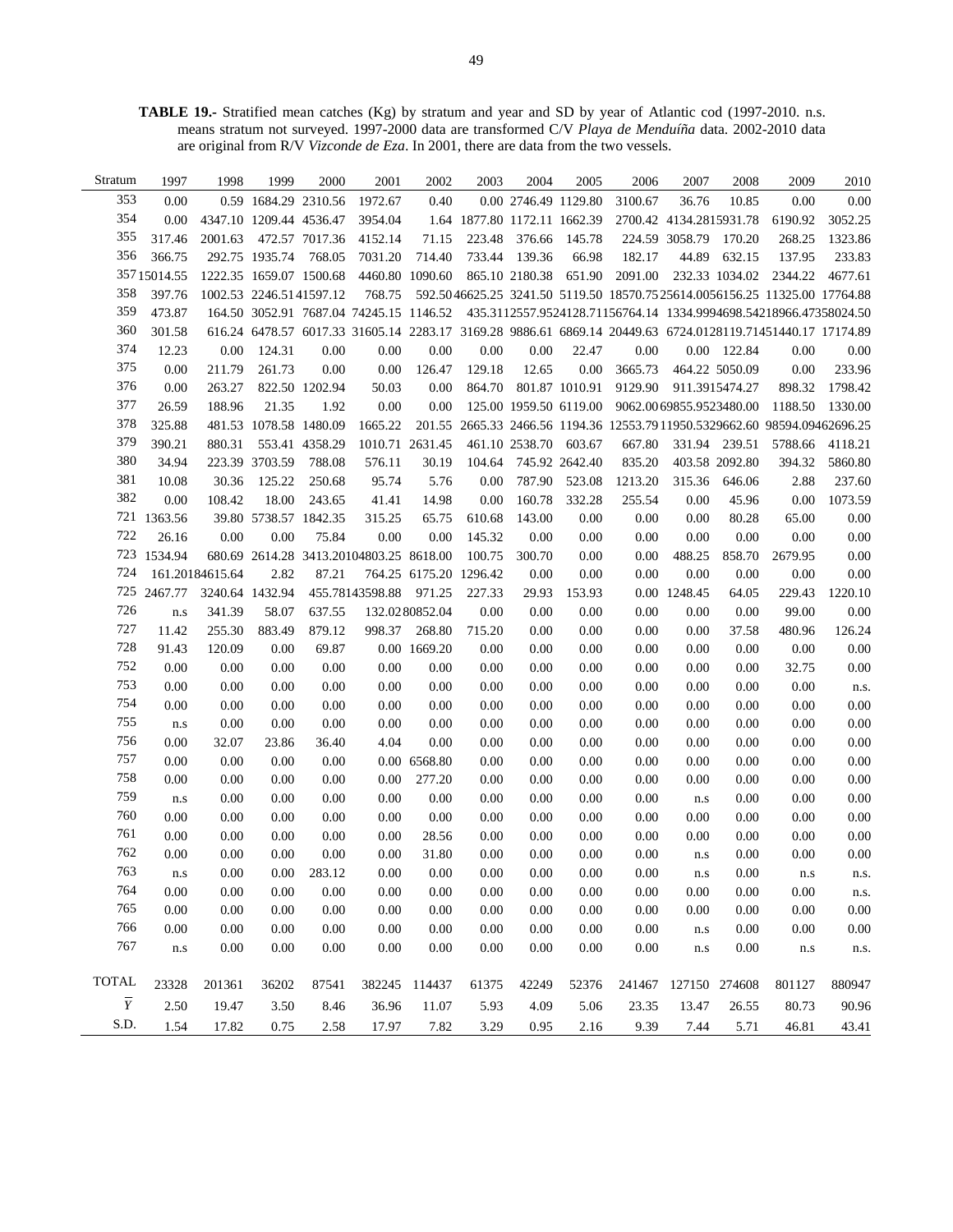**TABLE 20.-** Survey estimates (by the swept area method) of Atlantic cod biomass (t) and SD by stratum and year on NAFO Div. 3NO. n.s. means stratum not surveyed. 1997-2000 data are transformed C/V *Playa de Menduíña* data. 2002-2010 data are original from R/V *Vizconde de Eza*. In 2001, there are data from the two vessels.

| Stratu      | 1997             | 1998             | 1999             | 2000             | 2001             | 2002             | 2003             | 2004             | 2005             | 2006             | 2007           | 2008             | 2009             | 2010             |
|-------------|------------------|------------------|------------------|------------------|------------------|------------------|------------------|------------------|------------------|------------------|----------------|------------------|------------------|------------------|
| 353         | $\overline{0}$   | $\theta$         | 140              | 195              | 173              | $\overline{0}$   | $\Omega$         | 244              | 96               | 251              | 3              | $\mathbf{1}$     | $\mathbf{0}$     | $\theta$         |
| 354         | $\boldsymbol{0}$ | 366              | 111              | 382              | 351              | $\boldsymbol{0}$ | 167              | 102              | 141              | 223              | 341            | 1385             | 550              | 271              |
| 355         | 27               | 181              | 41               | 604              | 346              | 6                | 20               | 33               | 13               | 18               | 255            | 15               | 23               | 116              |
| 356         | 33               | 26               | 169              | 68               | 586              | 61               | 65               | 13               | 6                | 15               | $\overline{4}$ | 54               | 12               | 21               |
| 357         | 1357             | 102              | 140              | 121              | 366              | 91               | 76               | 191              | 56               | 172              | 19             | 89               | 403              | 416              |
| 358         | 35               | 86               | 194              | 3657             | 67               | 52               | 4144             | 295              | 440              | 1597             | 2091           | 4883             | 996              | 1579             |
| 359         | 41               | 14               | 252              | 656              | 6476             | 100              | 39               | 1111             | 2076             | 12863            | 109            | 8299             | 21377            | 30470            |
| 360         | 26               | 53               | 529              | 502              | 2609             | 199              | 281              | 856              | 591              | 1660             | 566            | 2403             | 39731            | 1477             |
| 374         | 1                | $\mathbf{0}$     | 10               | $\overline{0}$   | $\boldsymbol{0}$ | $\boldsymbol{0}$ | $\boldsymbol{0}$ | $\boldsymbol{0}$ | $\overline{2}$   | $\mathbf{0}$     | $\overline{0}$ | 11               | $\overline{0}$   | $\boldsymbol{0}$ |
| 375         | $\overline{0}$   | 18               | 22               | $\mathbf{0}$     | $\theta$         | 11               | 12               | $\mathbf{1}$     | $\boldsymbol{0}$ | 302              | 38             | 454              | $\mathbf{0}$     | 19               |
| 376         | $\theta$         | 23               | 67               | 100              | 4                | $\theta$         | 77               | 69               | 86               | 749              | 77             | 1371             | 79               | 160              |
| 377         | $\overline{2}$   | 17               | $\overline{2}$   | $\boldsymbol{0}$ | $\Omega$         | $\theta$         | 11               | 180              | 526              | 767              | 5821           | 2020             | 106              | 114              |
| 378         | 31               | 41               | 95               | 127              | 141              | 17               | 237              | 219              | 106              | 1046             | 1028           | 2472             | 8620             | 41129            |
| 379         | 38               | 74               | 47               | 387              | 88               | 230              | 40               | 205              | 51               | 57               | 28             | 21               | 506              | 360              |
| 380         | 3                | 20               | 314              | 67               | 56               | 3                | 9                | 67               | 231              | 73               | 34             | 186              | 34               | 496              |
| 381         | $\mathbf{1}$     | 3                | 11               | 21               | 8                | 1                | $\theta$         | 70               | 45               | 106              | 26             | 56               | $\mathbf{0}$     | 19               |
| 382         | $\theta$         | 10               | 1                | 20               | $\overline{4}$   | 1                | $\mathbf{0}$     | 14               | 29               | 22               | $\theta$       | 4                | $\mathbf{0}$     | 92               |
| 721         | 123              | 4                | 471              | 156              | 25               | 6                | 54               | 13               | $\boldsymbol{0}$ | $\boldsymbol{0}$ | $\overline{0}$ | 7                | 6                | $\boldsymbol{0}$ |
| 722         | $\overline{2}$   | $\theta$         | $\boldsymbol{0}$ | $\overline{7}$   | $\boldsymbol{0}$ | $\overline{0}$   | 13               | $\boldsymbol{0}$ | $\theta$         | $\boldsymbol{0}$ | $\overline{0}$ | $\boldsymbol{0}$ | $\theta$         | $\boldsymbol{0}$ |
| 723         | 146              | 59               | 229              | 276              | 8734             | 741              | 9                | 26               | $\theta$         | $\overline{0}$   | 41             | 76               | 238              | $\overline{0}$   |
| 724         | 14               | 17902            | $\boldsymbol{0}$ | 8                | 65               | 549              | 115              | $\boldsymbol{0}$ | $\theta$         | $\theta$         | $\mathbf{0}$   | $\boldsymbol{0}$ | $\boldsymbol{0}$ | $\theta$         |
| 725         | 239              | 376              | 125              | 43               | 12347            | 86               | 20               | 3                | 13               | $\theta$         | 111            | 6                | 20               | 105              |
| 726         | n.s.             | 33               | 5                | 58               | 11               | 7565             | $\boldsymbol{0}$ | $\boldsymbol{0}$ | $\boldsymbol{0}$ | $\overline{0}$   | 0              | 0                | 9                | $\boldsymbol{0}$ |
| 727         | $\mathbf{1}$     | 22               | 75               | 84               | 89               | 23               | 66               | 0                | $\boldsymbol{0}$ | $\boldsymbol{0}$ | $\overline{0}$ | 3                | 43               | 11               |
| 728         | 9                | 12               | $\boldsymbol{0}$ | $\tau$           | $\mathbf{0}$     | 146              | $\boldsymbol{0}$ | 0                | $\overline{0}$   | $\overline{0}$   | $\overline{0}$ | $\boldsymbol{0}$ | $\boldsymbol{0}$ | $\boldsymbol{0}$ |
| 752         | $\overline{0}$   | $\mathbf{0}$     | $\theta$         | $\mathbf{0}$     | $\theta$         | $\boldsymbol{0}$ | $\theta$         | $\overline{0}$   | $\overline{0}$   | $\overline{0}$   | $\overline{0}$ | $\boldsymbol{0}$ | 3                | $\boldsymbol{0}$ |
| 753         | $\overline{0}$   | $\boldsymbol{0}$ | $\theta$         | $\overline{0}$   | $\overline{0}$   | $\boldsymbol{0}$ | $\overline{0}$   | 0                | $\overline{0}$   | $\theta$         | $\overline{0}$ | $\boldsymbol{0}$ | $\overline{0}$   | n.s.             |
| 754         | $\boldsymbol{0}$ | $\boldsymbol{0}$ | $\theta$         | $\mathbf{0}$     | $\overline{0}$   | $\theta$         | $\overline{0}$   | 0                | $\overline{0}$   | $\theta$         | $\overline{0}$ | $\boldsymbol{0}$ | $\overline{0}$   | $\boldsymbol{0}$ |
| 755         | n.s.             | $\boldsymbol{0}$ | $\boldsymbol{0}$ | $\boldsymbol{0}$ | $\boldsymbol{0}$ | $\boldsymbol{0}$ | $\boldsymbol{0}$ | 0                | $\overline{0}$   | $\boldsymbol{0}$ | $\overline{0}$ | $\boldsymbol{0}$ | $\overline{0}$   | $\boldsymbol{0}$ |
| 756         | $\boldsymbol{0}$ | 3                | $\overline{2}$   | 4                | $\theta$         | $\Omega$         | $\theta$         | 0                | $\Omega$         | $\boldsymbol{0}$ | $\theta$       | $\boldsymbol{0}$ | $\theta$         | $\boldsymbol{0}$ |
| 757         | $\boldsymbol{0}$ | $\boldsymbol{0}$ | $\theta$         | $\theta$         | $\theta$         | 584              | $\overline{0}$   | 0                | $\theta$         | $\boldsymbol{0}$ | $\theta$       | $\boldsymbol{0}$ | $\theta$         | $\boldsymbol{0}$ |
| 758         | $\boldsymbol{0}$ | $\boldsymbol{0}$ | $\boldsymbol{0}$ | $\boldsymbol{0}$ | $\boldsymbol{0}$ | 25               | $\boldsymbol{0}$ | 0                | $\theta$         | $\boldsymbol{0}$ | $\theta$       | $\boldsymbol{0}$ | $\theta$         | $\boldsymbol{0}$ |
| 759         | n.s.             | $\overline{0}$   | $\Omega$         | $\theta$         | $\theta$         | $\theta$         | $\theta$         | 0                | $\Omega$         | $\theta$         | n.s.           | $\overline{0}$   | $\theta$         | $\mathbf{0}$     |
| 760         | $\mathbf{0}$     | $\overline{0}$   | $\Omega$         | $\Omega$         | $\theta$         | $\theta$         | $\theta$         | 0                | $\theta$         | $\theta$         | $\theta$       | $\overline{0}$   | $\theta$         | $\overline{0}$   |
| 761         | $\boldsymbol{0}$ | $\overline{0}$   | $\theta$         | $\theta$         | $\theta$         | 3                | $\overline{0}$   | 0                | $\theta$         | $\theta$         | $\Omega$       | $\overline{0}$   | $\theta$         | $\overline{0}$   |
| 762         | $\overline{0}$   | $\overline{0}$   | $\theta$         | $\mathbf{0}$     | $\overline{0}$   | 3                | $\overline{0}$   | 0                | $\overline{0}$   | $\theta$         | n.s.           | $\overline{0}$   | $\overline{0}$   | $\overline{0}$   |
| 763         | n.s.             | $\overline{0}$   | $\Omega$         | 27               | $\theta$         | $\overline{0}$   | $\theta$         | 0                | $\theta$         | $\theta$         | n.s.           | $\overline{0}$   | n.s.             | n.s.             |
| 764         | $\boldsymbol{0}$ | $\overline{0}$   | $\mathbf{0}$     | $\mathbf{0}$     | $\Omega$         | $\overline{0}$   | $\theta$         | 0                | $\Omega$         | $\theta$         | $\overline{0}$ | $\overline{0}$   | $\theta$         | n.s.             |
| 765         | $\overline{0}$   | $\overline{0}$   | $\theta$         | $\mathbf{0}$     | $\theta$         | $\overline{0}$   | $\overline{0}$   | 0                | $\overline{0}$   | $\theta$         | $\Omega$       | $\overline{0}$   | $\overline{0}$   | $\mathbf{0}$     |
| 766         | $\theta$         | $\overline{0}$   | $\theta$         | $\overline{0}$   | $\Omega$         | $\overline{0}$   | $\overline{0}$   | 0                | $\overline{0}$   | $\theta$         | n.s.           | $\overline{0}$   | $\theta$         | $\overline{0}$   |
| 767         | n.s.             | $\overline{0}$   | $\mathbf{0}$     | $\theta$         | $\theta$         | $\overline{0}$   | $\theta$         | $\theta$         | $\theta$         | $\theta$         | n.s.           | $\boldsymbol{0}$ | n.s.             | n.s.             |
|             |                  |                  |                  |                  |                  |                  |                  |                  |                  |                  |                |                  |                  |                  |
| <b>TOTA</b> | 2131             | 19444            | 3054             | 7576             | 32548            | 10502            | 5455             | 3712             | 4509             | 19921            | 10592          | 23817            | 72757            | 76856            |
| S.D.        | 1322             | 18206            | 655              | 2566             | 15903            | 7971             | 3016             | 848              | 1984             | 8109             | 5853           | 5221             | 40466            | 37369            |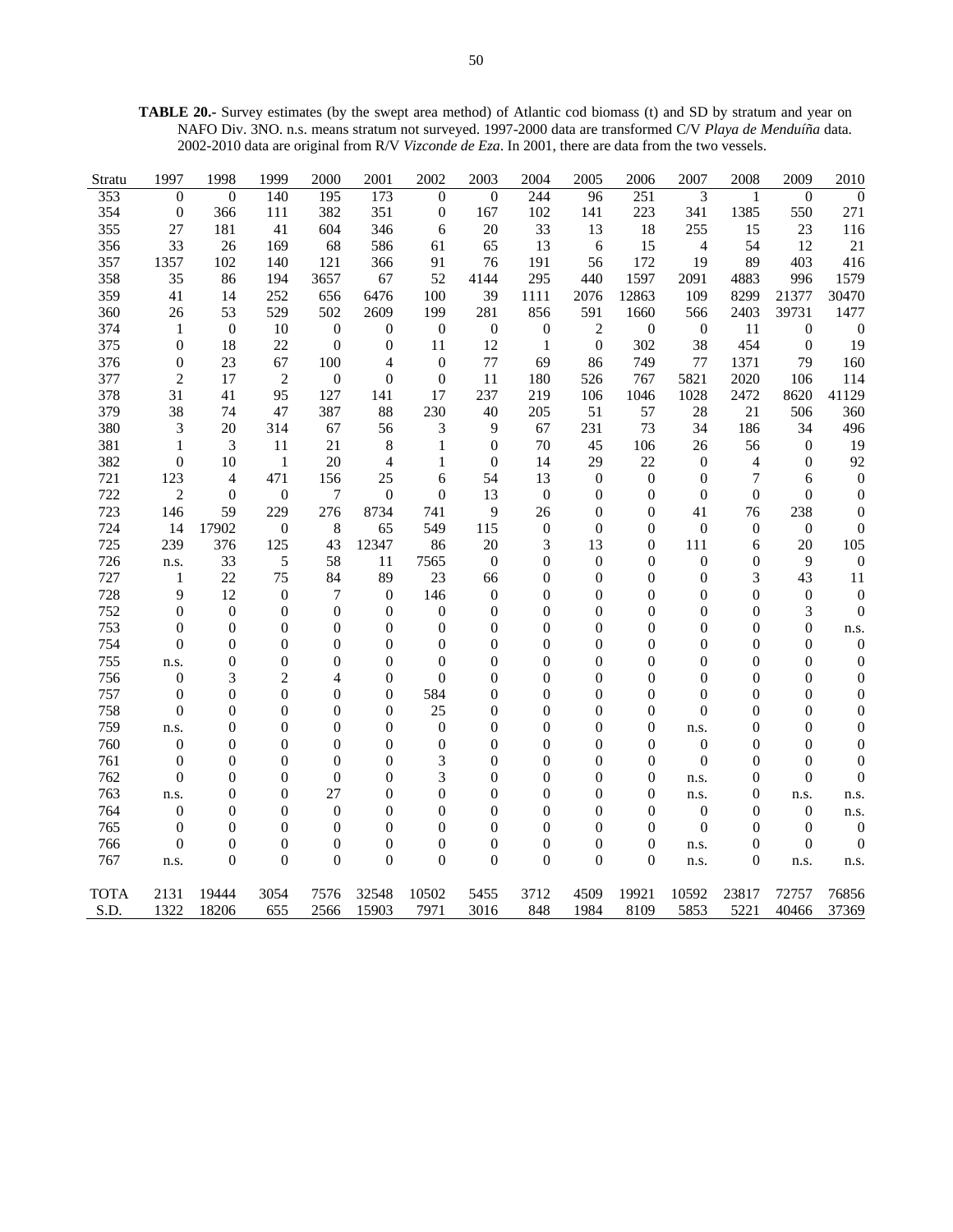|   | 1997          | 1998          | 1999          | 2000                                                                                                                                                        | 2001          | 2002          | 2003          |
|---|---------------|---------------|---------------|-------------------------------------------------------------------------------------------------------------------------------------------------------------|---------------|---------------|---------------|
| a | 0.0102        | 0.0061        | 0.0048        | 0.0060                                                                                                                                                      | 0.0048        | 0.0057        | 0.0046        |
|   |               |               |               | $\text{Error} = 0.2480 \text{Error} = 0.0748 \text{Error} = 0.0788 \text{Error} = 0.0706 \text{Error} = 0.0893 \text{Error} = 0.1025 \text{Error} = 0.0581$ |               |               |               |
| b | 2.9387        | 3.0671        | 3.1313        | 3.0822                                                                                                                                                      | 3.1198        | 3.0783        | 3.1370        |
|   |               |               |               | $\text{Error} = 0.0629 \text{Error} = 0.0197 \text{Error} = 0.0203 \text{Error} = 0.0179 \text{Error} = 0.0228 \text{Error} = 0.0274 \text{Error} = 0.0153$ |               |               |               |
|   | $R^2 = 0.975$ | $R^2 = 0.997$ | $R^2 = 0.997$ | $R^2 = 0.997$                                                                                                                                               | $R^2 = 0.996$ | $R^2 = 0.995$ | $R^2 = 0.998$ |
|   | $N = 431$     | $N = 687$     | $N = 430$     | $N = 877$                                                                                                                                                   | $N = 488$     | $N = 678$     | $N = 516$     |

**TABLE 21.-** Length weight relationships in the calculation of Atlantic cod biomass. The equation is  $Weight = a(I + 0.5)^b$  Spanish Spring Surveys on NAFO Div. 3NO: 1997-2010.

|   | 2004                                                                                                                                                        | 2005          | 2006          | 2007          | 2008          | 2009          | 2010          |
|---|-------------------------------------------------------------------------------------------------------------------------------------------------------------|---------------|---------------|---------------|---------------|---------------|---------------|
| a | 0.0052                                                                                                                                                      | 0.0052        | 0.0058        | 0.0059        | 0.0047        | 0.0052        | 0.0051        |
|   | $\text{Error} = 0.0698 \text{Error} = 0.0715 \text{Error} = 0.0678 \text{Error} = 0.0570 \text{Error} = 0.0858 \text{Error} = 0.0833 \text{Error} = 0.0533$ |               |               |               |               |               |               |
| b | 3.1107                                                                                                                                                      | 3.1238        | 3.0965        | 3.0762        | 3.1341        | 3.0937        | 3.1215        |
|   | $\text{Error} = 0.0185 \text{Error} = 0.0189 \text{Error} = 0.0174 \text{Error} = 0.0153 \text{Error} = 0.0217 \text{Error} = 0.0220 \text{Error} = 0.0137$ |               |               |               |               |               |               |
|   | $R^2 = 0.997$                                                                                                                                               | $R^2 = 0.997$ | $R^2 = 0.999$ | $R^2 = 0.998$ | $R^2 = 0.998$ | $R^2 = 0.996$ | $R^2 = 0.998$ |
|   | $N = 656$                                                                                                                                                   | $N = 612$     | $N = 1129$    | $N = 1011$    | $N = 1266$    | $N = 795$     | $N = 1007$    |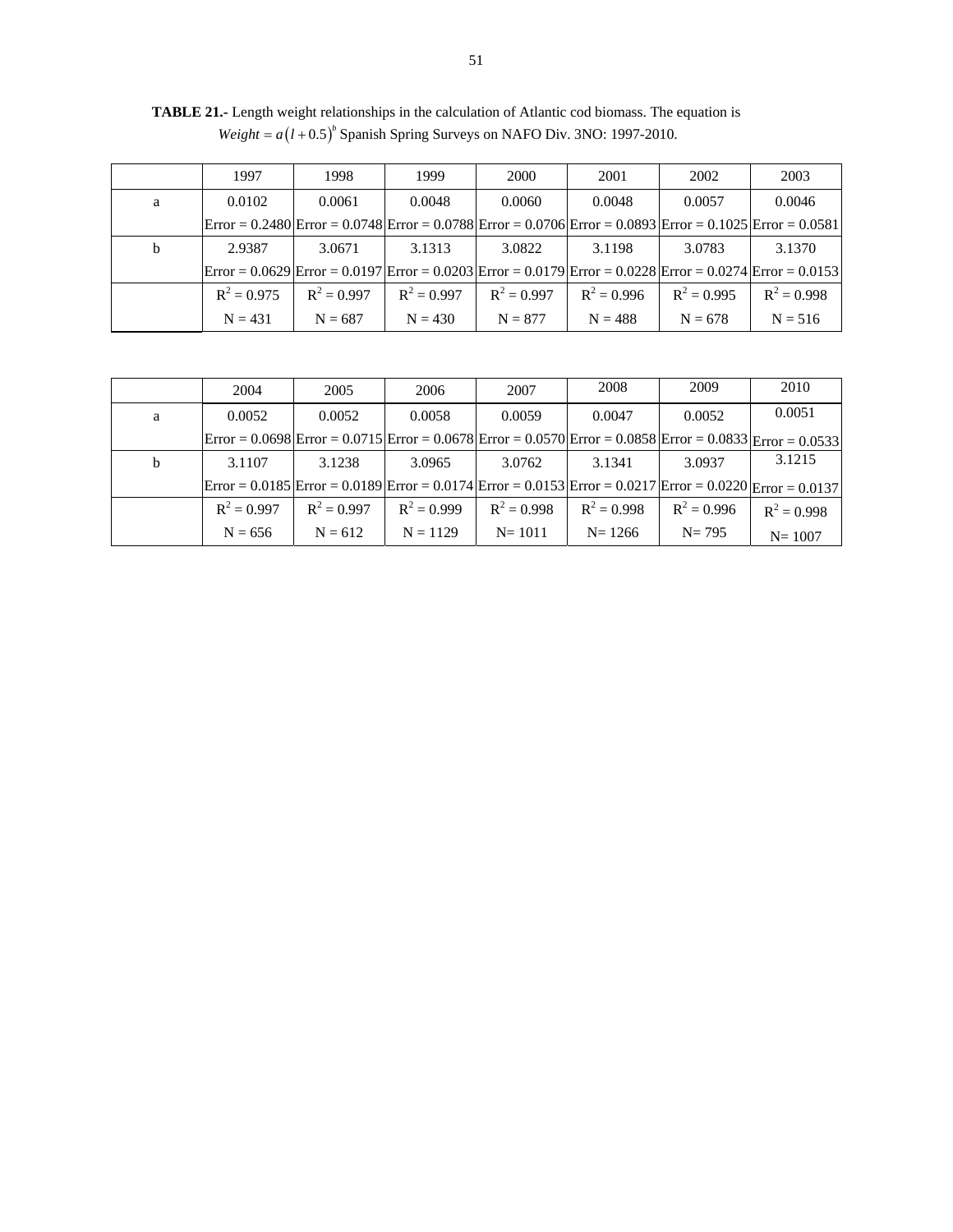**TABLE 22.-** Atlantic cod length distribution per haul mean catches by sex and year. Number per stratified mean catches. Spanish Spring Survey on NAFO 3NO: 1997-2010. Indet. means indeterminate. 1997-2000 data are transformed C/V *Playa de Menduíña* data. 2002-2010 data are original R/V *Vizconde de Eza* data. (\*) indicates untransformed data.

| Length<br>(cm.) | 1997           | 1998           | 1999           | 2000           | 2001           | 2002           | 2003           | 2004           | 2005           | 2006           | 2007           | 2008           | 2009                | 2010           |
|-----------------|----------------|----------------|----------------|----------------|----------------|----------------|----------------|----------------|----------------|----------------|----------------|----------------|---------------------|----------------|
| 6               | 0.000          | 0.000          | 0.000          | 0.000          | 0.000          | 0.000          | 0.000          | 0.000          | 0.000          | 0.014          | 0.000          | 0.000          | 0.000               | 0.000          |
| 8               | 0.000          | 0.000          | 0.013          | 0.000          | 0.009          | 0.011          | 0.000          | 0.000          | 0.000          | 0.000          | 0.015          | 0.000          | 0.000               | 0.020          |
| 10              | 0.000          | 0.000          | 0.011          | 0.000          | 0.000          | 0.039          | 0.000          | 0.408          | 0.088          | 0.014          | 0.416          | 0.000          | 0.009               | 0.095          |
| 12              | 0.000          | 0.010          | 0.010          | 0.006          | 0.000          | 0.030          | 0.054          | 2.141          | 0.722          | 0.008          | 4.160          | 0.000          | 0.111               | 0.248          |
| 14              | 0.000          | 0.025          | 0.205          | 0.020          | 0.000          | 0.000          | 0.065          | 1.542          | 1.129          | 0.014          | 8.177          | 0.013          | 0.132               | 0.321          |
| 16              | 0.000          | 0.011          | 0.741          | 0.124          | 0.021          | 0.040          | 0.028          | 0.828          | 0.644          | 0.013          | 4.890          | 0.057          | 0.190               | 0.098          |
| 18              | 0.000          | 0.007          | 0.774          | 0.115          | 0.019          | 0.007          | 0.037          | 0.186          | 0.245          | 0.007          | 1.020          | 0.910          | 0.055               | 0.082          |
| 20              | 0.000          | 0.004          | 0.287          | 0.211          | 0.103          | 0.000          | 0.061          | 0.063          | 0.036          | 0.041          | 0.070          | 5.006          | 0.225               | 0.023          |
| 22              | 0.000          | 0.002          | 0.478          | 0.285          | 0.184          | 0.083          | 0.062          | 0.076          | 0.094          | 0.367          | 0.024          | 8.175          | 0.448               | 0.067          |
| 24              | 0.002          | 0.005          | 1.173          | 0.241          | 0.175          | 0.096          | 0.075          | 0.119          | 0.224          | 0.948          | 0.008          | 8.532          | 0.847               | 0.241          |
| 26              | 0.002          | 0.009          | 1.740          | 0.319          | 0.194          | 0.139          | 0.150          | 0.219          | 0.515          | 3.595          | 0.000          | 6.053          | 2.145               | 0.672          |
| 28              | 0.013          | 0.028          | 1.251          | 0.385          | 0.216          | 0.153          | 0.189          | 0.141          | 1.044          | 5.313          | 0.041          | 1.953          | 5.742               | 1.469          |
| 30              | 0.013          | 0.037          | 0.525          | 0.417          | 0.132          | 0.284          | 0.243          | 0.162          | 1.151          | 3.854          | 0.086          |                | 1.112 12.908        | 1.661          |
| 32              | 0.051          | 0.028          | 0.172          | 0.327          | 0.162          | 0.312          | 0.087          | 0.149          | 0.551          | 1.710          | 0.317          |                | 0.301 19.091        | 1.894          |
| 34              | 0.087          | 0.030          | 0.096          | 0.438          | 0.380          | 0.524          | 0.067          | 0.330          | 0.393          | 1.102          | 0.442          |                | 0.152 15.295        | 4.813          |
| 36              | 0.142          | 0.022          | 0.070          | 0.559          | 0.923          | 0.596          | 0.071          | 0.421          | 0.189          | 2.258          | 0.729          |                | 0.176 16.078 12.069 |                |
| 38              | 0.184          | 0.026          | 0.090          | 1.038          | 1.787          | 0.572          | 0.121          | 0.420          | 0.129          | 5.496          | 0.925          | 0.539          |                     | 8.529 15.752   |
| 40              | 0.108          | 0.105          | 0.086          | 1.030          | 3.363          | 0.689          | 0.081          | 0.217          | 0.135          | 5.305          | 0.881          | 0.962          |                     | 4.828 23.565   |
| 42              | 0.066          | 0.075          | 0.031          | 0.897          | 3.463          | 1.005          | 0.078          | 0.248          | 0.113          | 4.004          | 0.885          | 1.337          |                     | 2.320 18.257   |
| 44              | 0.106          | 0.365          | 0.047          | 0.473          | 4.234          | 1.141          | 0.117          | 0.101          | 0.097          | 2.317          | 0.788          | 1.617          |                     | 2.777 10.659   |
| 46              | 0.073          | 0.603          | 0.025          | 0.307          | 5.028          | 1.483          | 0.111          | 0.110          | 0.136          | 1.054          | 1.632          | 1.683          | 4.296               | 7.370          |
| 48              | 0.091          | 0.931          | 0.045          | 0.183          | 5.686          | 1.090          | 0.175          | 0.077          | 0.173          | 0.487          | 2.035          | 1.327          | 3.909               | 2.918          |
| 50              | 0.043          | 0.963          | 0.044          | 0.137          | 4.959          | 1.058          | 0.225          | 0.060          | 0.101          | 0.279          | 1.748          | 1.465          | 7.314               | 1.642          |
| 52              | 0.074          | 0.924          | 0.063          | 0.099          | 4.098          | 1.111          | 0.298          | 0.088          | 0.128          | 0.276          | 1.412          | 1.556          | 3.843               | 1.028          |
| 54              | 0.087          | 1.499          | 0.106          | 0.109          | 3.195          | 0.895          | 0.390          | 0.072          | 0.026          | 0.227          | 0.651          | 1.750          | 3.711               | 2.065          |
| 56              | 0.142          | 1.537          | 0.081          | 0.069          | 1.224          | 0.691          | 0.428          | 0.065          | 0.028          | 0.231          | 0.401          | 1.537          | 5.611               | 1.682          |
| 58              | 0.124          | 1.764          | 0.113          | 0.136          | 0.693          | 0.223          | 0.322          | 0.110          | 0.012          | 0.256          | 0.262          | 1.104          | 3.879               | 2.262          |
| 60              | 0.195          | 1.026          | 0.130          | 0.101          | 0.532          | 0.370          | 0.306          | 0.074          | 0.055          | 0.229          | 0.094          | 0.624          | 2.342               | 1.679          |
| 62              | 0.114          | 0.540          | 0.098          | 0.065          | 0.181          | 0.126          | 0.183          | 0.093          | 0.078          | 0.204          | 0.054          | 0.348          | 2.164               | 1.158          |
| 64              | 0.088          | 0.505          | 0.072          | 0.152          | 0.032          | 0.005          | 0.227          | 0.104          | 0.092          | 0.114          | 0.079          | 0.280          | 0.701               | 0.659          |
| 66              | 0.111          | 0.163          | 0.049          | 0.134          | 0.047          | 0.057          | 0.098          | 0.063          | 0.089          | 0.098          | 0.056          | 0.241          | 0.459               | 0.523          |
| 68              | 0.014          | 0.271          | 0.067          | 0.101          | 0.014          | 0.000          | 0.093          | 0.071          | 0.077          | 0.092          | 0.096          | 0.075          | 0.867               | 0.881          |
| 70              | 0.029          | 0.157          | 0.019          | 0.137          | 0.015          | 0.061          | 0.085          | 0.042          | 0.093          | 0.074          | 0.037          | 0.075          | 0.123               | 0.635          |
| 72              | 0.004          | 0.193          | 0.013          | 0.104          | 0.028          | 0.007          | 0.027          | 0.031          | 0.083          | 0.096          | 0.029          | 0.121          | 0.129               | 0.496          |
| 74              | 0.013          | 0.136          | 0.018          | 0.142          | 0.012          | 0.000          | 0.011          | 0.033          | 0.078          | 0.071          | 0.012          | 0.087          | 0.129               | 0.123          |
| 76              | 0.002          | 0.086          | 0.011          | 0.066          | 0.017          | 0.002          | 0.015          | 0.030          | 0.079          | 0.121          | 0.042          | 0.056          | 0.060               | 0.373          |
| 78              | 0.003          | 0.080          | 0.008          | 0.034          | 0.022          | 0.000          | 0.010          | 0.017          | 0.056          | 0.051          | 0.029          | 0.031          | 0.011               | 0.136          |
| 80              | 0.006          | 0.079          | 0.015          | 0.073          | 0.039          | 0.000          | 0.027          | 0.036          | 0.047          | 0.103          | 0.008          | 0.038          | 0.029               | 0.129          |
| 82              | 0.001          | 0.038          | 0.005          | 0.032          | 0.013          | 0.000          | 0.000          | 0.009<br>0.003 | 0.018          | 0.057          | 0.036          | 0.051          | 0.077               | 0.065          |
| 84              | 0.003          | 0.000          | 0.004          | 0.044          | 0.000          | 0.011          | 0.025          |                | 0.006          | 0.041          | 0.000          | 0.086          | 0.015               | 0.115          |
| 86              | 0.001          | 0.048          | 0.012          | 0.026          | 0.021          | 0.000          | 0.008          | 0.000          | 0.022          | 0.041          | 0.000          | 0.057          | 0.019               | 0.106          |
| 88              | 0.000          | 0.042          | 0.010          | 0.021          | 0.003          | 0.007          | 0.002          | 0.022          | 0.014          | 0.013          | 0.000          | 0.030          | 0.013               | 0.183          |
| 90<br>92        | 0.001<br>0.000 | 0.000<br>0.003 | 0.000<br>0.019 | 0.016<br>0.020 | 0.011<br>0.000 | 0.000<br>0.000 | 0.000<br>0.000 | 0.008<br>0.009 | 0.014<br>0.000 | 0.039<br>0.005 | 0.015<br>0.000 | 0.024<br>0.000 | 0.008<br>0.000      | 0.050<br>0.000 |
| 94              | 0.000          | 0.000          | 0.000          | 0.005          | 0.003          | 0.000          | 0.000          | 0.013          | 0.000          | 0.000          | 0.000          | 0.026          | 0.000               | 0.043          |
| 96              | 0.000          | 0.000          | 0.005          | 0.003          | 0.012          | 0.000          | 0.008          | 0.000          | 0.000          | 0.026          | 0.000          | 0.057          | 0.000               | 0.016          |
| 98              | 0.000          | 0.000          | 0.005          | 0.003          | 0.008          | 0.000          | 0.000          | 0.000          | 0.000          | 0.025          | 0.000          | 0.000          | 0.000               | 0.000          |
| 100             | 0.000          | 0.000          | 0.005          | 0.000          | 0.000          | 0.000          | 0.000          | 0.000          | 0.000          | 0.000          | 0.000          | 0.020          | 0.008               | 0.013          |
| 102             | 0.000          | 0.000          | 0.000          | 0.010          | 0.000          | 0.000          | 0.008          | 0.000          | 0.000          | 0.014          | 0.000          | 0.019          | 0.000               | 0.020          |
| 104             | 0.000          | 0.001          | 0.000          | 0.000          | 0.000          | 0.011          | 0.000          | 0.027          | 0.000          | 0.014          | 0.000          | 0.026          | 0.000               | 0.020          |
| 106             | 0.000          | 0.000          | 0.000          | 0.005          | 0.000          | 0.000          | 0.014          | 0.000          | 0.000          | 0.000          | 0.000          | 0.013          | 0.000               | 0.020          |
| 108             | 0.000          | 0.000          | 0.000          | 0.000          | 0.011          | 0.000          | 0.000          | 0.000          | 0.000          | 0.000          | 0.000          | 0.000          | 0.000               | 0.000          |
| 110             | 0.000          | 0.000          | 0.000          | 0.000          | 0.000          | 0.000          | 0.000          | 0.000          | 0.000          | 0.000          | 0.000          | 0.000          | 0.000               | 0.000          |
|                 |                |                |                |                |                |                |                |                |                |                |                |                |                     |                |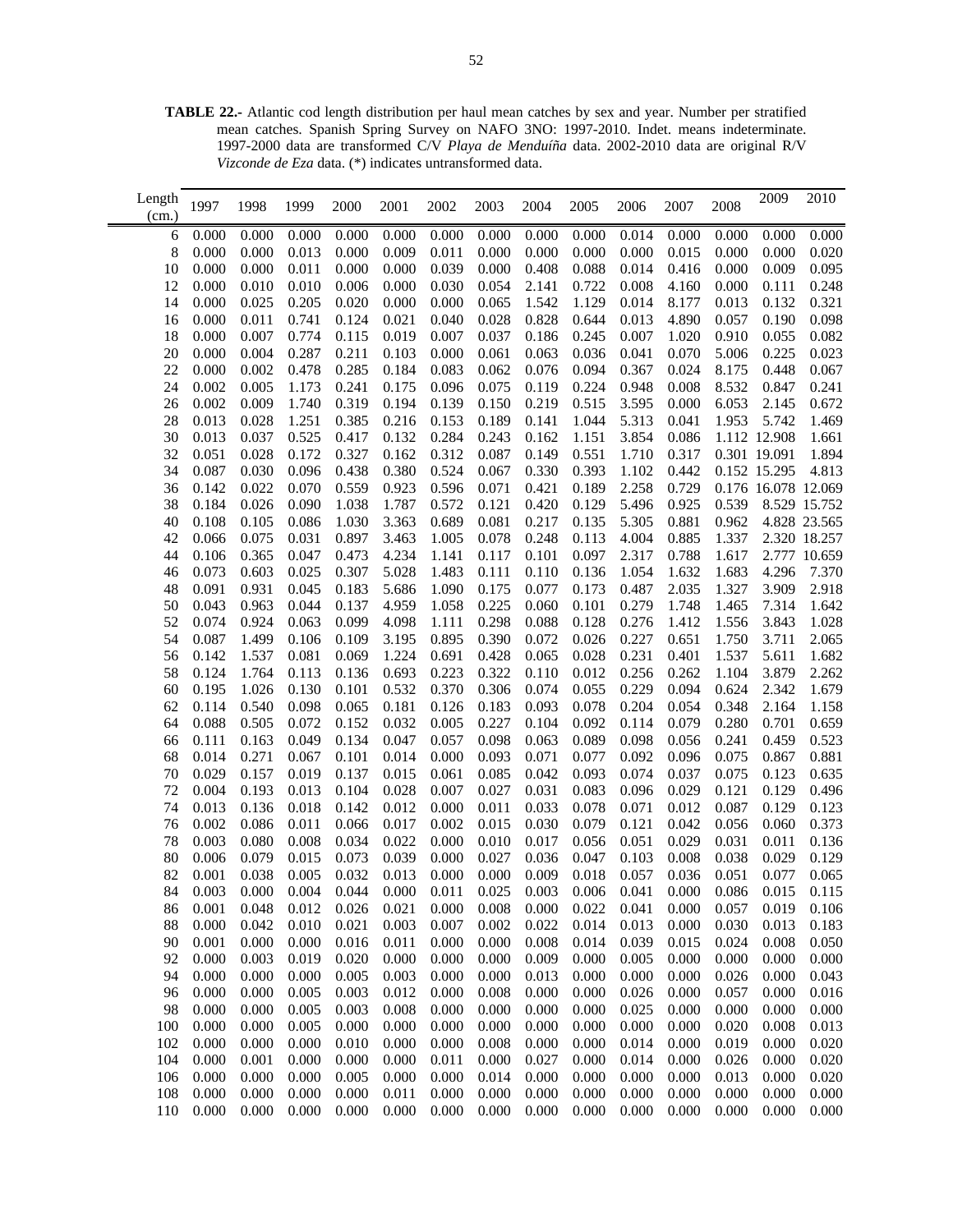| 112                      | 0.000 | 0.000        | 0.000 | 0.000        | 0.009               | 0.000 | 0.000               | 0.000 | 0.000 | 0.000   | 0.000 | 0.000                      | 0.000         | 0.020     |
|--------------------------|-------|--------------|-------|--------------|---------------------|-------|---------------------|-------|-------|---------|-------|----------------------------|---------------|-----------|
| 114                      | 0.001 | 0.000        | 0.000 | 0.000        | 0.000               | 0.000 | 0.000               | 0.000 | 0.000 | 0.000   | 0.004 | 0.000                      | 0.000         | 0.020     |
| 116                      | 0.000 | 0.000        | 0.000 | 0.000        | 0.000               | 0.000 | 0.000               | 0.000 | 0.000 | 0.000   | 0.000 | 0.000                      | 0.000         | 0.000     |
| 118                      | 0.002 | 0.000        | 0.000 | 0.003        | 0.000               | 0.000 | 0.000               | 0.000 | 0.000 | 0.000   | 0.000 | 0.016                      | 0.000         | 0.000     |
| 120                      | 0.000 | 0.000        | 0.006 | 0.000        | 0.000               | 0.000 | 0.000               | 0.000 | 0.000 | 0.000   | 0.000 | 0.000                      | 0.000         | 0.000     |
| 122                      | 0.000 | 0.000        | 0.000 | 0.000        | 0.000               | 0.000 | 0.000               | 0.000 | 0.000 | 0.000   | 0.000 | 0.000                      | 0.000         | 0.000     |
| 124                      | 0.000 | 0.000        | 0.000 | 0.000        | 0.000               | 0.000 | 0.000               | 0.000 | 0.000 | 0.000   | 0.000 | 0.000                      | 0.000         | 0.000     |
| 126                      | 0.000 | 0.000        | 0.000 | 0.000        | 0.000               | 0.000 | 0.000               | 0.000 | 0.000 | 0.000   | 0.000 | 0.000                      | 0.000         | 0.000     |
| 128                      | 0.000 | 0.000        | 0.000 | 0.000        | 0.000               | 0.000 | 0.000               | 0.000 | 0.000 | 0.000   | 0.000 | 0.000                      | 0.000         | 0.000     |
| 130                      | 0.000 | 0.000        | 0.000 | 0.000        | 0.000               | 0.000 | 0.000               | 0.000 | 0.000 | 0.000   | 0.000 | 0.000                      | 0.000         | 0.000     |
| 132                      | 0.000 | 0.000        | 0.000 | 0.000        | 0.009               | 0.000 | 0.000               | 0.000 | 0.000 | 0.000   | 0.000 | 0.000                      | 0.000         | 0.000     |
|                          |       |              |       |              |                     |       |                     |       |       |         |       |                            |               |           |
|                          |       |              |       |              |                     |       |                     |       |       |         |       | 9.005 40.718 32.605 49.717 | 131.44 118.45 |           |
| Total                    |       | 1.997 12.378 | 8.847 |              | 9.220 41.290 12.930 |       | 4.684               | 9.035 |       |         |       |                            | 4             | 1         |
|                          |       |              |       |              |                     |       |                     |       |       |         |       |                            |               |           |
| $No$ samples             |       |              |       |              |                     |       |                     |       |       |         |       |                            |               |           |
| $(*)$ :                  | 40    | 55           | 72    | 70           | 32                  | 41    | 42                  | 58    | 59    | 64      | 58    | 66                         | 55            | 40        |
| $N^{\circ}$ Ind. $(*)$ : | 742   | 967          | 2770  | 2753         | 1591                | 1030  | 539                 | 939   | 1126  | 2909    | 2301  | 4404                       | 2746          | 1814      |
| Sampled                  |       |              |       |              |                     |       |                     |       |       |         |       |                            |               |           |
| catch:                   | 248   | 410          | 527   | 752          | 1107                | 776   | 654                 | 554   | 778   | 2026    | 1115  | 3394                       | 1417          | 1875      |
| Range (*): 24-118 12-104 |       |              |       | 9-121 13-118 | 8-132               |       | 9-104 12-106 10-105 |       | 11-91 | $7-104$ |       | 9-114 14-118 11-100        |               | $9 - 114$ |
| Total                    |       |              |       |              |                     |       |                     |       |       |         |       |                            |               |           |
| catch:                   | 572   | 3873         | 613   | 1274         | 3487                | 2806  | 846                 | 554   | 794   | 3994    | 2182  | 3907                       | 9165          | 12406     |
| Total hauls              |       |              |       |              |                     |       |                     |       |       |         |       |                            |               |           |
| $(*)$ :                  | 128   | 124          | 114   | 118          | 123                 | 125   | 118                 | 120   | 119   | 120     | 110   | 122                        | 109           | 95        |

**TABLE 23.-** Atlantic cod age numbers per haul mean catches by sex and year. Number per stratified mean catches. Spanish Spring Survey on NAFO 3NO: 1997-2010. Indet. means indeterminate. 1997-2000 data are transformed C/V *Playa de Menduíña* data. 2002-2010 data are original R/V *Vizconde de Eza*  data. In 2001, there are data from the two vessels.

Ē,

| Age | 1997  |                   | 1998 1999 2000 | 2001                                    |                         | 2002 2003 2004 2005     |       | 2006                           | 2007               | 2008         | 2009   | 2010   |
|-----|-------|-------------------|----------------|-----------------------------------------|-------------------------|-------------------------|-------|--------------------------------|--------------------|--------------|--------|--------|
| 1   | 0.000 |                   |                | 0.050 1.417 0.438 0.012                 | 0.116 0.127 5.042 2.791 |                         |       |                                | 0.068 17.443 0.013 |              | 0.382  | 0.844  |
| 2   | 0.295 | 0.090 4.966 1.501 |                | 0.870                                   |                         | 0.353 0.787 0.737 2.056 |       | 9.716                          |                    | 1.390 22.132 | 1.395  | 3.916  |
| 3   | 0.447 |                   |                | 0.321 1.259 4.224 9.807                 |                         |                         |       | 2.224 0.307 1.576 2.291 21.021 |                    | 3.207 10.082 | 75.621 | 8.244  |
| 4   | 0.259 |                   |                | 4.990 0.205 1.423 25.281                |                         |                         |       | 6.372 0.476 0.555 0.699 6.814  | 7.054              | 8.630        | 12.523 | 88.964 |
| 5   | 0.225 | 4.772 0.561 0.300 |                | 4.047                                   |                         | 3.344 1.772 0.286 0.173 |       | 1.721                          | 2.642              | 7.505        | 28.430 | 4.025  |
| 6   | 0.480 | 0.897 0.261 0.754 |                | 0.739                                   | 0.487 1.079 0.408 0.169 |                         |       | 0.324                          | 0.490              | 0.306        | 11.774 | 7.651  |
| 7   | 0.205 |                   |                | 0.650 0.086 0.395 0.374                 |                         | 0.084 0.343 0.329       |       | 0.309                          | 0.117              | 0.445        | 1.039  | 4.300  |
| 8   | 0.081 | 0.446 0.020 0.066 |                | 0.120                                   |                         | 0.023 0.004 0.033 0.447 |       | 0.359                          | 0.148              | 0.109        | 0.173  | 0.123  |
| 9   |       | 0.127 0.018 0.011 |                | 0.003                                   |                         | 0.005 0.036 0.019 0.049 |       | 0.312                          | 0.063              | 0.183        | 0.019  | 0.230  |
| 10  |       | 0.034 0.045 0.051 |                | 0.004                                   |                         | 0.012 0.022 0.002       |       | 0.046                          | 0.036              | 0.220        | 0.017  | 0.020  |
| 11  |       |                   |                | $0.001$ $0.005$ $0.049$ $0.004$ $0.005$ |                         |                         | 0.013 |                                |                    | 0.011 0.092  | 0.016  |        |
| 12  |       |                   |                | 0.008 0.021                             |                         |                         |       | 0.028                          |                    |              | 0.044  | 0.118  |
| 13  | 0.004 |                   |                |                                         |                         |                         |       |                                | 0.004              |              | 0.011  | 0.016  |
| 14  |       |                   |                |                                         |                         |                         |       |                                |                    |              |        |        |
| 15  |       |                   |                |                                         |                         |                         |       |                                |                    |              |        |        |
| 16  |       |                   | 0.006          |                                         |                         |                         |       |                                |                    |              |        |        |
| 17  |       |                   |                |                                         |                         |                         |       |                                |                    |              |        |        |
| 18  | 0.001 |                   |                |                                         |                         |                         |       |                                |                    |              |        |        |
| 19  |       |                   |                | 0.009                                   |                         |                         |       |                                |                    |              |        |        |
| 20  |       |                   |                |                                         |                         |                         |       |                                |                    |              |        |        |

Total 1.997 12.378 8.847 9.220 41.290 12.930 4.684 9.035 9.005 40.718 32.605 49.717 131.444 118.451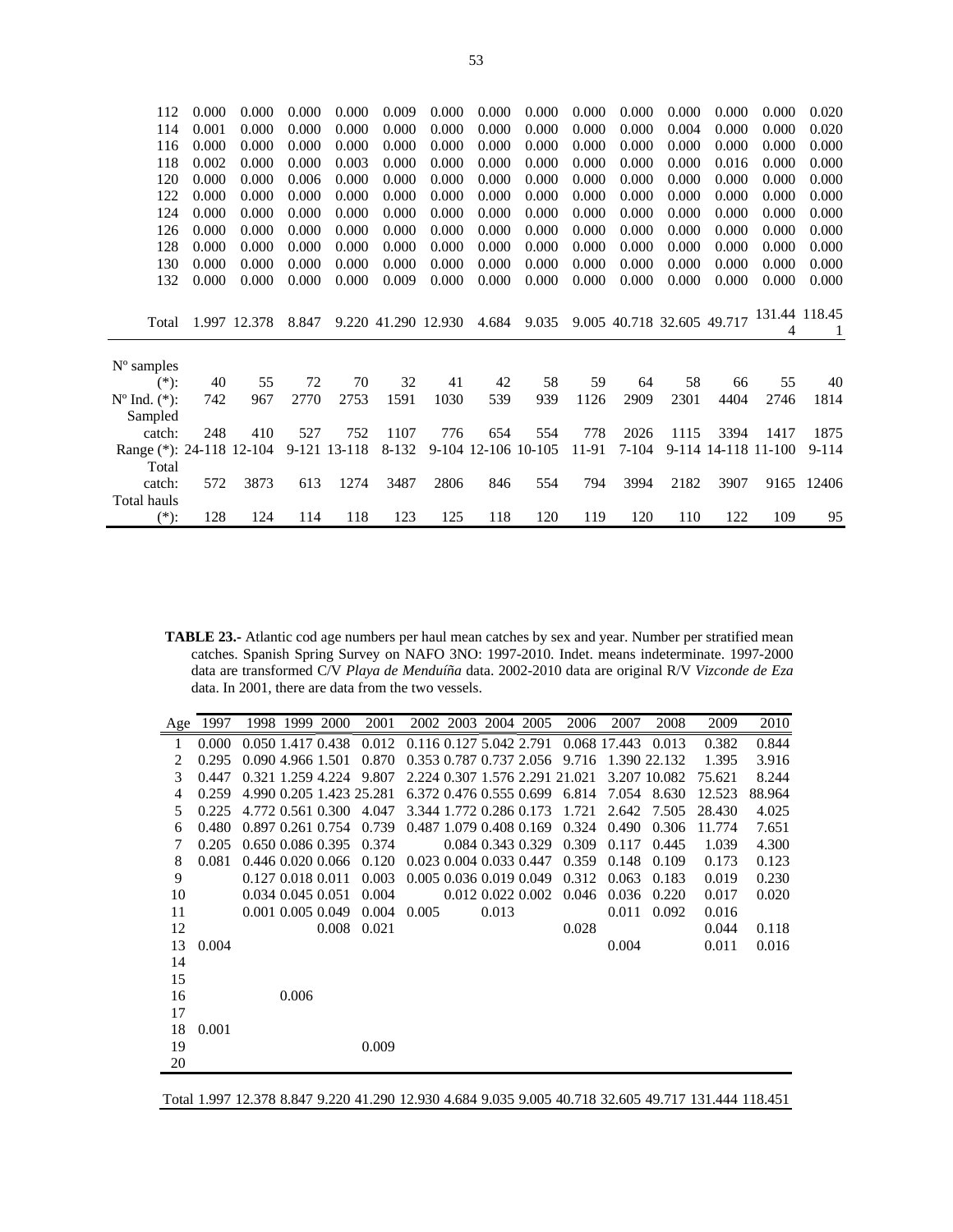**TABLE 24.-** Atlantic cod mean length (cm) per haul mean catches by sex and year. Number per stratified mean catches. Spanish Spring Survey on NAFO 3NO: 1997-2010. Indet. means indeterminate. 1997- 2000 data are transformed C/V *Playa de Menduíña* data. 2002-2010 data are original R/V *Vizconde de Eza* data. In 2001, there are data from the two vessels.

| Age | 1997   | 1998   |             | 1999 2000   | 2001                      |                    | 2002 2003   |                   | 2004 2005   | 2006   |                   | 2007 2008 2009    | 2010                     |
|-----|--------|--------|-------------|-------------|---------------------------|--------------------|-------------|-------------------|-------------|--------|-------------------|-------------------|--------------------------|
| 1   | 24.50  | 15.48  | 17.27 19.27 |             | 11.11                     |                    | 13.67 14.36 | 14.23 15.14       |             | 13.45  | 15.01 14.50 14.99 |                   | 14.26                    |
| 2   | 37.57  | 29.74  | 25.63 27.96 |             | 25.86                     |                    | 26.58 26.99 |                   | 25.82 28.25 | 28.10  |                   | 18.79 23.42 24.11 | 29.75                    |
| 3   | 40.76  | 40.31  | 32.20 38.57 |             | 41.21                     |                    | 36.38 34.75 | 37.53 32.67       |             | 37.16  |                   | 38.74 27.25 34.26 | 36.73                    |
| 4   | 48.37  | 52.17  | 43.64 45.68 |             | 49.50                     |                    | 46.04 44.65 |                   | 42.17 45.45 | 43.30  |                   | 47.93 46.57 38.48 | 41.70                    |
| 5   | 55.16  | 57.93  | 57.53 57.18 |             | 51.93                     |                    | 54.01 55.38 |                   | 54.55 51.01 | 54.08  |                   | 51.96 55.13 52.09 | 50.43                    |
| 6   | 61.00  | 63.23  | 64.01 67.27 |             | 56.83                     |                    | 61.33 63.21 |                   | 62.71 55.93 | 61.29  |                   | 60.27 65.44 58.90 | 60.59                    |
| 7   | 62.94  | 70.22  | 71.24 74.72 |             | 65.90                     |                    | 67.68       | 71.36 70.67       |             | 69.49  |                   | 64.17 66.11 61.82 | 67.50                    |
| 8   | 69.04  | 75.36  |             | 76.15 82.35 | 71.93                     |                    | 84.06 76.50 | 72.78 73.95       |             | 77.04  |                   | 71.06 81.59 69.55 | 74.96                    |
| 9   |        | 79.22  | 75.90 87.04 |             |                           | 98.50 104.50 99.47 |             | 77.67 75.99       |             | 80.39  | 77.69 82.06 85.91 |                   | 85.55                    |
| 10  |        | 87.91  |             |             | 92.79 88.66 84.99         |                    |             | 85.50 93.16 84.50 |             | 89.18  |                   |                   | 79.01 93.88 86.22 105.50 |
| 11  |        | 104.50 |             |             | 97.50 92.61 107.80 104.50 |                    |             | 105.50            |             |        |                   | 81.81 91.09 85.70 |                          |
| 12  |        |        |             |             | 97.45 108.04              |                    |             |                   |             | 103.36 |                   |                   | 86.58 102.88             |
| 13  | 105.23 |        |             |             |                           |                    |             |                   |             |        | 114.50            |                   | 81.50 97.45              |
| 14  |        |        |             |             |                           |                    |             |                   |             |        |                   |                   |                          |
| 15  |        |        |             |             |                           |                    |             |                   |             |        |                   |                   |                          |
| 16  |        |        | 121.50      |             |                           |                    |             |                   |             |        |                   |                   |                          |
| 17  |        |        |             |             |                           |                    |             |                   |             |        |                   |                   |                          |
| 18  | 115.50 |        |             |             |                           |                    |             |                   |             |        |                   |                   |                          |
| 19  |        |        |             |             | 132.50                    |                    |             |                   |             |        |                   |                   |                          |
| 20  |        |        |             |             |                           |                    |             |                   |             |        |                   |                   |                          |

Total 51.36 56.73 29.90 42.51 47.67 46.31 49.51 27.27 31.69 37.92 28.96 34.42 40.87 43.42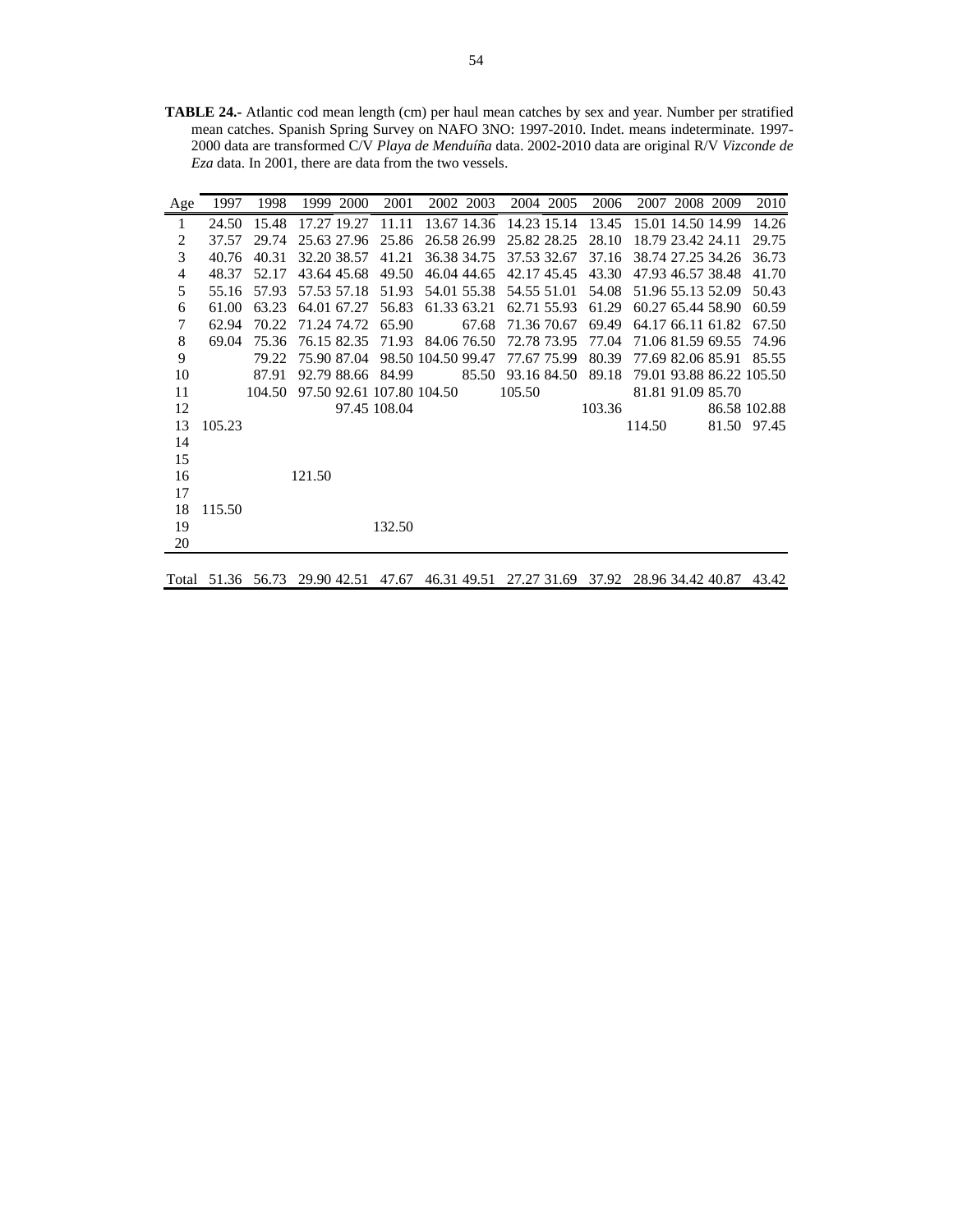**TABLE 25.-** Atlantic cod mean weight (gr) per haul mean catches by sex and year. Number per stratified mean catches. Spanish Spring Survey on NAFO 3NO: 1997-2010. Indet. means indeterminate. 1997- 2000 data are transformed C/V *Playa de Menduíña* data. 2002-2010 data are original R/V *Vizconde de Eza* data. In 2001, there are data from the two vessels.

| Age | 1997            | 1998           | 1999     | 2000            | 2001                             | 2002   | 2003                    | 2004            | 2005            | 2006     | 2007                    | 2008                    | 2009                    | 2010                             |
|-----|-----------------|----------------|----------|-----------------|----------------------------------|--------|-------------------------|-----------------|-----------------|----------|-------------------------|-------------------------|-------------------------|----------------------------------|
|     | 123.29          | 28.75          | 37.03    | 57.34           | 13.22                            | 22.09  | 20.12                   | 21.14           | 26.58           | 21.62    | 25.51                   | 20.42                   | 23.20                   | 21.89                            |
| 2   | 440.55          | 214.95         | 128.41   | 183.84          | 132.40                           | 148.21 | 151.78                  | 135.87          | 183.41          | 180.93   | 52.34                   | 94.45                   | 101.88                  | 206.92                           |
| 3   | 573.39          | 532.54         | 261.60   | 484.33          | 537.01                           | 382.38 | 322.20                  | 423.15          | 289.97          | 445.18   | 469.05                  | 151.50                  | 299.63                  | 397.99                           |
| 4   |                 | 964.43 1152.75 | 690.20   | 799.78          | 953.17                           | 776.62 | 712.08                  | 617.73          | 823.44          | 687.40   | 898.22                  | 822.49                  | 427.14                  | 593.46                           |
| 5   | 1385.15 1578.47 |                |          | 1600.45 1576.31 |                                  |        | 1103.46 1252.95 1396.24 |                 | 1355.18 1141.95 | 1393.92  | 1139.69 1383.10 1087.14 |                         |                         | 1071.60                          |
| 6   | 1830.42 2052.98 |                |          | 2232.67 2636.55 |                                  |        | 1459.58 1846.11 2134.00 | 2146.85 1551.50 |                 | 2021.90  |                         | 1816.72 2329.67 1593.65 |                         | 1911.13                          |
| 7   | 2008.00 2857.43 |                |          | 3134.40 3647.80 | 2488.00                          |        | 2598.08                 |                 | 3226.99 3229.37 | 3012.37  | 2252.91 2471.47 1839.52 |                         |                         | 2758.92                          |
| 8   | 2624.04 3553.15 |                |          | 3909.39 4873.87 |                                  |        | 3321.80 4863.29 3730.82 |                 | 3444.77 3671.89 | 4175.92  | 2991.44 4682.00 2667.91 |                         |                         | 3727.75                          |
| 9   |                 | 4105.10        |          | 3841.71 5757.40 |                                  |        | 7949.94 9360.96 8695.41 |                 | 3969.58 3911.66 | 4771.73  |                         |                         | 3929.89 4829.87 5016.40 | 5557.40                          |
| 10  |                 | 5597.21        |          | 7009.84 6102.63 | 5075.90                          |        | 5288.54                 | 7534.50 5433.98 |                 | 6492.68  |                         |                         |                         | 4305.30 7430.20 5036.69 10478.07 |
| 11  |                 | 9509.58        |          |                 | 8117.30 7275.53 10612.96 9360.96 |        |                         | 10226.68        |                 |          | 4534.55 6686.29 4940.72 |                         |                         |                                  |
| 12  |                 |                |          |                 | 8235.91 10698.40                 |        |                         |                 |                 | 10028.83 |                         |                         | 5189.02                 | 9980.19                          |
| 13  | 9402.27         |                |          |                 |                                  |        |                         |                 |                 |          | 12747.28                |                         | 4217.17                 | 8195.68                          |
| 14  |                 |                |          |                 |                                  |        |                         |                 |                 |          |                         |                         |                         |                                  |
| 15  |                 |                |          |                 |                                  |        |                         |                 |                 |          |                         |                         |                         |                                  |
| 16  |                 |                | 16168.69 |                 |                                  |        |                         |                 |                 |          |                         |                         |                         |                                  |
| 17  |                 |                |          |                 |                                  |        |                         |                 |                 |          |                         |                         |                         |                                  |
| 18  | 11746.54        |                |          |                 |                                  |        |                         |                 |                 |          |                         |                         |                         |                                  |
| 19  |                 |                |          |                 | 20050.74                         |        |                         |                 |                 |          |                         |                         |                         |                                  |
| 20  |                 |                |          |                 |                                  |        |                         |                 |                 |          |                         |                         |                         |                                  |
|     |                 |                |          |                 |                                  |        |                         |                 |                 |          |                         |                         |                         |                                  |

Total 1253.40 1573.59 396.74 922.28 892.16 862.60 1269.17 451.53 561.24 573.46 413.10 534.08 614.21 767.91



**FIGURE 1.-** Greenland halibut stratified mean catches in Kg and ±SD by year and mean number by year. Spanish Spring surveys on NAFO Div. 3NO: 1997-2010 (1997-2000 transformed data from C/V *Playa de Menduíña*; 2002-2010 original data from R/V *Vizconde de Eza*. In 2001, there are data from the two vessels).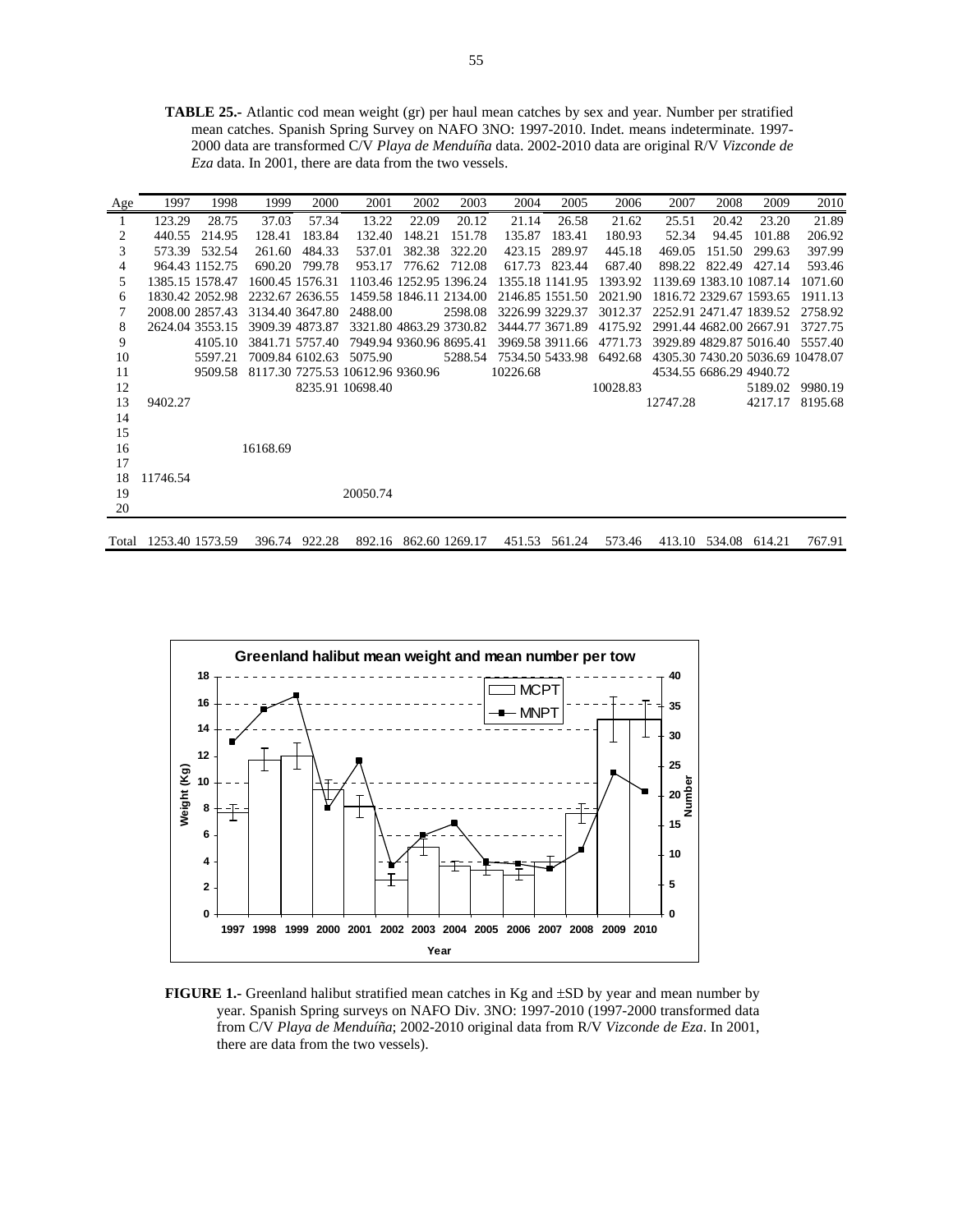

FIGURE 2.- Greenland halibut biomass calculated by the swept method in tons and  $\pm SD$  by year. Spanish Spring surveys on NAFO Div. 3NO: 1997-2010 (1997-2000 transformed data from C/V *Playa de Menduíña*; 2002-2010 original data from R/V *Vizconde de Eza*. In 2001, there are data from the two vessels).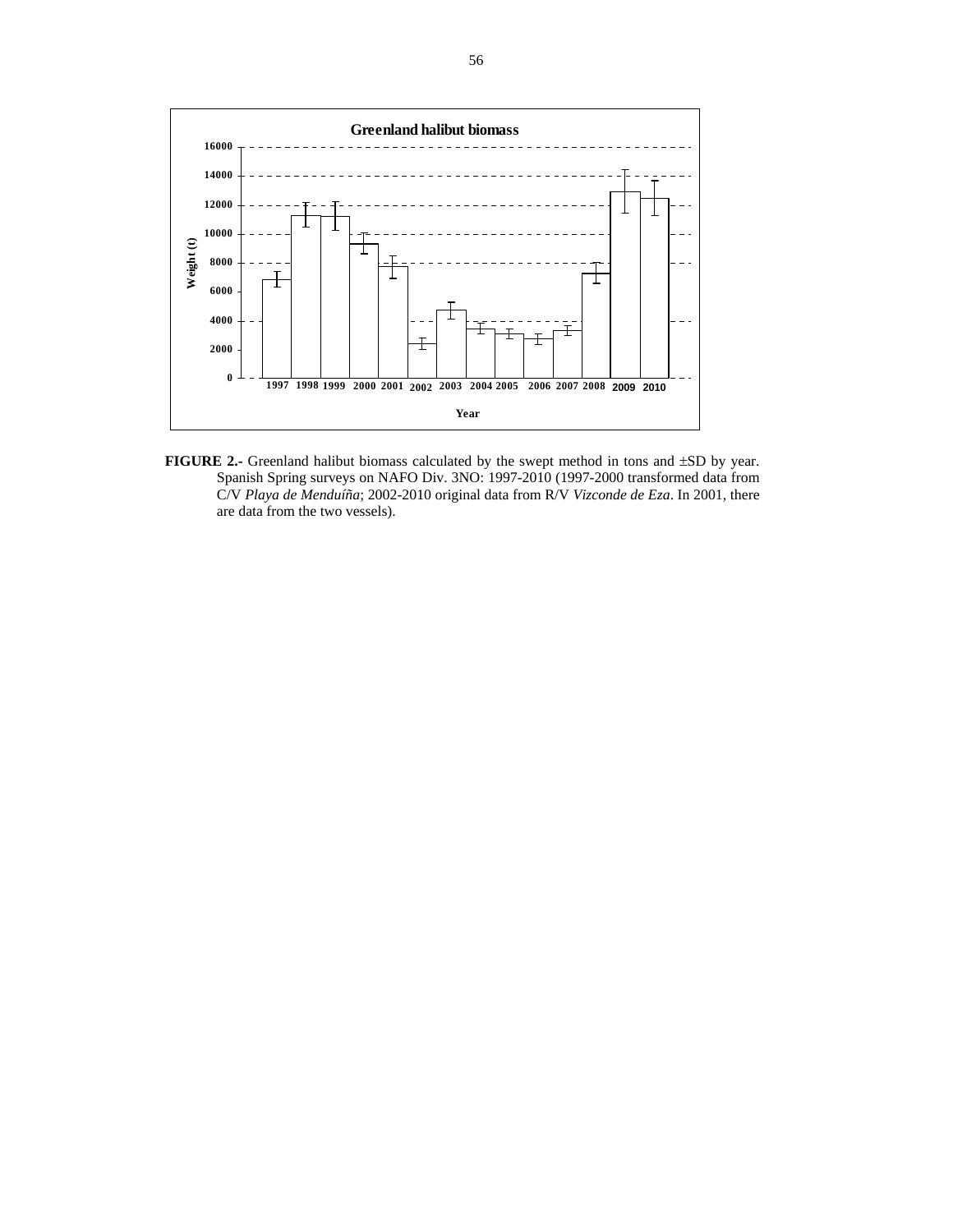

**FIGURE 3.-** Greenland halibut length distribution (cm) on NAFO 3NO: 1997-2010. Number per stratified mean catches. 1997-2000 data are transformed data from C/V *Playa de Menduíña*, and 2002-2010 data are original from R/V *Vizconde de Eza*. In 2001, there are data from the two vessels.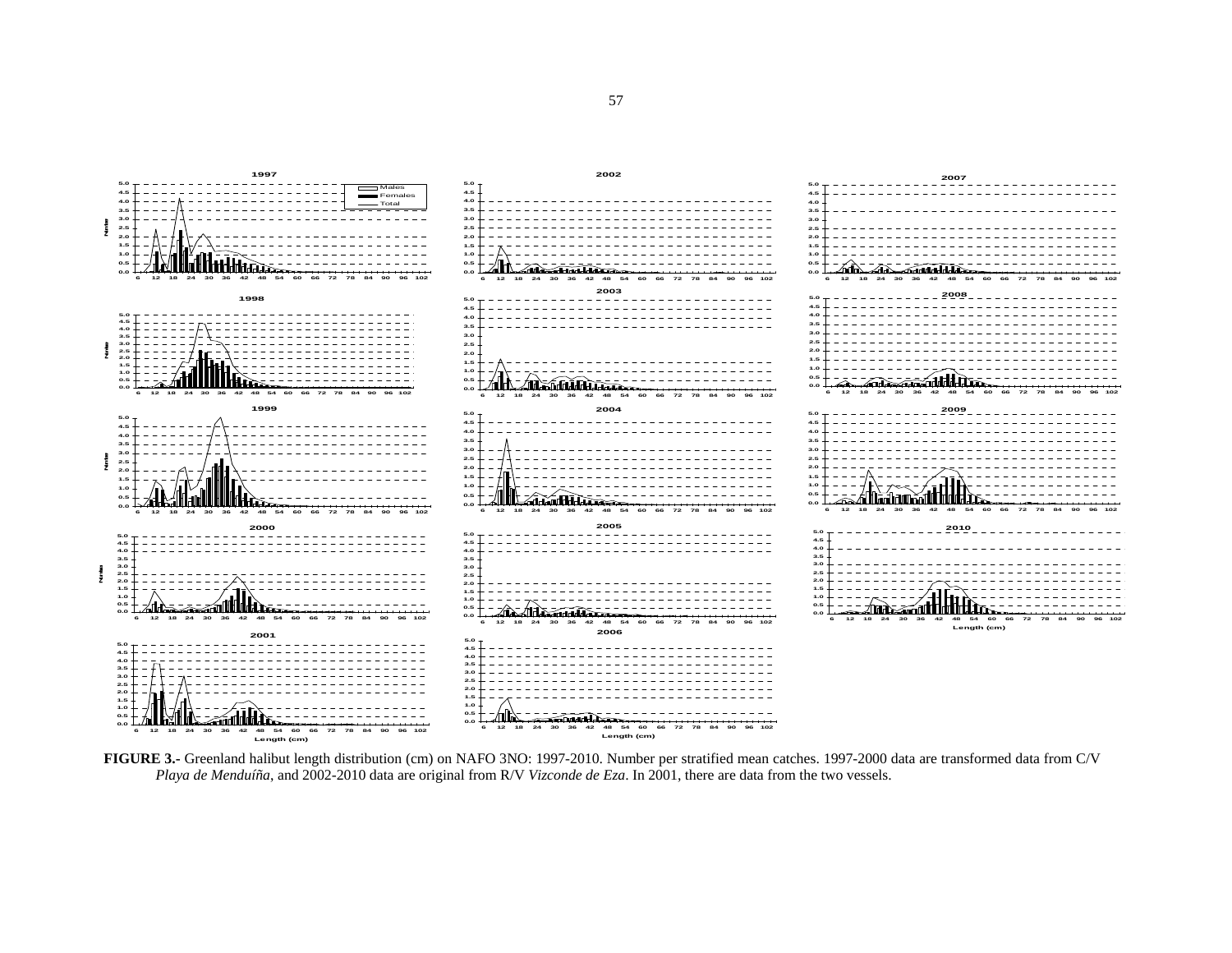

**FIGURE 4.-** Greenland halibut length distribution (cm) on NAFO 3NO: 1997-2010.



**FIGURE 5.-** Greenland halibut age distribution on NAFO 3NO: 1997-2010.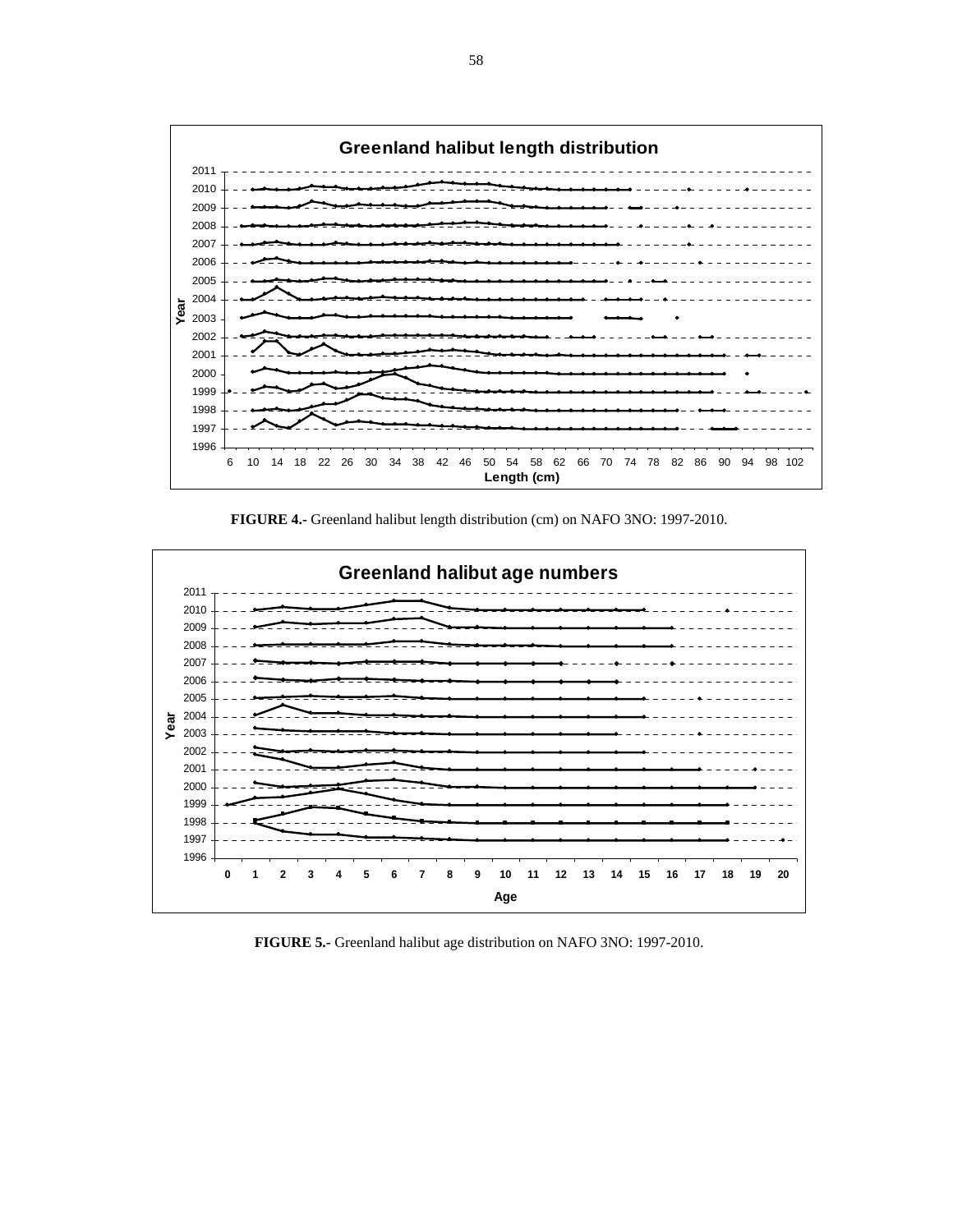

**FIGURE 6.-** Greenland halibut mean length (cm) at age on NAFO 3NO: 1997-2010. Ages from 0 to 14+.



**FIGURE 7.-** Greenland halibut mean weight (gr) at age on NAFO 3NO: 1997-2010. Ages from 0 to 14+.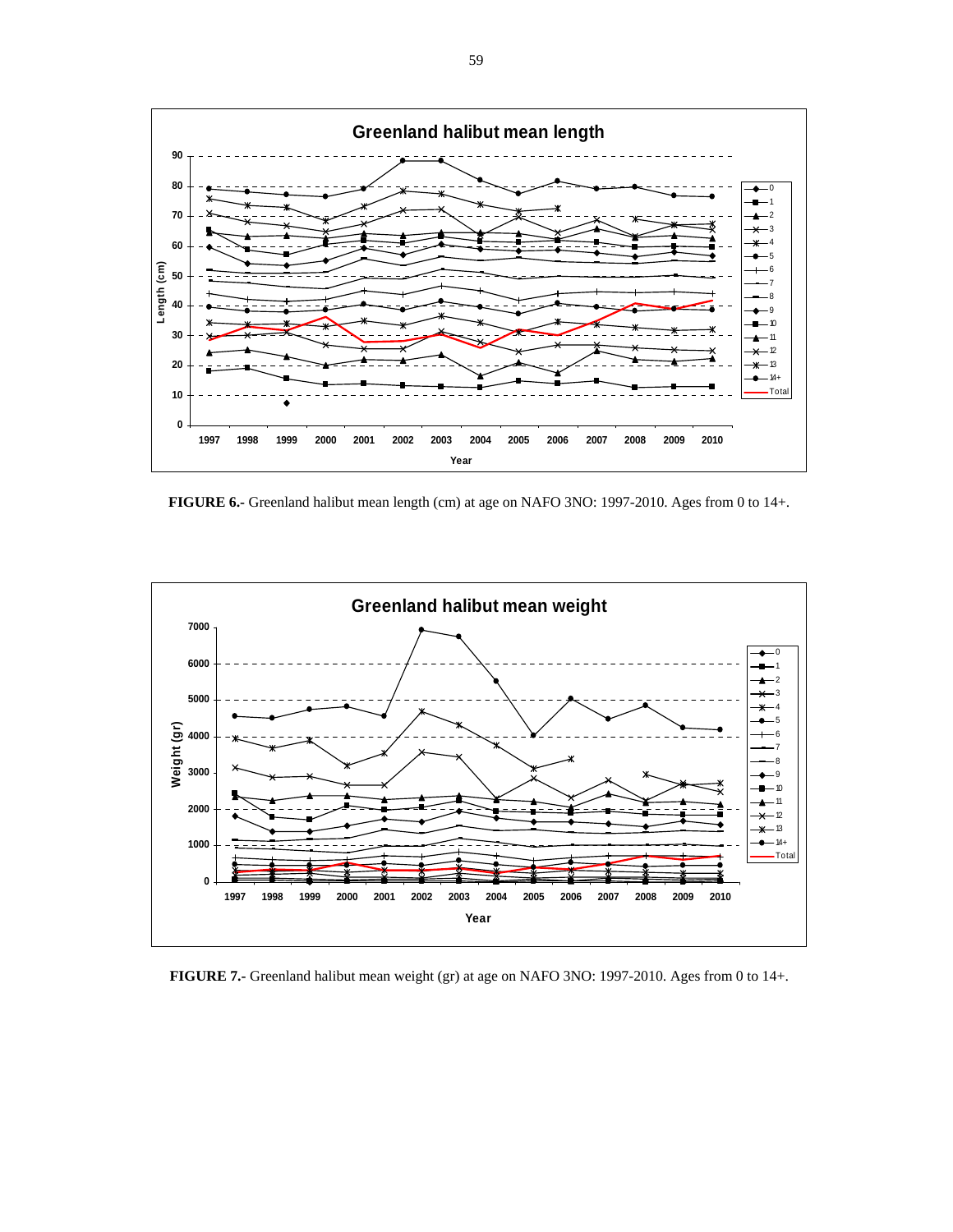

**FIGURE 8.-** American plaice stratified mean catches in Kg and  $\pm$ SD by year and mean number by year. Spanish Spring surveys on NAFO Div. 3NO: 1997-2010 (1997-2000 transformed data from C/V *Playa de Menduíña*; 2002-2010 original data from R/V *Vizconde de Eza*. In 2001, there are data from the two vessels).



**FIGURE 9.-** American plaice biomass calculated by the swept method in tons and ±SD by year. Spanish Spring surveys on NAFO Div. 3NO: 1997-2010 (1997-2000 transformed data from C/V *Playa de Menduíña*; 2002-2010 original data from R/V *Vizconde de Eza*. In 2001, there are data from the two vessels).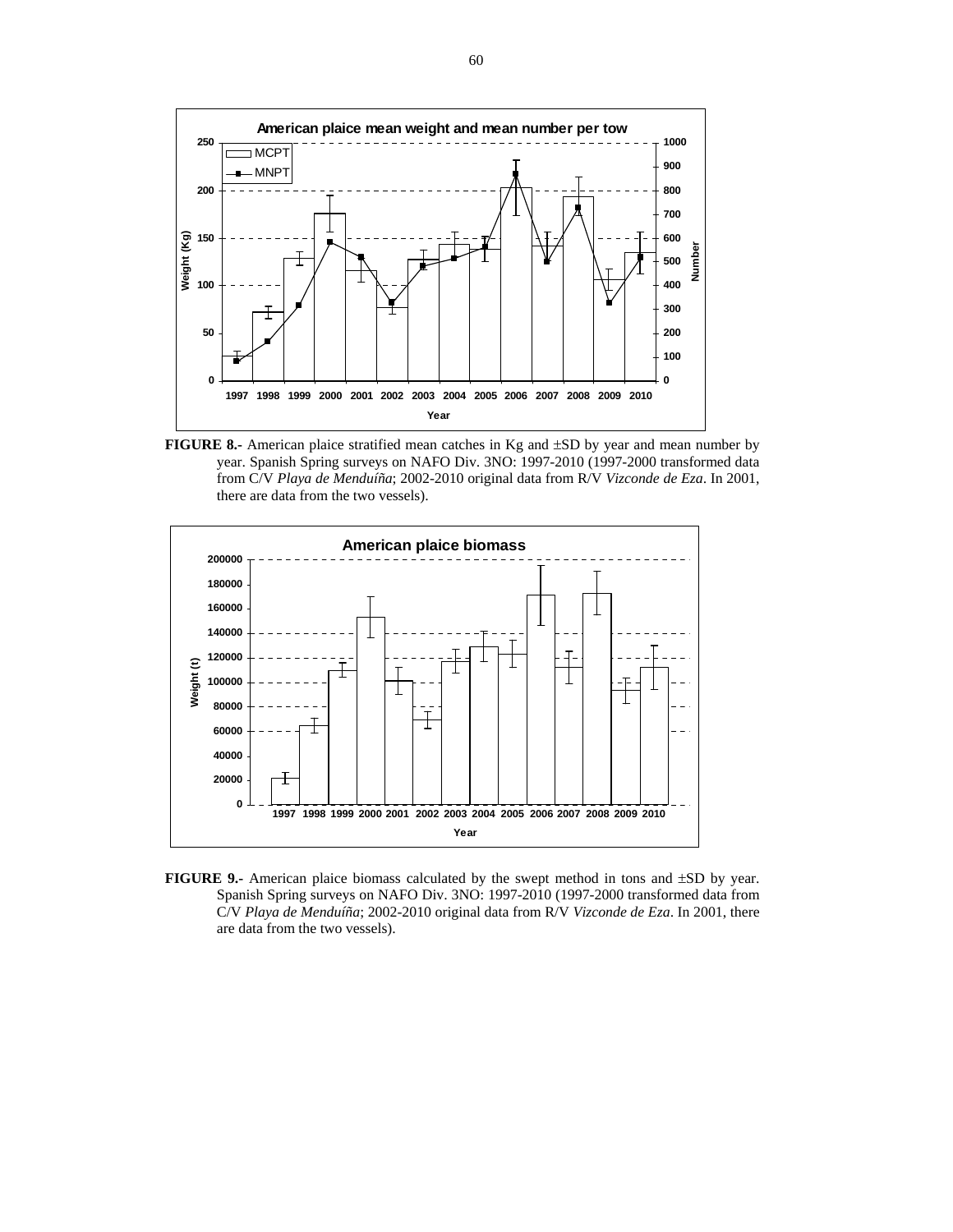

**FIGURE 10.-** American plaice length distribution (cm) on NAFO 3NO: 1997-2010. Estimated numbers per haul stratified mean catches. 1997-2000 data are transformed data from C/V *Playa de Menduíña*, and 2002-2010 data are original from R/V *Vizconde de Eza*. In 2001, there are data from the two vessels.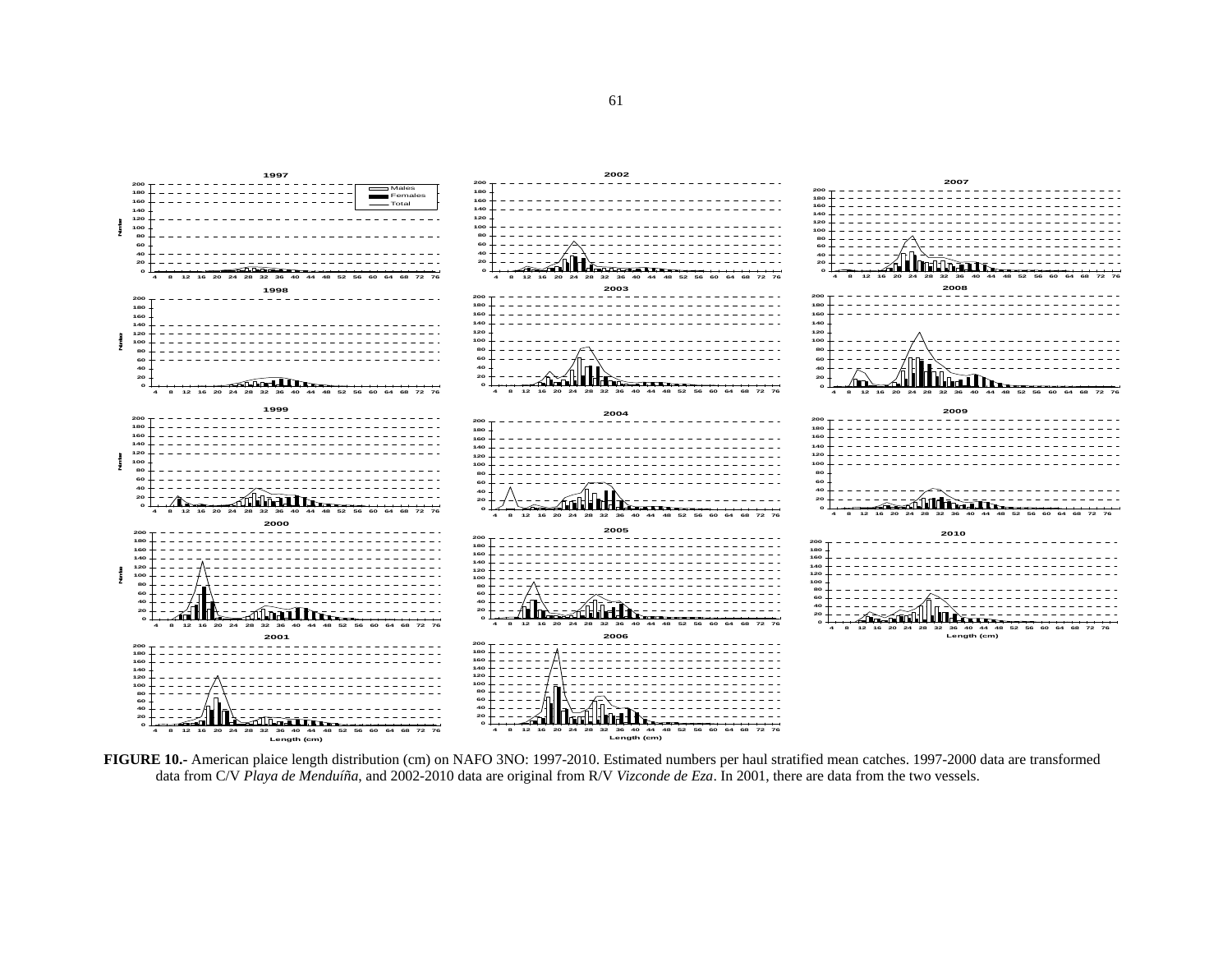

**FIGURE 11.-** Series of American plaice length distribution (cm) on NAFO 3NO: 1997-2010.



**FIGURE 12.-** American plaice age distribution on NAFO 3NO: 1997-2010.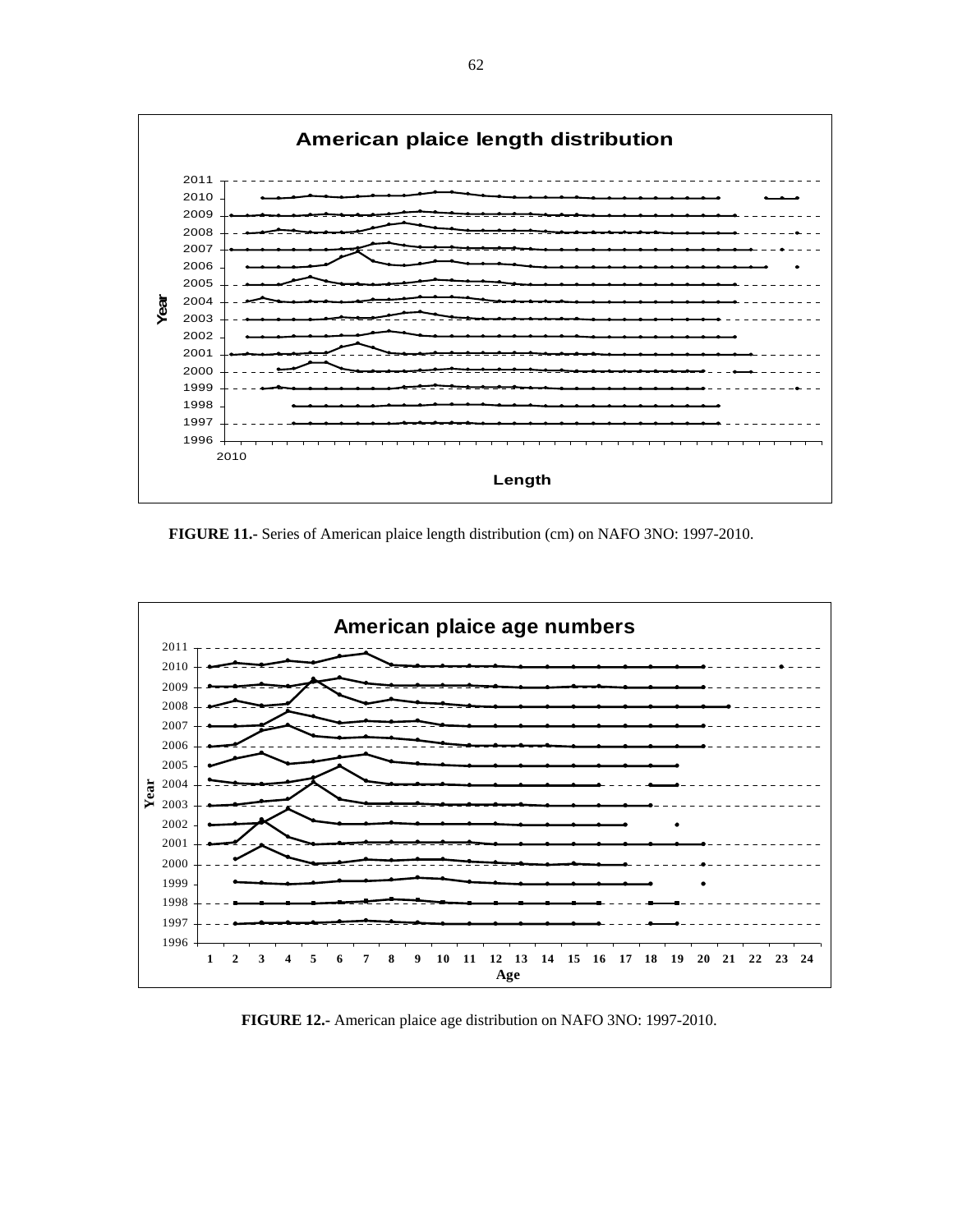

**FIGURE 13.-** American plaice mean length (cm) at age on NAFO 3NO: 1997-2010. Ages from 1 to 15+.



**FIGURE 14.-** American plaice mean weight (gr) at age on NAFO 3NO: 1997-2010. Ages from 1 to 15+.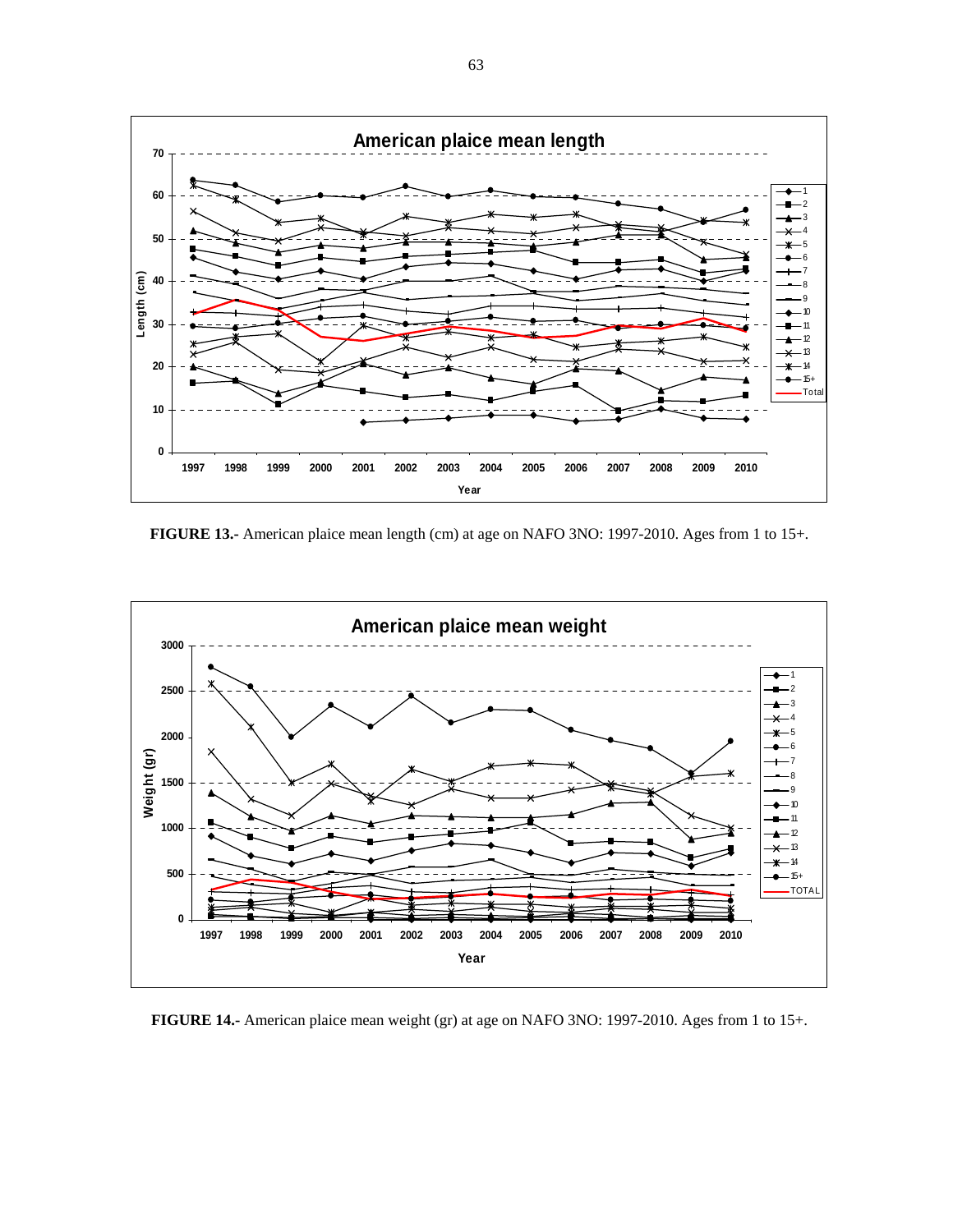

**FIGURE 15.-** Atlantic cod stratified mean catches in Kg and ±SD by year and mean number by year. Spanish Spring surveys on NAFO Div. 3NO: 1997-2010 (1997-2000 transformed data from C/V *Playa de Menduíña*; 2002-2010 original data from R/V *Vizconde de Eza*. In 2001, there are data from the two vessels).



**FIGURE 16.-** Atlantic cod biomass calculated by the swept area method in tons and ±SD by year. Spanish Spring surveys on NAFO Div. 3NO: 1997-2010 (1997-2000 transformed data from C/V *Playa de Menduíña*; 2002-2010 original data from R/V *Vizconde de Eza*. In 2001, there are data from the two vessels).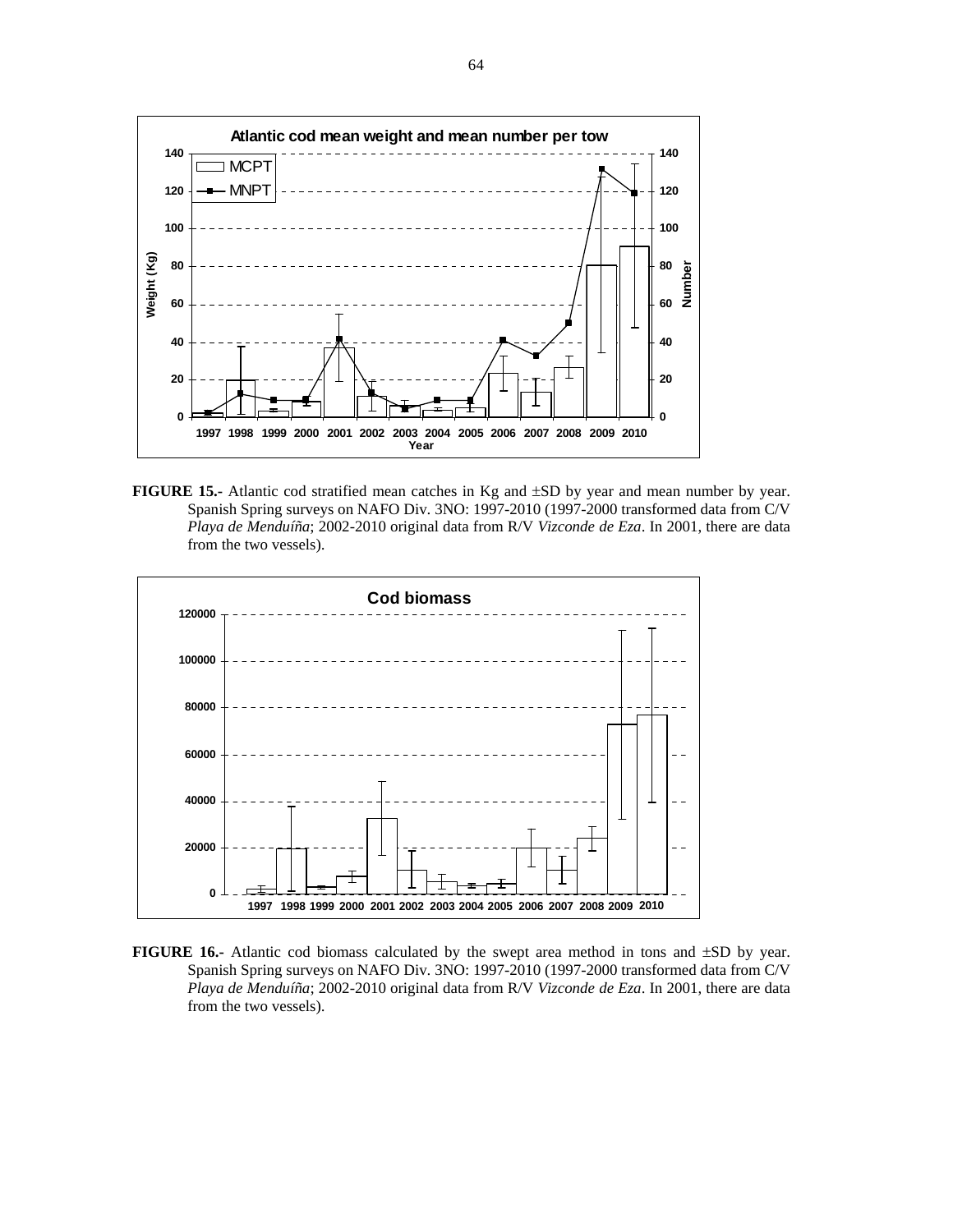



**FIGURE 17.-** Atlantic cod length distribution (cm) on NAFO 3NO: 1997-2010 . Mean catches per tow numbers. 1997-2000 data are transformed data from C/V *Playa de Menduíña*, and 2002-2010 data are original from R/V *Vizconde de Eza*. In 2001, there are data from the two vessels.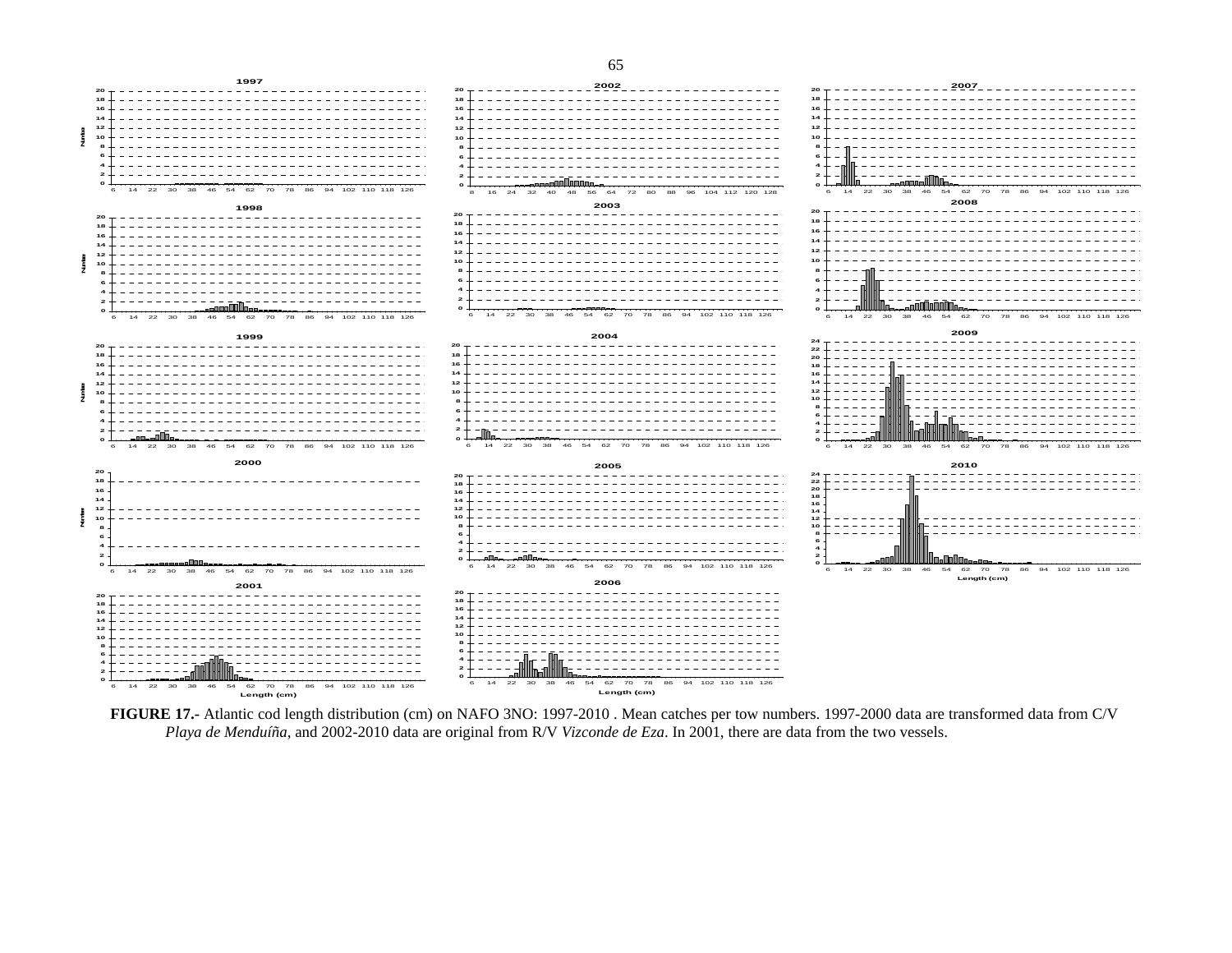

**FIGURE 18.-** Atlantic cod mean catches per tow length distribution (cm) on NAFO 3NO: 1997-2010.



**FIGURE 19.-** Atlantic cod age distribution on NAFO 3NO: 1997-2010.